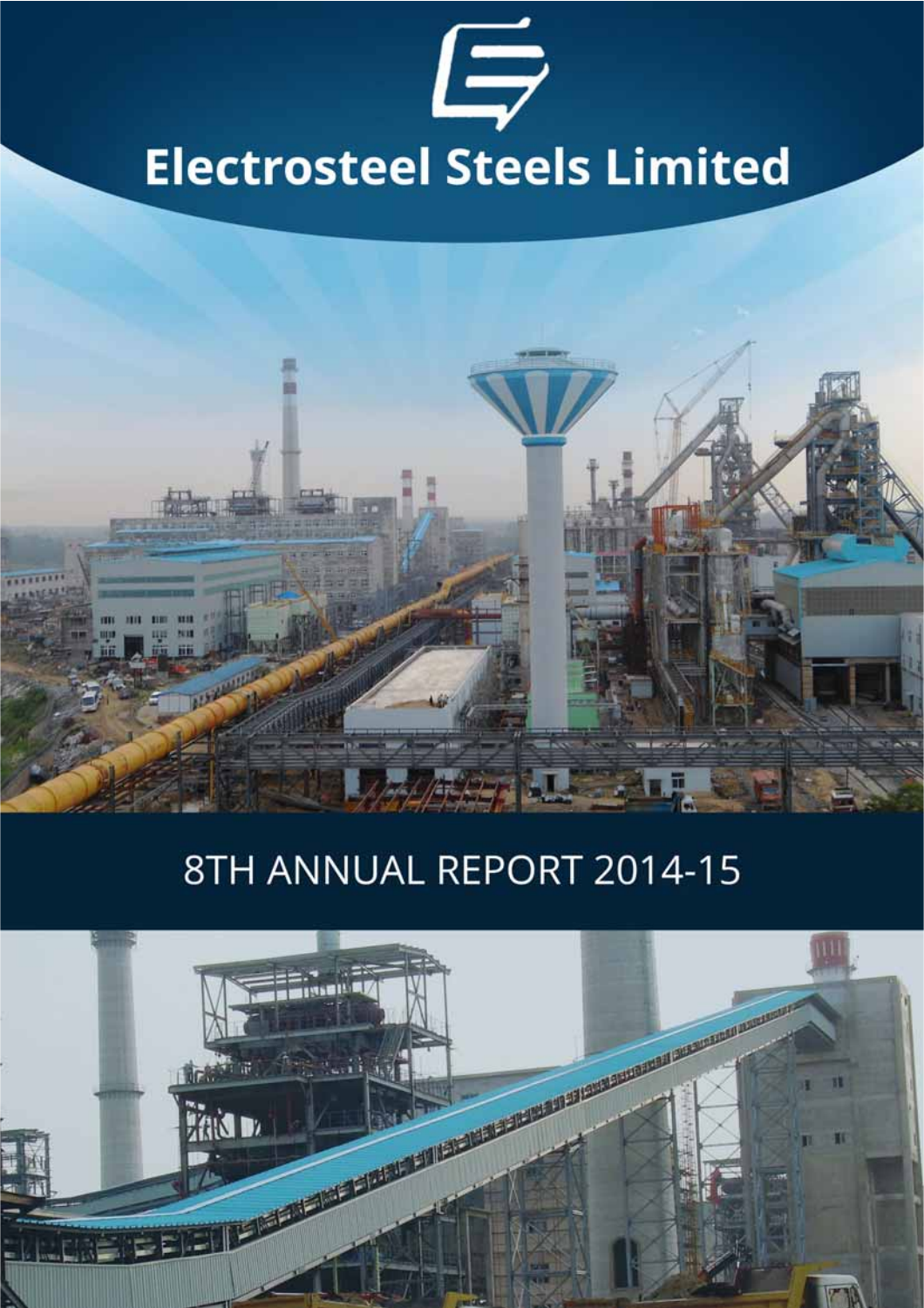

## **CONTENTS**

| Corporate Information                         | 2  |
|-----------------------------------------------|----|
| Directors' Report                             | 3  |
| Management Discussion & Analysis              | 10 |
| Corporate Governance Report                   | 20 |
| Auditors' Certificate on Corporate Governance | 35 |
| Independent Auditors' Report                  | 44 |
| <b>Balance Sheet</b>                          | 48 |
| Statement of Profit & Loss                    | 49 |
| <b>Cash Flow Statement</b>                    | 50 |
| Notes to the Financial Statements             | 51 |
|                                               |    |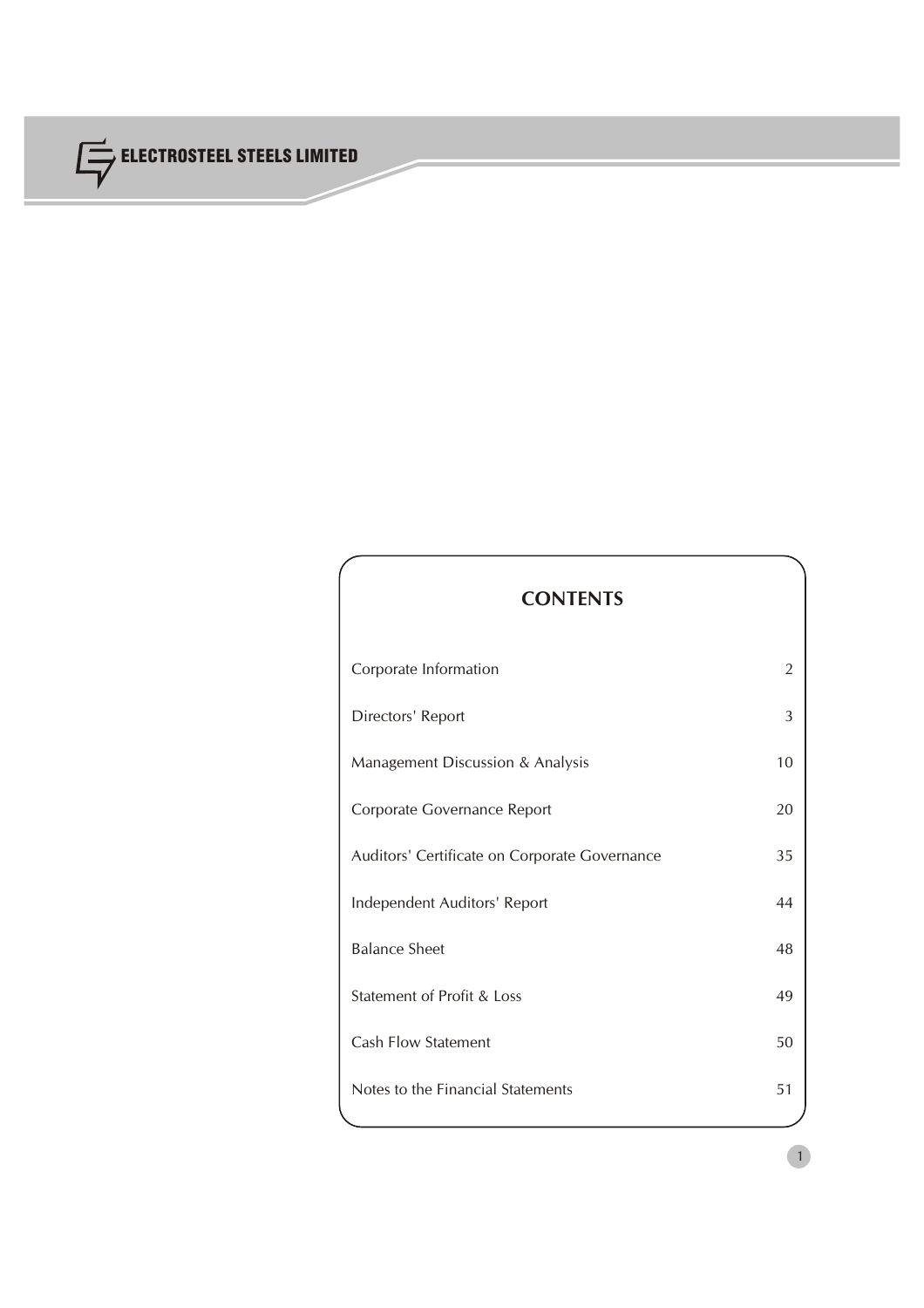

## **CORPORATE INFORMATION** CIN - L27310JH2006PLC012663 **BOARD OF DIRECTORS** Mr. Rajkumar Khanna Non-Executive Independent Chairman

|                                | (DIN: 05180042)<br>Mr. Amrendra Prasad Verma<br>(DIN: 00236108)<br>Mr. Jinendra Kumar Jain<br>(DIN: 00737352)<br>Mr. Lalit Kumar Singhi<br>(DIN: 00893144)<br>Mr. Naresh Pachisia<br>(DIN: 00233768)<br>Ms. Rishu Kumari<br>(DIN: 00729938)<br>Mr. Sunil V Diwakar                                                        | Nominee Director<br>Non-Executive Independent Director<br>Non-Executive Director<br>Non-Executive Independent Director<br>Non-Executive Independent Director<br>Non-Executive Director                                                                                                                                                                                       |
|--------------------------------|---------------------------------------------------------------------------------------------------------------------------------------------------------------------------------------------------------------------------------------------------------------------------------------------------------------------------|------------------------------------------------------------------------------------------------------------------------------------------------------------------------------------------------------------------------------------------------------------------------------------------------------------------------------------------------------------------------------|
|                                | (DIN: 00089266)<br>Mr. Umang Kejriwal<br>(DIN: 00065173)                                                                                                                                                                                                                                                                  | Non-Executive Director                                                                                                                                                                                                                                                                                                                                                       |
|                                | Mr. Rama Shankar Singh<br>(DIN: 02093276)                                                                                                                                                                                                                                                                                 | <b>Executive Director</b>                                                                                                                                                                                                                                                                                                                                                    |
| <b>CHIEF FINANCIAL OFFICER</b> | Mr. Ashutosh Agarwal                                                                                                                                                                                                                                                                                                      |                                                                                                                                                                                                                                                                                                                                                                              |
| <b>COMPANY SECRETARY</b>       | Mr. Anubhav Maheshwari<br>$(ACS-22829)$                                                                                                                                                                                                                                                                                   |                                                                                                                                                                                                                                                                                                                                                                              |
| <b>STATUTORY AUDITORS</b>      | M/s. B. Chhawchharia & Co., Chartered Accountants                                                                                                                                                                                                                                                                         |                                                                                                                                                                                                                                                                                                                                                                              |
| <b>LENDERS</b>                 | State Bank of India<br>Allahabad Bank<br>Andhra Bank<br>Bank of Baroda<br>Bank of India<br>Bank of Maharashtra<br>Canara Bank<br>Central Bank of India<br><b>Corporation Bank</b><br>Dena Bank<br><b>HUDCO</b><br>ICICI Bank Ltd.<br>IL&FS Financial Services Ltd.<br>Indian Bank<br>Indian Overseas Bank<br>LIC of India | Oriental Bank of Commerce<br>Punjab & Sind Bank<br>Punjab National Bank<br>State Bank of Hyderabad<br>State Bank of Mysore<br>State Bank of Patiala<br>State Bank of Travancore<br>Syndicate Bank<br>Jammu & Kashmir Bank Ltd.<br><b>UCO Bank</b><br>Union Bank of India<br>United Bank of India<br>Vijaya Bank<br>SREI Insfrastructure Finance Ltd.<br>L&T Fin Corp Limited |
| <b>REGISTERED OFFICE</b>       | 801, Uma Shanti Apartments,<br>Kanke Road, Ranchi - 834 008, Jharkhand.<br>Tel & Fax No.: +91 0651 228 5636                                                                                                                                                                                                               |                                                                                                                                                                                                                                                                                                                                                                              |
| <b>PLANT</b>                   | Village Siyaljori, P.O. - Jogidih,<br>P.S. - Chandankyari, Dist - Bokaro,<br>Pin - 828 303, Jharkhand.                                                                                                                                                                                                                    |                                                                                                                                                                                                                                                                                                                                                                              |
| <b>CORPORATE OFFICE</b>        | G K Tower,<br>2nd & 3rd Floor,<br>19, Camac Street,<br>Kolkata - 700 017, West Bengal<br>Phone: $+91033-71034400$<br>$Fax: +91033-22902882$<br>Email: eil.investors@electrosteel.com<br>Website: www.electrosteelsteels.com                                                                                               |                                                                                                                                                                                                                                                                                                                                                                              |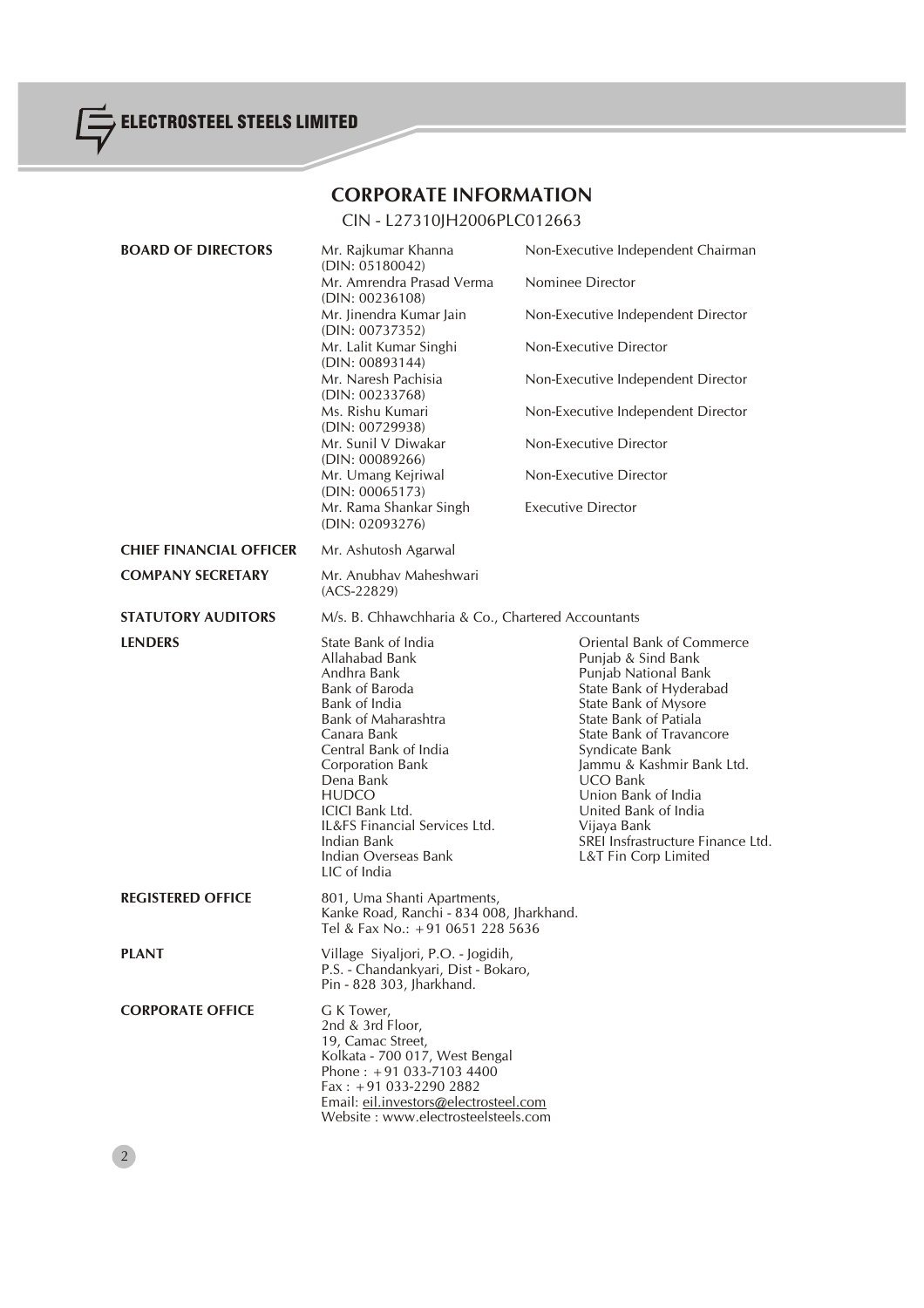

## **DIRECTORS' REPORT**

Dear Shareholders,

Your Directors take pleasure in presenting the Eighth Annual Report along with Audited Financial Statements for the<br>year ended 31<sup>st</sup> March, 2015.

## **FINANCIAL SUMMARY/HIGHLIGHTS**

|                                                  |            | <b>Amount (Rs in Lakhs)</b> |
|--------------------------------------------------|------------|-----------------------------|
| <b>Particulars</b>                               | FY 2014-15 | FY 2013-14                  |
| <b>Gross Turnover</b><br>Ť.                      | 203287.58  | 57,616.92                   |
| ii.<br>Net Turnover                              | 183124.07  | 513,22.19                   |
| iii.<br>Other Income                             | 1560.49    | 692.57                      |
| <b>Total Revenue</b><br>İV.                      | 184684.56  | 52,014.76                   |
| Earnings Before Interest, Depreciation,<br>V.    |            |                             |
| Taxation and Amortization (EBIDTA)               | 2855.09    | (4,616.29)                  |
| Interest<br>VI.                                  | 45173.13   | 17,731.41                   |
| vii. Depreciation                                | 20085.09   | 6,764.31                    |
| viii. Profit before Taxation (PBT)               | (62403.13) | (29, 112.00)                |
| Tax including Deferred Tax<br>IX.                | 1.10       | 1.17                        |
| Profit after Taxation (PAT)<br>$X_{\cdot}$       | (62404.23) | (29, 113, 17)               |
| Profit brought forward from previous year<br>XI. |            |                             |
| xii. Amount available for appropriation          | (62404.23) | (29, 113.17)                |
| xiii. Transfer to general reserve                |            |                             |
| xiv. Surplus/ (Deficit) carried to Balance Sheet | (62404.23) | (29, 113, 17)               |

## **OPERATIONS**

The Company's Greenfield Integrated Steel & Ductile Iron Pipe Plant with 2.51 Million Ton Per Annum (MTPA) capacity as detailed hereunder is under construction and erection:

| <b>Finished Products</b> | <b>MTPA</b> |
|--------------------------|-------------|
| Wire rods                | 0.60        |
| <b>TMT</b> Bars          | 0.85        |
| Ductile Iron Pipe        | 0.33        |
| <b>Billets</b>           | 0.33        |
| Pig Iron                 | 0.40        |
| <b>Total</b>             | 2.51        |

In addition to the already operational Blast Furnace of smaller  $350 M<sup>3</sup>$  capacity, Your Company has operationalised bigger Blast Furnace of 1050  $M<sup>3</sup>$  capacity resulting in increase in production and turnover. I already operational ancillary units viz Vertical Coke Oven, Rebar Mill and one unit each of Sinter & Steel Melt Shop were further buoyed by the successful trial run of Lime and Dolomite Plant, Oxygen Plant, Power Plant and balance unit of Sinter Plant. Hence, the development of ancillary modules is resulting into augmentation of integrated capabilities of the Plant and further reducing dependency for supply from outside. A part of the Plant facility has commenced production and the work for completion of the balance Project modules to make the Plant completely commissioned to its annual capacity are in progress.

Presently Your Company is selling TMT Bar, Billets, Ductile Iron Pipes and Pig Iron in the open market. With the commencement of production of the flagship product - Ductile Iron Pipe, Your Company expects better margins translating into improved performance with the increase in turnover. Your Company has also started exporting billets to various neighbouring countries like Nepal, Bangladesh, Bhutan and Sri Lanka. However, sluggishness in the global steel industry remains a matter of concern.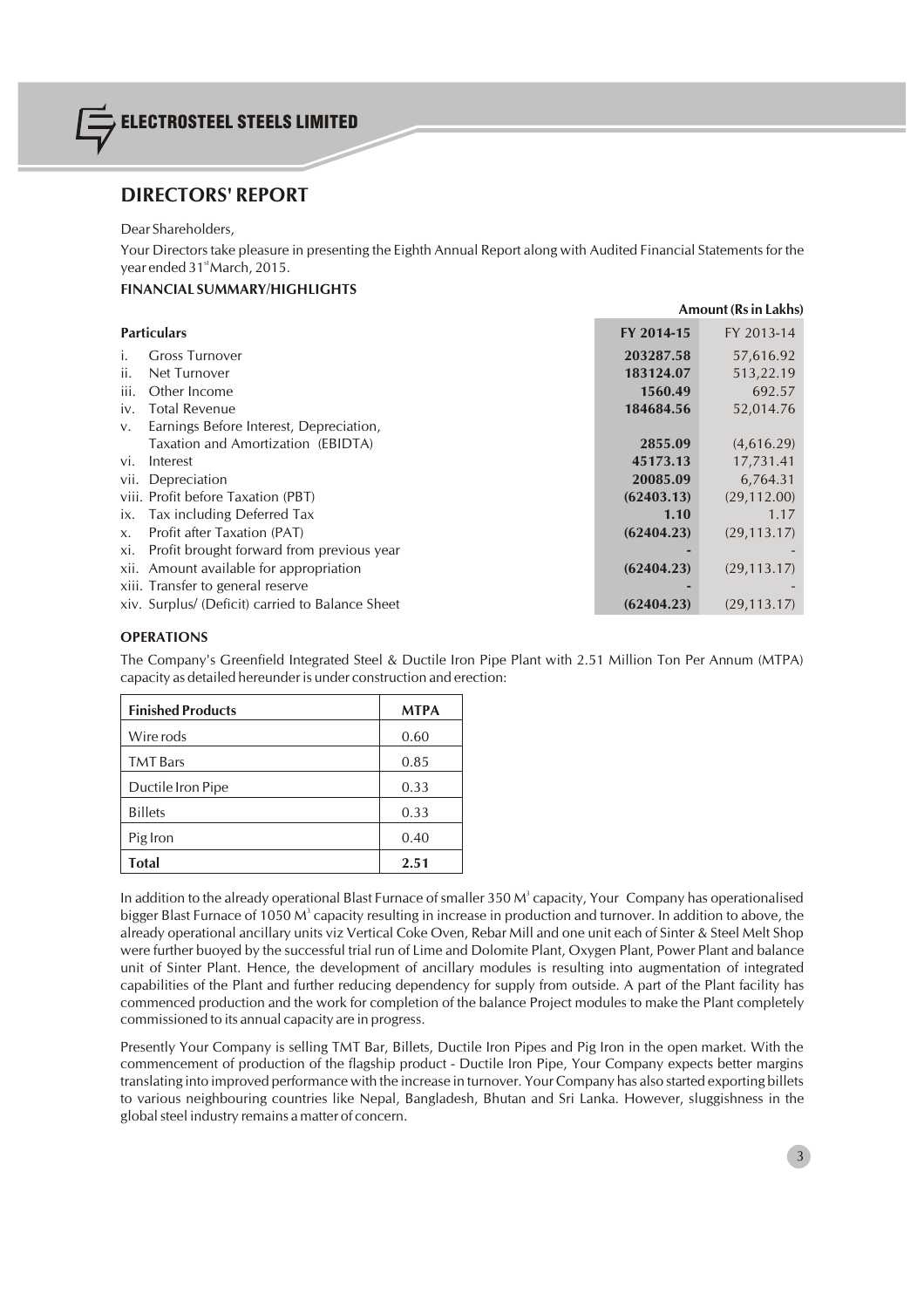

It is pertinent to note that the execution of balance project modules has been funded by the Corporate Debt Restructuring (CDR) Package sanctioned to the Company in September 2013. However, the sanction of CDR Package, post the referral to CDR forum, and consequent release of additional term loan under CDR Package happened with delay which resulted in further delay of operationalization of the balance project modules.

Further, the CDR Package had also approved the assessed Need Based Working Capital facility of Rs 1300 Crores. However, the financial closure of said facility took inordinate delay and ultimately the documents for the same were executed in November 2014. The release of the sanctioned working capital facility by majority of the lenders was done gradually and only subsequent to the execution of the documents in November 2014. The delay in release of working capital facilities had impacted the cash flow generation of the Company. Further, the Company is still to get the entire sanctioned need based working capital facility.

The shareholders of the Company pursuant to the requirement of the Companies Act 2013 had approved procurement of coal/coking coal from Electrosteel Castings Limited (ECL) on the terms and conditions as stated in the notice for the Annual General Meeting held on 16th September 2014. However, Supreme Court vide its order dated 24th September 2014 had de-allocated Parbatpur Coal Block allotted to ECL. Hence the agreement with ECL for procurement of coking coal stood cancelled w.e.f. 1st April 2015 due to Force Majure.

Your Company is optimistic that with the release of entire working capital facilities, it will be able to step up production levels, which will add to enhanced top line and cash flow generation.

Under the CDR Package, further funds in the form of equity/preference shares/unsecured loan etc. needs to be infused, for which Company is seeking potential investment sources.

Thus, with the operationalization of other Project modules together with the increase in release of working capital facilities and the infusion of funds, it is expected that the overall financial health of the Company would improve considerably.

#### **EQUITY SHARE CAPITAL**

In terms of CDR Package, Electrosteel Castings Limited (ECL), the Promoter Company, was required to make contribution by way of equity and/or unsecured (subordinate) loans for Rs 222.50 crores. The Board of Directors ("Board") in its meeting held on 13th August 2014 after the approval of the shareholders on 19th March 2014 through Postal Ballot process had allotted 22.25crores equity shares of Rs 10 each fully paid up to ECL. The equity shares were later admitted for listing and trading on both the stock exchanges i.e. National Stock Exchange of India Limited (NSE) and Bombay Stock Exchange Limited (BSE). The equity share capital of the Company was enhanced from Rs 2,18,673.50 lakhs to Rs 2,40,923.50 lakhs.

#### **DIVIDEND**

In view of the loss, Your Directors regret their inability to declare any dividend for the year.

#### **TRANSFER TO RESERVES**

In view of losses incurred by the Company during the year, no amount has been transferred to the General Reserve.

#### **EROSION OF NETWORTH**

With accumulated losses of Rs. 1,356.33 crores at the end of the financial year, resulting in erosion of over 50% of peak net worth during the immediately preceding four financial years, we regret to inform that Your Company has become a "Potential Sick Company" within the meaning of Section 23 of the Sick Industrial Companies (Special Provisions) Act, 1985 (SICA).

The Board in its meeting held on 11th May 2015 has reviewed the causes for such erosion and the reasons amongst others which adversely affected the performance of the Company were:

(a) Delay in execution of Project mainly due to change in visa policy for Chinese work force deployed, problems in aggregation of land, necessity to hire local workmen, adverse operating and financial leverage and delay in sanction and disbursement of required Project Loan which resulted in huge overrun and caused non achievement of performance and profitability and thereby losses.

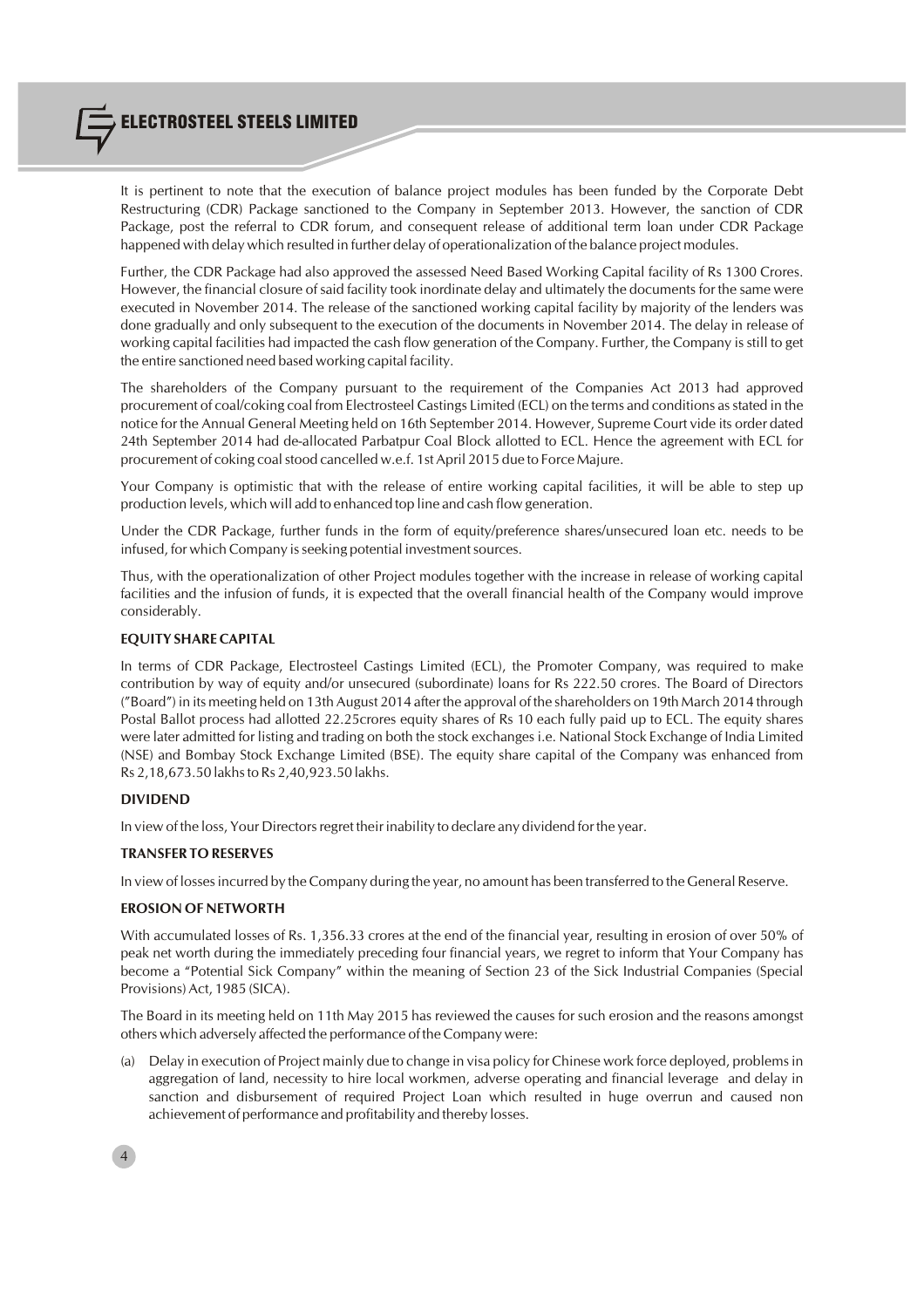

Delay in sanction & disbursement of "need based working capital facilities "which resulted in lower capacity utilization and lower cash flow generation.

The Board after considering the various steps implemented and/or to be undertaken for improvement of performance of the Company is confident/optimistic that the Company would be able to implement effective measures in normal course of business to revive the operations of the Company. Accordingly, the financial statements for the Financial Year 2014-15 has been prepared on a going concern basis.

The Board in its meeting held on 11th May 2015 also approved Report of even date to such erosion and causes for such erosion, for consideration of the shareholders in the Extra Ordinary General Meeting to be convened on Friday, 11th September, 2015. The said Report is enclosed as an Annexure to the Notice of the Extra Ordinary General Meeting. In terms of the requirement of SICA, the Company shall also report to Board for Industrial and Financial Reconstruction (BIFR) the fact of erosion after consideration of the Report by the shareholders in the ensuing Extra-Ordinary General Meeting.

#### **MANAGEMENT DISCUSSIONS AND ANALYSIS**

A report on Management Discussion and Analysis is enclosed as **"Annexure A"** and forms an integral part of this Report.

#### **NATURE OF BUSINESS**

There has been no change in the nature of the business of the Company during the year. No material changes and commitments occurred between 31st March 2015 and 11th May 2015 i.e. the date of the Directors Report, affecting the financial position of the Company.

## **NUMBER OF BOARD MEETINGS**

During the year 6 (Six) Board Meetings were convened and held, details of which are provided in the Corporate Governance Report. The intervening gap between the meetings was within the period prescribed under the Companies Act, 2013 ("Act").

#### **FIXED DE**P**OSITS**

The Company has not accepted any fixed deposit during the period under review.

#### **SUBSIDIARY / ASSOCIATE /JOINT VENTURES COMPANIES**

The Company does not has a subsidiary/associate /Joint venture company for the year ended 31st March 2015.

## **INTERNAL FINANCIAL CONTROLS**

The Company has in place ERP Package "SAP" which is operated on a pre-defined manual. The Company also has adopted Standard Operating Practices (SOPs) for its various areas of operations, which are in line with SAP manual. SOPs are adopted or revised, if required, to ensure that internal control system is effective and constantly assessed and strengthen. The Company has appointed Internal Auditors who monitor and evaluate the efficacy and adequacy of the internal control systems in the Company, its compliance with operating systems and accounting procedures and policies adopted by it, besides benchmarking controls with best practices in the Industry. Based on the reports of the internal auditor, process owners undertake corrective action(s) in their respective area(s) and thereby strengthening the controls. Significant audit observation(s) and corrective action(s) thereon are presented to the Audit Committee and the Board.

## **SIGNIFICANT AND MATERIAL ORDERS**

During the year no significant and material order was passed by any regulator or court or tribunal impacting the going concern status and Company's operations in future.

## **ANNUAL EVALUATION OF THE BOARD**

The Board on recommendation of the Nomination and Remuneration Committee, had adopted Schedule IV to the Act, as criteria for evaluating the performance of the Independent Directors and on the basis of the performance evaluation report has determined to continue their term of appointments as Independent Directors of the Company.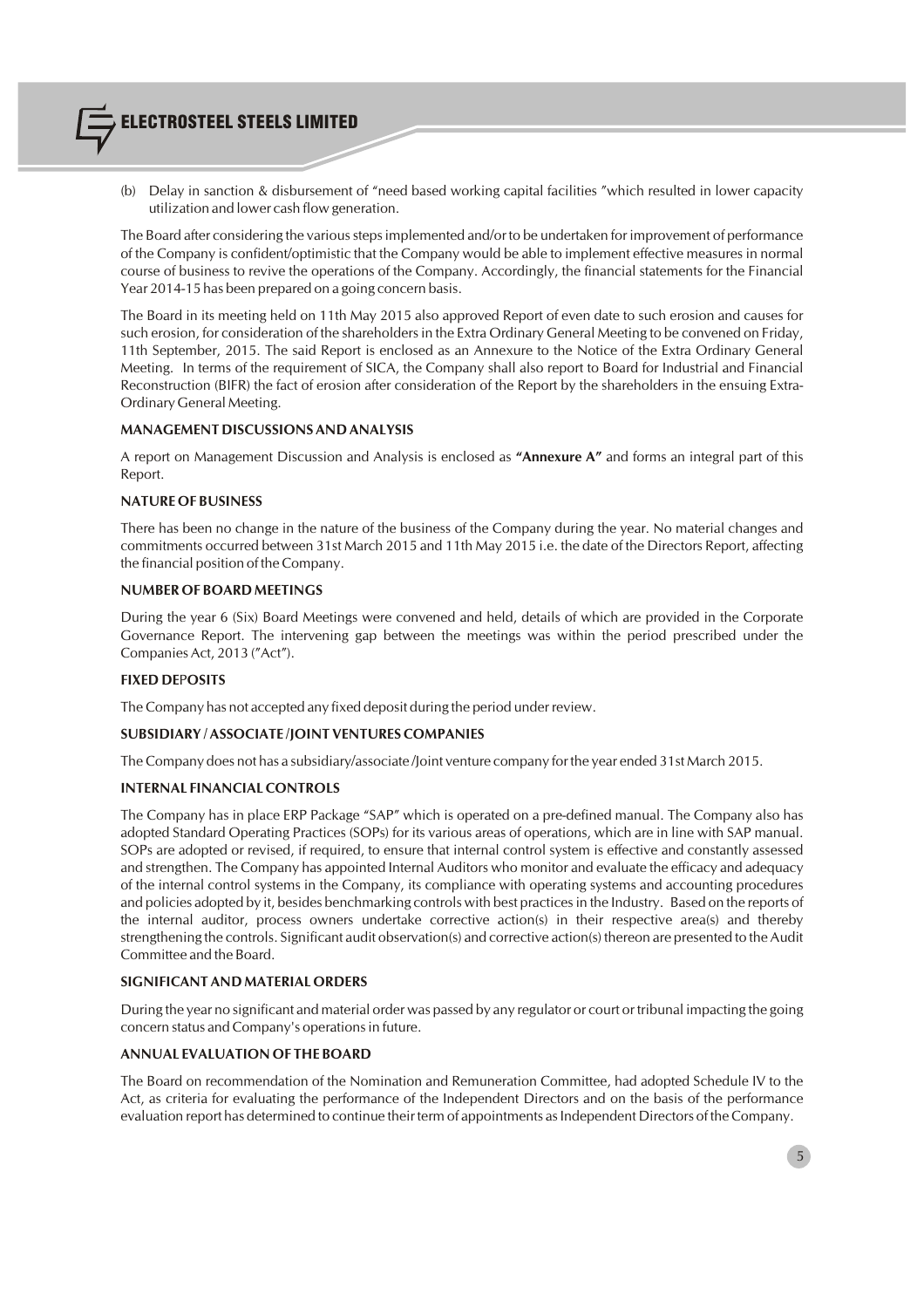

All the Independent Directors of the Company in its separate meeting held on 13th February 2015, without the attendance of Non-Independent Directors and members of management, on the basis of defined and agreed parameters, inter-alia, without the attendance of non-executive Directors and members of management had (i) reviewed the performance of the Non Independent Directors, the Board and Committees thereof and (ii) assessed the quality, quantity and timeliness of flow of information between the Company management and the Board that is necessary for the Board to be effective and reasonably perform their duties.

#### **DIRECTORS AND KEY MANAGERIAL PERSONNEL**

The shareholders of the Company in its previous Annual General Meeting held on 16th September 2014 had approved appointment of Mr Rajkumar Khanna as an Independent Director of the Company for a period of five years w.e.f 5th May 2014. In terms of requirement of the Act, Mr Naresh Pachisia and Mr Jinendra Kumar Jain, were also appointed in the aforesaid Annual General Meeting as Independent Directors of the Company for a period of 5 years w.e.f 1st April 2014. The Company has received from Mr Rajkumar Khanna, Mr Naresh Pachisia and Mr Jinendra Kumar Jain (i) intimation in Form DIR-8 pursuant to Section 152(2) of the Act read with Rule 14 of the Companies (Appointment & Qualifications of Directors) Rules, 2014 to the effect that they are not disqualified in accordance with Section 164(2) of the Act (ii) statement on declaration that they meet the criteria of Independence as provided in Section 149(6) of the Act and (iii) declaration that they have abide by the provisions specified in Schedule IV to the Act.

The Board in its meeting held on 21st March 2015, on the recommendation of the Nomination &Remuneration Committee and subject to approval of the shareholders in the ensuing Annual General Meeting, appointed Ms Rishu Kumari as an Additional Independent Non Executive Director not liable to retire by rotation. The Board is of opinion that her appointment is appropriate and in the best interest of the Company. The Company has received from Ms Rishu Kumari (i) consent in writing to act as Director in Form DIR-2 pursuant to Rule 8 of the Companies (Appointment & Qualifications of Directors) Rules, 2014 (ii) intimation in Form DIR-8 pursuant to Rule 14 of the Companies (Appointment & Qualifications of Directors) Rules, 2014 to the effect that she is not disqualified in accordance with Section 164(2) of the Act and (ii) statement on declaration that she meet the criteria of Independence as provided in Section 149(6) of the Act. Based on the declarations received, the Board is of opinion that Ms Rishu Kumari is a person of integrity and possesses relevant expertise and experience and is eligible and fulfills the conditions specified in the Act and Listing Agreement for such appointment and is independent of the management of the Company. The Board recommends her appointment as Independent Director of the Company.

The Company issued letter of appointment to all Independent Directors as per Scheduled IV to the Act and the terms and conditions for appointment are disclosed on the website of the Company www.electrosteelsteels.com.

The Board in its meeting held on 5th May 2014 had appointed Mr Ashutosh Agarwal as Chief Financial Officer of the Company. During the period under review, Mr Anubhav Maheshwari was appointed as Company Secretary and Compliance officer of the Company w.e.f. 5th September 2014 in place of Mr Vikash Kumar Agarwal who tendered his resignation as Company Secretary and Compliance officer of the Company w.e.f. 27th August 2014.

All the Directors have made necessary disclosures as required under various provisions of the Act and Clause 49 of the Listing Agreement.

Mr A P Verma and Mr Sunil V Diwakar, Directors shall retire at the Annual General Meeting and being eligible offers themselves for re-appointment.

The brief Resume/Profile of the Directors recommended by the Board for appointment /re-appointment is attached with Notice for the ensuing Annual General Meeting.

## **DIRECTORS' RESPONSIBILITY STATEMENT**

Your Directors hereby confirm that:

- a) in the preparation of annual accounts, containing financial statements for the year ended March 31, 2015, the applicable accounting standards have been followed along with proper explanations, wherever required.
- b) thy have selected such accounting policies and applied them consistently and made judgments and estimates that are reasonable and prudent so as to give a true and fair view of the state of affairs of the Company at the end of the financial year 2014-15 and of the loss of the Company for that period.

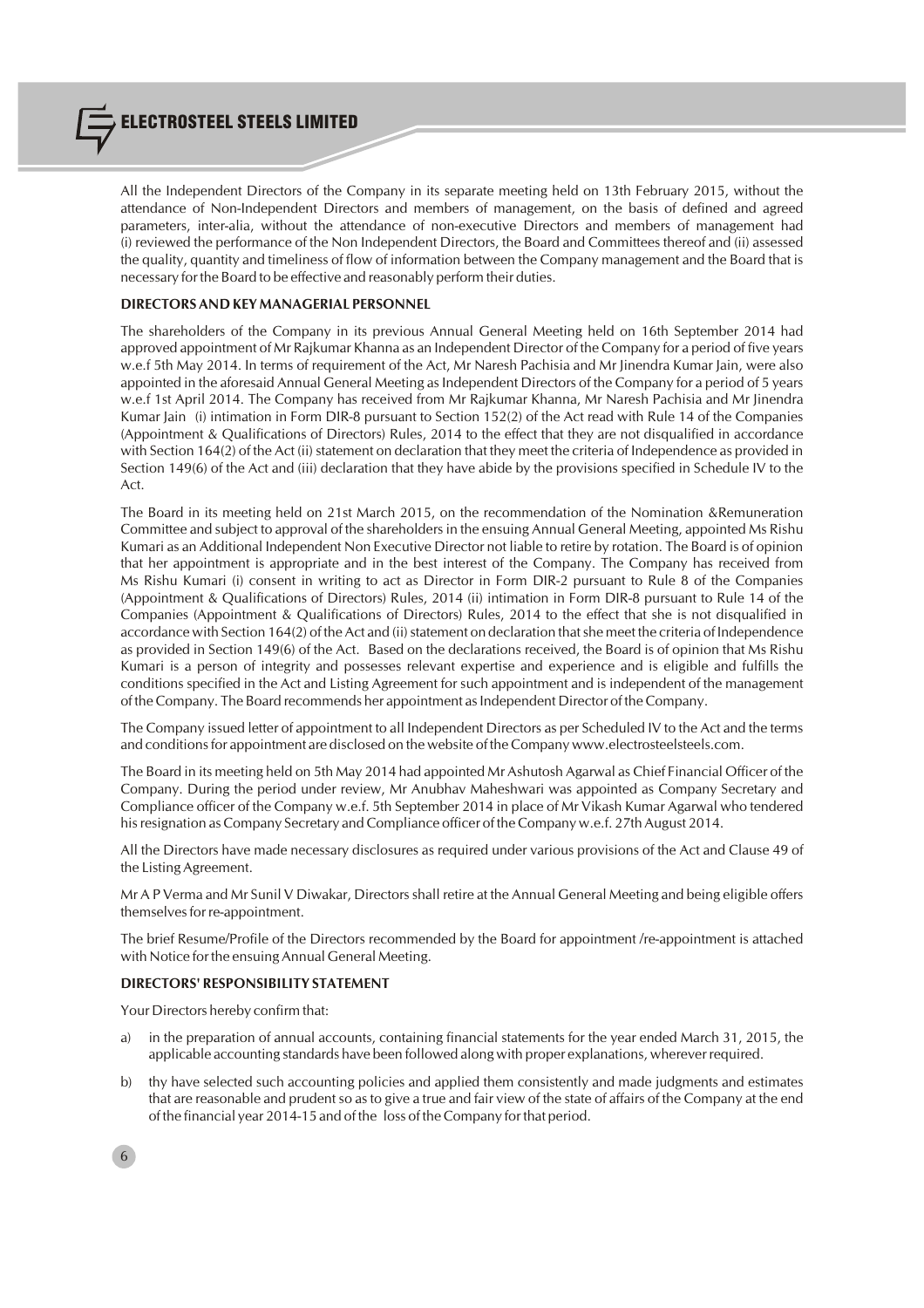

- c) they have taken proper and sufficient care for the maintenance of adequate accounting records in accordance with the provisions of the Companies Act, 2013 for safe guarding the assets of the company and for preventing and detecting any fraud and other irregularities.
- d) they have prepared annual accounts on a going concern basis.
- e) they have laid down internal financial controls to be followed by the Company and that such internal financial controls are adequate and were operating effectively.\*
- f) The Directors had devised proper systems to ensure compliance with the provisions of all applicable laws and that such systems were adequate and operating effectively.

\*Please refer to the Section 'Internal Financial Controls' of the Report and 'Internal Controls' in the enclosed Management Discussion & Analysis Report.

#### **PARTICULARS OF THE EMPLOYEES**

The information required pursuant to Section 197 of the Companies Act, 2013 read with Rule 5 of the Companies (Appointment and Remuneration of Managerial Personnel) Rules 2014 in respect of employees of the Company is given a separate annexure to this Report. The Reports and Accounts are being sent to members and other entitled thereto, excluding the information on employee's particulars which is available for inspection by the members at the Registered Office of the Company during business hours on any working day. If any member is interested in obtaining a copy thereof, such member may write to Company Secretary in this regard.

#### **AUDIT COMMITTEE**

The composition, terms of the reference and number of meetings of the Audit Committee during the year is covered in the enclosed Corporate Governance Report.

#### **CONSERVATION OF ENERGY, TECHNOLOGY ABSORPTION, FOREIGN EXCHANGE EARNINGS AND OUTGO**

The information related to conservation of energy, technology absorption, foreign exchange earnings and outgo stipulated under Section 134 (3)(m) of the Act read with Rule 8 of the Companies (Accounts) Rules 2014 is enclosed as **"Annexure B"** and forms integral part of this Report.

#### **CORPORATE GOVERNANCE**

Your Company has fully complied with the requirements of Clause 49 of the Listing Agreement regarding Corporate Governance. A Report on Corporate Governance and the Auditors Certificate on compliance of conditions as stipulated therein is enclosed as **"Annexure C"** and forms integral part of this Report.

#### **STATUTORY AUDITORS & AUDITORS REPORT**

The Shareholders of the Company in the 7th Annual General Meeting (AGM) held on 16th September 2014 had approved appointment of M/s. B Chhawchharia & Co., Chartered Accountants as Statutory Auditors of the Company until the conclusion of the 10th AGM of the Company and authorized the Board to fix their remuneration. In terms of the requirement of the Act, their appointment is required to be ratified by the members at the ensuing AGM. Accordingly, the Notice convening the ensuing 8th AGM includes the resolution seeking such ratification by the members for the said re-appointment of the Auditors.

Pursuant to Sections 139, 141 and 142 of the Act, and relevant rules prescribed there under, the Company has received certificate from the Statutory Auditors to the effect, inter alia, that they are not disqualified for ratification of appointment under the provisions of applicable laws, the appointment is as per the terms and the limits prescribed under the Act, and no proceedings against them or any of their partners are pending with respect to matter of professional conduct.

The Auditors have also confirmed that they have subjected themselves to Peer Review, a process of Institute of Chartered Accountants of India (ICAI) for evaluating the quality of audit and attestation services and that they hold a valid certificate issued by the Peer Review Board of the ICAI.

The Auditors' Report addressed to the Members of the Company, does not contain any qualification or reservation or adverse remark or disclaimer.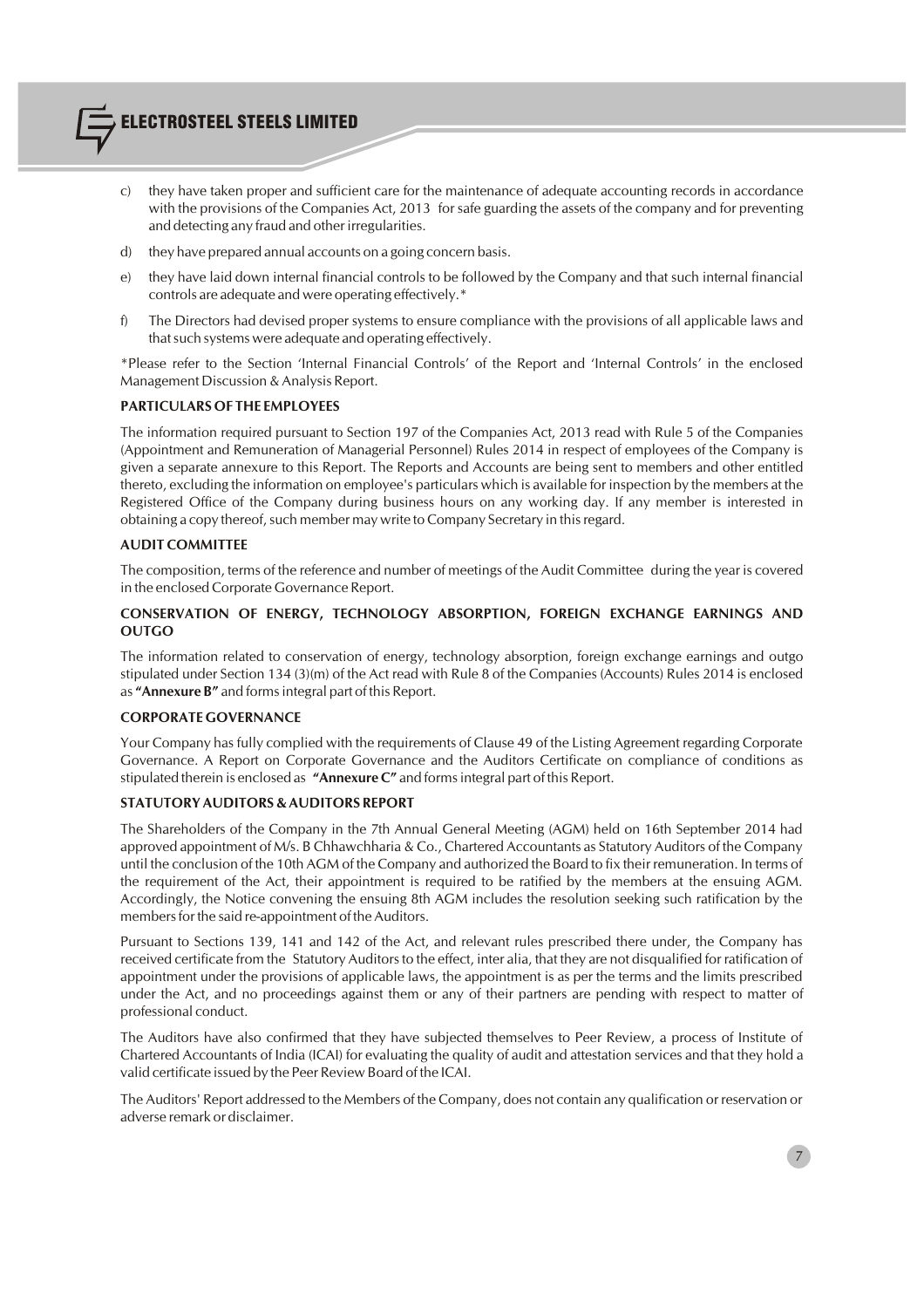

## **COST AUDITORS & COST AUDIT REPORT**

In terms of requirement of Section 148 of the Act, read with Companies (Audit and Auditors) Rules, 2014, the Board in its meeting held on 11th May 2015 on the recommendation of the Audit Committee, had approved reappointment of M/s S. G. & Associates, Cost Accountants, Kolkata (Registration No 000138) as Cost Auditors for audit of the Cost records to be maintained by the Company for the Steel Products and Mineral Fuels (Other than Petroleum) to be produced by the Company during the Financial Year 2015-16 on a remuneration of Rs 60,000 (Sixty Thousand) plus out of pocket expenses. The appointment as Cost Auditors is till the expiry of 180 days from the closure of the financial year ending 31st March 2016 or till the submission of the Cost Audit Report for the financial year 2015-16 in the prescribed format to the Board, which ever is earlier.

As required under the Act, the remuneration payable to the Cost Auditors is required to be placed before the Members for ratification. Accordingly, a resolution seeking Members ratification for the remuneration payable to M/s S. G. & Associates, Cost Accountants is included at Item No. 6 of the Notice convening the AGM. The Company has received consent letter from M/s S. G. & Associates, Cost Accountants, for their appointment.

The Cost Auditors are expected to submit their Cost Audit Report to the Board of Directors in the prescribed form for the financial year 2014-15 within the due date of 27th September 2015.

The Cost Audit Report for the Financial year 2013-14 do not contain any qualification or reservation or adverse remark and was filed with Ministry of Corporate Affairs on 24th September 2014.

#### **SECRETARIAL AUDITOR & SECRETARIAL AUDIT REPORT**

The Board in its meeting held on 11th May 2015 on the recommendations of the Audit Committee had approved appointment of M/s K Arun & Co., Practicing Company Secretaries, as Secretarial Auditor of the Company for audit of the secretarial and related records of the Company for the financial year ending 31st March 2016. The Company has received consent letter from M/s K Arun & Co., Practicing Company Secretaries, for their appointment.

The Secretarial Audit Report of M/s K Arun & Co., Practicing Company Secretaries for the financial year ended 31st March 2015 do not contain any qualification or reservation or adverse remark or disclaimer and is enclosed as **"Annexure D"** and forms integral part of this Report.

#### **EXTRACTS OF ANNUAL RETURN**

The details forming part of the extract of the Annual Return in Form MGT-9 as required under section 92 of the Act is enclosed as **"Annexure E"** and forms integral part of this Report.

## **PARTICULARS OF CONTRACTS OR ARRANGEMENT WITH RELATED PARTIES**

During the period under review, the related party transactions with Electrosteel Castings Limited, Promoter Company, is within the limits and terms and conditions approved by the shareholders of the Company in its meeting held on 16th September 2014. The policy on Related Party Transactions as approved by the Board of Directors is available on the Company's website **http://www.electrosteelsteels.com/investor-relations/pdf/rpt.pdf**

The particulars of the material contract or arrangements with related party are enclosed as **"Annexure F"** and forms integral part of this Report.

The related party transactions are entered into based on considerations of various business exigencies such as synergy in operations, profitability, legal requirements, liquidity, resources availability etc of related parties. All related party transactions are intended to further the Company's interests.

#### **PARTICULARS OF LOANS, GUARANTEES OR INVESTMENTS**

During the year, the Company has not provided any loan, guarantee or made investment under provisions of Section 186 of the Act.

## **RISK MANAGEMENT POLICY**

The Board in its meeting held on 13th November 2014 had amended the Risk Management Policy of the Company. The details of the identification of the various risk associated with the business of the Company is detailed in the enclosed Management Discussion & Analysis Report.

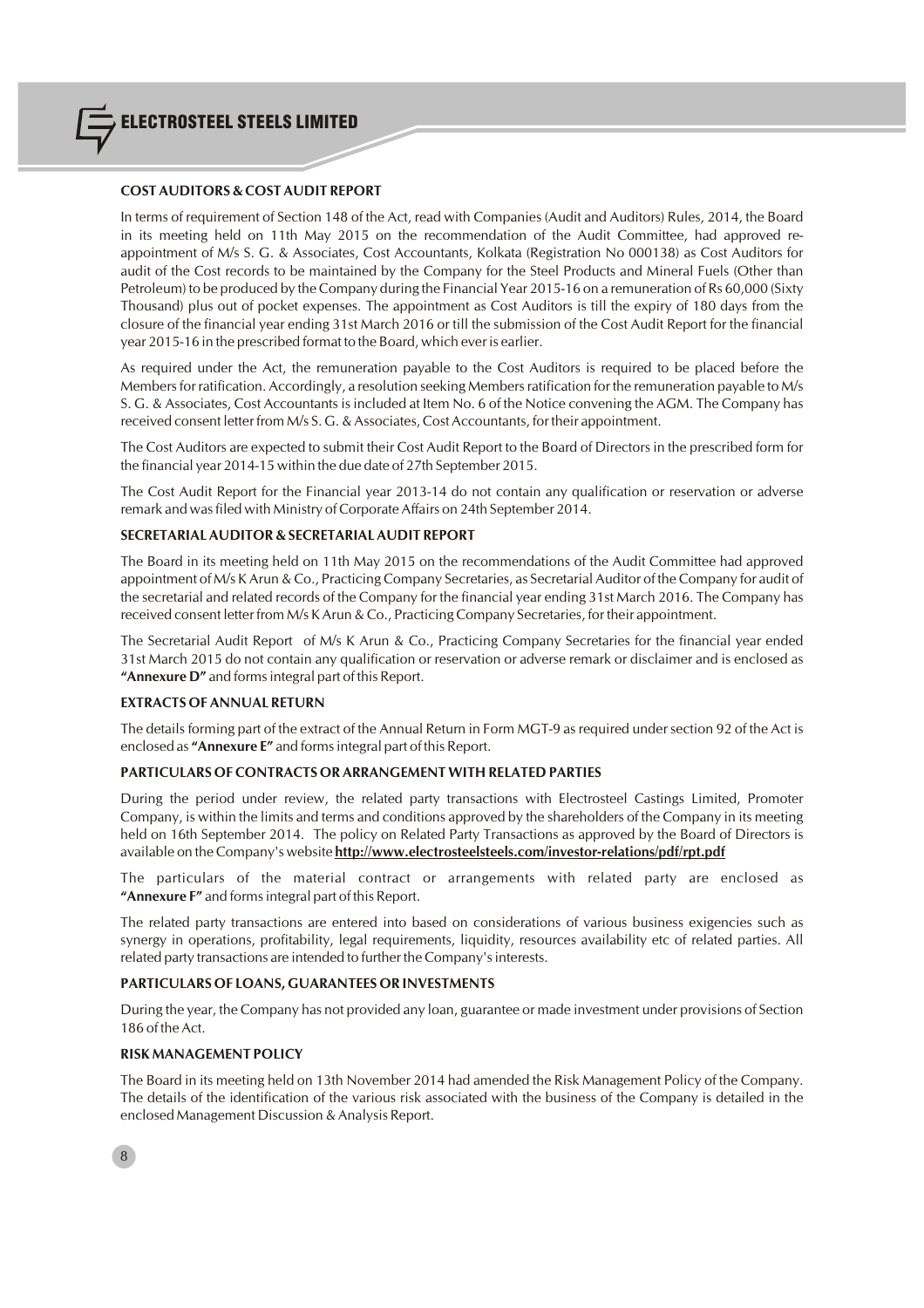

## **CORPORATE SOCIAL RESPONSIBILITY POLICY**

The Board in its meeting held on 13th August 2014 on the recommendation of the Corporate Social Responsibility (CSR) Committee had approved the Corporate Social Responsibility Policy. The CSR policy is available on the website of the Company **www.electrosteelsteels.com.** The composition and the terms of reference of the Committee are detailed in the enclosed Corporate Governance Report.

During the year, the CSR initiatives undertaken by the Company, although not mandatory under Section 135 of the Act read with Companies (Corporate Social Responsibility Policy) Rules 2014, are detailed in the enclosed Management Discussion & Analysis Report.

## **REMUNERATION POLICY**

The Board on the recommendation of the Nomination & Remuneration Committee in its meeting held on 13th November 2014 modified/amended its remuneration policy for Directors, Key Managerial Personnel and Senior Management Personnel to align with the requirement of the Act and Listing Agreement. The particulars of the remuneration policy are stated in the enclosed Corporate Governance Report.

## **DISCLOSURE UNDER "THE SEXUAL HARASSMENT OF WOMEN AT WORKPLACE (PREVENTION, PROHIBITION AND REDRESSAL) ACT, 2013**

The Company has in place "Internal Complaints Committee" and redressal policy in case of sexual harassment of women at workplace as envisaged under aforesaid Act. During the year, the Company has not received any complaint with respect to sexual harassment of woman at work place.

## **VIGIL MECHANISM/WHISTLE BLOWER POLICY**

The Board in its meeting held on 5th May 2014 had approved Vigil Mechanism/Whistle Blower Policy. The details of the Policy as well as establishment of vigil mechanism are provided in the Corporate Governance Report enclosed and are also available on the website of the Company i.e. **www.electrosteelsteels.com**.

#### **APPRECIATION**

Your Directors take this opportunity to place on record their gratitude and thank the Financial Institutions, Bankers, Government Authorities, Customers, Vendors, Shareholders and Employees for their valuable guidance, support continued assistance and cooperation to the Company. The Directors also commend the continuing commitment and dedication of the employees at all levels. The Directors also look forward to their continued support in future.

For and on behalf of the Board of Directors

Place : Kolkata **R S Singh Lalit Kumar Singhi** Dated : 11th May, 2015 *Whole-time Director Director*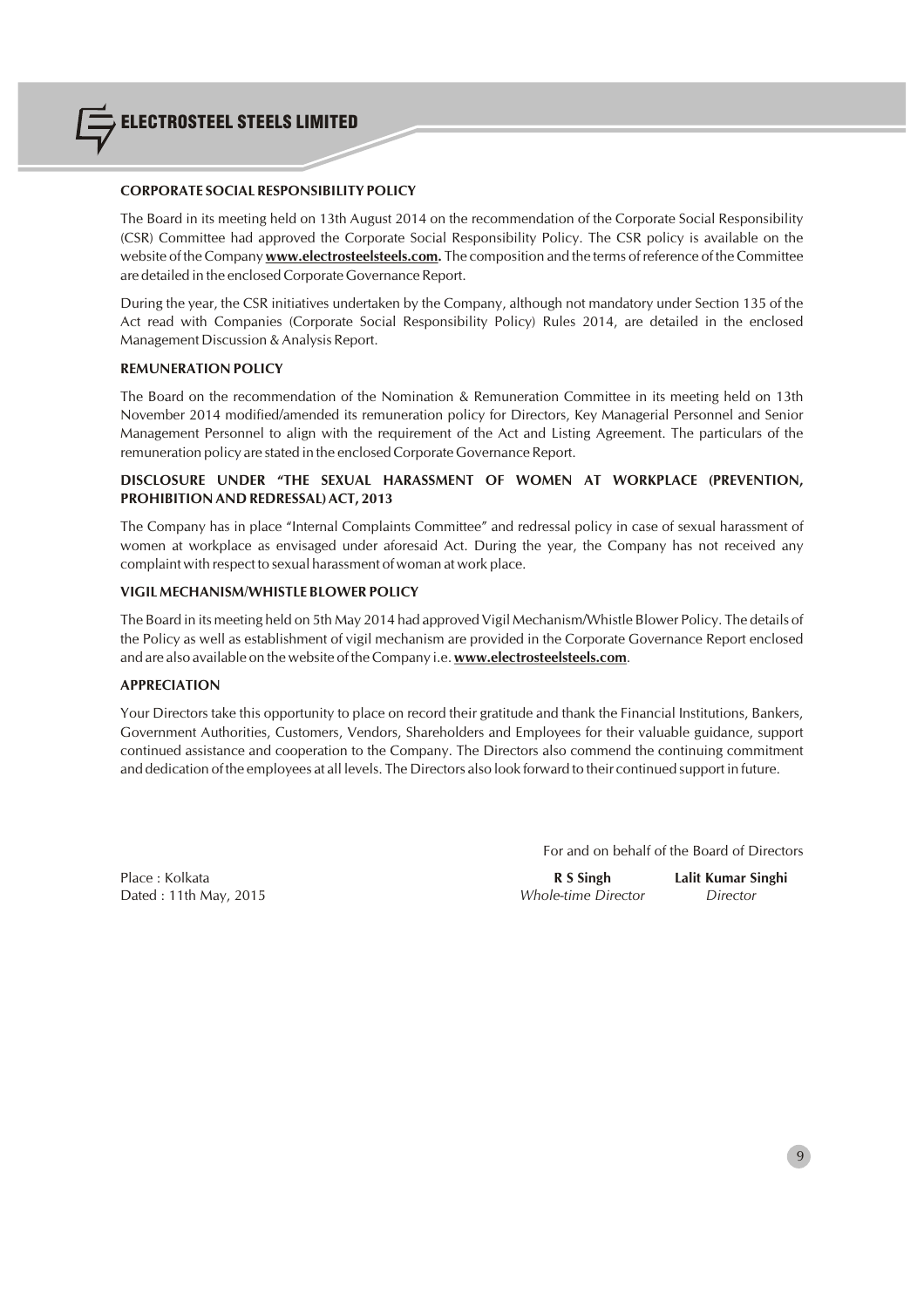## **MANAGEMENT'S DISCUSSION AND ANALYSIS**

## **ECONOMIC OVERVIEW**

Global economic growth remains moderate with uneven prospects across the main countries and region. The outlook for advanced economies is improving while growth in emerging markets and developing economies is expected to be lower primarily reflecting weaker prospectus for some large emerging market economies and oil exporting countries. The macro risks like recession and deflation in euro have decreased, risks steaming from dollar appreciation and geopolitical issues have increased and could generate regional and global spill over.

## **INDUSTRY STRUCTURE**

The Indian steel industry is broadly classified into two categories Primary steel producers & Secondary steel producers. Primary steel producers have backward integration & normally have a higher capacity over 1.0 MTPA. The manufacturing process starts with steel making from Iron ore. The investment requirement is also much higher as compared to secondary producers.

Secondary producers essentially have mini steel plants with capacities below 1.0 MTPA. This category mainly employs Electric Arc Furnace (EAF) or Induction Furnace (IF) route, which use scrap and sponge iron or a mix of both as raw materials to produce steel. This group also consists of processors and re-rollers of steel products. Secondary producers primarily manufacture long products and the route adopted by them is highly energy intensive for which they have to depend upon the purchased power.

Although, there are over 3,500 varieties of regular and special steel available, steel products can be broadly classified into two basic types according to their shape viz. flats and longs. All finished steel products are made from semifinished steel that comes in the form of slabs, billets and blooms.

## **GLOBAL STEEL INDUSTRY**

The steel industries have historically been highly volatile primarily due to the cyclical nature of the business sectors that are the principal consumers of steel, namely automotive, construction, appliance, machinery, equipment, infrastructure and transportation industries. Demand for steel products thus generally correlates to macroeconomic fluctuations in the global economy.

Steel plays a vital role in the development of any modern and emerging economy. During the period under review the growth in the global steel demand was sluggish, mainly attributable to weaker than expected performances in the emerging and developing economies. The slow down in the emerging economies has revealed in deceleration in steel usage. Growth in China which had been the main driver for both demand and supply in the past, has moderated significantly reflecting the structural transformation of the economy.

Falling commodity prices, structural constraints and geographical tension have abated the positive growth momentum in global steel demand. The Global steel prices are languishing at their lower levels amid structural oversupply. The demand for steel in the developed countries is expected to be moderate and growth in emerging and developing economies is also expected to pick up. However, weak infrastructural investment combined with impact of geographical tension globally may be the hindrance factor for the growth in the overall steel industry. As per the World Steel Association forecast, global consumption of steel is expected to increase. International iron ore prices have seen a sharp decline driven by a weakening of demand from China and prospects of higher supply following capacity expansion by large global mining companies.

While there are signs that the outlook for demand is slowly improving, excess capacity remains the biggest concern for the industry. Steel makers are adhering myriad challenges such as volatility, shifting demand centres, complex supply chains, productivity and cost efficiency.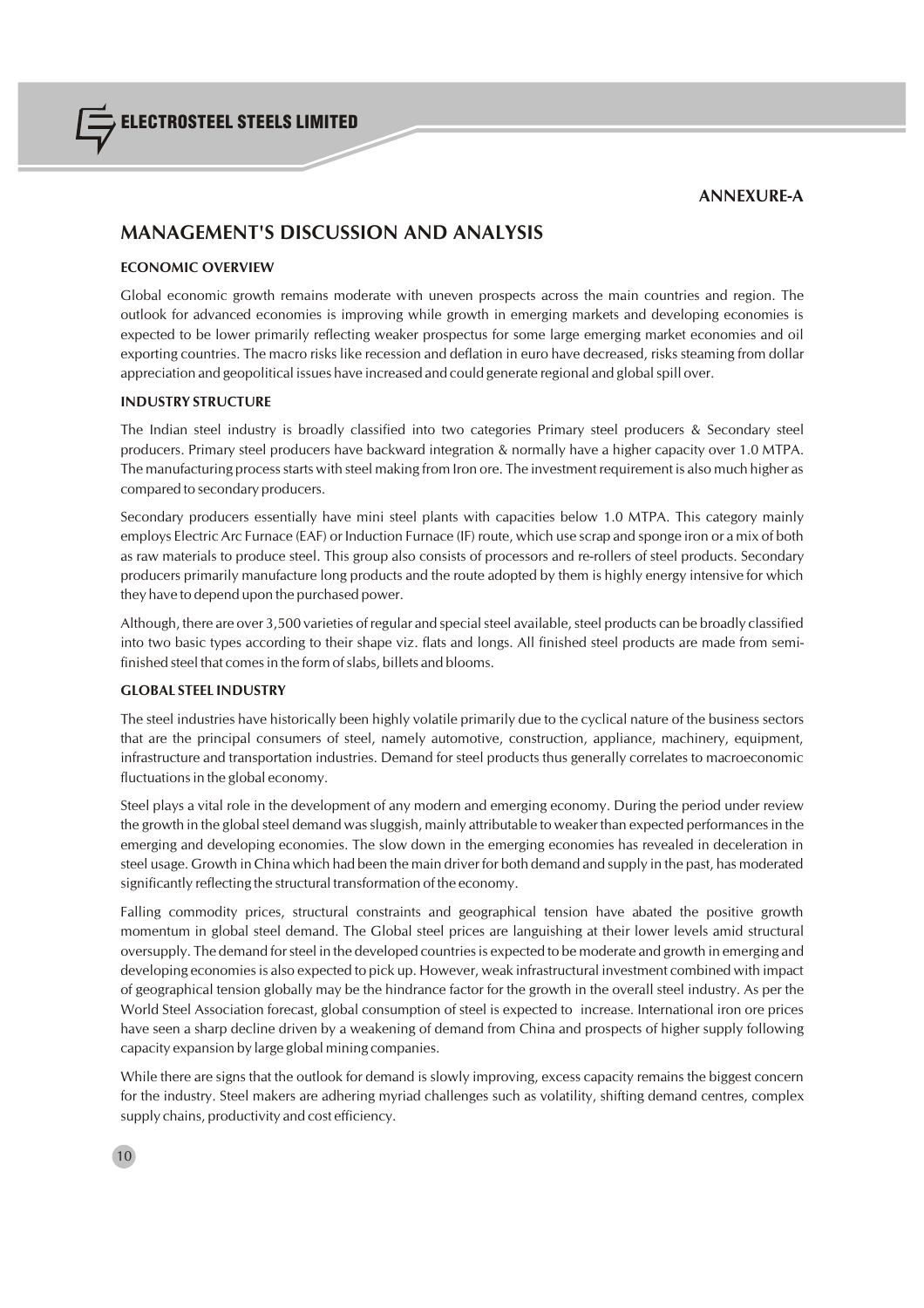

Urbanisation and growing middle classes are expected to draw steel demand in construction and real estates. Further increase in steel demand is anticipated in automotive sector in emerging and developed economies. The global oil and gas sector is also expected to experience significant capital investment with primarily substantial investments in distribution pipelines and refineries.

Better cost management, more ability to invest in new technology and research & development will help in improving productivity. It will enable a stronger negotiation on prices with raw material producers and shall result in better sales realization despite the challenges of over capacity, exchange rate fluctuation and pressure on margins. The outlook of the sector looks optimistic. Steel makers are also increasing their competitiveness through strong customer relationship and by tapping into niche and high value markets.

#### **INDIAN STEEL INDUSTRY**

Steel is traditionally considered the backbone for economic development. It is a major input for sectors which support economic growth such as infrastructure, machinery, power and railways, as well as being important for fast growing sectors, in particular automobiles and consumer durables. Indian Steel Industry comprises of several interlinked segments for value addition broadly classified as Integrated Producers and Non Integrated or Secondary Producers.

During the period under review weakness in domestic demand from key end user industries persisted. Domestic steel prices amongst others are influenzed by trends in raw materials, demand supply condition in the market, international prices. Since the growth of construction and capital goods sectors remained fragile, the improvement in steel demand was gradual, despite growth in the automobile sector. High production growth vis-à-vis consumption and rising imports has resulted in inventory build upon the steel markets. Inspite of sharp decline in iron ore prices globally, domestic iron prices have remained firm reflecting the short supply situation. The recent coal block deallocation have increased the uncertainties for the sector, as replacing captive coal by imports or e-auctions would impact the operations of the company.

As per projection of Internal Monetary Fund, India is expected to over grow its BRIC peers. The outlook of the domestic steel industry appears to be stable in anticipation that the price of raw materials would continue to be soften, removal of infrastructure bottlenecks as well as labour reforms for raising labour force participation and productivity. A surge in cheap imports to continue to exert pressure on domestic steel prices. Profitability of the domestic steel companies is expected to remain under pressure despite fall in raw material prices due to significant fall in domestic and global steel prices.

## **OVERVIEW OF THE OPERATIONS**

#### **Performance of the Company**

Your Company's 2.51 MTPA Greenfield Integrated Steel &Ductile Iron (DI) Pipes Plant in the district of Bokaro, Jharkhand is under construction & erection. A part of the Plant facility has commenced production and Company at present is selling TMT Bars, Billets, Pig Iron and Ductile Iron Pipes. The following project modules have been completed and are under operation/trial run:

| Vertical Coke Oven                  | 350m <sup>3</sup> Blast Furnace (BF3)     | 1050m <sup>3</sup> Blast Furnace (BF2)    |
|-------------------------------------|-------------------------------------------|-------------------------------------------|
| Pig Casting Machine                 | Sinter Plant (One & Two both)             | Rebar Mill                                |
| Water Supply System                 | 220 KV Sub-Station & 33 KV<br>Sub Station | Soft Water and DM Water Plant             |
| Air Compressor Station              | <b>Blast Furnace Gas Holder</b>           | Steel Melting Shop (One Unit)             |
| Pulverized Coal Injection System    | River Side Pump House                     | Lime Calcination Plant                    |
| Oxygen Plant                        | Dolo Plant                                | 60 MW Captive Power Plant<br>(Both Units) |
| Raw Material Handling System (Part) | DI Pipe Plant                             |                                           |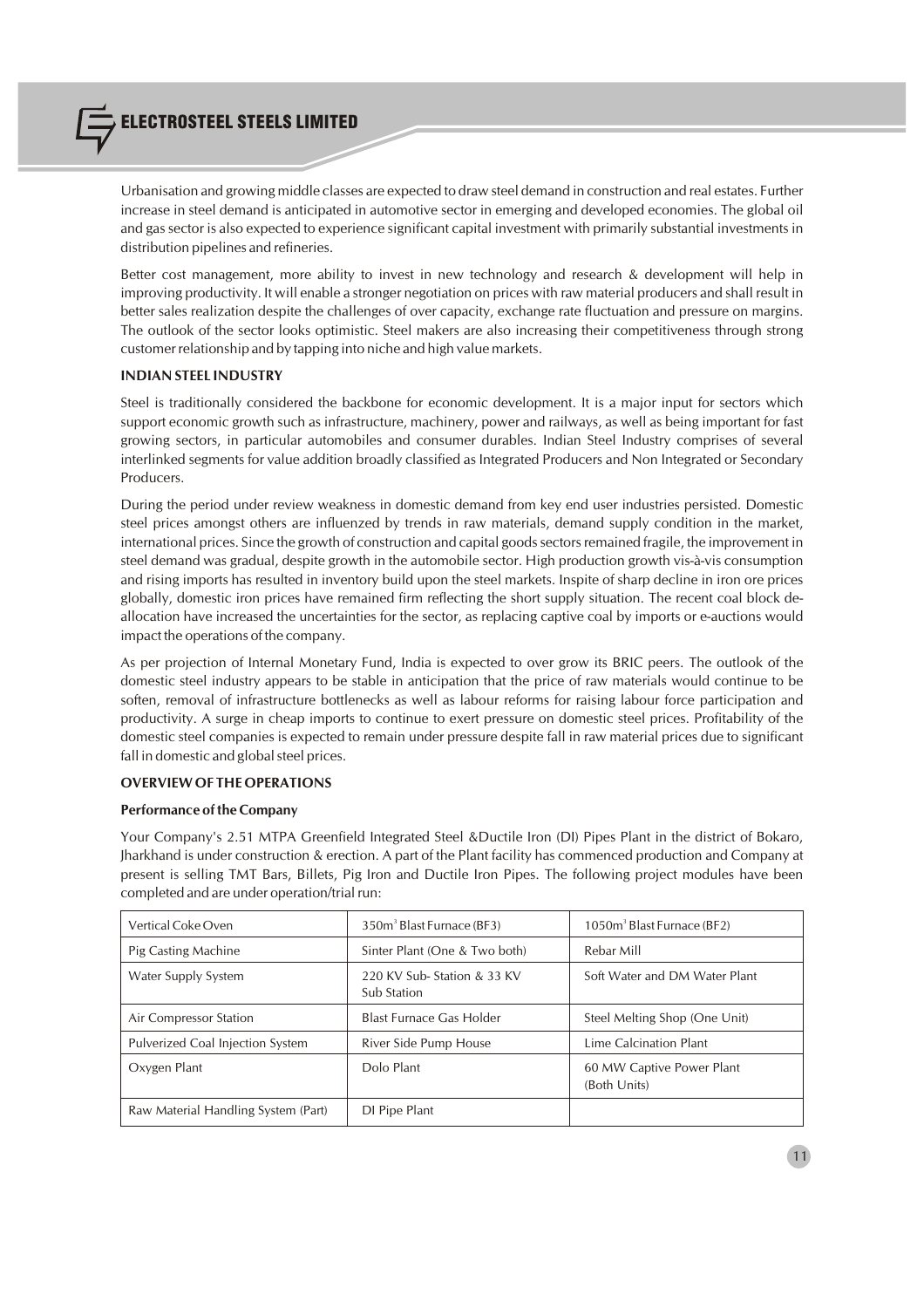ELECTROSTEEL STEELS LIMITED

The turnover of your Company increased from Rs 51,322.19 lakhs to Rs 1,83,124.07 lakhs which is primarily attributable to operationalization of some of the project modules. The losses for the year increased from Rs 29,113.17 lakhs to Rs 62,404.23 lakhs on account of lower price realisation, increase in interest cost and depreciation amongst others. The delay in release of the Term Loans for execution of the outstanding project modules and need based working capital facilities sanctioned by Corporate Debt Restructuring Committee in September 2013 were the major bottlenecks in improving the performance of the Company. However, due to better management of funds and effective steps taken in improving the operational efficiency of the Plant, Your Company reported Earnings Before Interest Depriciation & Tax (EBIDTA) of Rs 2,855.09 Lakhs in comparison to negative EBIDTA of Rs (4,616.29 lakhs) during previous year.

#### **Fixed Assets (including capital work in progress)**

As of 31st March 2015, the Fixed assets of the Company was Rs 11,46,824.15 lakhs, comprising of Rs. 6,81,903.70 lakhs of capital work-in-progress and a Net Block of Rs. 4,64,920.45 lakhs. Capital work in progress was primarily on account of expenditure including advances towards plant & machinery and construction & erection thereof. The expenditure incurred during the construction period is classified as 'Project Development Expenditure' pending capitalization to be allocated to the asset on the completion thereof. Necessary details as per Schedule III of the Companies Act, 2013 have been disclosed in the notes to accounts forming part of the Annual Accounts for the year 2014-2015.

#### **Indebtedness**

The total secured outstanding indebtedness (including interest) as on 31st March 2015 is Rs.10,05,506.08 lakhs out of which the long term borrowings is Rs. 9,63,086.81 lakhs and short term borrowings (including interest) is Rs.42,419.27 lakhs.

#### **CREDIT RATING**

Credit Analysis and Research Limited (CARE) had assigned the credit rating as "CARE B (Single B)" to the long term facilities of your Company which are having the tenure of more than one year. Further, the rating committee of CARE had assigned the rating as "CARE A4 (A Four)" to the short term facilities of your Company. This rating is applicable to the instruments having a tenure up to one year.

## **OPPORTUNITIES AND THREATS**

While steel continues to have a stronghold in traditional sectors such as construction, housing and automotive, it is increasingly being used in engineering industries such as power generation, petrochemicals and fertilisers. The primary factors, amongst others which could affect the operations/performance of the Company are:

- $\triangleright$  Weak domestic and/or global economic growth
- Volatility in supply of prices of raw materials or protracted low steel prices.
- $\triangleright$  Increased competition in steel industry.
- Excessive capacity in the steel industry may weigh on the profitability of steel producers.

The strategic initiatives like consolidation and focus on core activities amongst others shall help in improvising the performance of the companies in the Sector. The growing and untapped rural market, measures for capacity addition/enhancement and value added products, anticipated improvization of infrastructure and manufacturing domestic activity, availability of raw materials, experienced technical and managerial work force are some of the factors which should provide opportunities in improving the performance of the Sector.

#### **COMPETITION**

During the period under review there has seen decline in prices of Billets and Rebars mainly because of cheaper import offers from China in and around India. Your Company has designed an efficient distribution network & robust marketing set up to capture new markets and to remain competitive. Efficient sales process & improved service levels have resulted in customer confidence and positive referrals.

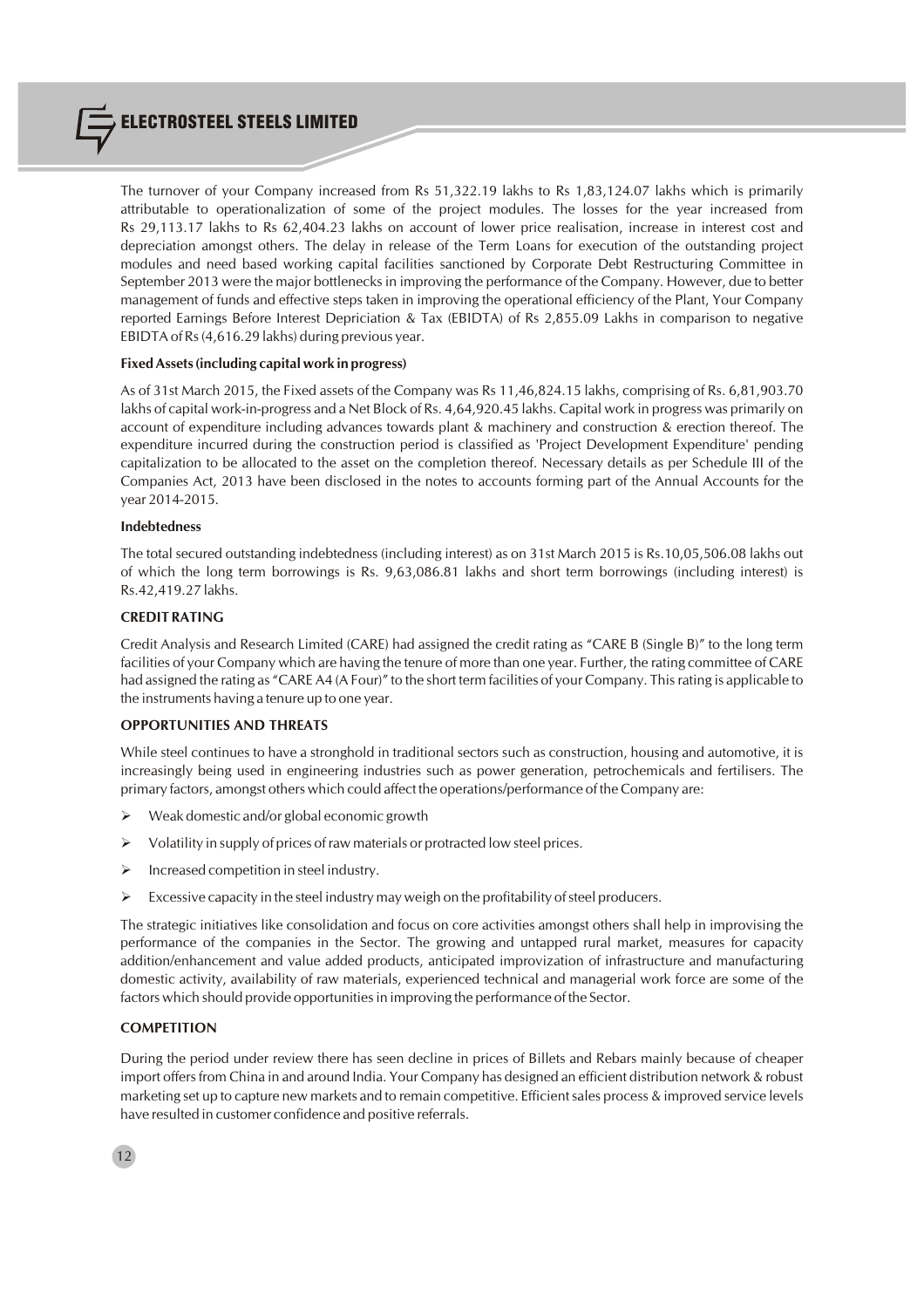ELECTROSTEEL STEELS LIMITED

Strengthening of marketing team for the sale of products has resulted in product being sold across the country including Southern region making a pan India presence. With inclusion of distributors and opening of new stockyards for the sale of products across the country, the Company is aggressively making products available for various sections of consumers. Hence, a strong foundation has been laid for the marketing of the products by creation of the marketing team and continuous increase in the customer base which is reflected in the sale of Pig Iron, Billets, TMT and Ductile Iron Pipes. We have supplied products to the projects of L&T, Kalptaru, JP Associates, Ajnara, Sadbhav, SEZ etc. Initiation of branding activity has helped us to penetrate retail market and enhance our reach to various regions across India.

Your Company has also made inroads into export market by supplying Billets & Pig Iron to various customers across Nepal, Bangladesh, Sri Lanka and Bhutan.

In anticipation of increase in demand of Billets, TMT bars and Ductile Iron Pipes in future, Your Company is revamping production facilities. The addition of Wire Rod to range of products would facilitate expanding product range and market share. Your Company believes that quality and service are sole parameters that will help to develop loyal customer through long term contracts. Your Company has a Customer Services Department, to address complaints and queries raised by customers. It has helped to map consumer perceptions for products and develop focused Brand communication.

## **RISK MANAGEMENT**

A willingness to take entrepreneurial risk enables the Company to exploit the opportunities as they drive. To achieve balance between risk management and maximizing profitability, Your Company is adept at controlling the balance by grasping business opportunities and ensures that risk transgression is not pursuit of profit of the Company. Risk Management is a systematic, cyclical process, involving a series of steps from identification of a risk, to the analysis, evaluation and management of risk and finally to monitor the measures taken in reaction to the risk.

The Company has a proper Risk Management and Control framework to ensure that the risks are identified and managed effectively. The risk and mitigation measures are weaved into strategic plans and reviewed periodically as and when required. The purpose of the risk management is to make it more certain that growth and earning targets as well as strategic objectives are met. Your Company has already undertaken, extensive risk management efforts that include Risk Management Manual, compiling a comprehensive profile of the key risks to the Company, identifying the key gaps in managing those risks and developing preliminary action plans to address those risks. These efforts would facilitate :

- to respond to the Board's need for enhanced risk information and improved mitigation plan(s).
- to provide the ability to prioritize, manage and monitor the risks in the business and
- $\triangleright$  to formalize the explicit requirements for assessing risks on an on-going basis, including an effective internal control and management reporting system.

#### **Market Risk**

Market risk is the risk of loss related to adverse changes in market prices, including interest rates and foreign exchange rates, of financial instruments. Your Company has put in efforts for implementing the initiatives that enable to identify the causes of losses and sharing such information among top management and related departments in the Company. Your Company is exposed to various types of market risk, including changes in interest rates, foreign exchange rates and commodity prices, in the ordinary course of business which may adversely affect the value of Company's financial assets, liabilities or future cash flow.

#### **Commodity Risk**

Your Company is exposed to the risk of price fluctuation of raw materials as well as of finished goods. Your Company proactively manages the risk through inventory management, proactive vendor development practices and robust marketing network. The derivative financial instruments are used to hedge the risk of commodity price fluctuations.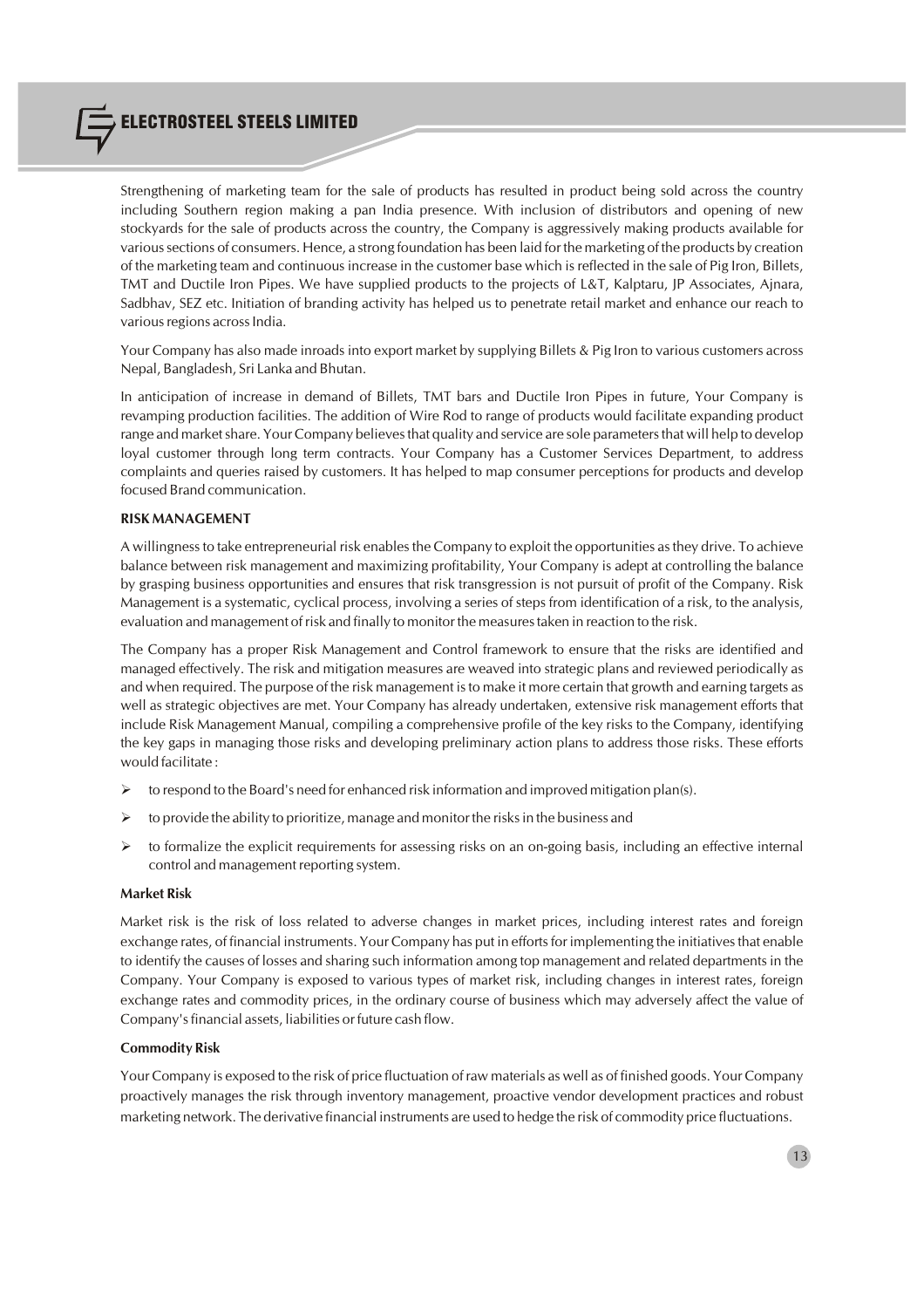

#### **Foreign Exchange Rate Risk**

The currency exposure on account of import of equipment and other goods for commissioning of the Plant is covered by using currency transactions on the spot market and/or forward market. Your Company has adopted a prudent and conservative risk management strategy in line with the Foreign Exchange Policy approved by the Board.

#### **Interest Rate Risk**

To complete the commissioning of the Plant and to meet the working capital requirements, Your Company procures/avails funds from various Banks/Financial Institutions, from time to time. In some of the cases financial liabilities are exposed to the risk of changing interest rates. To manage these risks regular interest rate analysis are done.

#### **Raw Material Risk**

The operations of Your Company is primarily dependent on iron ore and coking coal amongst others and hence exposed to possible increase in price of raw materials. This exposure is managed through contracts and in some cases exposure in raw materials is covered through derivatives contracts.

#### **Sales Risk**

The business cyclical situation in both domestic and international markets is a key factor influencing our opportunity and risk position. The said risk is countered by Your Company on an on -going basis through different measures, monitoring the trend in the market and if necessary, production and capacities are adjusted accordingly.

#### **Credit Risk**

Your Company extends credit to its customers and hence exposed to credit risk in form of accounts receivables. The Company regularly reviews customers credit limits and appropriately manage the credit exposure under those limits. Your Company continuously performs credit evaluation on the financial conditions of customers and based on such evaluation take collateral, if required, to secure receivables.

#### **Construction Risk**

The Plant of the Company is under construction and erection. The Company has taken out appropriate insurance against the potential losses and liability risks to ensure that potential financial consequences of any risks which have arisen gets eliminated/limited.

#### **Technology Risk**

A key challenge for Your Company is to ensure that the Plant is equipped with updated technologies in order to serve customers and secure cost competitiveness. Even through the financial crisis, the Company did not cut back on investment in quality equipment, so that it could continue to develop technologies that could advance the project cost competitive position, while also reducing  $CO$ , emissions from ore based steelmaking.

#### **Environment Risk**

Due to production processes, Your Company is exposed to process-related risks of air and water pollution. Intensive pollution control measures and continuous investment in environmental friendly facilities in production operations helps to minimize environmental impact and conserve resources.

## **INTERNAL CONTROLS**

The purpose of the internal control is to prevent risk arising in course of operations by adopting appropriate controls and process, especially with regard to conformity with the laws, compliance with the strategy, the quality of accounting and reporting, the quality of process and protection of assets amongst others.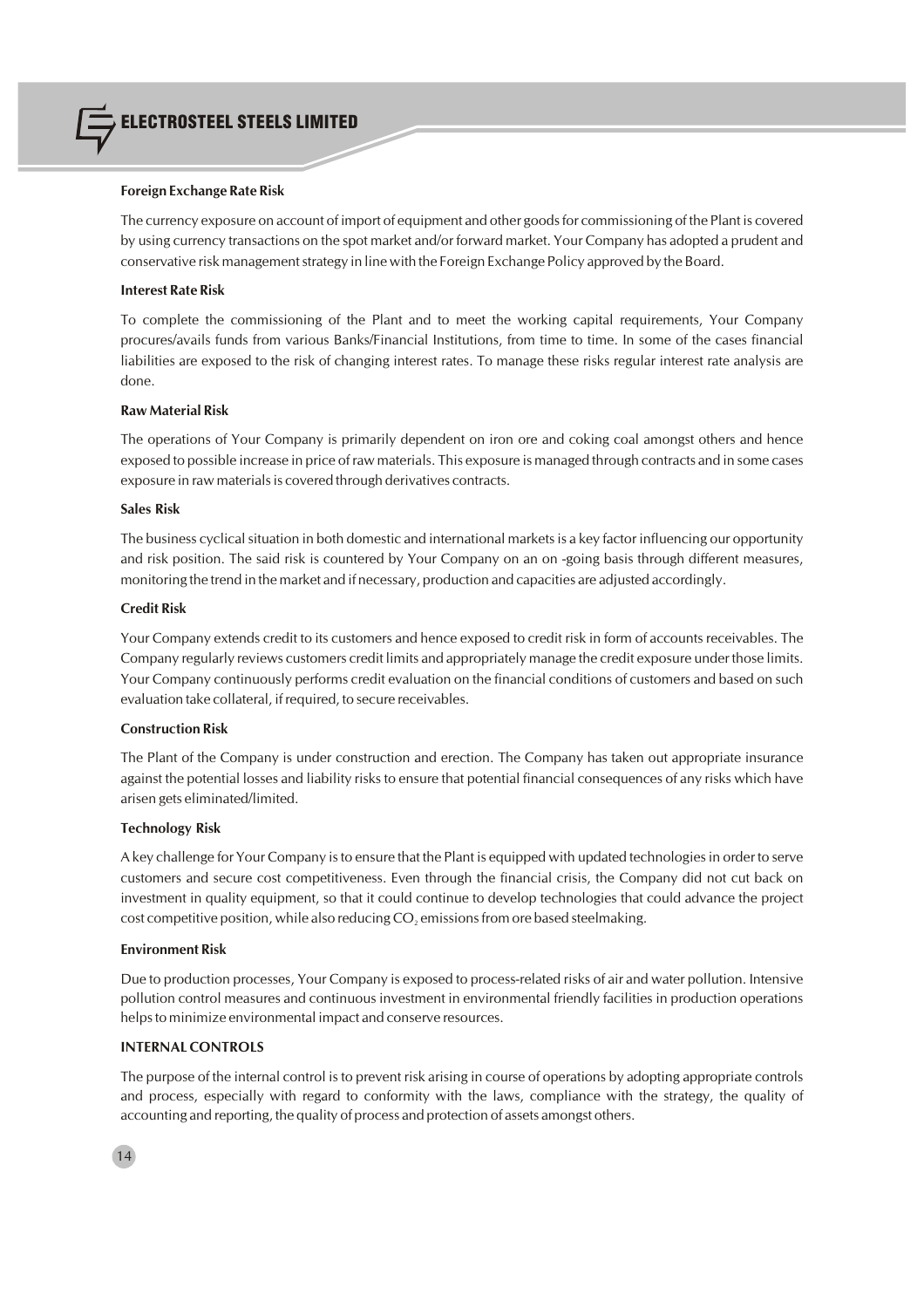Your Company has an effective internal control system commensurate to its size, scale and complexities of its operations. M/s K M Gupta & Co, Chartered Accountants, Internal Auditors of the Company have conducted the Internal Audit in line with the scope formulated, functioning, periodicity and methodology agreed with the Audit Committee. The reports furnished by them are exhaustive and detailed discussion are held from, time to time, on their findings/observation with the Management. The Internal Auditors monitors and evaluate the efficacy and adequacy of the internal control system in the Company, its compliance with operating systems and accounting procedures and policies adopted by it. Based on the reports of the internal audit, process owners undertake corrective action in their respective areas and thereby strengthening the controls. Significant audit observations and corrective actions thereon are presented to the Audit Committee and Board of Directors, from time to time. To maintain its objectivity and independence, the Internal Auditors reports to the Chairman of the Audit Committee. The Company has appointed consultants/professionals to conduct Cost Audit and Secretarial Audit and observations made, if any, are reviewed by the Management periodically and corrective actions taken.

## **INDUSTRIAL RELATIONS AND HUMAN RESOURCE MANAGEMENT**

Your Company recognizes people as the primary source of its competitiveness and continues to focus on people's development by leveraging technology and developing a continuous learning human resource base to unleash their potential and fulfill their aspirations.

Your Company is developing fast and has entered into diverse business interests requiring talent from various fields of business. The speed and quality of growth of the company depends on the quality of human resources available with it. Your Company firmly believes in it and accordingly gives top most priority to its human resource assets which act as the prime mover in attainment of its goals. Your Company continuously strives for inculcating a culture of learning by building the capabilities and competencies of its workforce. Human Resource (HR) Department has appropriately been upgraded and strengthened to meet the challenging manpower requirements of business units.

During the period under review many HR initiatives which are directed towards building a knowledge sharing and performance enhancing organizational culture were undertaken as mentioned below:

- All HR Initiatives have been reorganised in line with the Corporate goals and priorities as set out by the Theory of Constraints (TOC) process.
- The HoshinKanri process and method is being used to scientifically channelise the collective energies and efforts of the group towards the critical goals of the current period.
- $\triangleright$  Leadership development and Career planning.
- $\triangleright$  Sourcing of young and fresh talents for meeting the current and future needs of the Company.
- $\triangleright$  As a part of competency building and performance enhancement interventions, assessment exercises were conducted in the Company covering employees at Manager and above levels. The output of the intervention is being used for various developmental activities.
- $\triangleright$  The performance management system has been cascaded to all employees, to the entry level of executives/ engineers. It has also been aligned further to meet the performance expectations of the Company and employees' aspirations.
- The employee benefit policies have also been revamped/revisited based on the feedback received from a cross section of employees including corrective actions in compensation.
- Fire Safety Awareness programmes is frequently conducted to educate the employees on how to use the fire safety equipment in case of fire.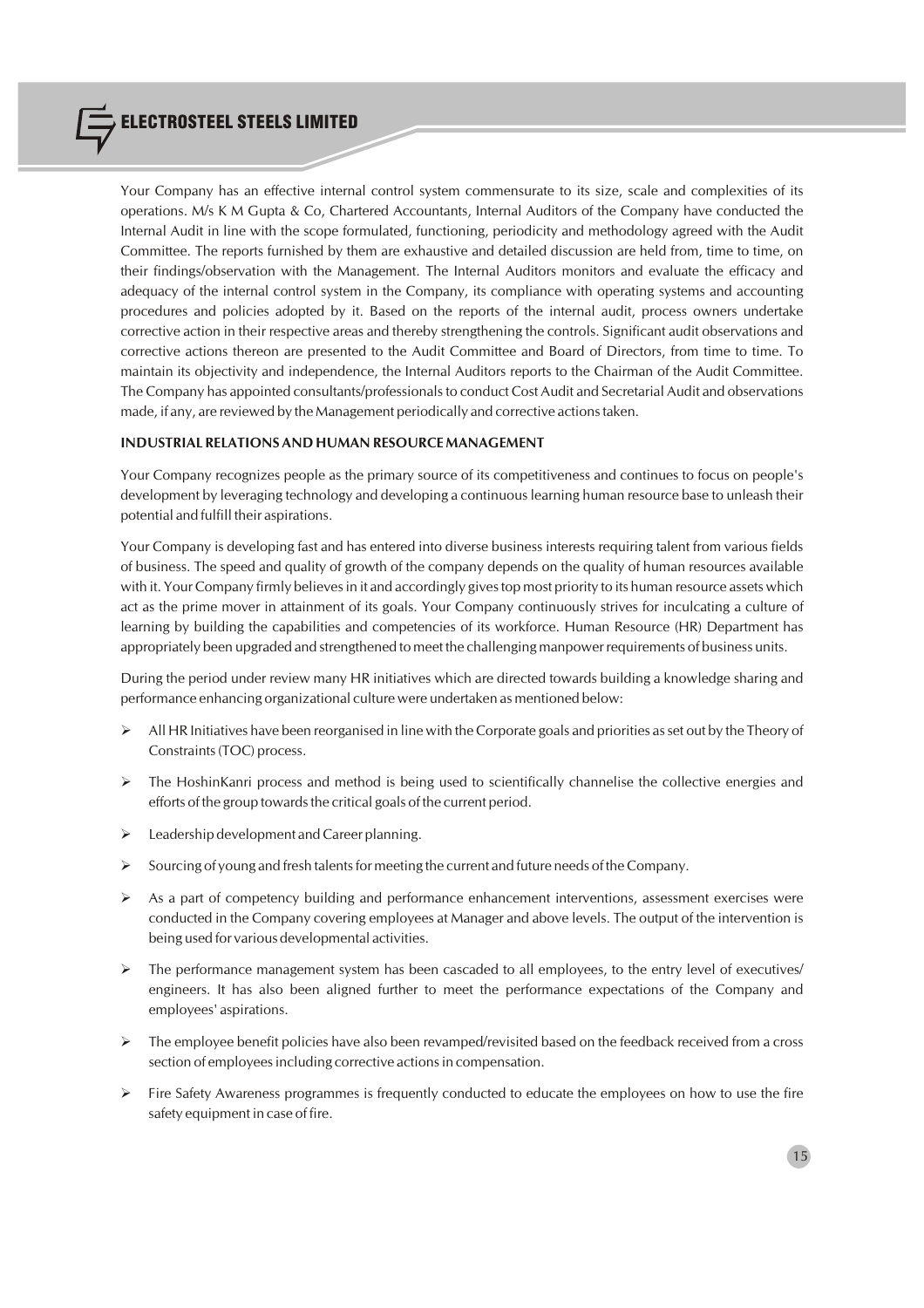- Tie up with renowned health clubs for healthy body and a healthy mind for all the employees.
- TOC Awareness programme for employees and other partners to align thinking process of the stake holders to enhance the performance of the company.
- $\triangleright$  Invited suppliers and service providers to impart technical training to our line managers to improve their effectiveness.
- Leadership Alignment Programme for the Management.
- Your Company in cordial discussions with those employees who are local land sellers for our Project. All endeavours are being made to integrate them in the HR processes laid out for the rest of the Company.
- Welfare programmes and communication sessions are conducted for workmen in different employment categories.

"SAP HR" module with employee self-service has also taken off so as to be quick in service delivery and have fully integrated network.

Safety at project site, medical care requirements of workers and on the job training is being provided at the Plant to avoid mishaps and ensure high level of security, safety and confidence among employees.

During the year, Your Company has maintained cordial relations with the employees.

## **CORPORATE SOCIAL RESPONSIBILITY**

Social and environmental responsibilities have always been at the forefront of Your Company's operating philosophy. The Company acts as a catalyst to bring change in the quality of life of the people through community based development initiatives.

In terms of the requirement of the Companies Act 2013, the Board of Directors during the year under review has constituted Corporate Social Responsibility (CSR) Committee. The constitution and terms of reference of the Committee has been detailed in the enclosed Corporate Governance Report.

Corporate Social Responsibility (CSR) portrays the deep symbiotic relationship that Your Company enjoys with the communities it is engaged with. Your Company aims to achieve new benchmarks of excellence in delivering responsive socio-economical facilities to the community to bridge the gap of social disparities. Following programmes were taken to address of socio economic challenges:

- The Company runs a hospital at Chandaha village, under the block Chas, district Bokaro to provide quality medical and treatment facility especially to the needy. The village based hospital initiative provides a comprehensive range of modern health care and in patient treatment facility to under-privileged community dwelling in 20 remotely located villages in Bokaro district. The hospital treated 1838 patients last year.
- $\triangleright$  Voluntary blood donation is undoubtedly the highest form of humanitarian service as it is done without expectation of even knowing who it will help. To express solidarity to the divine cause, Company CSR department in association with Red Cross Society organized Blood Donation Camp. Employees of the Company donated blood during the occasion. The camp turned out to be a huge success. Doctors and officials of Red Cross Society acknowledged the effort of the Company for organizing such a big blood donation camp and expressed interest to hold this kind of camp jointly at regular interval.
- $\triangleright$  Company also conducted mobile health camps and treatment on wheels facility on regular basis in and around villages located in Plant. 205 mobile health camps were arranged during the year 2014-15 and 5329 patients were treated by doctors and provided free medicines in mobile health camps.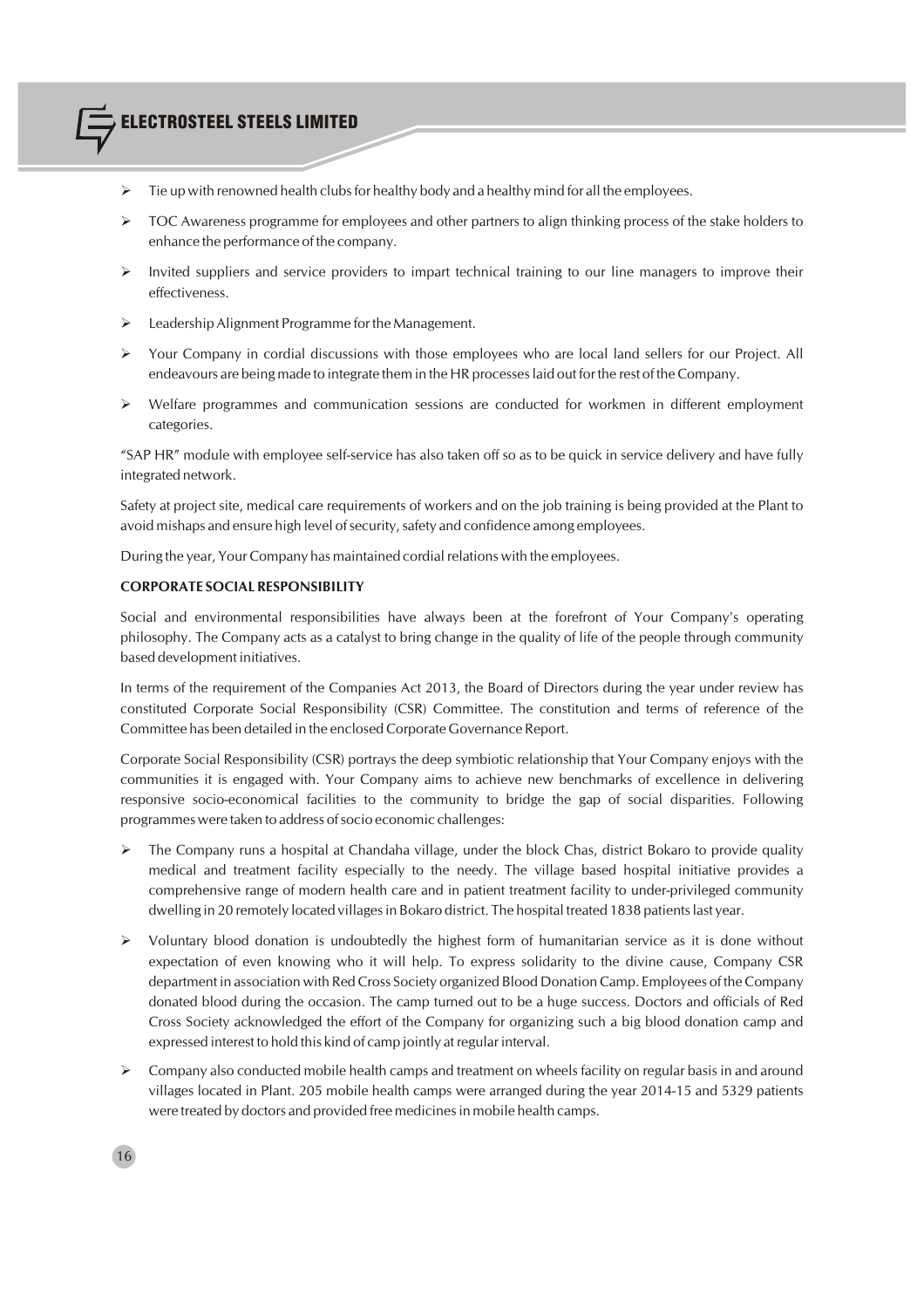

- Hospitals have been identified as nodal agency for several government sponsored programs like Janani SurakshayYojna (JSY), Vector Borne Disease Prevention Programme, Pulse Polio Programme etc. Around 132 awareness and sensitization programmes on health in collaboration with health department of Jharkhand Government especially on safe motherhood, immunization, malaria, adolescent girl health programme, Diarrhea, Tuberculosis, vector Borne diseases were conducted in surrounding villages round the year.
- Company also arranged free cataract operation camp in partnership with Government of Jharkhand. Poor and old Cataract patients identified from villages through a special drive conducted by Company were sent to Government Hospital in Bokaro for free operation. The Company arranged transportation facility of these patients for operation and also borne other costs like spectacles, medicines, etc.
- Training on First aid was done in 21 schools and 10 Anganwadi Centers. First aid medical kits and medicines were distributed to all of them.
- The Company also conducted 52 bleaching powder distribution and safe drinking water awareness programmes in 30 villages round the year to sensitize community on diseases spread through polluted and contaminated water.
- Company repaired 133 defunct tube wells during last year to ensure availability of safe drinking water in all villages round the year located in and around plant and mines.
- Company also arranged drinking water through tanker to the households especially in the months of summer, festival seasons and community functions. The Company provided free water tanker facility in 453 places in 25 villages during last year.
- Company being a serious corporate citizen connects with the farmers intensively in promotion of High Yield agriculture production in the villages it functions. Company's CSR department in association with PRADHAN, a pioneer development agency in India, organized regular workshops on System of Rice Intensification (SRI) involving farmers. Around 300 practitioners were benefitted out of the training. SRI is a methodology aims at increasing the yield of rice produced through farming. In simple terms we can say that "more production in less land". Farmers were trained on modern agriculture techniques, practices. KVK Petarwar was roped in as knowledge partner for this initiative.
- Prerna Kendra, special free tuition facility for meritorious but poor students appearing for Board Examination, started in 2011 on experimental basis with 20 students in Siyaljuri. Duration of the compact course is 12 months and special arrangements are made to promote girls education for higher studies. The course has been designed with help of local experienced teachers to bridge the gap of quality education that is available in cities. 6 such centers were run in 2014 to cater students of 14 villages. Total 168 poorest of the poor but meritorious students were trained here and were provided best of the education facility and Information Education & Communication materials were available to city students. Last year 70% students from these centers secured first division and rest of them secured second division. Successful students were facilitated by company with books and education materials as a mark of encouragement for higher studies.
- With an objective to promote sports and engage youth cricket, football, volleyball and local sports were promoted in the nearby villages by the Company. As a motivational aspect Cricket Kits, footballs and Volleyballs were distributed from time to time to the young players.
- Company undertakes Blanket Distribution programme as District Bokaro, Jharkhand faces an onslaught of severe cold every year. The underprivileged sections of the society, those living in distressed conditions especially the elderly, disabled, widow and children are the ones most affected and impacted empathizing with their struggle, Company distributed 1010 blankets during last three years. Local village representatives were also involved in identification of the beneficiaries so that the benefits can reach to the last mile households.
- Company promoted 125 Self Help Groups (SHGs) consisting of women members with homogenous socio economical backgrounds and ensured regular meeting and monitoring of these groups through training of these SHGs on credit culture, accounting and book keeping has enable them to mobilize savings and use it for consumptive and productive purpose. The Project has made them free from the clutches of money lenders and social exploitation. In this context training cum exposure visit was arranged for SHG members in other areas outside of Bokaro to gain knowledge on the good practices pursued by others.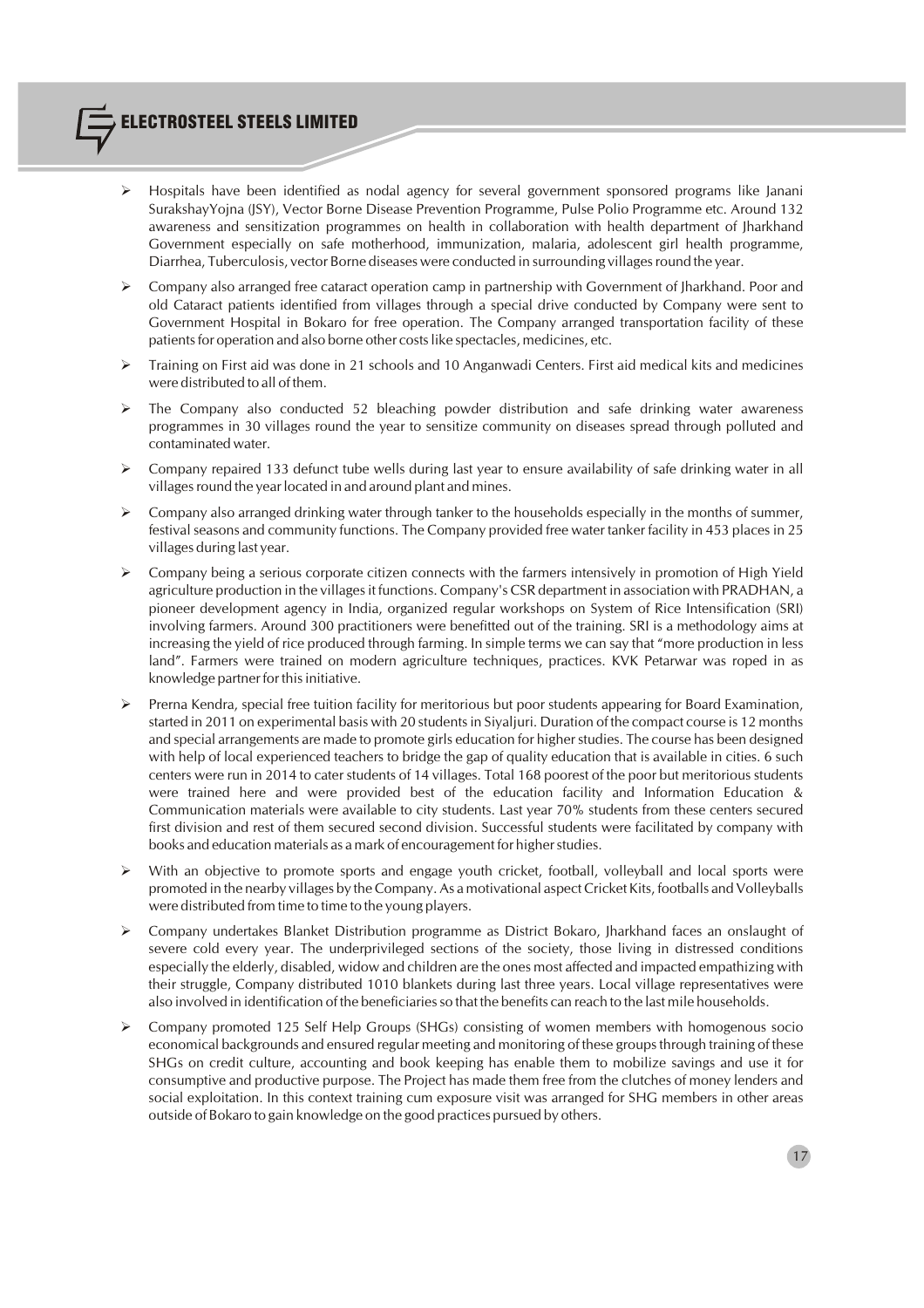

 $\triangleright$  Company established Sewing Centres and Garment Production Centres in 10 villages to ensure regular income to village women enabling these women to pursue their dream to become self-reliant and they are now able to contribute financially to the growth of the society. 1000 women were already trained in handloom activities and another 400 students undergone training last year. Talented Graduated students were then linked with company run production centre to produce garments and handloom products. Puffed rice units were set up in Bhandih and Chandaha village with technical help of IIT Kharagpur innovation unit so that village based women can explore alternative livelihood possibilities.

## **CAUTIONARY STATEMENT**

This report contains projections, estimates and expectations etc. which are "forward-looking statements". Actual results could differ from those expressed or implied in this report. Important factors that may have impact on Company's operations include economic conditions affecting demand / supply and price conditions in the domestic and overseas markets, changes in the Government regulations / policies, tax laws and other statutes and other incidental factors. The Company assumes no responsibility to publicly modify or revise any forward looking statements on the basis of any future events or new information. Actual results may differ from those mentioned in the report.

For and on behalf of the Board of Directors

Place : Kolkata **R S Singh Lalit Kumar Singhi** Dated : 11th May, 2015 *Whole-time Director Director*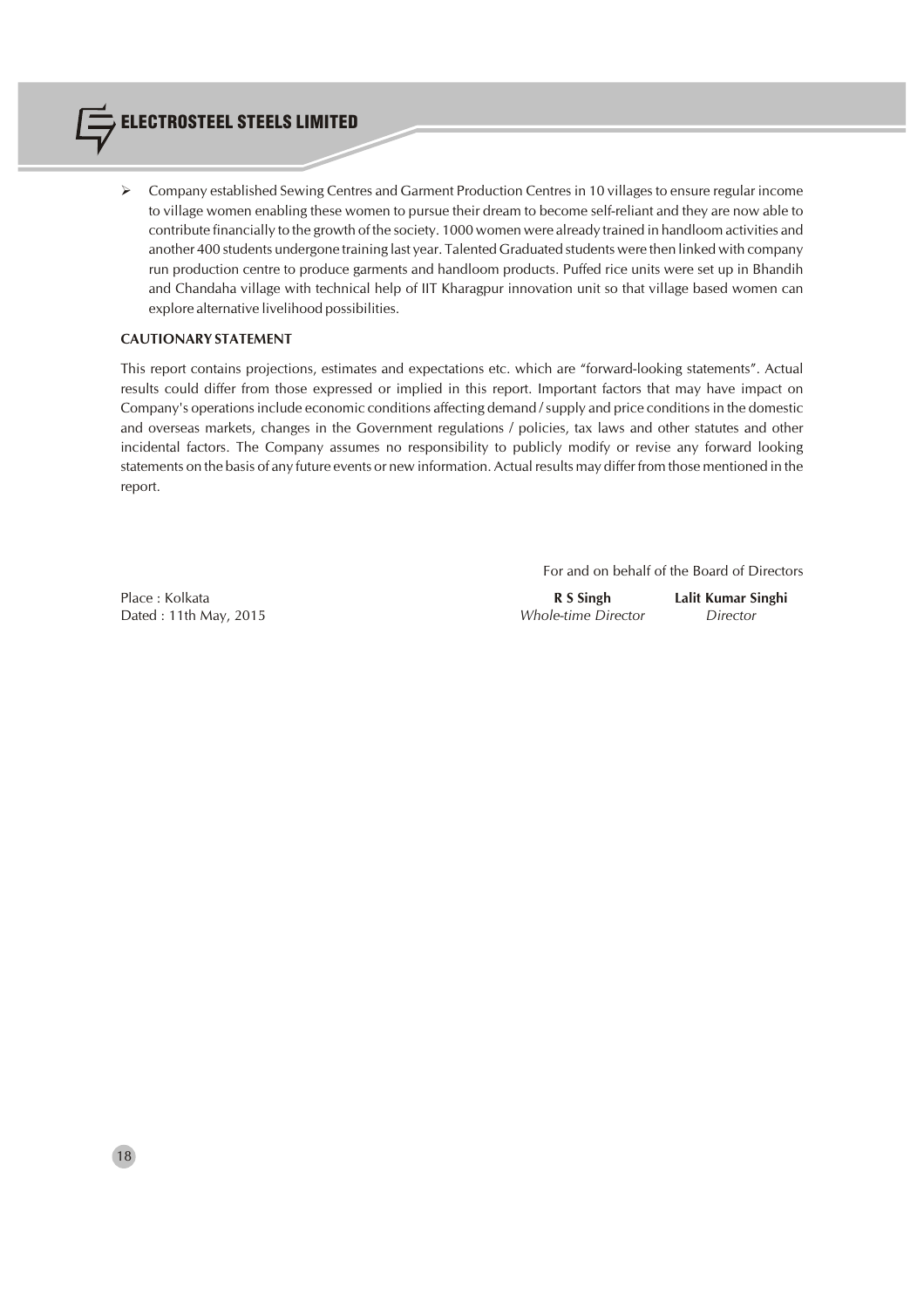## **ANNEXURE B**

## **PARTICULARS OF ENERGY CONSERVATION, TECHNOLOGY ABSORPTION AND FOREIGN EXCHANGE EARNINGS AND OUTGO REQUIRED UNDER THE COMPANIES (ACCOUNTS) RULES, 2014**

## **A) CONSERVATION OF ENERGY**

## **(i) Steps taken for Conservation of Energy**

The thrust for energy conservation continued during the year through combined use of systems and devices. The Company recognizes the importance of the energy conservation in decreasing the harmful effects of global warming and climate change.The various measures under taken by the Company during the year are:

- $\triangleright$  Capacitor banks have been provided to reduce reactive power consumption and increase power-factor, thereby optimizing active power utilization.
- $\triangleright$  Energy efficient motors and VVVF drives have been adopted throughout the Plant units.
- $\triangleright$  In coke oven, illumination power has been reduced by switching on alternate light and lighting circuit has been modified, which have resulted in energy saving.
- $\triangleright$  The process for conversion of steam vapourizers into ambient vapourizers to save power, steam and soft water.
- $\triangleright$  Conducting training programmes at Plant for conservation of energy.

## **(ii) Steps taken for Utilizing Alternate Source of Energy**

- $\triangleright$  Solar powered LED street lighting system has been installed.
- Utilizing coke oven waste heat recovery from boilers in capitive Power Plant.

#### **(iii) Capital investment on energy conservation equipment**

Since the Plant is under implementation, conscious efforts are being made during the design, engineering and construction stage itself to ensure that the technology is understood and necessary measures to minimize energy consumption are incorporated in the Plant.

#### **B TECHNOLOGY ABSORPTION**

(i) **Efforts made towards technology absorption**

Since the Plant is under implementation, conscious efforts are being made during the design, engineering and construction stage itself to ensure that the technology is understood and necessary measures to minimize energy consumption are incorporated in the Plant.

#### (ii) **Benefits derived like product improvement, cost reduction, product development or import substitution**

- $\triangleright$  Improvement in productivity
- $\triangleright$  Increase in house capability
- (iii) **in case of imported technology (imported during the last three years reckoned from the beginning of the financial year) -** Not Applicable

#### (iv) **Expenditure incurred on Research and Development**

Since the Plant is under implementation and yet not fully commissioned expenditure incurred on Research & Development cannot be quantified separately at this stage.

## **C FOREIGN EXCHANGE EARNINGS AND OUTGO: Rs in lakhs**

| Foreign Exchange earnings in terms of Actual inflow        | 13.656.71 |
|------------------------------------------------------------|-----------|
| Foreign Exchange outgo earnings in terms of Actual outflow | 40.104.39 |

For and on behalf of the Board of Directors

| Place : Kolkata        | R S Singh                  | Lalit Kumar Singhi |
|------------------------|----------------------------|--------------------|
| Dated : 11th May, 2015 | <i>Whole-time Director</i> | Director           |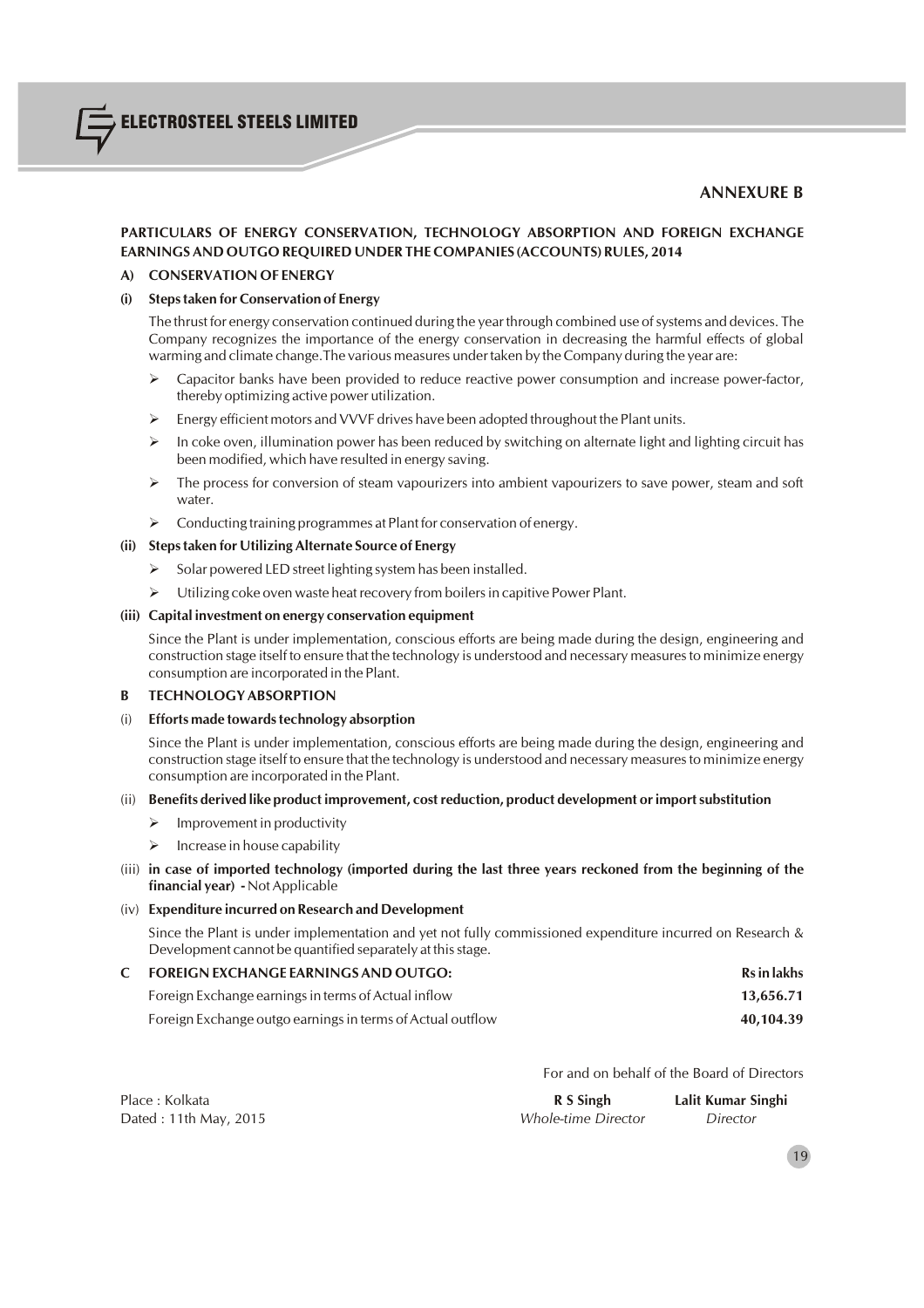

## **CORPORATE GOVERNANCE REPORT**

#### **1. Company's philosophy on Corporate Governance**

The philosophy of Your Company in relation to Corporate Governance is to ensure fairness, transparency, integrity, equity, honesty and accountability in its dealings with its customers, dealers, employees, lenders, Government and other stakeholders including shareholders. Your Company is committed to achieve and maintain the highest standards of Corporate Governance. The cornerstone of modern enterprise system rests with good Corporate Governance mechanism. Your Company is always committed to the improvement of Corporate Governance in a bid to boost shareholders' value and investors' confidence.

#### **2. Board of Directors**

#### **Composition of Board:**

The composition of the Board of Directors, which is in conformity with the Companies Act, 2013 (Act) and Listing Agreement, along their attendance at the meetings during the year and number of other directorships in public and/or private companies and memberships of the Committee of the Board of such Companies as on 31st March, 2015 are as follows:

| Name of the Directors                          | Category   | No. of Directorship(s)<br>held in other companies |        |          | No. of other Board /<br><b>Committee (s) of Public</b><br>Companies in which he/she<br>is a member/ Chairman |
|------------------------------------------------|------------|---------------------------------------------------|--------|----------|--------------------------------------------------------------------------------------------------------------|
|                                                |            | Chairman                                          | Member | Chairman | Member                                                                                                       |
| Mr. Rajkumar Khanna, Chairman                  | <b>NEI</b> | Nil                                               |        | Nil      | Nil                                                                                                          |
| Mr. Amrendra Prasad Verma #                    | ND.        | Nil                                               | 4      | Nil      | Nil                                                                                                          |
| Mr. Jinendra Kumar Jain                        | <b>NEI</b> | Nil                                               |        | Nil      | Nil                                                                                                          |
| Mr. Lalit Kumar Singhi                         | <b>NE</b>  | Nil                                               | 4      | Nil      | Nil                                                                                                          |
| Mr. Naresh Pachisia                            | <b>NEI</b> | Nil                                               | 7      | Nil      | $\overline{4}$                                                                                               |
| Mr. Sunil V Diwakar                            | <b>NE</b>  | Nil                                               | 5      | Nil      | $\overline{4}$                                                                                               |
| Mr. Umang Kejriwal                             | NE.        | Nil                                               | 5      | Nil      | Nil                                                                                                          |
| Ms. Rishu Kumari##                             | <b>NEI</b> | Nil                                               | 4      | Nil      | Nil                                                                                                          |
| Mr. Rama Shankar Singh,<br>Whole-time Director | ED         | Nil                                               | 5      | Nil      | Nil                                                                                                          |

**#** Nominated by State Bank of India in capacity as a Lender.

## Appointed as an Additional Director w.e.f. 21st March, 2015.

NEI: Non-Executive Independent Director, NE: Non-Executive Director, ED- Executive Director, ND: Nominee Director

As mandated by Clause 49 of the Listing Agreement:

- (a) None of the Directors are member of more than ten (10) Board Level Committees nor are they Chairman of more than five (5) Committees in which they are members.
- (b) None of the Independent Directors serve as an Independent Director in more than seven listed companies and
- (c) The Whole time director is not serving as Independent Director in more than three listed Companies.

Chairmanship/Membership of the Board Committee includes membership of Audit and Stakeholders' Relationship Committees in other public limited companies.

The Board periodically evaluates, as and when required, the need for change in its composition and size.

#### **Board Agenda**

The meetings of the Board are governed by a structured agenda which is circulated to the Directors well in advance for facilitating meaningful and focused discussion at the meeting. Where it is not practicable to attach any document to the Agenda, it is tabled at the meeting with specific reference to the effect in the agenda. In special and exceptional circumstances additional or supplementary item(s) on the agenda are permitted.

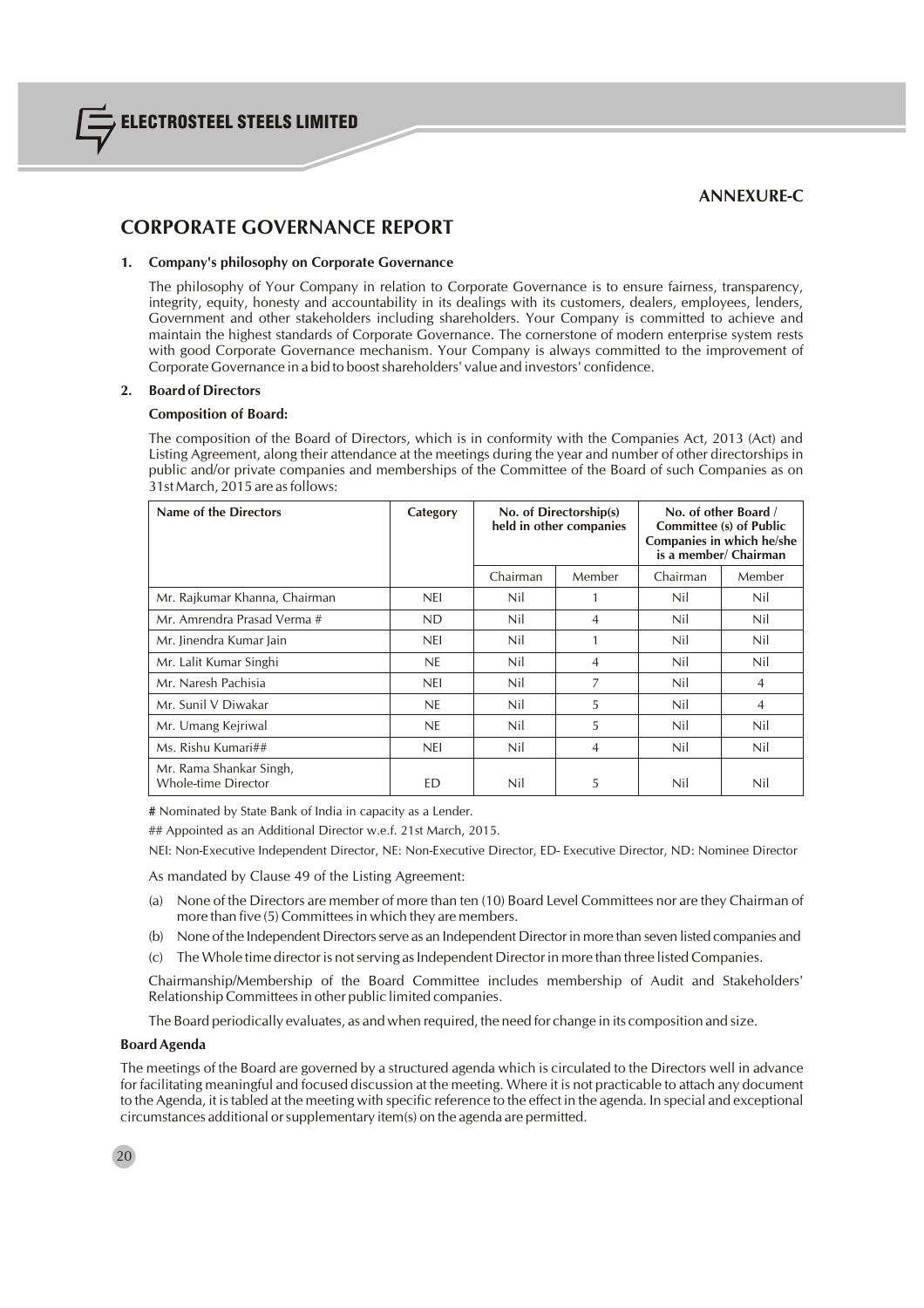

The Board members in consultation with the Chairman may bring upon other matters for consideration at the Board meeting. Members of the Senior Management are occasionally present in the meeting as a special invitee as and when required.

#### **Information placed before the Board**

Necessary information as required under the statute and as per the Listing Agreement are placed before the Board, from time to time. The Board periodically reviews compliance reports of all laws applicable to the Company, as well as steps taken by the Company to rectify instances of non-compliance, if any. Draft Minutes are circulated amongst the members for their comments. The minutes of the meeting explicitly record dissenting opinions of the members, if any. The minutes of the proceedings of the Meeting are entered within thirty days of the conclusion of the meeting and thereafter signed by the Chairman. To protect and to facilitate the shareholders rights, the Board ensures that:

- (a) Shareholders have the right to participate in and be sufficiently informed on decisions concerning fundamental corporate changes.
- (b) Shareholders have the opportunity to participate effectively and vote in general meetings.
- (c) Shareholders are informed on the rules including voting procedures that govern general shareholder meetings.
- (d) Shareholders have the opportunity to ask questions to the Board, to place items on the agenda of general meetings and to propose resolutions, subject to reasonable limitations.
- (e) Effective shareholder participation is facilitated in key Corporate Governance decisions, such as nomination and election of board members.
- (f) Exercise of ownership rights is facilitated by all shareholders including institutional investors.
- (g) Company has an adequate mechanism to address the grievances of the shareholders.

#### **Post Meeting Mechanism**

The important decisions taken at the Board/Board Committees meetings are communicated to the concerned departments/divisions. Action Taken Report on decisions/minutes of the previous meeting is placed at the succeeding meeting of the Board/Board committees for noting.

#### **Number of Board Meetings held and attended by Directors:**

Six meetings of the Board of Directors were held during the year and the gap between the consecutive meetings did not exceed one hundred and twenty days. The necessary quorum was present for all meetings. The dates on which the Board meetings were held : 5th May 2014, 1st July 2014, 13th August 2014, 13th November 2014, 13th February 2015 and 21st March 2015.

The attendance record of each of the directors at the Board meetings during the year ended 31st March 2015 and of the last Annual General Meeting is as under**:**

| <b>Name of Directors</b>  | No of Board Meetings<br>during the year 2014-15 |                 |        |  | <b>Attendance</b><br>at the Last AGM |
|---------------------------|-------------------------------------------------|-----------------|--------|--|--------------------------------------|
|                           | <b>Held</b>                                     | <b>Attended</b> | Yes/No |  |                                      |
| Mr. Rajkumar Khanna       | 6                                               | 4               | Yes    |  |                                      |
| Mr. Naresh Pachisia       | 6                                               | 5               | No     |  |                                      |
| Mr. Jinendra Kumar Jain   | 6                                               | 5               | Yes    |  |                                      |
| Mr. Rama Shankar Singh    | 6                                               | 6               | No     |  |                                      |
| Mr. Umang Kejriwal        | 6                                               | 5               | No     |  |                                      |
| Mr. Lalit Kumar Singhi    | 6                                               | 6               | Yes    |  |                                      |
| Mr. Sunil V Diwakar       | 6                                               | 4               | No     |  |                                      |
| Mr. Amrendra Prasad Verma | 6                                               | 4               | No     |  |                                      |
| Ms. Rishu Kumari #        |                                                 |                 |        |  |                                      |

*# Appointed w.e.f 21st March, 2015.*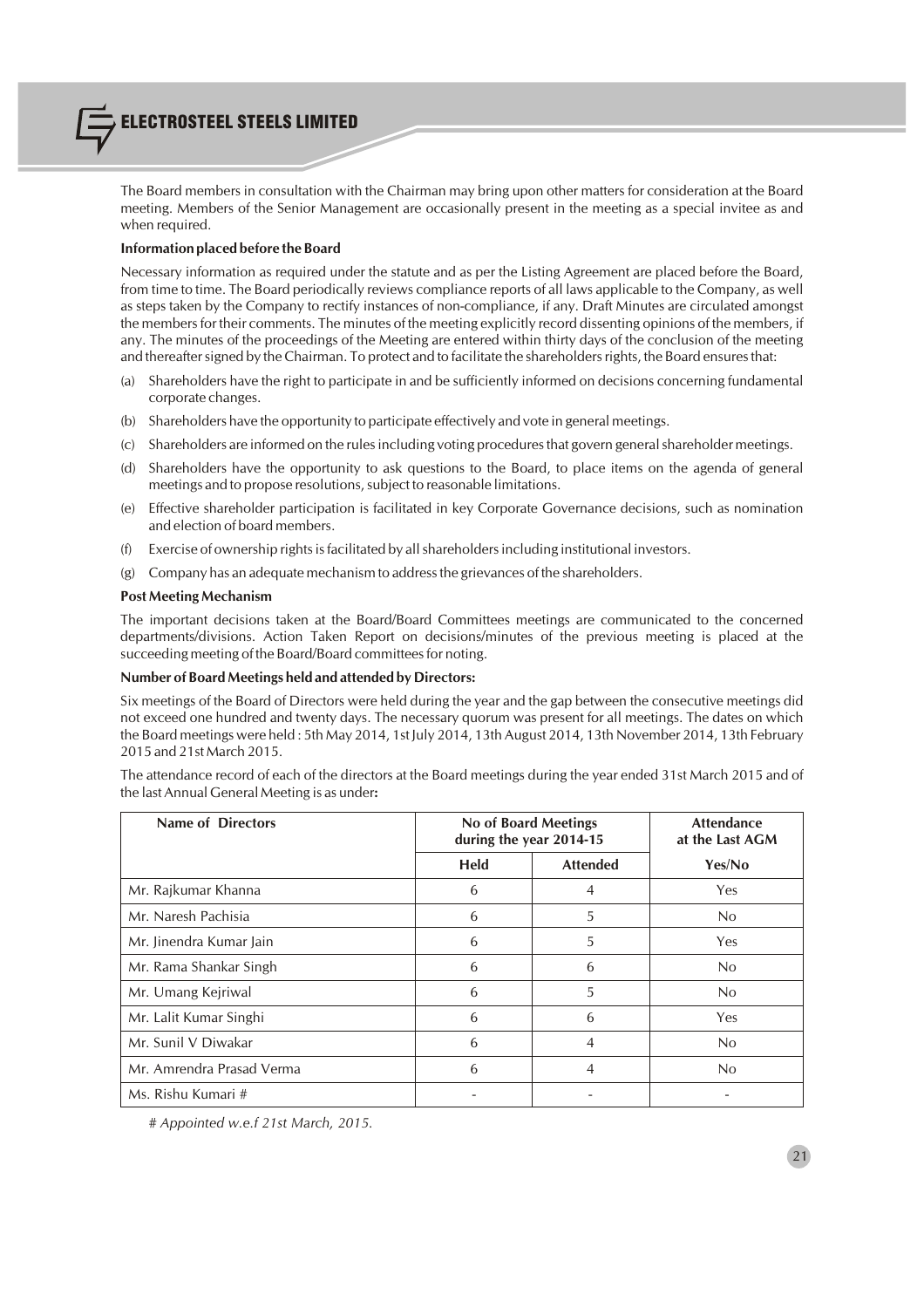## **INDEPENDENT DIRECTORS:**

In terms of the requirement of the Act read with Listing Agreement, the shareholders of the Company in the Annual General Meeting held on 16th September 2014 had approved appointment of the Independent Directors to hold office for a term upto five consecutive years. The Company had issued formal letter of appointment to the Independent Directors which, inter-alia, explains the role, functions, duties and responsibilities expected from him/her as a Director of the Company. The brief terms and conditions for their appointment as Independent Directors is available on Company's website www.electrosteelsteels.com. The Board on the recommendation of Nomination and Remuneration Committee had adopted Code for Independent Directors as enumerated in Schedule IV to the Act as criteria for performance evaluation of the Independent Directors.

All Independent Directors have given declaration in the Board meeting held on 11th May 2015 that there has been no change in the circumstances which may affect their status as an independent director and they meet the criteria of independence as enumerated in Clause 49 of the Listing Agreement and Section 149 of the Act. The Independent Directors have also affirmed that they have abided by the provisions specified in Schedule IV to the Act.

As an on going process the Company imparts training to the Independent Directors and familiarize Independent Directors with the Company, their roles, rights, responsibilities in the Company, nature of the industry in which the Company operates, business model of the Company, etc. The Board in this connection has adopted policy on Familiarization programme to familiarize Independent Directors with the Company, their roles, rights, responsibilities in the Company, nature of the industry in which the Company operates, business model of the Company, etc through various programmes. The details of such familiarization programmes are available on the Company's website with weblink http://www.electrosteelsteels.com/investor-relationship/pdf/familarizationindependentdirectors-pdf. The Wholetime Director has one to one discussion with the newly appointed Director which help the Director to understand the Company, its business and regulatory framework in which the Company operates and equip him/her to effectively role as a Director of the Company.

#### **CODE OF CONDUCT**

As envisaged in Clause 49 of the Listing Agreement, the Code of Conduct ("Code") of the Company for all Board Members and Senior Management of the Company have been amended to incorporate the duties of Independent Directors as enumerated in Schedule IV to the Act. The code anchors ethical and legal behavior within the organization. The Code is posted on the website of the Company www.electrosteelsteels.com.

All Board Members and Senior Management Personnel have affirmed compliance with the Code on an annual basis and the declaration to the effect signed by the Wholetime Director is enclosed at the end of the Report.

#### **CODES UNDER SEBI (PROHIBITION OF INSIDER TRADING) REGULATIONS 2015**

The Board pursuant to the requirement of the SEBI (Prohibition of Insider Trading) Regulations, 2015 in its meeting held on 11th May 2015 approved (1) Code of Conduct to Regulate, Monitor and Report Trading by Insiders and (2) Code of Practices and Procedures for Fair Disclosure of Unpublished Price Sensitive Information (Code for Fair Disclosure). These Codes will become effective from 15th May 2015.

The Code for Fair Disclosure will be sent to the Stock Exchanges where the Company is presently listed and will also be displayed on the Company's website www.electrosteelsteels.com

## **WHOLETIME DIRECTOR & CFO CERTIFICATE**

A Certificate from the Wholetime Director and CFO of the Company pursuant to Clause 49 (IX) of the Listing Agreement is enclosed at the end of the Report. Pursuant to Clause 41 of the Listing Agreement, Whole Time Director and CFO also give quarterly certification on financial results while placing the same before the Board.

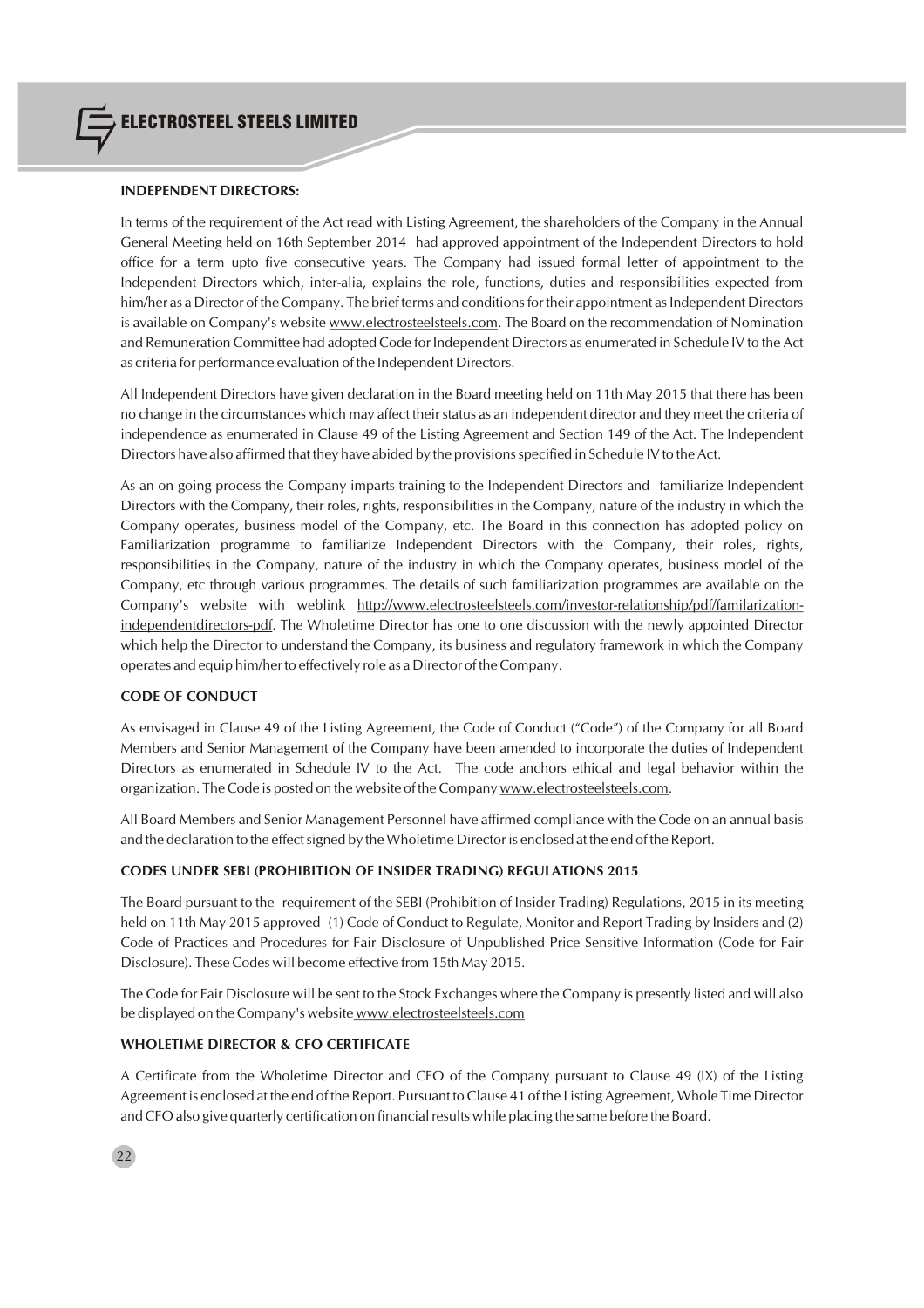

## **DISCLOSURE REGARDING APPOINTMENT/RE-APPOINTMENT OF DIRECTORS**

The brief resume and other information required to be disclosed under this Section is provided in the Notice of the Annual General Meeting.

#### **BOARD COMMITTEES:**

The Company has four Board level committees:

- (a) Audit Committee
- (b) Nomination & Remuneration Committee
- (c) Stakeholders' Relationship Committee
- (d) Corporate Social Responsibility Committee

The Board is authorized to constitute additional functional committees, from time to time, depending on business needs.

The Board is responsible for constituting, assigning, co-opting and fixing the terms and reference of various committees. The minutes of all the Board and Committee meetings are placed before the Board and noted by the Directors present at the meeting. The role and composition of the Committees including the number of meeting(s) held and the related attendance during the financial year 2014-15 are as follows:

#### **AUDIT COMMITTEE**

The Audit Committee of the Company is constituted in line with the Listing Agreement read with Section 177 of the Act and Rules made therein. The Board of Directors in its meeting held on 5th May, 2014 had approved the new/amended terms of reference of the Committee to align with the requirements of the Listing Agreement and Act. The terms of reference of the Audit Committee includes the powers as laid down in Clause 49(III)(C) and role as stipulated in Clause 49(III)(D) of the Listing Agreement read with Section 177 of the Act and rules made therein. The Audit Committee also reviews the information as per the requirement of Clause 49 (III)(E) of the Listing Agreement read with Section 177 of the Act.

#### **Terms of Reference**

The brief terms of reference of the Audit Committee, inter-alia, includes the following:

- (a) Oversight of the Company's financial reporting process and the disclosure of its financial information to ensure that the financial statement is correct, sufficient and credible;
- (b) Recommendation for appointment, remuneration and terms of appointment of auditors of the Company;
- (c) Approval or any subsequent modification of transactions of the Company with related parties;
- (d) Scrutiny of inter-corporate loans and investments;
- (e) Reviewing, with the management, performance of statutory and internal auditors, adequacy of the internal control systems;
- (f) Discussion with internal auditors of any significant findings and follow up there on;
- (g) To review the functioning of the Whistle Blower/Vigil Mechanism;
- (h) Reviewing, with the management, the quarterly and annual financial statements before submission to the board for approval;
- (i) Reviewing, with the management, and recommending the statement of uses / application of funds raised through preferential allotment of equity shares;
- (j) Approval of payment to statutory auditors for any other services rendered by the statutory auditors;
- (k) And generally all items listed in Clause 49(III) (D) of the Listing Agreement and Section 177 of the Act read with Rules made therein.

The Audit Committee may also review such other matters as considered appropriate by it or referred to it by the Board.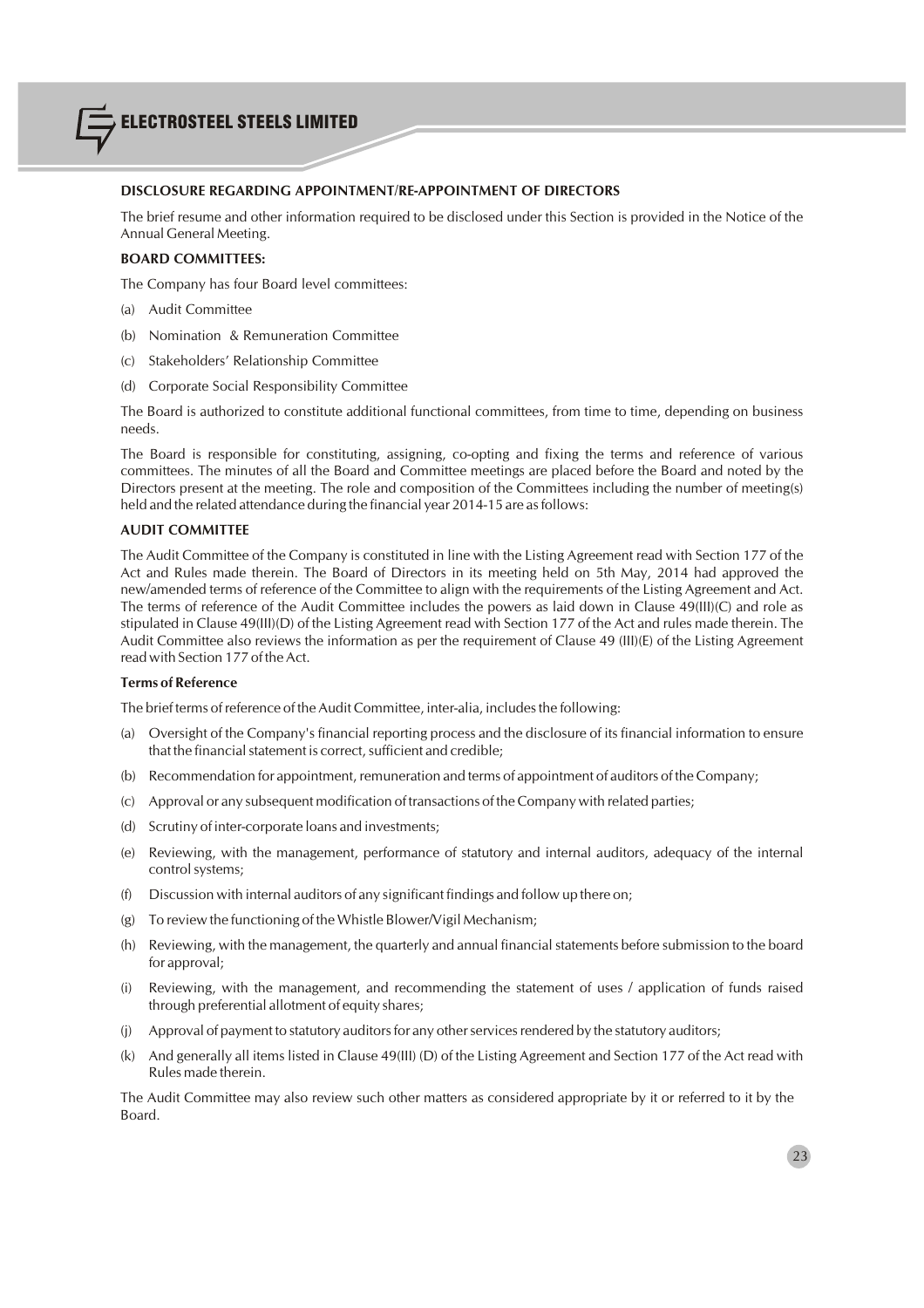#### **Composition**

The composition of the Audit Committee is in accordance with the Listing Agreement and the Act. As on 31st March 2015, the Committee comprised of 3 Directors out which 2 Directors including the Chairman are independent members. All members of the Audit Committee are financially literate and have accounting or related financial management expertise.

Mr Rajkumar Khanna (Chairman of the Committee), Mr Naresh Pachisia and Mr Rama Shankar Singh were the members as on 31st March 2015. The Company Secretary acts as Secretary to the Committee.

The Audit Committee is normally attended by CFO, representatives of Statutory Auditors, representatives of Internal Auditors and Senior Executives of the Company, if required. The Cost Auditor appointed by the Company attended the Audit Committee meeting, where cost audit reports were discussed. The Chairman of the Audit Committee attended the Annual General Meeting held on 16th September, 2014 to answer shareholders queries.

#### **Meetings and Attendance:**

During the year 4(four) Audit Committee Meetings were held on 5th May, 2014, 13th August, 2014, 13th November, 2014 and 13th February, 2015. The necessary quorum was present for all meetings. The details of attendance of members are as under:

| Name of Member             | <b>Number of Meetings</b><br>during the year 2014-15 |                 |
|----------------------------|------------------------------------------------------|-----------------|
|                            | <b>Held</b>                                          | <b>Attended</b> |
| Mr. RajkumarKhanna #       |                                                      | 3               |
| Mr. Jinendra Kumar Jain ## |                                                      |                 |
| Mr. Lalit Kumar Singhi ##  |                                                      |                 |
| Mr. Naresh Pachisia        |                                                      |                 |
| Mr. Rama Shankar Singh     |                                                      |                 |

# Appointed as a Chairman cum Member in the Board Meeting held on 5th May, 2014

## Resigned as Members w.e.f. 5th May, 2014

#### **NOMINATION AND REMUNERATION COMMITTEE:**

The Board of Directors of the Company in its meeting held on 5th May, 2014 changed the nomenclature of the Committee from "Remuneration Committee" to "Nomination & Remuneration Committee" and also modified the terms of reference to comply with the requirement of the Act and Listing Agreement. The terms of reference, interalia, includes the following:

- (a) Recommending to the Board remuneration policy for its Directors, Key Managerial Personnel and Senior Management Personnel i.e. one level below the Board.
- (b) Formulation of criteria for evaluation of Independent Directors and the Board.
- (c) Devising a policy on Board diversity.
- (d) Identify persons who are qualified to become directors and who may be appointed in Senior Management in accordance to criteria laid down and recommend to the Board their appointment and removal.
- (e) To carry out any other functions as is referred by the Board, from time to time, or referred by any statutory notification/amendment or modification, as may be applicable.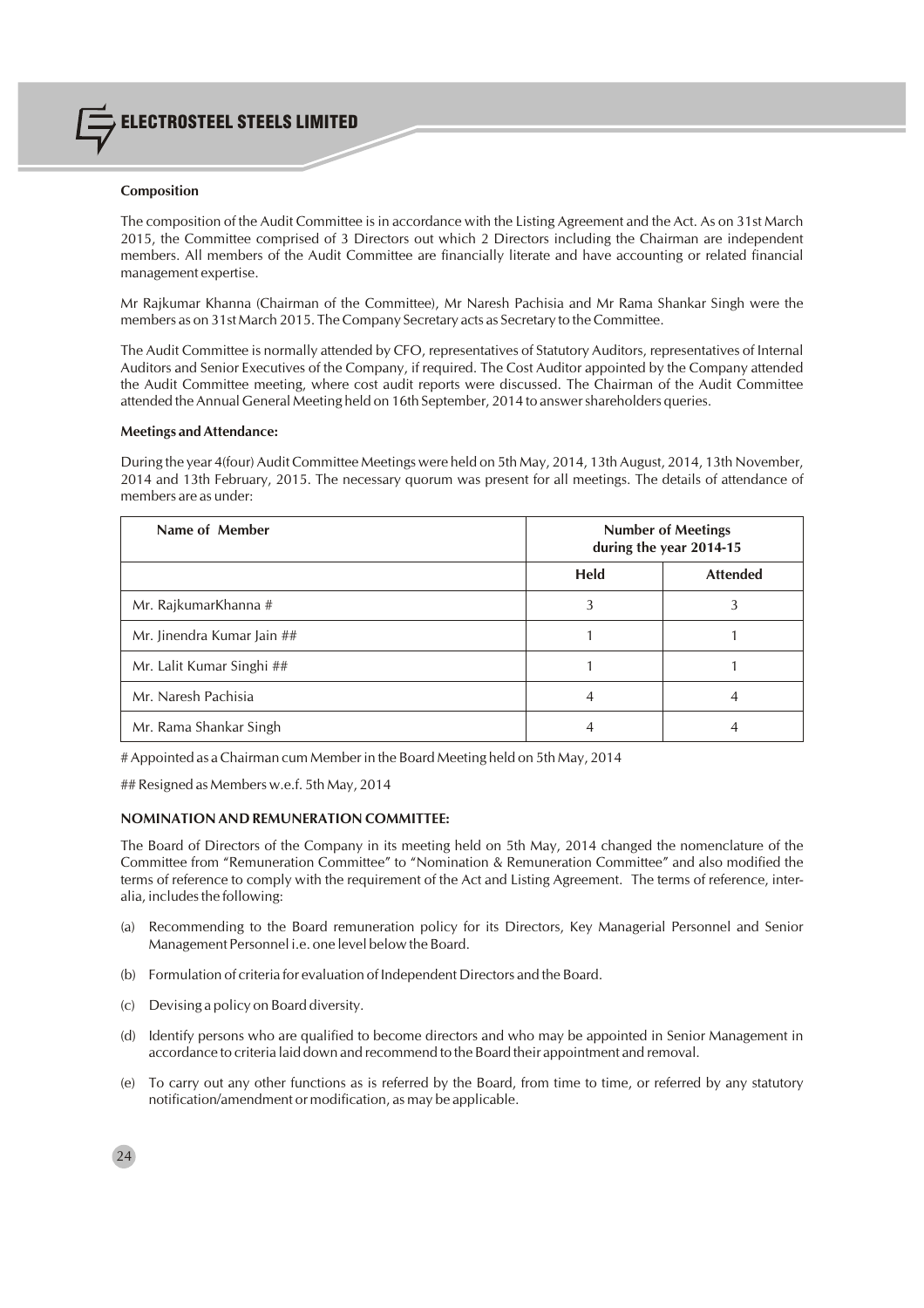#### **Composition:**

The composition of the Committee is in compliance with Clause 49 (IV) of the Listing Agreement and Section 178 of the Act and Rules made therein. As on 31st March, 2015, the Committee comprised of three Non- Executive Directors out of which 2 including the Chairman are independent members. Mr Jinendra Kumar Jain (Chairman), Mr Naresh Pachisia and Mr Lalit Kumar Singhi are members of the Committee. The Company Secretary acts as Secretary to the Committee.

#### **Meetings and Attendance:**

During the year ended 5 (Five) Committee Meetings were held on 5th May, 2014, 13th August, 2014, 13th November, 2014, 13th February, 2015 and 21st March, 2015.The necessary quorum was present for all meetings. The details of attendance of members are as under:

| Name of Member          | <b>Number of Meetings</b><br>during the year 2014-15 |  |
|-------------------------|------------------------------------------------------|--|
|                         | <b>Attended</b><br><b>Held</b>                       |  |
| Mr. Jinendra Kumar Jain |                                                      |  |
| Mr. Lalit Kumar Singhi  |                                                      |  |
| Mr. Naresh Pachisia     |                                                      |  |

#### **REMUNERATION POLICY**

The Board in its meeting held on 13th November, 2014 had modified/amended its Remuneration Policy to align with the requirement of the Listing Agreement and the Act. The policy, inter-alia, ensures that :-

- (a) The level and composition of remuneration is reasonable and sufficient to attract, retain and motivate Directors of the quality required to run the Company successfully.
- (b) Relationship of remuneration to performance is clear and meets appropriate performance benchmark.
- (c) Remuneration to Directors, Key Managerial Personnel and Senior Management involves a balance between fixed and incentive pay reflecting short and long term performance objectives appropriate to the working of the Company and its goals.

The remuneration paid to the Wholetime Director is approved by the Board on the recommendation of the Audit Committee and Nomination & Remuneration Committee. The payment of remuneration is in accordance with the approval of the shareholders through Postal Ballot on 23rd February, 2015. The appointment can be terminated by the Wholetime Director or the Company, by one party giving to other 3 (three) calendar months notice in writing or by payment of a sum equivalent to remuneration for the notice period or part thereof in case of shorter notice or on such other terms as may be mutually agreed.

The details of remuneration paid to Whole Time Director is as follows during the year:

Rs in Lacs

| Name of the Director   | <b>Salary &amp; Perquisites</b> | <b>Sitting Fees</b> |
|------------------------|---------------------------------|---------------------|
| Mr. Rama Shankar Singh | 145.42                          | Nil                 |

The Non-Executive Directors of the Company are paid sitting fees of Rs 5000/- for attending each meeting of the Board and Committee thereof, which are within the limits of the Companies Act, 2013.The Non-Executive Directors are also entitled for reimbursement of expenses for attending the Annual General Meetings, Board Meetings and Committee Meetings.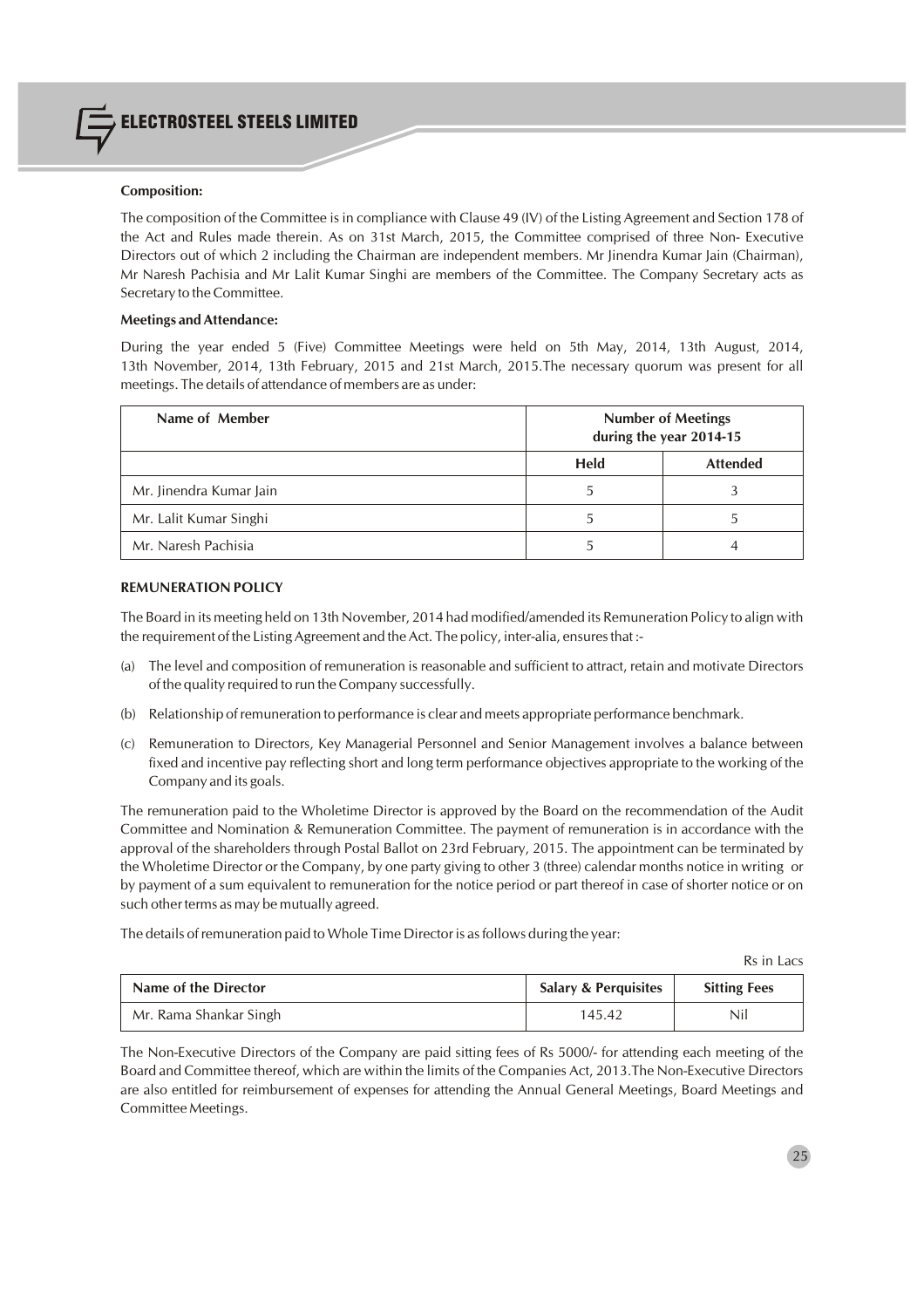## **DETAILS OF SITTINGS FEES PAID TO NON-EXECUTIVE DIRECTORS:**

During the year, the Company has not made any payment to Non-Executive Directors except sitting fees as detailed hereunder:

| Name of the Director      | <b>Sitting Fees (Rs)</b> |
|---------------------------|--------------------------|
| Mr. Rajkumar Khanna       | 40,000                   |
| Mr. Umang Kejriwal        | 25,000                   |
| Mr. Naresh Pachisia       | 70,000                   |
| Mr. Jinendra Kumar Jain   | 50,000                   |
| Mr. Lalit Kumar Singhi    | 60,000                   |
| Mr. Amrendra Prasad Verma | 20,000                   |
| Ms Rishu Kumari#          | Nil                      |

**#**Appointed as an Additional Director w.e.f 21st March, 2015

During the year there were no pecuniary relationships or transactions between the Company and it's Non-Executive Directors.

#### **Details of Equity Shares/Non -Convertible instruments held by Non-Executive Directors as on 31st March 2015**

| Name of the Director  | No of Equity Shares | <b>Non-Convertible Debentures</b> |
|-----------------------|---------------------|-----------------------------------|
| Mr Umang Kejriwal     | 5,17,000            | Nil                               |
| Mr Naresh Pachisia    | 50.000              | Nil                               |
| Mr Lalit Kumar Singhi | 1,90,000            | Nil                               |

The details of the shareholding of Non-Executive Directors proposed to be appointed/re-appointed at the ensuing Annual General Meeting are detailed in the Notice.

The Company does not have Employee Stock Option Scheme.

#### **STAKEHOLDERS' RELATIONSHIP COMMITTEE**

The Board of Directors of the Company in its meeting held on 5th May, 2014 as mandated under the Companies Act 2013 and Listing Agreement changed the nomenclature of "Share Transfer & Shareholders'/Investors' Grievances Committee" to Stakeholders' Relationship Committee and also modified/amended the terms of reference of the Committee.

The Board has sub-delegated the authority to the Committee to approve transfer/transmission/ rematerialisation/ dematerialization/split up/division/sub division and consolidation of the share certificates, etc. As a Company Policy, the Committee would meet once in a fortnight, if required, to look into the unresolved grievances of the security holders relating to transfer of shares, non receipt of Balance sheet, etc.

#### **Composition, Meeting and Attendance:**

As on 31st March, 2015, the Committee comprised of 2 Non-Executive Independent Directors and an Executive Director. Mr Lalit Kumar Singhi (Chairman), Mr Naresh Pachisia and Mr Rama Shankar Singh are the members of the Committee. The Company Secretary acts as Secretary to the Committee.

During the financial year ended 31st March 2015, no Stakeholders' Relationship Committee Meeting was held.

#### **COMPLIANCE OFFICER**

Mr Anubhav Maheshwari, Company Secretary of the Company has been designated as Compliance officer for complying with the requirements of Securities Laws and the Listing Agreements with the Stock Exchanges.

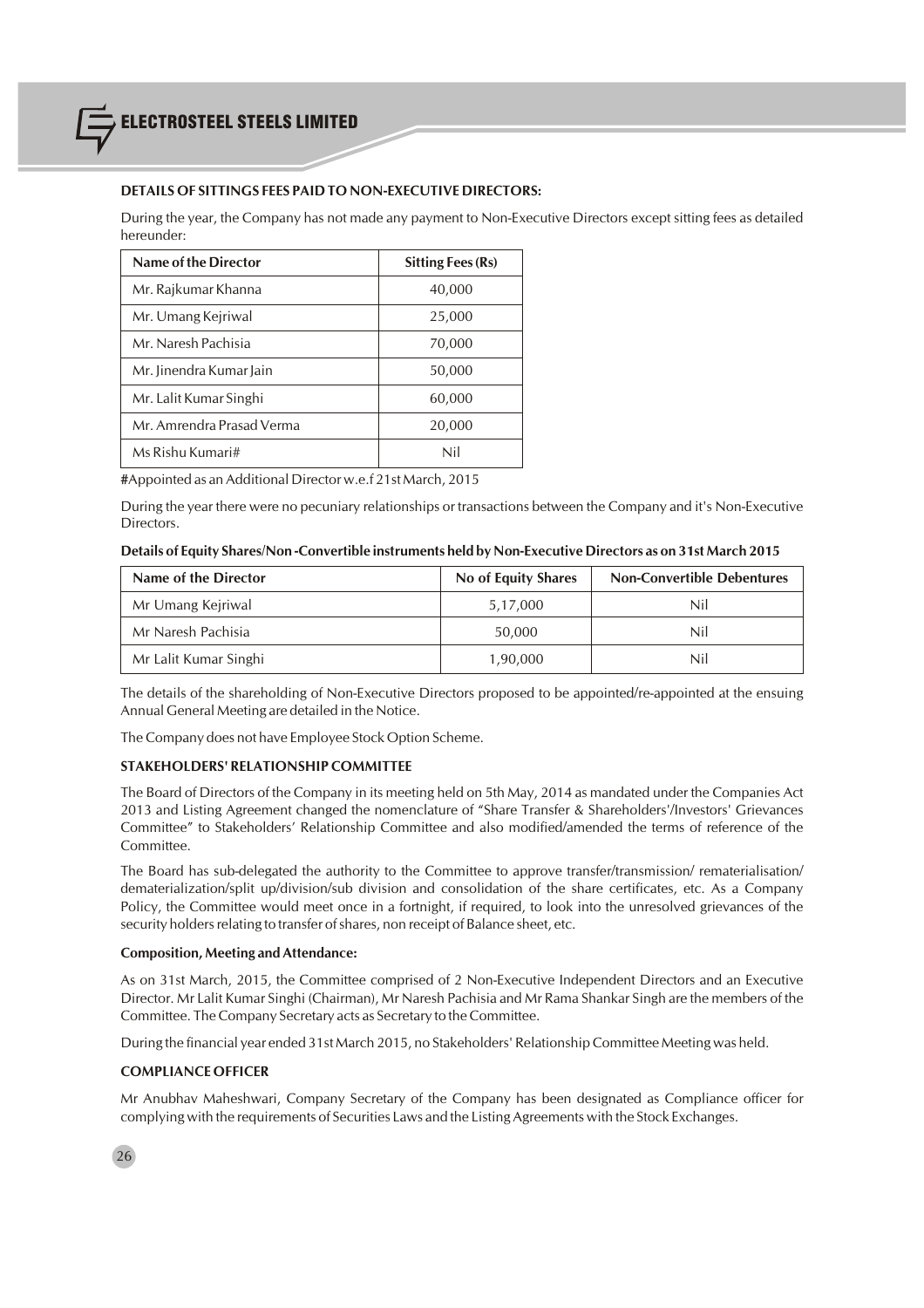

## **INVESTOR'S COMPLAINTS**

Details of Investors Complaints received and redressed during the year:

| <b>Opening Balance</b> | <b>Received during</b><br>the year | <b>Resolved during</b><br>the year | <b>Closing Balance</b> |
|------------------------|------------------------------------|------------------------------------|------------------------|
|                        |                                    |                                    | <b>NIL</b>             |

It is the endeavor of the Company to attend investors' complaints and other correspondence within 15 days except where constrained by disputes or legal impediments. In terms of SEBI circular the Company has obtained necessary SCORES (SEBI Complaints Redressal System) authentication. This has facilitated the investors to view online status of the action taken against the complaints made by logging on to SEBI's website www.sebi.gov.in. As on date of the Report, the Company affirms that no shareholder's complaint was lying pending under SCORES.

## **CORPORATE SOCIAL RESPONSIBILITY (CSR) COMMITTEE**

The CSR Committee was constituted in terms of the requirement of Section 135 of the Act. The terms of reference of the Committee, inter-alia, are as follows:

- (a) To formulate and recommend to the Board, a Corporate Social Responsibility Policy which shall indicate the activities to be undertaken by the Company as specified in Schedule VII of the Act, as amended from time to time, excluding the activities undertaken in pursuance of normal course of business of the Company;
- (b) To recommend the amount of expenditure to be incurred on the activities referred to in clause (a);
- (c) To monitor the Corporate Social Responsibility Policy of the Company, from time to time and
- (d) To institute a transparent monitoring mechanism for implementation of the CSR projects or programs or activities to be undertaken by the Company, from time to time.

#### **Composition**

The composition of the Committee is in compliance with Section 135 of the Act, read with Companies (Corporate Social Responsibility Policy) Rules, 2014. As on 31st March, 2015, the Committee comprised of an Independent Director, a Non Executive and a Whole time Director of the Company.

Mr. Lalit Kumar Singhi (Chairman of the Committee), Mr Naresh Pachisia and Mr Rama Shankar Singh were the members of the Committee as on 31st March, 2015. The Company Secretary acts as Secretary to the Committee.

#### **Meetings and Attendance**

During the year, a meeting of the Committee was held on 13th August, 2014.The necessary quorum was present for the meeting. The details of attendance of members are as under:

| Name of Member         | <b>Number of Meetings</b><br>during the year 2014-15 |  |  |
|------------------------|------------------------------------------------------|--|--|
|                        | <b>Held</b><br><b>Attended</b>                       |  |  |
| Mr. Lalit Kumar Singhi |                                                      |  |  |
| Mr. Naresh Pachisia    |                                                      |  |  |
| Mr. Rama Shankar Singh |                                                      |  |  |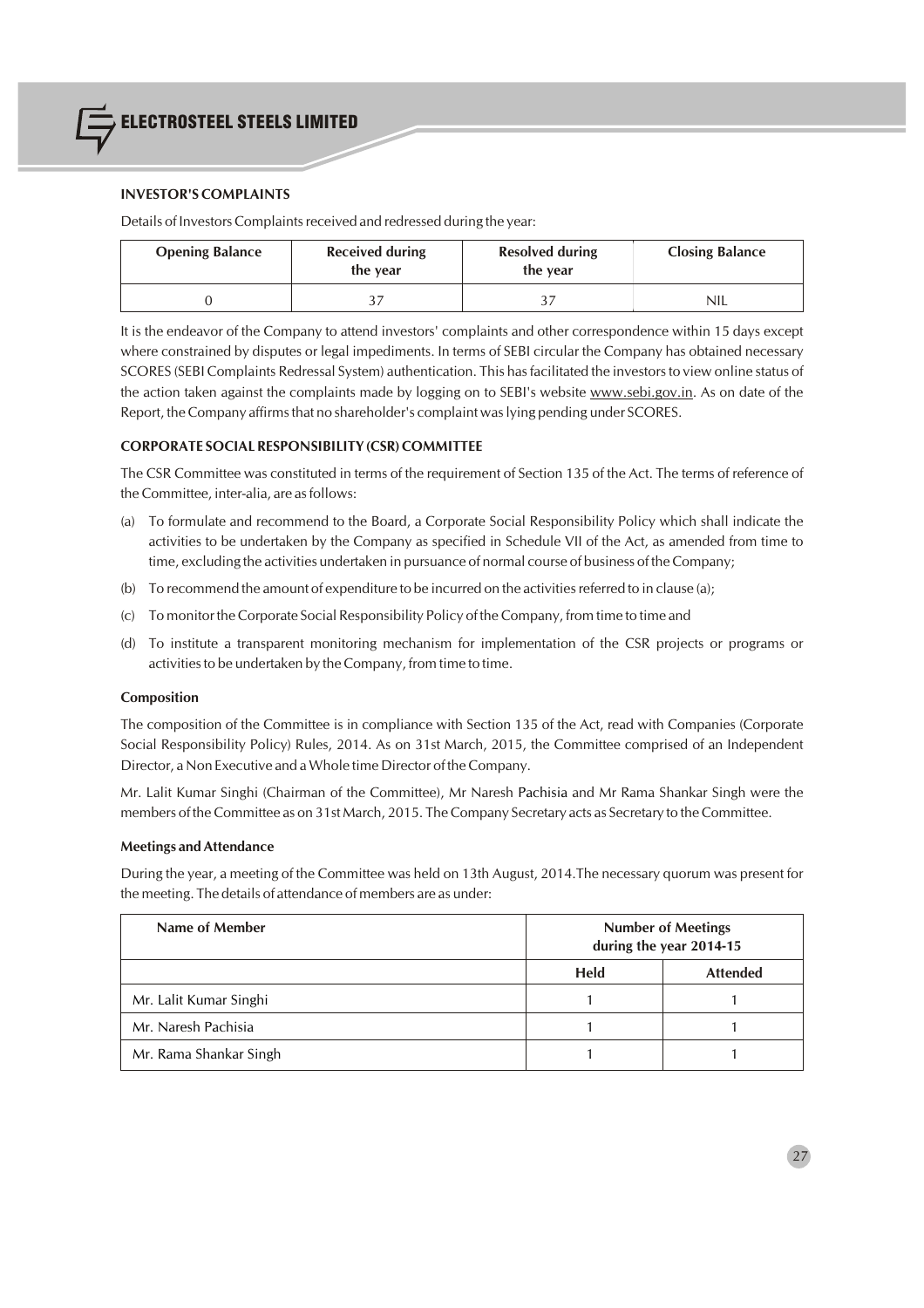

## **GENERAL BODY MEETINGS**

## **(A) ANNUAL GENERAL MEETINGS (AGMs):**

The location and time of last three AGMs held are as under:

| No.     | <b>Financial Year /</b><br><b>Time</b> | Date       | Venue                                                                                                | No. of Special<br><b>Resolution passed</b> |
|---------|----------------------------------------|------------|------------------------------------------------------------------------------------------------------|--------------------------------------------|
| 7th AGM | 2013-14<br>12.30 P.M                   | 16.09.2014 | Prez Hall, Capitol Hill Hotel,<br>Mahatma Gandhi Marg,<br>Main Road, Ranchi-834001                   | $\mathfrak{D}$                             |
| 6th AGM | 2012-13<br>12.30 P.M                   | 23.07.2013 | Basil Banguet Hall,<br>Hotel Landmark, Jatin.<br>Chandra Road, Lalpur,<br>Ranchi 834001, Jharkhand   | No Special<br>Resolution passed            |
| 5th AGM | 2011-12<br>12.30 P.M                   | 07.08.2012 | Topaz Banguet Hall,<br>Hotel Landmark, Jatin<br>Chandra Road, Lalpur,<br>Ranchi - 834001, Jharkhand. | $\overline{A}$                             |

#### **(B) EXTRA-ORDINARY GENERAL MEETING**

No Extra Ordinary General Meeting of the Company was held during Financial year ended 31st March, 2015.

## **(C) DETAILS OF RESOLUTIONS PASSED THROUGH POSTAL BALLOT, THE PERSON WHO CONDUCTED THE POSTAL BALLOT EXERCISE AND DETAILS OF VOTING PATTERN:**

#### **POSTAL BALLOT**

The Company had completed the process of obtaining the approval of its members through Postal Ballot as per provisions of Section 110 of the Act, read with the Companies (Management and Administration) Rules 2014 and Clause 35B of the Listing Agreement, during the financial year ended on 31st March, 2015 as detailed hereunder:

- 1. The Company issued Postal Ballot Notice dated 13th November, 2014 together with the explanatory statement, the Postal Ballot Forms and self-addressed postage pre-paid envelopes to the Members through post and/ or e-mail. E-voting facility was also provided to Members of the Company.
- 2. Members were advised to read carefully the instructions printed on the Postal Ballot Form and return the duly completed Form in the attached self-addressed postage pre-paid envelope, so as to reach the Scrutinizer on or before close of working hours i.e. 6 p.m. on 20th February, 2015 for the Postal Ballot.
- 3. After due scrutiny of all the Postal Ballot Forms received and considering the voting through electronic mode upto the close of working hours on 20th February, 2015, M/s. MKB & Associates, Practicing Company Secretaries, submitted their reports on 23rd February, 2015.
- 4. The results of the Postal Ballot were declared on 23rd February, 2015. The date of declaration of the results of the Postal Ballot was taken as date of passing of the resolutions.
- 5. The results of the Postal Ballot were published in Financial Express (English) and Sanmarg (Hindi) and also placed at the website of the Company.

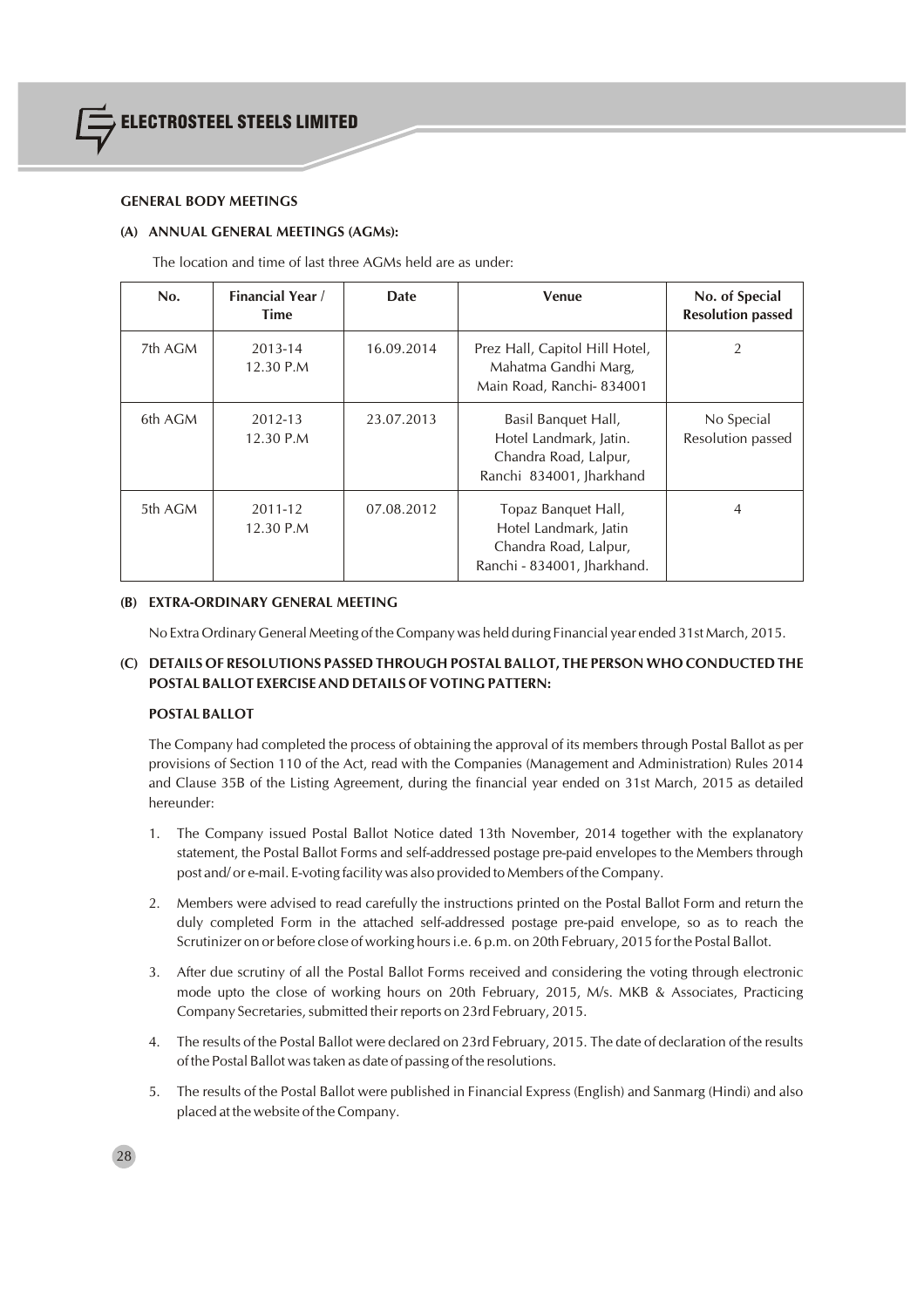

Approval of members was obtained for the following business (es):

|    | Preferential Allotment of Equity Shares of the Company on private placement basis to Electrosteel<br>Castings Limited, Promoter Company. |
|----|------------------------------------------------------------------------------------------------------------------------------------------|
| 2. | Payment of remuneration to Mr. Rama Shankar Singh (DIN: 02093276), Whole-time Director of the<br>Company.                                |
|    | Adoption of new set of Articles of Association of the Company.                                                                           |
| 4. | Keeping Register of Members, Debenture holders and other security holders at place other than the<br>Registered Office of the Company.   |

### **POSTAL BALLOT & E-VOTING RESULTS**

| <b>Resolution</b> | Total number of<br>valid votes polled | Assent        |                                           |               |                                         |  |  | <b>Dissent</b> |  |
|-------------------|---------------------------------------|---------------|-------------------------------------------|---------------|-----------------------------------------|--|--|----------------|--|
|                   |                                       | <b>Shares</b> | $%$ votes in<br>favour of<br>votes polled | <b>Shares</b> | $%$ votes<br>against on<br>votes polled |  |  |                |  |
| No.1              | 185,204,151                           | 184,928,467   | $99.85\%$                                 | 275,684       | 0.15%                                   |  |  |                |  |
| No.2              | 1,276,739,281                         | 1,276,471,549 | 99.98%                                    | 267,732       | $0.02\%$                                |  |  |                |  |
| No.3              | 1,276,730,710                         | 1,276,653,586 | 99.99%                                    | 77,124        | $0.01\%$                                |  |  |                |  |
| No.4              | 1,276,738,485                         | 1,276,588,220 | 99.99%                                    | 150,265       | $0.01\%$                                |  |  |                |  |

There is no immediate proposal for passing any Resolution through Postal Ballot. None of the businesses proposed to be transacted at the ensuing Annual General Meeting require passing of resolution through Postal Ballot.

## **DISCLOSURES**

 $\triangleright$  The details of the materially significant related party transactions have been disclosed by way of Notes to the Annual Report 2014-15. There are no materially significant related party transactions of the Company which have potential conflict with the interests of the Company at large.

Policy on Related Party Transactions is available on the website of the Company **www.electrosteelsteels.com**.

- $\triangleright$  In preparation of the financial statements the Company has followed the accounting policies and practices as prescribed in the Accounting Standards. The Company implements the Accounting Standards in letter and spirit in the preparation of financial statements taking into consideration the interest of all stakeholders. The financial statements of the Company are audited by M/s B Chhawchharia & Co., Statutory Auditors who are qualified, independent and competent.
- $\triangleright$  There have been no strictures or penalties imposed on the Company by either SEBI or any of the Stock Exchange(s) or any statutory authority for non-compliance of any matter related to the capital markets during the last three years.

## **WHISTLE BLOWER POLICY:**

The Company has a vigil mechanism/whistle blower mechanism for its Directors and employees to report genuine concerns or grievances about unethical behavior, actual or suspected fraud or violation of the Company's code of conduct or ethics policy. The mechanism provides for adequate safeguards against victimization of director(s)/ employee(s) and also provides for direct access to the Chairman of the Audit Committee in exceptional cases.

The Whistle Blower Policy covering the details of establishment of such mechanism by the Company is available on the website www.electrosteelsteels.com and the Audit Committee periodically reviews the functioning of the Whistle Blower mechanism. No personnel have been denied access to the Audit Committee.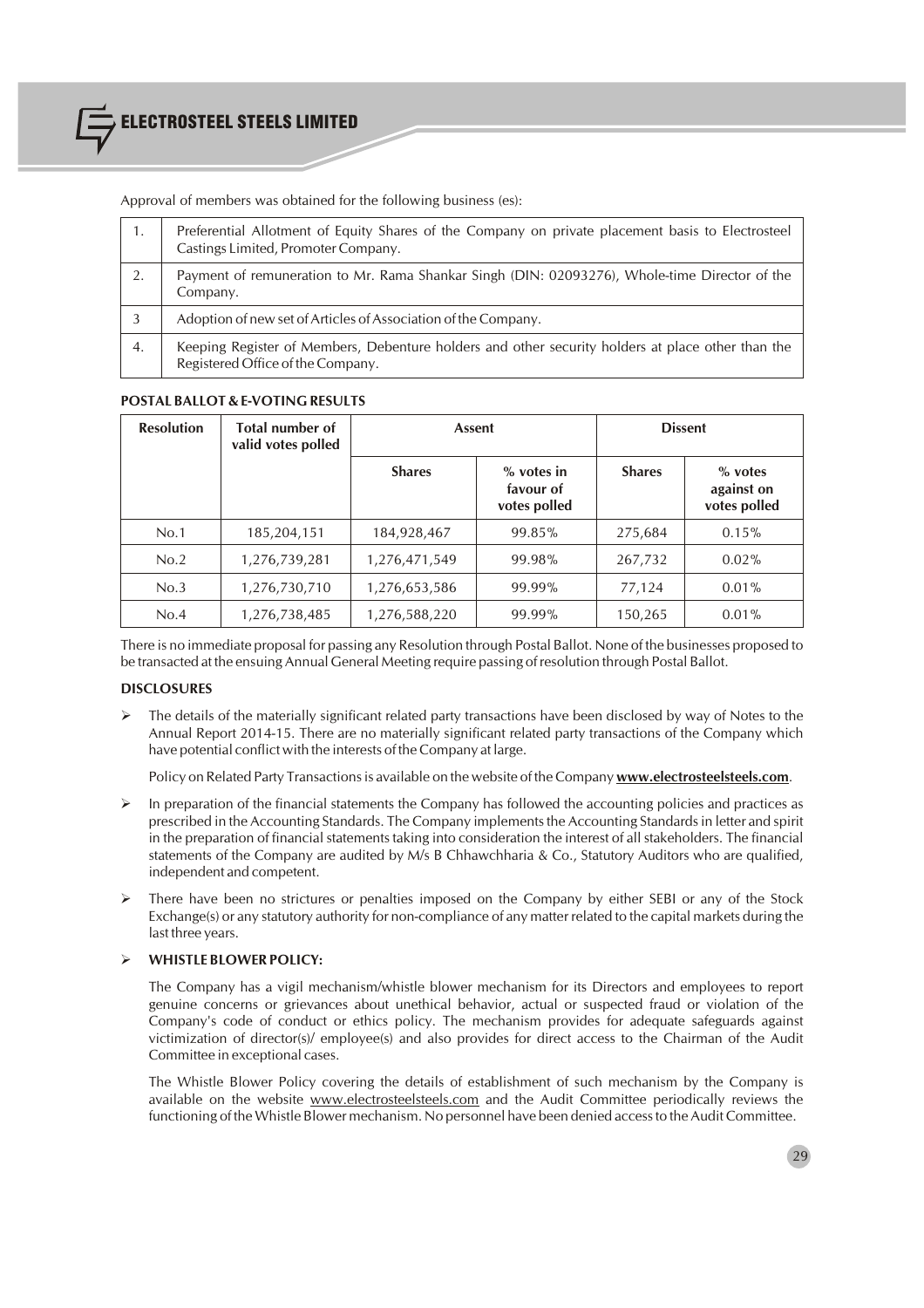

 The Company has a mechanism in place to inform Board Members about the risk assessment and minimization procedures. The Company has in place Risk Management Policy and Risk Manual which helps in framing, implementing and monitoring the risk management plan of the Company.

#### **SUBSIDIARY COMPANY**

The Company does not have a subsidiary Company.

#### **MEANS OF COMMUNICATION**

The Company ensures that channels for disseminating information provide for equal, timely and cost efficient access to relevant information by users.

The Board of Directors of the Company approves and takes on record the quarterly, half-yearly and yearly financial results in the proforma prescribed under Clause 41 of the Listing Agreement.

The Company sends such approved financial results to the Bombay Stock Exchange and National Stock Exchange, which have also been published in leading newspapers like Financial Express (English) and Sanmarg (Hindi).

The financial results and the official news releases of the Company are displayed on the website of the Company.

As quarterly financial results are published in the press and are also posted on the website of the Company, the same are not mailed to the shareholders.

The Company will continue to send Annual Report, Notices, etc to the shareholders at their email address registered with their Depository Participants and /or Company's RTA.

The Company continues its support to the GREEN INITIATIVES measures of MCA. The Company during the year, has requested shareholders to register and /or update their email- address with the Company's RTA, in case shares held in physical mode and with their respective Depository Participants, in case of shares held in dematerialized mode.

The Company has not made any presentation to the institutional investors /analysis during the year.

Management Discussion and Analysis Report forms part of the Annual Report.

In compliance with the requirement of the Listing Agreement, the official website of the Company contains information about its business, shareholding pattern, compliance with corporate governance, contact information of the compliance officer, etc. and the same are updated at any given point of time.

#### **GENERAL SHAREHOLDER INFORMATION**

|    | a) Annual General Meeting:          | Date: Friday, 11th September, 2015                                                                    |  |  |  |
|----|-------------------------------------|-------------------------------------------------------------------------------------------------------|--|--|--|
|    |                                     | <b>Time</b> : $11.30a.m.$                                                                             |  |  |  |
|    |                                     | Venue: Prez Hall, Capital Hill Hotel, Mahatma Gandhi Marg,<br>Main Road, Ranchi - 834 001, Jharkhand. |  |  |  |
| b) | <b>Financial Year:</b>              | 1st April - 31st March. The Financial results will be declared as per<br>the following schedule:      |  |  |  |
|    | <b>Particulars</b>                  | <b>Schedule</b>                                                                                       |  |  |  |
|    | Quarter ended 30th June, 2015       | On & before 14th August, 2015 (Tentative)                                                             |  |  |  |
|    | Quarter ending 30th September, 2015 | On or before 14th November, 2015 (Tentative)                                                          |  |  |  |

**Quarter ending 31st December, 2015** On or before 14th February, 2015 (Tentative)

**Annual Results of 2015-16** On or before 30th May, 2016 (Tentative)

**c) Dates of Book Closure:** 5th September 2015 to 11th September 2015 (Both days inclusive).

**d) Dividend Payment** No dividend has been proposed for the year ended 31st March, 2015.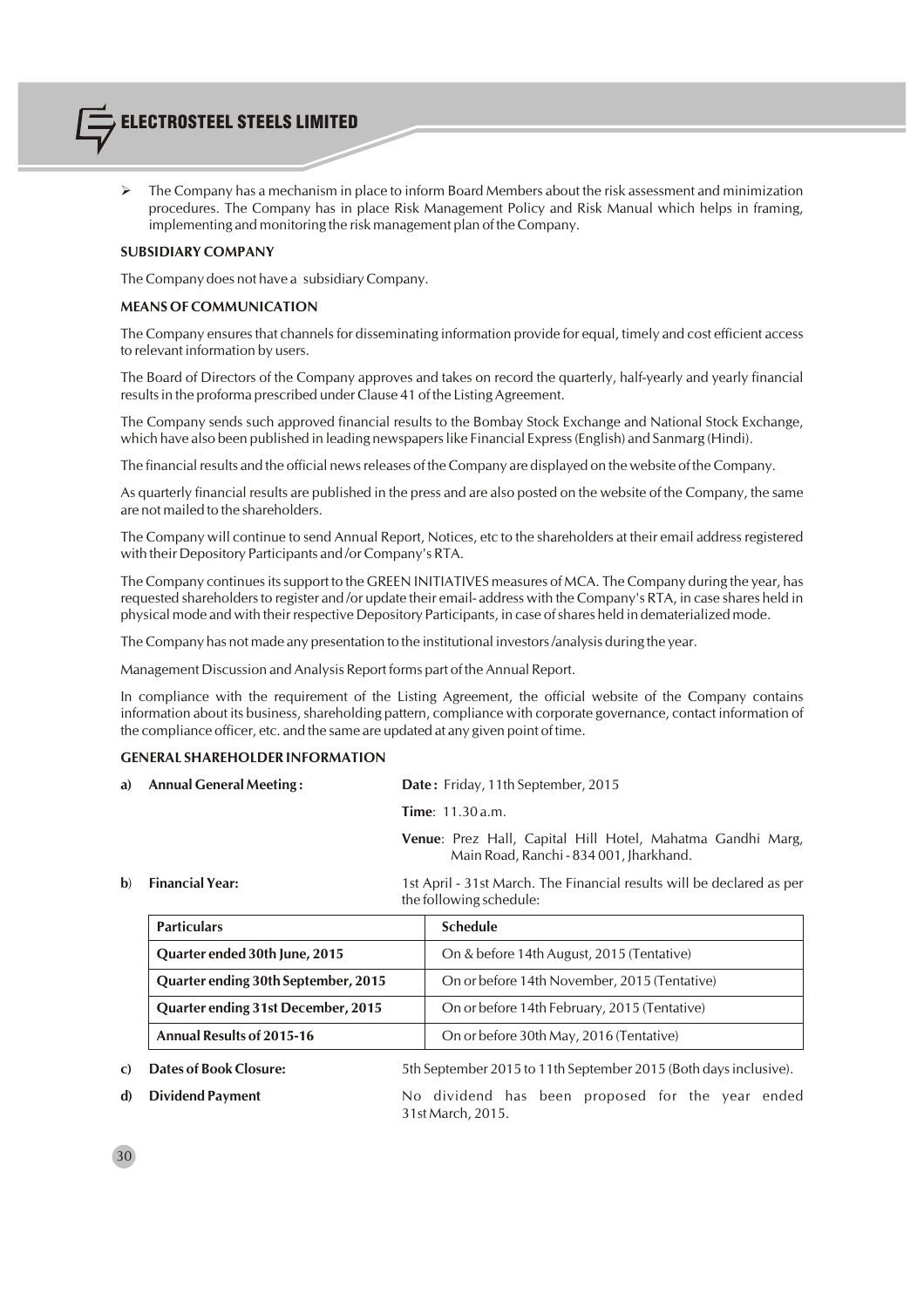- 
- **e) Listing on Stock Exchanges:** (i) National Stock Exchange of India Limited (NSE)
	- (ii) Bombay Stock Exchange Limited (BSE)

The annual listing fees have been paid to all the Stock Exchanges for the year 2015-16.

| f). | <b>Custodial Fees to Depositories:</b> |                                          | invoices. | The Company shall pay the custodial/annual fees for the year<br>2015-16 to National Securities Depository Ltd (NSDL) and<br>Central Depository Services India Ltd (CDSL) on receipt of the |
|-----|----------------------------------------|------------------------------------------|-----------|--------------------------------------------------------------------------------------------------------------------------------------------------------------------------------------------|
| g)  | <b>Stock Code:</b>                     | ISIN No.                                 |           | INE481K01013                                                                                                                                                                               |
|     |                                        | National Stock Exchange of India Limited |           | : ESL                                                                                                                                                                                      |
|     |                                        | Bombay Stock Exchange Limited            |           | 533264                                                                                                                                                                                     |

## **h) Market Price Data**

The details of monthly high and low quotations of the equity shares of the Company traded at BSE and NSE during the financial year 2014-15 are given hereunder:

|                   | <b>Bombay Stock Exchange (BSE)</b> |                             |               | <b>National Stock Exchange (NSE)</b> |                             |                |
|-------------------|------------------------------------|-----------------------------|---------------|--------------------------------------|-----------------------------|----------------|
| <b>Month</b>      | Month's<br><b>High Price</b>       | Month's<br><b>Low Price</b> | <b>Volume</b> | Month's<br><b>High Price</b>         | Month's<br><b>Low Price</b> | <b>Volume</b>  |
| April 2014        | 5.19                               | 3.26                        | 28,09,524     | 4.65                                 | 3.95                        | 93,38,916      |
| May 2014          | 6.77                               | 3.82                        | 78,65,157     | 6.75                                 | 3.80                        | 2, 11, 18, 711 |
| June 2014         | 7.76                               | 5.65                        | 1,89,73,756   | 7.75                                 | 5.35                        | 2,92,19,302    |
| July 2014         | 7.85                               | 5.13                        | 1,09,72,194   | 7.85                                 | 5.15                        | 2,69,28,622    |
| August 2014       | 6.29                               | 5.30                        | 41,80,656     | 6.20                                 | 5.30                        | 89,80,936      |
| September 2014    | 5.79                               | 4.08                        | 57,47,421     | 5.80                                 | 4.05                        | 1,68,03,045    |
| October 2014      | 5.41                               | 4.05                        | 26,53,504     | 5.45                                 | 4.05                        | 87,15,898      |
| November 2014     | 6.00                               | 4.66                        | 64,46,633     | 6.00                                 | 4.65                        | 1,81,15,231    |
| December 2014     | 5.48                               | 4.05                        | 53,71,110     | 5.20                                 | 4.00                        | 1,44,15,826    |
| January 2015      | 4.79                               | 4.07                        | 22,14,191     | 4.75                                 | 4.10                        | 86,99,536      |
| February 2015     | 4.50                               | 3.75                        | 23,73,035     | 4.45                                 | 3.55                        | 1,24,44,825    |
| <b>March 2015</b> | 5.07                               | 3.28                        | 74,68,774     | 5.10                                 | 3.25                        | 2,82,04,248    |

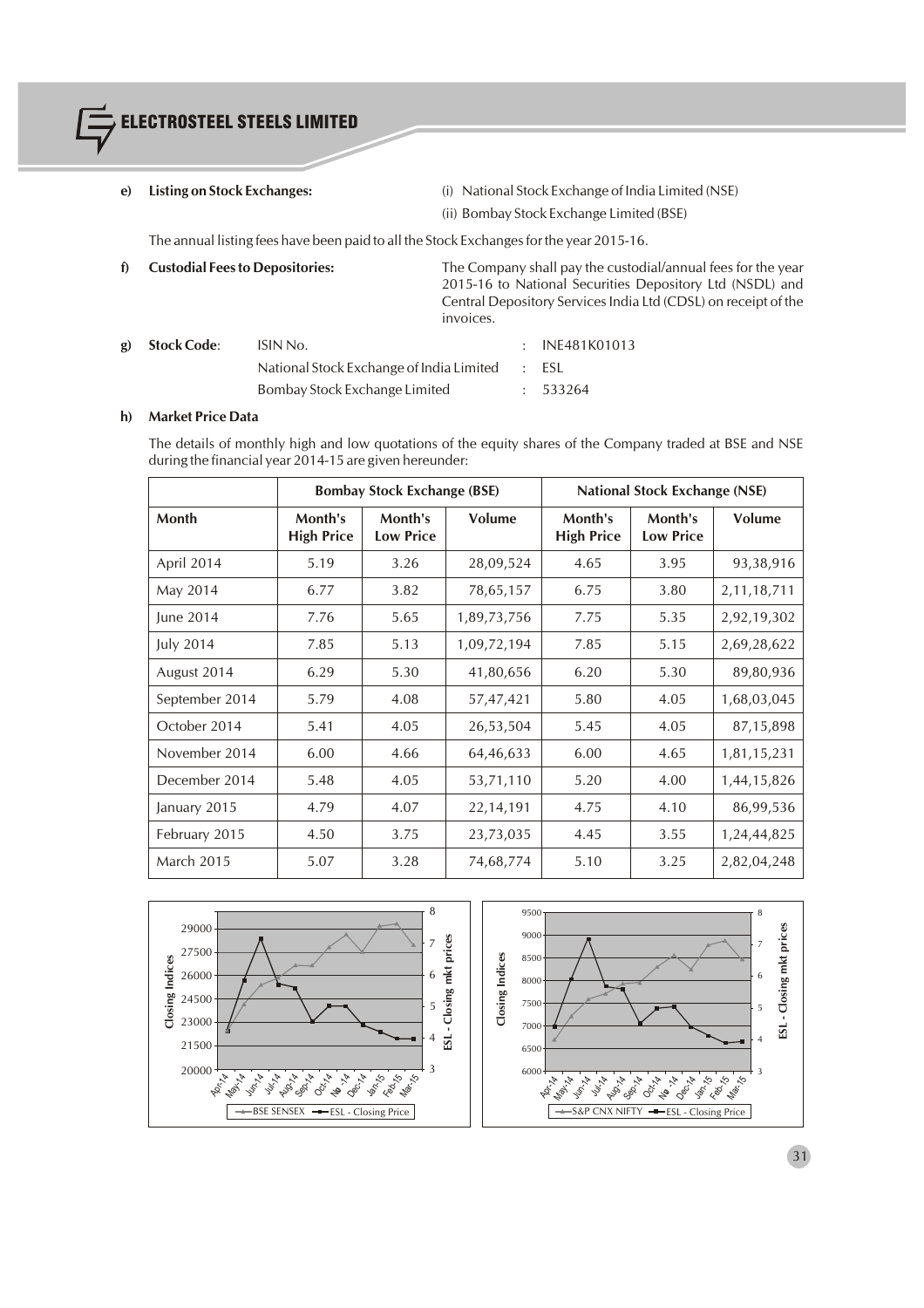

#### **i) Registrar and Share Transfer Agent:**

Karvy Computershare Private Limited Unit: Electrosteel Steels Limited Karvy Selenium Tower B, Plot 31-32, Gachibowli, Financial District, Nanakramguda Hyderabad-500 032 Tel: 040 67161559, Fax: 040 23114087 E-mail: shobha.anand@karvy.com

#### **j) Share Transfer System**

99.99% of shares of the Company are held in electronic mode. Intimation about transfer/transmission of these shares to RTA is done through the depositories i.e. NSDL & CDSL with no involvement of the Company.

For transfer of shares in physical mode, the transfer documents should be sent to the office of the RTA at the above mentioned address. All share transfers are completed within the stipulated statutory time limit from the date of receipt, provided the documents meet the stipulated requirement of statutory provisions in all respects. The Stakeholders' Relationship Committee has been delegated with the authority to approve transfer and/or transmissions of shares and other related matters.

As required under Clause 47C of the Listing Agreement, a certificate on half yearly basis confirming due compliance of the share transfer formalities by the Company from Practicing Company Secretary has been submitted to the Stock Exchanges within the stipulated time.

#### **k) Dematerialization of Equity Shares**

The shares of the Company are currently traded only in dematerialized form and the Company has entered into agreements with the depositories i.e. National Securities Depository Limited (NSDL) and Central Depository Services (India) Ltd. (CDSL). Under the Depository system, the International Securities Identification Number (ISIN) allotted to the Company's shares are INE 481K01013. As on 31st March 2015, 2,40,89,46,348 equity shares representing about 99.99% of the share capital are held in dematerialized form.



#### **l) Outstanding GDRs / ADRs / Warrants / Other Convertible instruments:** Nil

### **m) Distribution of shareholding as on 31st March 2015**

| <b>Number of Equity</b><br><b>Shares held</b> | <b>Shareholders</b> | % of Total<br><b>Holders</b> | <b>Shares</b>  | % of Total<br>Capital |
|-----------------------------------------------|---------------------|------------------------------|----------------|-----------------------|
| 1-5000                                        | 11540               | 23.53                        | 29,17,362      | 0.12                  |
| 5001-10000                                    | 15098               | 30.78                        | 1, 14, 11, 576 | 0.47                  |
| 10001-20000                                   | 10983               | 22.39                        | 1,83,04,945    | 0.76                  |
| 20001-30000                                   | 1974                | 4.02                         | 52,77,958      | 0.22                  |
| 30001-40000                                   | 1115                | 2.27                         | 40,96,526      | 0.17                  |
| 40001-50000                                   | 1733                | 3.53                         | 84,82,550      | 0.35                  |
| 50001-100000                                  | 2442                | 4.99                         | 2,00,65,445    | 0.84                  |
| 100001& Above                                 | 4166                | 8.49                         | 2,33,86,78,661 | 97.07                 |
| Total                                         | 49051               | 100                          | 2,40,92,35,023 | 100.00                |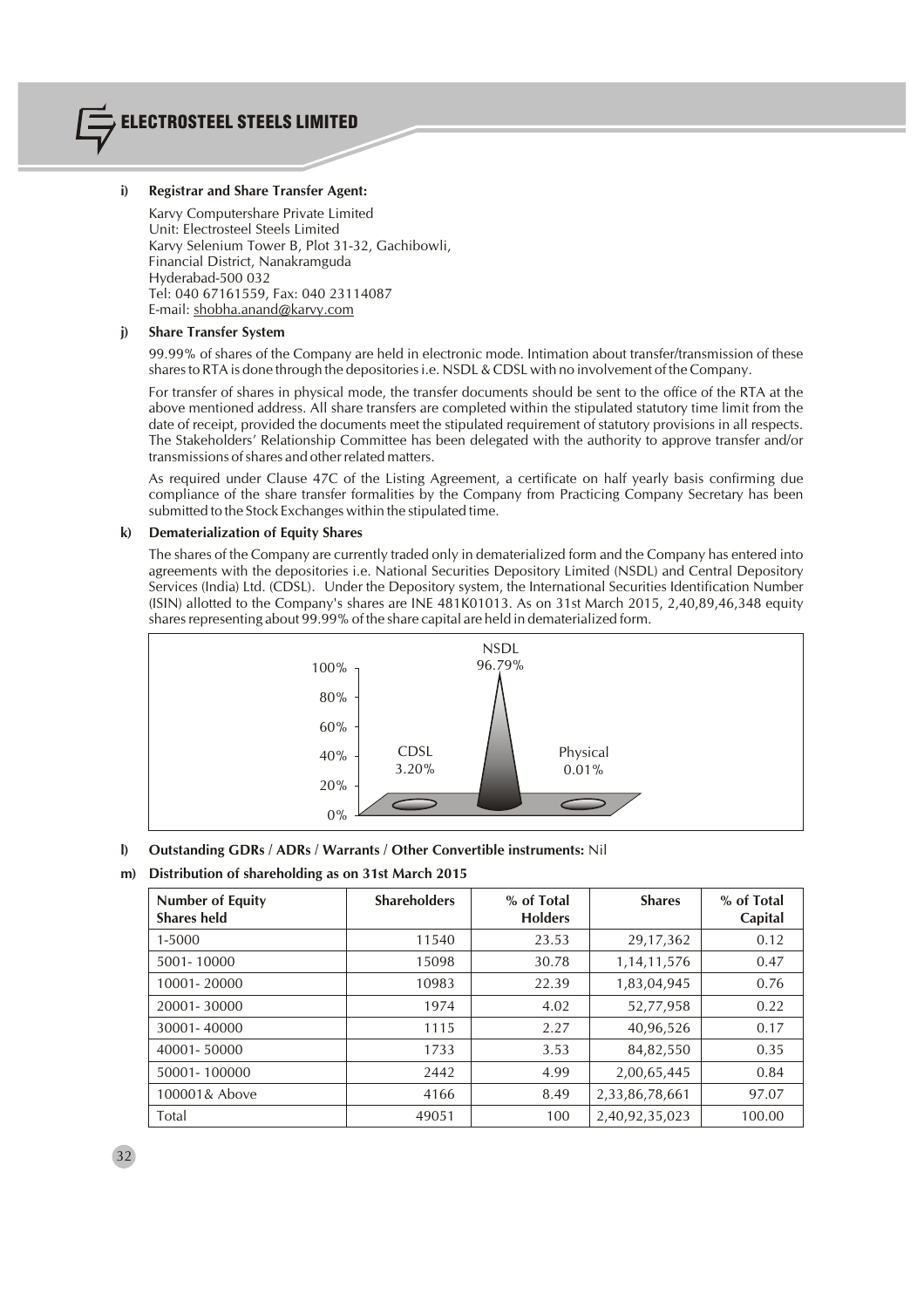ELECTROSTEEL STEELS LIMITED



#### **n) The details of shareholding as on 31st March 2015:**

| Category                        | No. of Shares  | % of Shareholding |
|---------------------------------|----------------|-------------------|
| Promoters Bodies Corporate      | 1,08,98,00,000 | 45.23             |
| Foreign Companies               | 47,61,97,077   | 19.76             |
| <b>Bodies Corporates</b>        | 31,59,64,700   | 13.11             |
| Resident Individuals            | 24,57,06,768   | 10.20             |
| Foreign Corporate Bodies        | 21,87,42,306   | 9.08              |
| Venture Capital                 | 1,53,05,000    | 0.64              |
| Foreign Institutional Investors | 1,07,98,227    | 0.45              |
| <b>Mutual Funds</b>             | 84,89,224      | 0.35              |
| Non Resident Indians            | 45,42,004      | 0.19              |
| <b>Banks</b>                    | 13,32,514      | 0.06              |
| Trust                           | 2,15,23,690    | 0.89              |
| <b>Clearing Members</b>         | 8,33,513       | 0.04              |
| <b>Total</b>                    | 2,40,92,35,023 | 100.00            |

#### **o) Plant Location**

Village Siyaljori, P.O. Jogidih, P S Chandankyari, Dist. Bokaro, Pin 828303, Jharkhand.

#### **p) Address for Communication:**

Mr. Anubhav Maheshwari Company Secretary& Compliance Officer 2nd & 3rd Floor, G K Tower, 19 Camac Street, Kolkata- 700 017 Phone No: 033-7103-4400, Fax: 033-2290-2882 Email: eil.investors@electrosteel.com, Website: www.electrosteelsteels.com

#### **NON-MANDATORY REQUIREMENTS**

- > The position of the Chairman and Wholetime Director are separate.
- $\triangleright$  The Company does not maintain a separate office for Non Executive Chairman.
- $\triangleright$  The quarterly financial results are published in the newspapers of wide circulation and not sent to individual shareholders. Further the financial results are available on the website of the Company and of Stock Exchanges where the shares of the Company are listed i.e. BSE & NSE.
- $\triangleright$  The Auditors' opinion on the Financial Statements is unqualified.
- $\triangleright$  Internal Auditors submits his reports directly to the Audit Committee at its quarterly meetings.

For and on behalf of the Board of Directors

Place : Kolkata **R S Singh Lalit Kumar Singhi** Dated : 11th May, 2015 *Whole-time Director Director*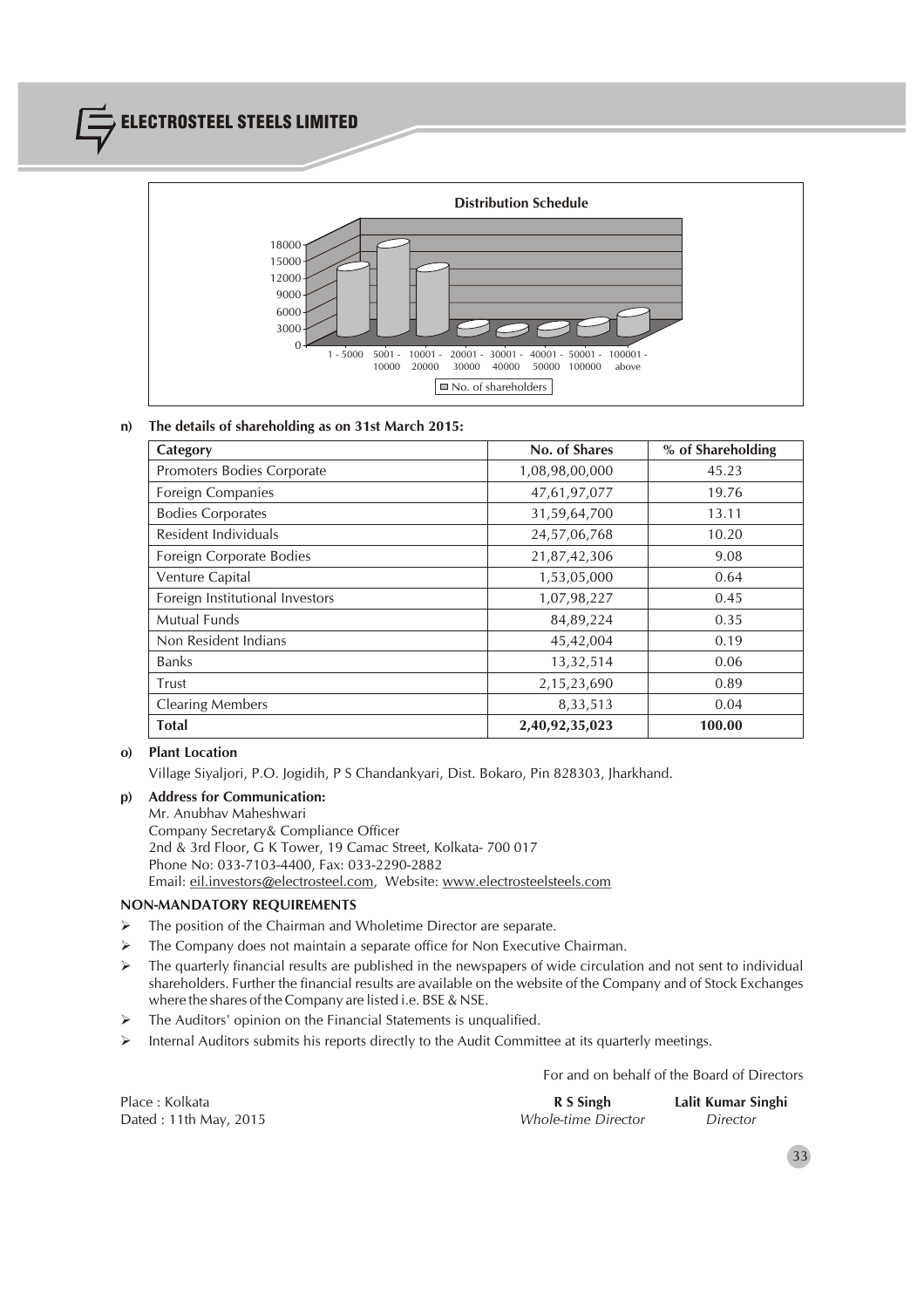## **CERTIFICATION OF COMPLIANCE OF THE CODE OF CONDUCT OF THE COMPANY**

This is to confirm that the Company has received declarations affirming compliance of the Code of Conduct from the persons concerned for the Financial Year ended 31st March, 2015.

Place : Kolkata *Wholetime Director* Dated : 30th April, 2015 DIN: 02093276

 $S<sub>d</sub>/2$ **R. S. Singh**

## **CERTIFICATION FROM CEO & CFO OF THE COMPANY**

We, Rama Shankar Singh, Whole time Director and Ashutosh Agarwal, Chief Financial Officer, of the Company, certify that:

- a) We have reviewed financial statements and the cash flow statements of the Company for the quarter and year ended 31st March 2015 and that to the best of our knowledge and belief :
	- (i) these statements do not contain any materially untrue statement or omit any material fact or contain statements that might be misleading;
	- (ii) these statements together present a true and fair view of the Company's affairs and are in compliance with existing accounting standards, applicable laws and regulations.
- b) There are, to the best of our knowledge and belief, no transactions entered into by the Company during the period which are fraudulent, illegal or which violate the Company's code of conduct.
- c) We accept responsibility for establishing and maintaining internal controls for financial reporting and that we have evaluated the effectiveness of the internal control systems of the Company pertaining to financial reporting. We have disclosed to the Auditors and the Audit Committee, any deficiencies in the design or operation of internal controls of which we are aware and the steps taken or propose to take to rectify these deficiencies.
- d) We have indicated to the Auditors and the Audit committee :
	- (i) Significant changes, if any, in internal control over financial reporting during the year.
	- (ii) Significant changes, if any, in accounting policies during the year and the same have been disclosed in the notes to the financial statements.
	- (iii) Instances of fraud whether or not significant of which we have become aware and the involvement therein, if any, of the management or an employee having significant role in the Company's internal control system over financial reporting.

*Place: Kolkata* DIN: 02093276

*Sd/- Sd/- Rama Shankar Singh Ashutosh Agarwal Date:11th May*, 2015 *Wholetime Director Chief Financial Officer*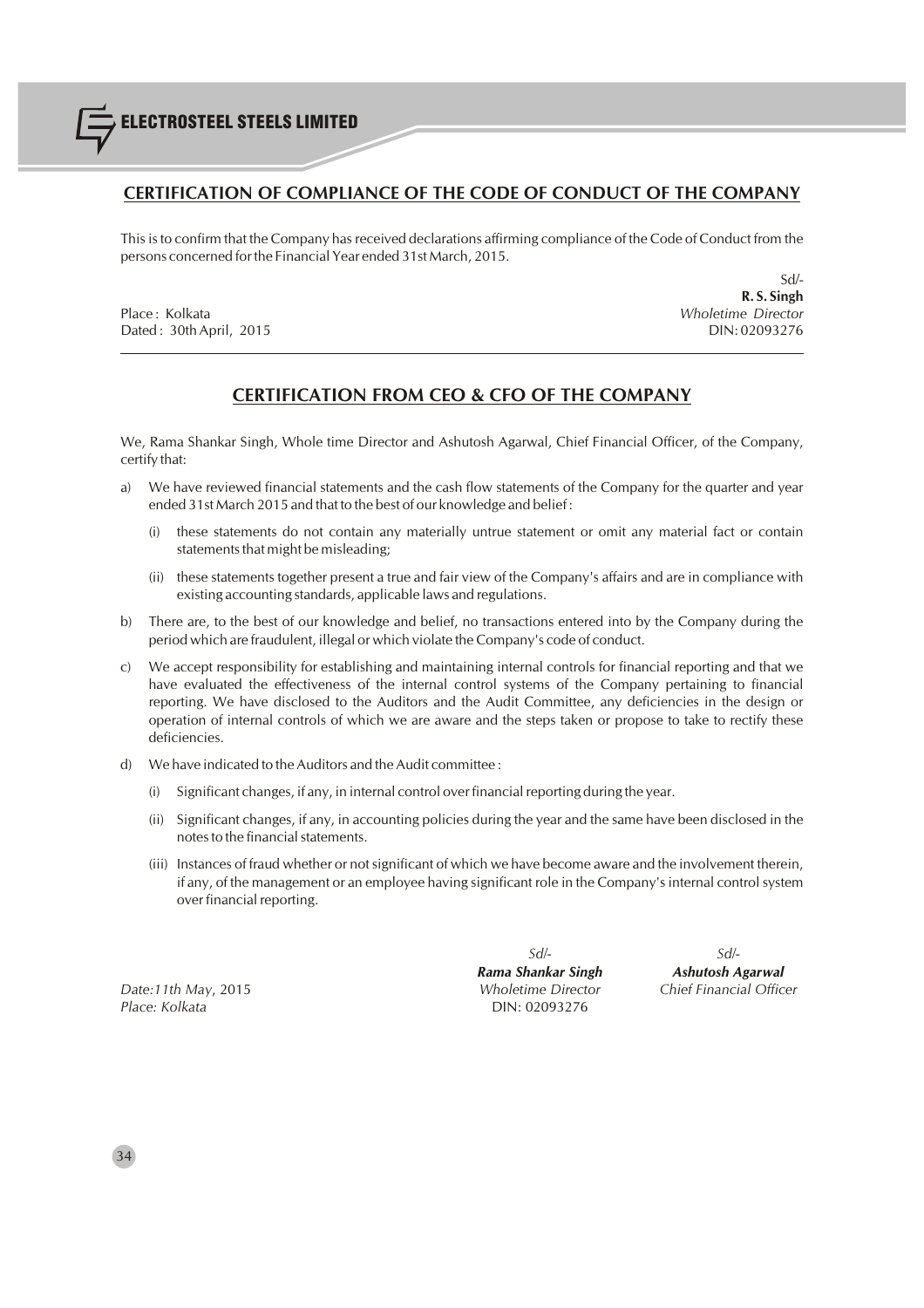## **AUDITORS' CERTIFICATE ON CORPORATE GOVERNANCE**

## To the Members of **ELECTROSTEEL STEELS LIMITED**

We have examined the compliance of conditions of corporate governance by ELECTROSTEEL STEELS LIMITED for the year ended 31st March, 2015, as stipulated in Clause 49 of the Listing Agreement of the said Company with the stock exchanges in India.

The compliance of conditions of Corporate Governance is the responsibility of the management. Our examination was limited to procedures and implementation thereof, adopted by the Company for ensuring the compliance of the conditions of the Corporate Governance. It is neither an audit nor an expression of opinion on the financial statements of the Company.

In our opinion and to the best of our information and according to the explanations given to us, and the representations made by the directors and the management, we certify that the Company has complied with the conditions of Corporate Governance as stipulated in Clause 49 of the above-mentioned Listing Agreement.

We further state that such compliance is neither an assurance as to the future viability of the Company nor the efficiency of effectiveness with which the management has conducted the affairs of the Company.

> **B Chhawchharia & Co Firm Registration No.: 305123E** *Chartered Accountants*

> > Sd/-

**Sushil Kumar Chhawchharia Place: Kolkata** *Partner* **Date: May 11, 2015** Membership No. 008482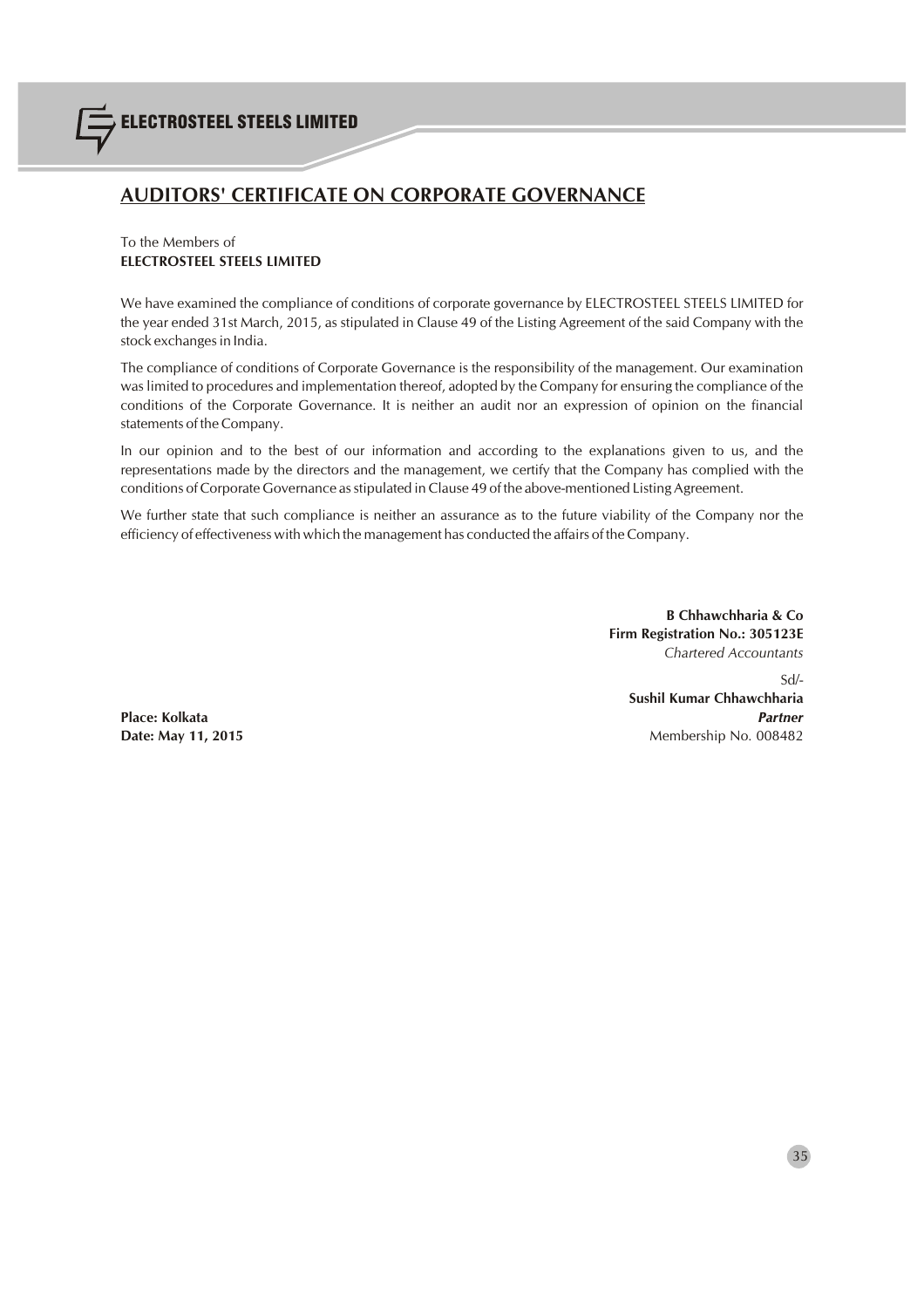

**ANNEXURE - D**

## **SECRETARIAL AUDIT REPORT**

#### **FOR THE FINANCIAL YEAR ENDED 31st Day of March, 2015**

*[Pursuant to section 204(1) of the Companies Act, 2013 and rule No.9 of the Companies (Appointment and Remuneration of Managerial Personnel) Rules, 2014]*

To, The Members, **Electrosteel Steels Limited**

We have conducted the **Secretarial Audit** of the compliance of applicable statutory provisions and the adherence to good corporate practices by **Electrosteel Steels Limited** (**hereinafter called "the Company")**. Secretarial Audit was conducted in a manner that provided us a reasonable basis for evaluating the corporate conducts/statutory compliances and expressing our opinion thereon.

Based on our verification of books, papers, minute books, forms and returns filed and other records maintained by the Company and also the information provided by the Company, its officers, and authorized representatives during the conduct of **Secretarial Audit**, we hereby report that in our opinion the Company has, during the audit period covering the financial year ended **31st March, 2015** complied with the statutory provisions listed hereunder and also that the Company has proper Board-processes and compliance-mechanism in place to the extent, in the manner and subject to the reporting made hereinafter:

We have examined the books, papers, minute books, forms and returns filed and other records maintained by the Company for the financial year ended **31st March, 2015** according to the provisions of:

- I. The Companies Act, 2013 (the Act) and the rules made thereunder;
- II. The Securities Contracts (Regulation) Act, 1956 and the rules made thereunder;
- III. The Depositories Act, 1996 and the Regulations and Bye-laws framed thereunder;
- IV. The following Regulations (as amended from time to time) and Guidelines prescribed under the Securities and Exchange Board of India Act, 1992:-
	- (a) The Securities and Exchange Board of India (Substantial Acquisition of Shares and Takeovers) Regulations, 2011;
	- (b) The Securities and Exchange Board of India (Prohibition of Insider Trading) Regulations, 1992;
	- (c) The Securities and Exchange Board of India (Issue of Capital and Disclosure Requirements) Regulations, 2009;
	- (d) The Securities and Exchange Board of India (Registrars to an Issue and Share Transfer Agents) Regulations, 1993;
- V. We in consultation with the Company came to a conclusion that **no specific laws** were directly applicable with regard to business activities of the Company during the period under review.
- VI. Foreign Exchange Management Act, 1999 and the Rules and Regulations.

We have also examined compliance with the applicable clauses of the following:

(i) The Listing Agreements entered into by the Company with **Bombay Stock Exchange Limited** &**National Stock Exchange of India Limited**.

During the period under review the Company has complied with the provisions of the Acts, Rules, Regulations, Guidelines, Standards, etc. mentioned above.

#### **We further report that:**

The Board of Directors of the Company **is duly constituted with proper balance of Executive Directors, Non-Executive Directors, Independent Directors and a Woman Director**. The changes in the composition of the Board of Directors that took place during the period under review were carried out in compliance with the provisions of the Act and Listing Agreement.

Adequate Notice is given to all Directors to schedule the Board Meetings. Agenda and detailed Notes on Agenda were sent at least seven days in advance, and a system exists for seeking and obtaining further information and clarifications on the agenda items before the meeting and for meaningful participation at the meeting.

Majority decision is carried through, while the dissenting members' views are captured, as and when required and are recorded as part of the minutes.

**We further report that** there are adequate systems and processes in the Company commensurate with the size and operations of the Company to monitor and ensure compliance with applicable laws, rules, regulations and guidelines as also represented by the management.

**We further report that** during the audit period the Company had made **Preferential Allotment of 22,25,00,000 Equity Shares of Rs. 10 each at par on Private Placement basis** and **executed various Related Party Transactions**, from time to time, with Electrosteel Castings Limited, being the Promoter Company, after obtaining necessary approvals.

**For K. Arun & Co Company Secretaries Sd/- Arun Kr. Khandelia Place : Kolkata Partner Date : 13.04.2015 C.P. No.: 2270**

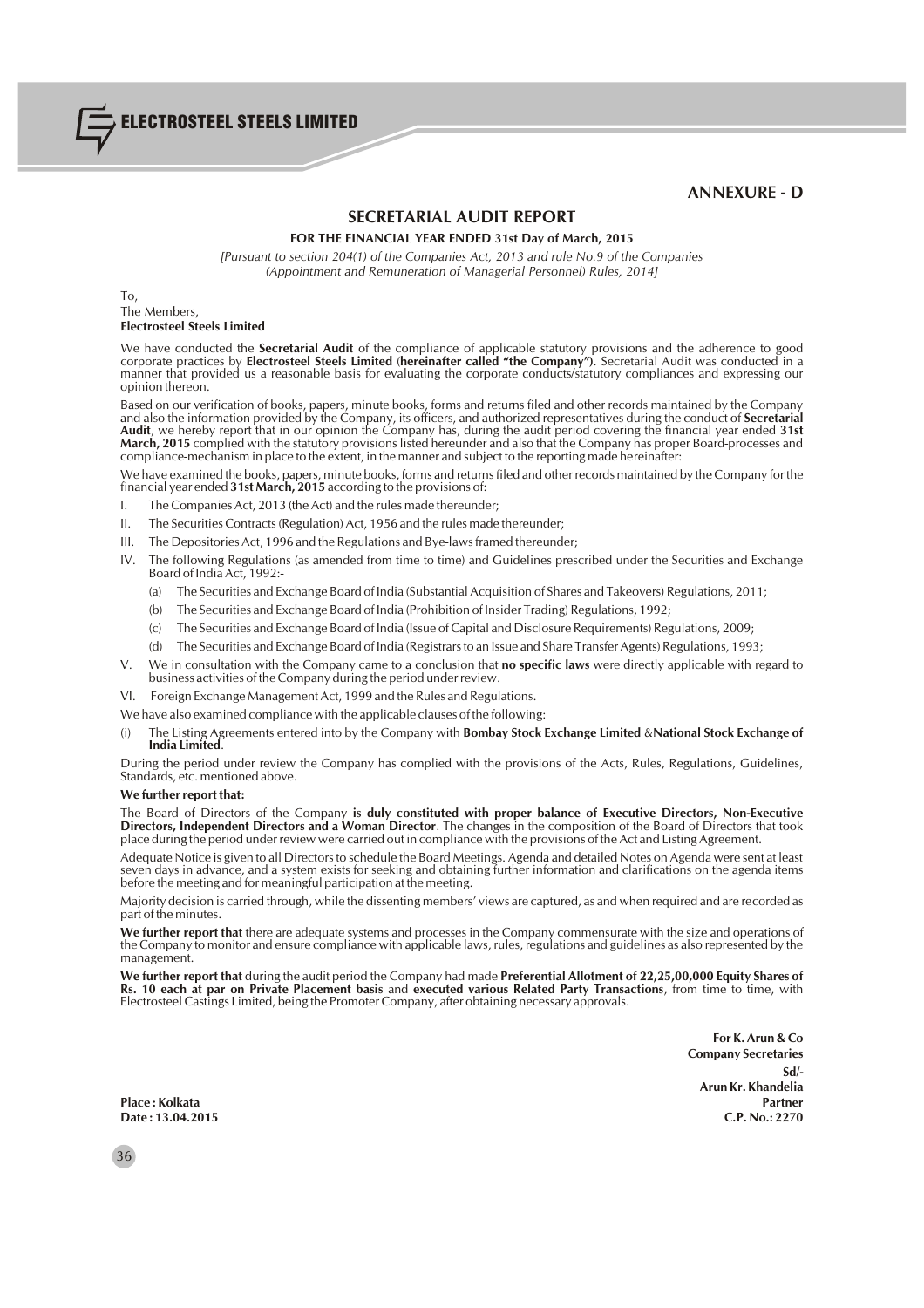

**ANNEXURE-E**

## **Form No. MGT-9**

## **EXTRACT OF ANNUAL RETURN**

as on financial year ended on 31stMarch, 2015

## *[Pursuant to section 92(3) of the Companies Act, 2013 and rule 12(1) of the Companies (Management and Administration) Rules, 2014]*

## **I REGISTRATION AND OTHER DETAILS :**

| i)   | <b>CIN</b>                                                                | L27310JH2006PLC012663                                                                                                                                                                                                                                                                                     |
|------|---------------------------------------------------------------------------|-----------------------------------------------------------------------------------------------------------------------------------------------------------------------------------------------------------------------------------------------------------------------------------------------------------|
| ii)  | <b>Registration Date</b>                                                  | 20.12.2006                                                                                                                                                                                                                                                                                                |
| iii) | Name of the Company                                                       | Electrosteel Steels Limited                                                                                                                                                                                                                                                                               |
| iv)  | Category / Sub-Category of the Company                                    | Public Company Limited by shares                                                                                                                                                                                                                                                                          |
| V)   | Address of the Registered office and<br>contact details                   | 801, Uma Shanti Apartments, Kanke Road,<br>Ranchi -834008, Jharkhand, India<br>Contact: 0651 2285636<br>Email id:eil.investors@electrosteel.com<br>Website: www.electrosteelsteels.com                                                                                                                    |
| vi)  | Whether listed company                                                    | Yes                                                                                                                                                                                                                                                                                                       |
|      | vii) Name, Address and Contact details of<br>Registrar and Transfer Agent | Karvy Computershare Private Limited<br>Unit: Electrosteel Steels Limited<br>Karvy Selenium Tower B, Plot 31-32,<br>Gachibowli, Financial District, Nanakramguda<br>Hyderabad-500 032<br>Contact Person: Ms C ShobhaAnand, AGM<br>Tel: 040 67161559<br>Fax: 040 23114087<br>E-mail: shobha.anand@karvy.com |

## **II PRINCIPAL BUSINESS ACTIVITIES OF THE COMPANY**

| -SI | Name and Description of the main | NIC Code of the Product | % of total turnover of |  |
|-----|----------------------------------|-------------------------|------------------------|--|
| No  | <b>Products</b>                  |                         | the Company            |  |
|     | Basic Iron & Steel               | 241                     | 99.98                  |  |

## **III PARTICULARS OF HOLDING, SUBSIDIARY AND ASSOCIATE COMPANIES**

The Company does not has a Holding Company or a Subsidiary Company or an Associate Company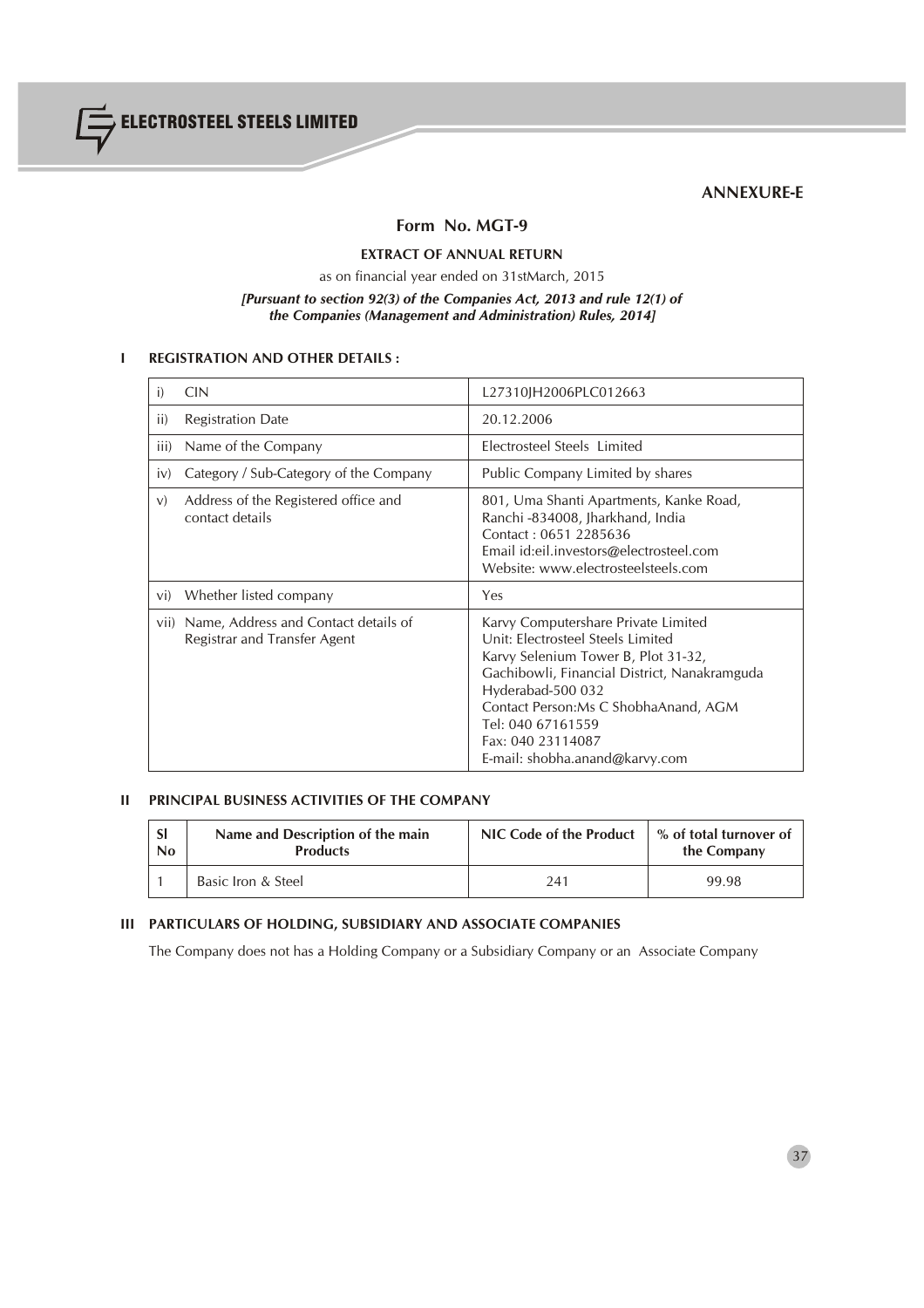

| $\mathbf{IV}$ |      | <b>SHARE HOLDING PATTERN (EQUITY SHARE)</b><br>CAPITAL BREAKUP AS PERCENTAGE OF TOTAL EQUITY) |              |
|---------------|------|-----------------------------------------------------------------------------------------------|--------------|
|               |      | Category-wise Share Holding                                                                   | Attachment A |
|               | ii)  | Shareholding of Promoters                                                                     | Attachment B |
|               | iii) | Change in Promoters' Shareholding                                                             | Attachment C |
|               | iv)  | Shareholding Pattern of top ten Shareholders<br>(other than Directors and Promoters)          | Attachment D |
|               | V)   | Shareholding of Directors and Key Managerial Personnel                                        | Attachment E |

| <b>INDEBTEDNESS</b>                                                                           |              |
|-----------------------------------------------------------------------------------------------|--------------|
| Indebtedness of the Company including interest<br>outstanding/accrued but not due for payment | Attachment F |

| VI |   | <b>REMUNERATION OF DIRECTORS AND</b><br><b>KEY MANAGERIAL PERSONNEL</b>   |              |
|----|---|---------------------------------------------------------------------------|--------------|
|    | A | Remuneration to Managing Director,<br>Whole-time Directors and/or Manager | Attachment G |
|    | B | Remuneration to other directors                                           | Attachment H |
|    |   | Remuneration to Key Managerial Personnel<br>other than Wholetime Director | Attachment I |

| VII PENALTIES/PUNISHMENT/COMPOUNDING OF OFFENCES | There was no penalty or punishment or<br>compounding of offence during the financial |
|--------------------------------------------------|--------------------------------------------------------------------------------------|
|                                                  | year ended 31st March, 2015.                                                         |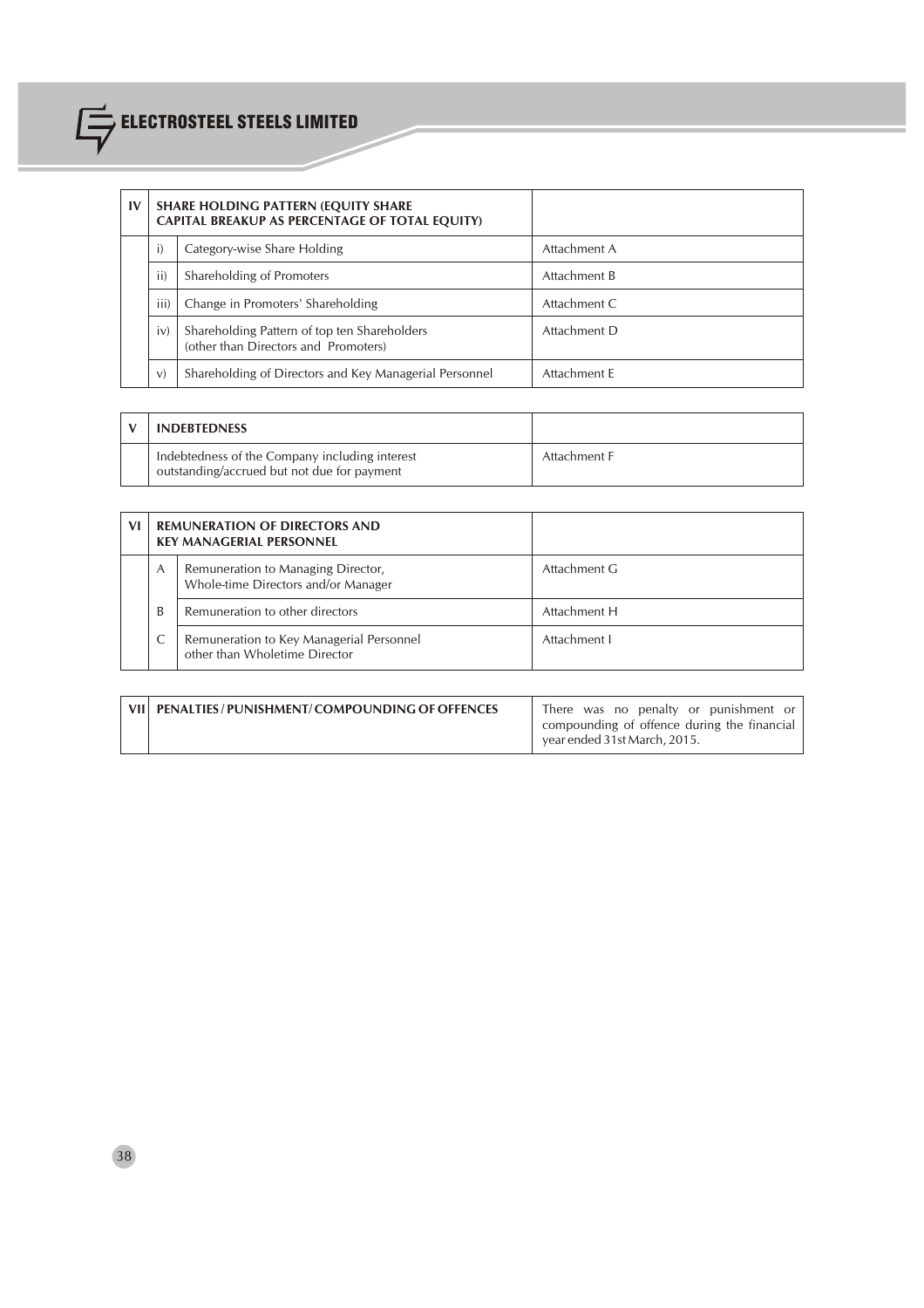## **IV. SHARE HOLDING PATTERN (EQUITY SHARE CAPITAL BREAK UP AS PERCENTAGE OF TOTAL EQUITY )**

*i) Category-wise Share Holding (Attachment - A)*

| <b>Category of Shareholders</b> |                                                                                    | No. of Shares held at the beginning of<br>the year (as on 31.03.2014) |          |                   | No. of Shares held at the end of<br>the year (as on 31.03.2015) |                   |          |                   | % Change<br>during the      |                          |
|---------------------------------|------------------------------------------------------------------------------------|-----------------------------------------------------------------------|----------|-------------------|-----------------------------------------------------------------|-------------------|----------|-------------------|-----------------------------|--------------------------|
|                                 |                                                                                    | Demat                                                                 | Physical | Total             | % of Total<br><b>Shares</b>                                     | Demat             | Physical | Total             | % of Total<br><b>Shares</b> | year                     |
| (A)                             | <b>PROMOTERS</b>                                                                   |                                                                       |          |                   |                                                                 |                   |          |                   |                             |                          |
| (1)                             | <b>INDIAN</b>                                                                      |                                                                       |          |                   |                                                                 |                   |          |                   |                             |                          |
| (a)                             | Individual /HUF                                                                    |                                                                       |          |                   |                                                                 |                   |          |                   |                             |                          |
| (b)                             | Central Government                                                                 |                                                                       |          |                   |                                                                 |                   |          |                   |                             |                          |
| $\left( c\right)$               | State Government(s)                                                                |                                                                       |          |                   |                                                                 |                   |          |                   |                             |                          |
| (d)                             | <b>Bodies Corporate</b>                                                            | 867300000                                                             |          | 867300000         | 39.66                                                           | 1089800000        |          | 1089800000        | 45.23                       | 5.57                     |
| (e)                             | <b>Banks/Financial Institutions</b>                                                |                                                                       |          |                   |                                                                 |                   |          |                   |                             |                          |
| (f)                             | Any Other                                                                          |                                                                       |          |                   |                                                                 |                   |          |                   |                             |                          |
|                                 | Sub-Total A(1) :                                                                   | 867300000                                                             |          | 867300000         | 39.66                                                           | 1089800000        |          | 1089800000        | 45.23                       | 5.57                     |
| (2)                             | <b>FOREIGN</b>                                                                     |                                                                       |          |                   |                                                                 |                   |          |                   |                             |                          |
| (a)                             | NRIs-Individuals                                                                   |                                                                       |          |                   |                                                                 |                   |          |                   |                             |                          |
| (b)                             | Other-Individuals                                                                  |                                                                       |          |                   |                                                                 |                   |          |                   |                             |                          |
| $\left( c\right)$               | <b>Bodies Corporate</b>                                                            |                                                                       |          |                   |                                                                 |                   |          |                   |                             | ÷,                       |
| (d)                             | Banks/Financial Institutions                                                       |                                                                       |          |                   |                                                                 |                   |          |                   |                             |                          |
| (e)                             | Any Other                                                                          |                                                                       |          |                   |                                                                 |                   |          |                   |                             |                          |
|                                 | Sub-Total $A(2)$ :                                                                 |                                                                       |          |                   |                                                                 |                   |          |                   |                             |                          |
|                                 | Total $A = A(1) + A(2)$                                                            | 867300000                                                             |          | 867300000         | 39.66                                                           | 1089800000        |          | 1089800000        | 45.23                       | 5.57                     |
| (B)                             | <b>PUBLIC SHAREHOLDING</b>                                                         |                                                                       |          |                   |                                                                 |                   |          |                   |                             |                          |
| (1)                             | <b>INSTITUTIONS</b>                                                                |                                                                       |          |                   |                                                                 |                   |          |                   |                             |                          |
| (a)                             | Mutual Funds                                                                       | 8489224                                                               |          | 8489224           | 0.39                                                            | 8489224           |          | 8489224           | 0.35                        | (0.04)                   |
| (b)                             | <b>Banks/Financial Institutions</b>                                                | 950000                                                                |          | 950000            | 0.04                                                            | 1332514           |          | 1332514           | 0.06                        | 0.02                     |
| $\left( c\right)$               | Central Government                                                                 |                                                                       |          |                   |                                                                 |                   |          |                   |                             | $\overline{\phantom{a}}$ |
| (d)                             | State Government(s)                                                                |                                                                       |          |                   |                                                                 |                   |          |                   |                             |                          |
| (e)                             | Venture Capital Funds                                                              | 15305000                                                              |          | 15305000          | 0.70                                                            | 15305000          |          | 15305000          | 0.65                        | (0.05)                   |
| (f)                             | Insurance Companies                                                                |                                                                       |          |                   |                                                                 |                   |          |                   |                             |                          |
| (g)                             | FIIs                                                                               | 9748227                                                               |          | 9748227           | 0.45                                                            | 10798227          | ٠        | 10798227          | 0.45                        | 0.00                     |
| (h)                             | Foreign Venture Capital Funds                                                      |                                                                       |          |                   |                                                                 |                   |          |                   |                             |                          |
| (i)                             | Others (specify)                                                                   |                                                                       |          |                   |                                                                 |                   |          |                   |                             |                          |
|                                 | Sub-Total $B(1)$ :                                                                 | 34492451                                                              |          | 34492451          | 1.58                                                            | 35924965          |          | 35924965          | 1.50                        | (0.07)                   |
| (2)                             | NON-INSTITUTIONS                                                                   |                                                                       |          |                   |                                                                 |                   |          |                   |                             |                          |
| (a)                             | <b>Bodies Corporate</b>                                                            |                                                                       |          |                   |                                                                 |                   |          |                   |                             |                          |
| (i)                             | Indian                                                                             | 326724724                                                             |          | 326724724         | 14.94                                                           | 315964700         |          | 315964700         | 13.11                       | (1.83)                   |
| (ii)                            | Overseas                                                                           |                                                                       |          |                   |                                                                 |                   |          |                   |                             |                          |
| (b)                             | Individuals                                                                        |                                                                       |          |                   |                                                                 |                   |          |                   |                             |                          |
| (i)                             | Individual shareholders<br>holding nominal share<br>capital upto Rs.1 lakh         | 68320856                                                              | 252325   | 68573181          | 3.14                                                            | 67832601          | 238675   | 68071276          | 2.83                        | (0.31)                   |
| (ii)                            | Individual shareholders<br>holding nominal share capital<br>in excess of Rs.1 lakh | 168263871                                                             | 50000    | 168313871         | 7.70                                                            | 177585492         | 50000    | 177635492         | 7.37                        | (0.33)                   |
| (c)                             | Others (specify)                                                                   |                                                                       |          |                   |                                                                 |                   |          |                   |                             |                          |
| (i)                             | Foreign Bodies                                                                     | 218742306                                                             |          | 218742306         | 10.00                                                           | 218742306         |          | 218742306         | 9.08                        | (0.92)                   |
| (ii)                            | Non-Resident Indians                                                               | 4395256                                                               |          | 4395256           | 0.20                                                            | 4542004           |          | 4542004           | 0.19                        | (0.01)                   |
| (iii)                           | <b>Clearing Members</b>                                                            | 483967                                                                |          | 483967            | 0.02                                                            | 833513            |          | 833513            | 0.04                        | 0.02                     |
| (iv)                            | Trusts                                                                             | 21512190                                                              |          | 21512190          | 0.98                                                            | 21523690          |          | 21523690          | 0.89                        | (0.09)                   |
| (v)                             | Foreign Companies                                                                  | 476197077                                                             |          | 476197077         | 21.78                                                           | 476197077         |          | 476197077         | 19.76                       | (2.02)                   |
|                                 | Sub-Total $B(2)$ :                                                                 | 1284640247                                                            |          | 1284942572        | 58.76                                                           | 1283221383        |          | 1283510058        | 53.27                       | (5.50)                   |
|                                 | Total $B = B(1) + B(2)$ :                                                          | 1319132698                                                            |          | 302325 1319435023 | 60.34                                                           | 1319146348        | 288675   | 1319435023        | 54.77                       | (5.57)                   |
|                                 | (C) Shares held by Custodian for<br><b>GDRs &amp;ADRs</b>                          |                                                                       |          |                   |                                                                 |                   |          |                   |                             |                          |
|                                 | <b>GRAND TOTAL <math>(A + B + C)</math>:</b>                                       | 2186432698                                                            |          | 302325 2186735023 |                                                                 | 100.00 2408946348 |          | 288675 2409235023 | 100.00                      |                          |

The total number of shares have increased due to preferential allotment of 22.25 crores Equity Shares of Rs. 10 each fully paid up on private placement basis to Electrosteel Castings Limited, Promoter Company.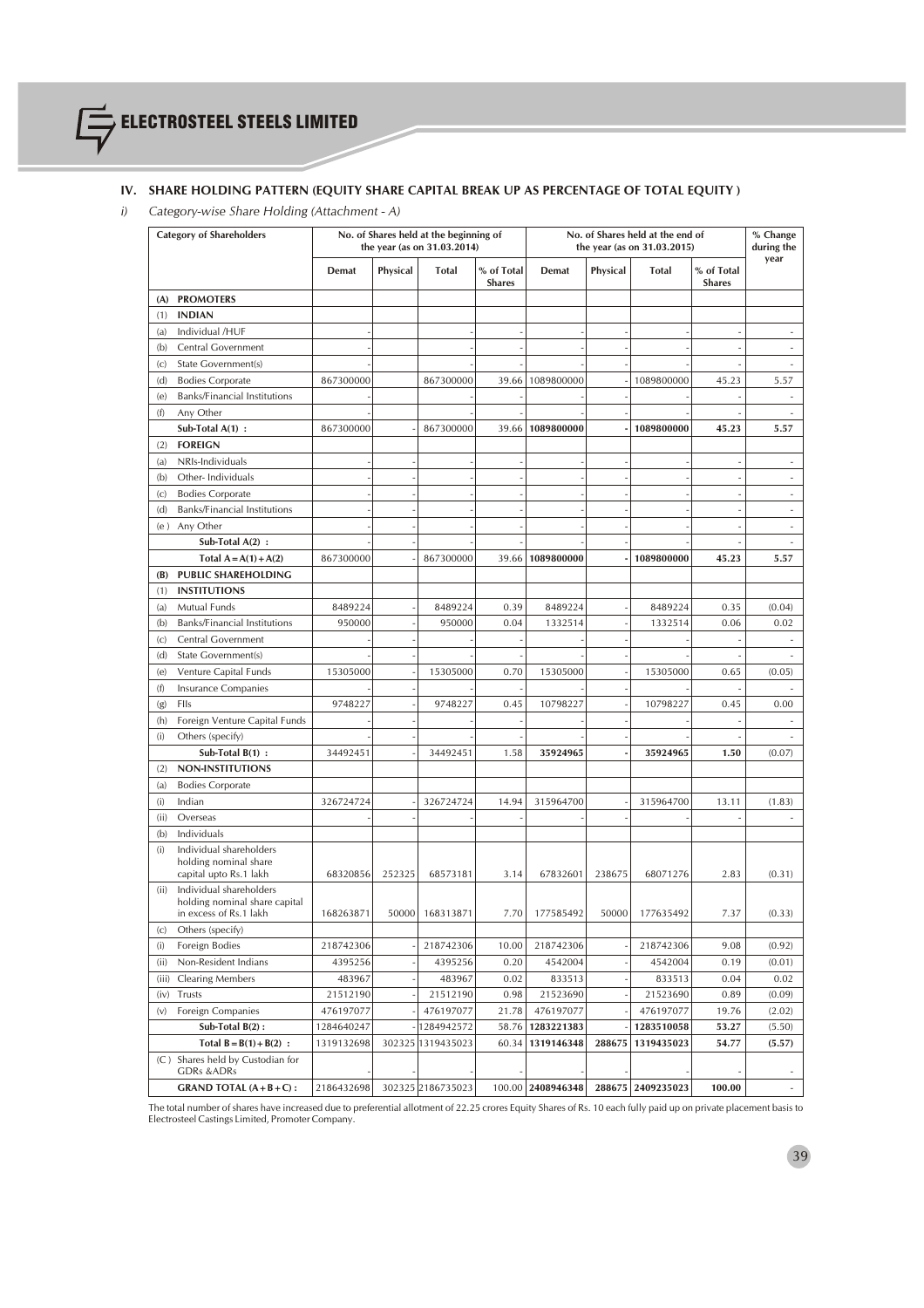

## **.**<br>Gelectrosteel steels limited

#### *(ii) Shareholding of Promoters (Attachment - B)*

| SI.<br>No. | <b>Shareholder's Name</b>     |               | Shareholding at the beginning of the year<br>(As on 01.04.2014) |                                                          |               | Shareholding at the end of the year<br>(As on 31.03.2015) |                                                          |      |  |  |  |
|------------|-------------------------------|---------------|-----------------------------------------------------------------|----------------------------------------------------------|---------------|-----------------------------------------------------------|----------------------------------------------------------|------|--|--|--|
|            |                               | No. of Shares | % of total<br>shares<br>of the<br>Company                       | % of Shares<br>Pledged/<br>encumbered<br>to total shares | No. of Shares | % of total<br>shares<br>of the<br>Company                 | % of Shares<br>Pledged/<br>encumbered<br>to total shares |      |  |  |  |
| 1.         | Electrosteel Castings Limited | 86,73,00,000  | 39.66                                                           | 99.94                                                    | 108,98,00,000 | 45.23                                                     | 79.53                                                    | 5.57 |  |  |  |

## *iii) Change in Promoters' Shareholding (Attachment - C)*

| SI.<br>No. | Name                                                                                                                                                               |                                                      | Shareholding at the beginning of<br>the year (As on 01.04.2014)/<br>end of the year (31.03.2015) | Cumulative Shareholding during the<br>year (01.04.2014-31.03.2105) |                                     |  |
|------------|--------------------------------------------------------------------------------------------------------------------------------------------------------------------|------------------------------------------------------|--------------------------------------------------------------------------------------------------|--------------------------------------------------------------------|-------------------------------------|--|
|            | Electrosteel Castings Limited                                                                                                                                      | No. of Shares<br>% of total shares<br>of the Company |                                                                                                  | No. of Shares                                                      | % of total shares<br>of the Company |  |
|            | At the beginning of the year                                                                                                                                       | 86,73,00,000                                         | 39.66                                                                                            |                                                                    |                                     |  |
|            | Increase in Promoter shareholding during the<br>year ended 31st March 2015:<br>Preferential Allotment of equity shares on<br>private placement basis on 13/08/2014 | 22,25,00,000                                         | 5.57                                                                                             |                                                                    |                                     |  |
|            | At the end of the year                                                                                                                                             | 1,08,98,00,000                                       | 45.23                                                                                            | 1,08,98,00,000                                                     | 45.23                               |  |

## *iv) Shareholding Pattern of top ten Shareholders (Other than Directors and Promoters) (Attachment - D)*

| SI.<br>No.      |                                      | Shareholding                                                                                |                                        | Date       | Increase/<br>Decrease in<br>shareholding | Reason     |                         | <b>Cumulative Shareholding</b><br>during the year<br>$(01/04/2014-31/03/2105)$ |
|-----------------|--------------------------------------|---------------------------------------------------------------------------------------------|----------------------------------------|------------|------------------------------------------|------------|-------------------------|--------------------------------------------------------------------------------|
|                 | For each of the Top 10 shareholders  | No. of Shares<br>at the<br>beginning<br>$(01/04/2014)$ /<br>end of the year<br>(31/03/2015) | % of total<br>shares of the<br>Company |            |                                          |            | No. of<br><b>Shares</b> | % of total<br>shares of the<br>Company                                         |
| $\mathbf{1}$    | <b>Stemcor Cast Iron Investments</b> | 40.09.09.646                                                                                | 18.33                                  | 01/04/2014 |                                          | Refer      |                         | 16.64                                                                          |
|                 | <b>Limited</b>                       | 40.09.09.646                                                                                | 16.64                                  | 31/03/2015 | $\mathbf{0}$                             | Note below | 40,09,09,646            |                                                                                |
| $\overline{2}$  | <b>IFCI Limited</b>                  | 10,00,00,000                                                                                | 4.57                                   | 01/04/2014 | $\mathbf{0}$                             | Refer      | 10,00,00,000            | 4.15                                                                           |
|                 |                                      | 10,00,00,000                                                                                | 4.15                                   | 31/03/2015 |                                          | Note below |                         |                                                                                |
| 3               | <b>GPC Mauritius II LLC</b>          | 8,74,41,860                                                                                 | 4.00                                   | 01/04/2014 | $\mathbf{0}$                             | Refer      | 8,74,41,860             | 3.63                                                                           |
|                 |                                      | 8,74,41,860                                                                                 | 3.63                                   | 31/03/2015 |                                          | Note below |                         |                                                                                |
| $\overline{4}$  | <b>PGS Invest Corp</b>               | 7,52,87,431                                                                                 | 3.44                                   | 01/04/2014 | $\mathbf{0}$                             | Refer      | 7,52,87,431             | 3.12                                                                           |
|                 |                                      | 7,52,87,431                                                                                 | 3.12                                   | 31/03/2015 |                                          | Note below |                         |                                                                                |
| 5               | IL&FS Financial Services Limited     | 6,77,00,000                                                                                 | 3.10                                   | 01/04/2014 | $\mathbf{0}$                             | Refer      | 6,77,00,000             | 2.81                                                                           |
|                 |                                      | 6,77,00,000                                                                                 | 2.81                                   | 31/03/2015 |                                          | Note below |                         |                                                                                |
| 6               | Starbridge Finance Limited           | 4,83,52,720                                                                                 | 2.21                                   | 01/04/2014 |                                          | Refer      |                         | 2.01                                                                           |
|                 |                                      | 4,83,52,720                                                                                 | 2.01                                   | 31/03/2015 | $\mathbf{0}$                             | Note below | 4,83,52,720             |                                                                                |
| $\overline{7}$  | Roundabout Finance Limited           | 4,82,52,726                                                                                 | 2.21                                   | 01/04/2014 |                                          | Refer      |                         |                                                                                |
|                 |                                      | 4,82,52,726                                                                                 | 2.00                                   | 31/03/2015 | $\mathbf{0}$                             | Note below | 4,82,52,726             | 2.00                                                                           |
| 8               | Tara India Holdings A Limited        | 3,46,95,000                                                                                 | 1.59                                   | 01/04/2014 |                                          | Refer      |                         |                                                                                |
|                 |                                      | 3,46,95,000                                                                                 | 1.44                                   | 31/03/2015 | $\mathbf{0}$                             | Note below | 3,46,95,000             | 1.44                                                                           |
| 9               | Maharashtra Seamless Limited         | 2,23,00,000                                                                                 | 1.02                                   | 01/04/2014 |                                          | Refer      |                         |                                                                                |
|                 |                                      | 2,23,00,000                                                                                 | 0.93                                   | 31/03/2015 | $\mathbf{0}$                             | Note below | 2,23,00,000             | 0.93                                                                           |
| 10 <sup>1</sup> | JM Financial Trustee Company Private | 2,04,29,090                                                                                 | 0.93                                   | 01/04/2014 |                                          | Refer      |                         |                                                                                |
|                 | Limited-IM Financial India Fund      | 2,04,29,090                                                                                 | 0.85                                   | 31/03/2015 | $\mathbf{0}$                             | Note below | 2,04,29,090             | 0.85                                                                           |

Note: Changes are due to increase in paid up capital for preferential allotment of shares to Electrosteel Castings Limited, Promoter Company, on private placement basis.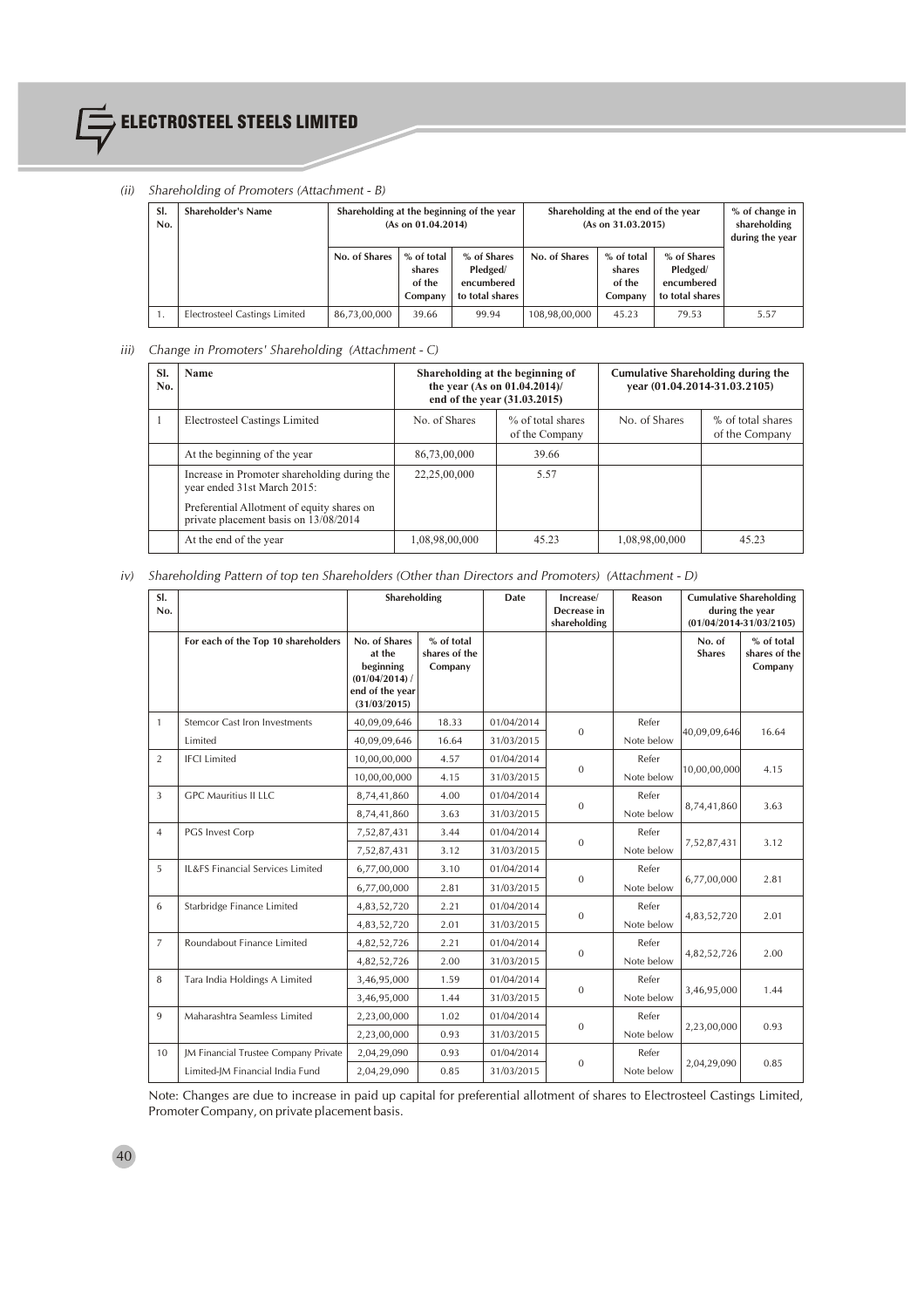

| SI.<br>No.     | Name                                            | Shareholding                                                                         |                                          | Date        | Increase/<br>Reason<br>Decrease in<br>shareholding |                                        | <b>Cumulative Shareholding</b><br>during the year<br>$(01.04.2014 - 31.03.2015)$ |                                        |
|----------------|-------------------------------------------------|--------------------------------------------------------------------------------------|------------------------------------------|-------------|----------------------------------------------------|----------------------------------------|----------------------------------------------------------------------------------|----------------------------------------|
|                |                                                 | No. of Shares<br>at the beginning<br>(01/04/2014)<br>end of the year<br>(31/03/2015) | $%$ of total<br>shares of<br>the Company |             |                                                    |                                        | No. of<br><b>Shares</b>                                                          | % of total<br>shares of the<br>Company |
| $\mathsf{A}$   | <b>DIRECTORS</b>                                |                                                                                      |                                          |             |                                                    |                                        |                                                                                  |                                        |
| $\mathbf{1}$   | Mr Lalit Kumar Singhi                           | 190.000                                                                              | 0.0087                                   | 1-Apr-2014  | $\Omega$                                           | Refer<br>Note below                    | 190.000                                                                          | 0.0079                                 |
|                |                                                 | 190,000                                                                              | 0.0079                                   | 31-Mar-2015 |                                                    |                                        |                                                                                  |                                        |
| $\overline{2}$ | Mr Naresh Pachisia                              | 50,000                                                                               | 0.0022                                   | 1-Apr-2014  | $\Omega$                                           | Refer<br>Note below                    | 50,000                                                                           | 0.0021                                 |
|                |                                                 | 50.000                                                                               | 0.0021                                   | 31-Mar-2015 |                                                    |                                        |                                                                                  |                                        |
| 3              | Mr Umang Kejriwal                               | 5,17,000                                                                             | 0.0236                                   | 1-Apr-2014  | $\mathbf{0}$                                       | Refer<br>Note below                    | 5,17,000                                                                         | 0.0215                                 |
|                |                                                 | 5,17,000                                                                             | 0.0215                                   | 31-Mar-2015 |                                                    |                                        |                                                                                  |                                        |
| B              | <b>KEY MANAGERIAL PERSONNEL</b>                 |                                                                                      |                                          |             |                                                    |                                        |                                                                                  |                                        |
| $\mathbf{1}$   | Mr Rama Shankar Singh,<br>Whole-time Director   | 130,000                                                                              | 0.0059                                   | 1-Apr-2014  | 10.000                                             | Purchase of equity<br>shares from open | 140.000                                                                          | 0.0058                                 |
|                |                                                 | 140.000                                                                              | 0.0058                                   | 31-Mar-2015 | (11.07.2014)                                       | market and Refer<br>Note below         |                                                                                  |                                        |
| $\overline{2}$ | Mr Ashutosh Agarwal,<br>Chief Financial Officer | 43,750                                                                               | 0.0020                                   | 1-Apr-2014  | $\mathbf{0}$                                       | Refer<br>Note below                    | 43,750                                                                           | 0.0018                                 |
|                |                                                 | 43,750                                                                               | 0.0018                                   | 31-Mar-2015 |                                                    |                                        |                                                                                  |                                        |

*v) Shareholding of Directors and Key Managerial Personnel: (Attachment - E)*

Note: Changes are due to increase in paid up capital for preferential allotment of shares to Electrosteel Castings Limited, Promoter Company on private placement basis.

## **V. INDEBTEDNESS** *(Attachment - F)*

Indebtedness of the Company including interest outstanding/accrued but not due for payment :

|                                                                    |                                               |                           |                 | (Rs. In lacs)                       |
|--------------------------------------------------------------------|-----------------------------------------------|---------------------------|-----------------|-------------------------------------|
|                                                                    | <b>Secured Loans</b><br>excluding<br>deposits | <b>Unsecured</b><br>Loans | <b>Deposits</b> | <b>Total</b><br><b>Indebtedness</b> |
| Indebtedness at the beginning of<br>the financial year(01.04.2015) |                                               |                           |                 |                                     |
| (i) Principal Amount                                               | 834146.72                                     |                           |                 | 834146.72                           |
| (ii) Interest due but not paid                                     | 860.03                                        |                           |                 | 860.03                              |
| (iii) Interest accrued but not due                                 | 364.83                                        |                           |                 | 364.83                              |
| Total $(i + ii + iii)$                                             | 835371.58                                     |                           |                 | 835371.58                           |
| Change in Indebtedness during the financial year                   |                                               |                           |                 |                                     |
| Addition                                                           | 130278.40                                     |                           |                 | 130278.40                           |
| Reduction                                                          |                                               |                           |                 |                                     |
| Net Change                                                         | 130278.40                                     |                           |                 | 130278.40                           |
| Indebtedness at the end of the<br>financial year (31.03.2015)      |                                               |                           |                 |                                     |
| (i) Principal Amount                                               | 996818.42                                     | $\blacksquare$            |                 | 996818.42                           |
| (ii) Interest due but not paid                                     | 8218.59                                       | $\blacksquare$            |                 | 8218.59                             |
| (iii) Interest accrued but not due                                 | 469.07                                        | $\overline{\phantom{a}}$  |                 | 469.07                              |
| Total $(i + ii + iii)$                                             | 1005506.08                                    |                           |                 | 1005506.08                          |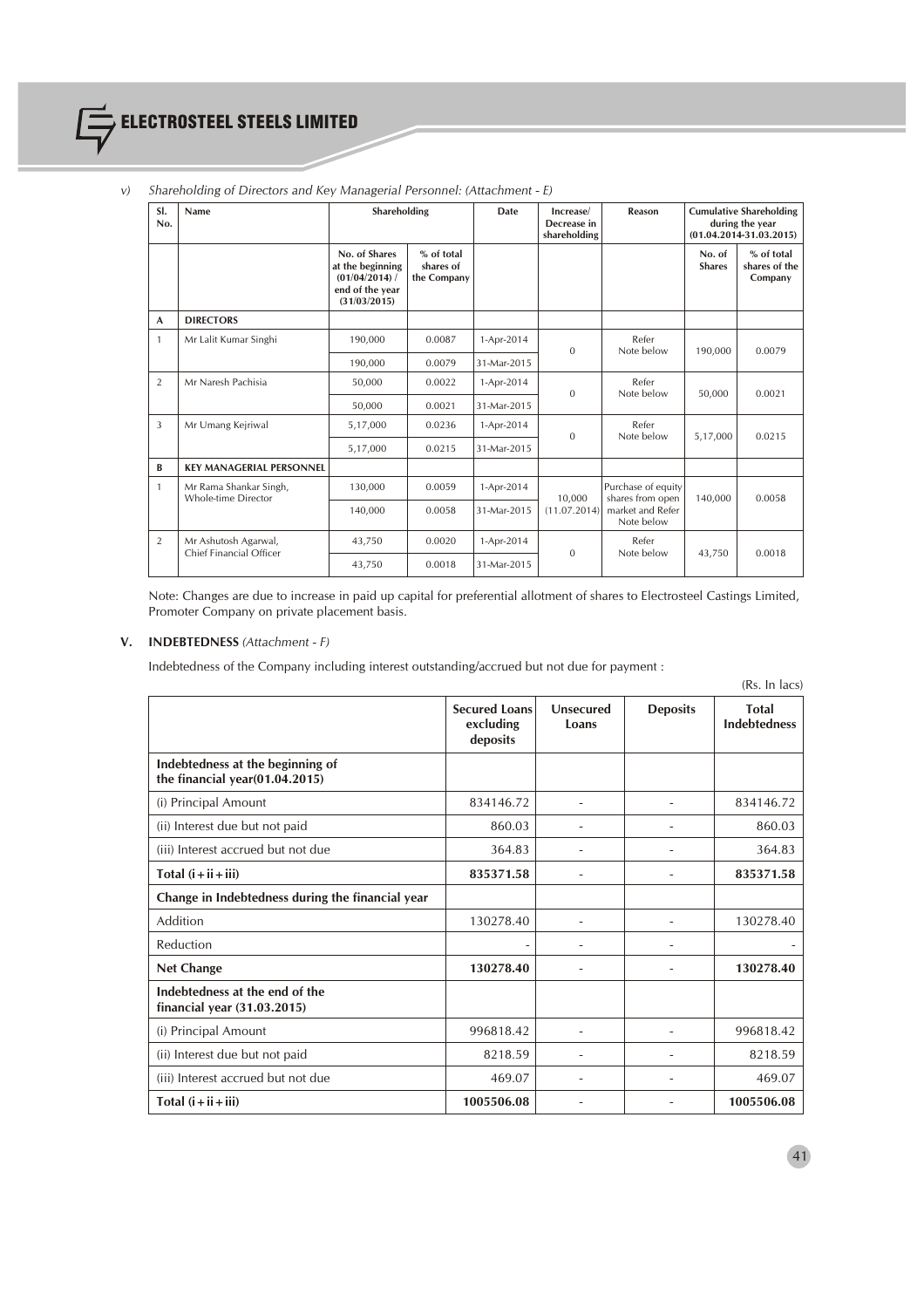

#### **VI. REMUNERATION OF DIRECTORS AND KEY MANAGERIAL PERSONNEL**

| Sl. No. | <b>Particulars of Remuneration</b>                                          | Rama Shankar Singh |
|---------|-----------------------------------------------------------------------------|--------------------|
|         | Gross salary                                                                |                    |
| (a)     | Salary as per provisions contained in section 17(1) of the Income Tax. 1961 | 134.28             |
| (b)     | Value of perquisites u/s 17(2) of the Income tax Act, 1961                  | 11.14              |
| (c)     | Profits in lieu of salary under section 17(3) of the Income Tax Act, 1961   |                    |
| 2       | Stock option                                                                |                    |
| 3       | Sweat Equity                                                                |                    |
| 4       | Commission                                                                  |                    |
|         | -as % of profit                                                             |                    |
|         | - others                                                                    |                    |
| 5       | Others-                                                                     |                    |
|         | Total (A)                                                                   | 145.42             |
|         | Ceiling as per the Act                                                      | 150.81             |

#### *B. Remuneration to other directors (Attachment - H): (Rs. in Lacs)*

| SI. | <b>Particulars of Remuneration</b>                    | Name of the Directors           |                          |                          |                           |                          | <b>Total</b>             |                   |                          |
|-----|-------------------------------------------------------|---------------------------------|--------------------------|--------------------------|---------------------------|--------------------------|--------------------------|-------------------|--------------------------|
| No. |                                                       |                                 |                          |                          |                           |                          |                          | Amount            |                          |
|     |                                                       | Amrendra<br><b>Prasad Verma</b> | Jinendra<br>Kumar Jain   | Lalit Kumar<br>Singhi    | <b>Naresh</b><br>Pachisia | Rajkumar<br>Khanna       | Rishu<br>Kumari #        | Umang<br>Kejriwal |                          |
|     | <b>Independent Directors:</b>                         |                                 |                          |                          |                           |                          |                          |                   |                          |
|     | Fee for attending Board and or/<br>Committee meetings | $\overline{\phantom{a}}$        | 0.55                     | ٠                        | 0.70                      | 0.40                     | $\overline{\phantom{a}}$ | ٠                 | 1.65                     |
|     | Commission                                            | $\overline{\phantom{a}}$        | $\overline{\phantom{a}}$ | ٠                        | ٠                         | $\overline{\phantom{a}}$ | $\sim$                   |                   | ٠                        |
|     | Others                                                | $\overline{\phantom{a}}$        | $\sim$                   | ٠                        | ٠                         | ۰                        | $\overline{\phantom{a}}$ | ۰.                | ٠                        |
|     | Total (1)                                             | $\overline{\phantom{a}}$        | 0.55                     | ٠                        | 0.70                      | 0.40                     | $\overline{\phantom{a}}$ | ۰.                | 1.65                     |
| 2   | <b>Other Non-Executive Directors:</b>                 |                                 |                          |                          |                           |                          |                          |                   |                          |
|     | Fee for attending Board and or/<br>Committee meetings | 0.20                            | $\sim$                   | 0.60                     | $\sim$                    | $\overline{\phantom{a}}$ | $\overline{\phantom{a}}$ | 0.25              | 1.05                     |
|     | Commission                                            | $\sim$                          | $\overline{\phantom{a}}$ | ٠                        | $\overline{\phantom{a}}$  | $\overline{\phantom{a}}$ | $\overline{\phantom{a}}$ | ۰.                |                          |
|     | Others                                                | ٠                               | $\sim$                   | $\overline{\phantom{a}}$ | $\sim$                    | $\overline{\phantom{a}}$ | $\overline{\phantom{a}}$ | ٠                 | $\overline{\phantom{a}}$ |
|     | Total (2)                                             | 0.20                            | ٠                        | 0.60                     | ٠                         | $\overline{\phantom{a}}$ | $\overline{\phantom{a}}$ | 0.25              | ٠                        |
|     | Total $(B) = (1 + 2)$                                 | 0.20                            | 0.55                     | 0.60                     | 0.70                      | 0.40                     | $\overline{\phantom{a}}$ | 0.25              | 2.70                     |
|     | <b>Total Managerial Remuneration</b>                  |                                 |                          |                          |                           |                          |                          |                   | 145.42@                  |
|     | Overall ceiling as per the Act                        |                                 |                          |                          |                           |                          |                          |                   | 150.81@                  |

**Note:**

# Appointed as an Additional Director w.e.f. 21<sup>st</sup> March 2015

 $@$  Managerial Remuneration and over all ceiling thereto as per the Act is remuneration paid to Wholetime Director as detailed in Attachment G. Sitting fees excluded from the managerial remuneration.

*C. Remuneration to Key Managerial Personnel other than Wholetime Director (Attachment - I) :*

|                   |                                                                                |                                | (Rs in Lacs)              |
|-------------------|--------------------------------------------------------------------------------|--------------------------------|---------------------------|
| SI.<br>No.        | <b>Particulars of Remuneration</b>                                             | Ashutosh Agarwal<br><b>CFO</b> | Anubhav Maheshwari<br>CS# |
| 1                 | Gross salary                                                                   |                                |                           |
| (a)               | Salary as per provisions contained in section 17(1) of<br>the Income Tax. 1961 | 85.74                          | 9.72                      |
| (b)               | Value of perquisites u/s 17(2) of the Income tax Act, 1961                     | 11.70                          | 1.36                      |
| $\left( c\right)$ | Profits in lieu of salary under section 17(3) of<br>the Income Tax Act, 1961   |                                |                           |
| $\overline{2}$    | Stock option                                                                   |                                |                           |
| 3                 | <b>Sweat Equity</b>                                                            |                                |                           |
| $\overline{4}$    | Commission                                                                     |                                |                           |
|                   | -as % of profit                                                                |                                |                           |
|                   | - others                                                                       |                                |                           |
| 5                 | Others-                                                                        |                                |                           |
|                   | <b>Total</b>                                                                   | 97.44                          | 11.08                     |

# Employed part of the year.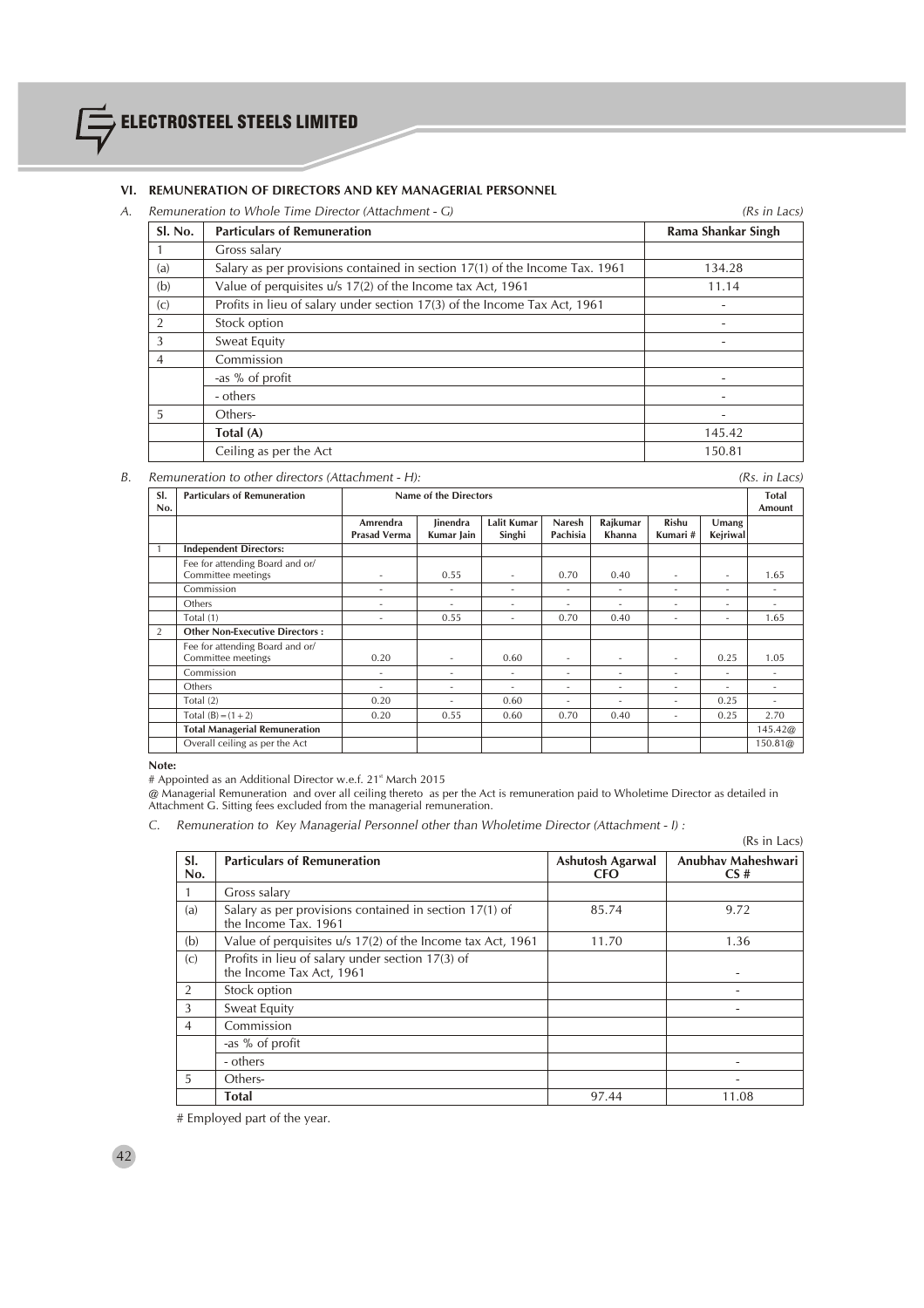## **PARTICULARS OF MATERIAL CONTRACTS OR ARRANGEMENTS OR TRANSACTIONS AT ARM'S LENGTH BASIS WITH RELATED PARTY DURING THE FINANCIAL YEAR ENDED 31ST MARCH 2015**

| (a) | Name(s) of the related party and nature of relationship:                                       | ELECTROSTEEL CASTINGS LIMITED (ECL), Promoter<br>Company.                                                                                                                                                                                        |  |
|-----|------------------------------------------------------------------------------------------------|--------------------------------------------------------------------------------------------------------------------------------------------------------------------------------------------------------------------------------------------------|--|
| (b) | Nature of contracts/arrangements/transactions:                                                 | Transactions/Contracts related to sale and purchase of<br>goods and rendering & availing of services.                                                                                                                                            |  |
| (c) | Duration of the contracts / arrangements/transactions :                                        | 1st April 2014 to 30th September 2015                                                                                                                                                                                                            |  |
| (d) | Salient terms of the contracts or arrangements or<br>transactions including the value, if any: | (a) For Procurement of Coal & Iron Ore from ECL:<br>Off take agreements for procurement of Coal and Iron<br>Ore from ECL is at fixed profit @10 % based on<br>reimbursement of costs as mentioned below in respect<br>of the Product supplied :- |  |
|     |                                                                                                | i) Fixed charge consisting of capital cost recovery factor<br>(based on depreciation of relevant equipment including<br>replacements thereof and interest) for the Contract<br>Period.                                                           |  |
|     |                                                                                                | ii) Proportionate Operation and Maintenance charges                                                                                                                                                                                              |  |
|     |                                                                                                | iii) Proportionate statutory expenses like royalty, taxes etc.                                                                                                                                                                                   |  |
|     |                                                                                                | iv) Transportation, handling and storage charges upto the<br>place of delivery of ESL.                                                                                                                                                           |  |
|     |                                                                                                | (b) Other transactions for purchase and sale of goods, raw<br>materials and receiving/rendering of services are at best<br>negotiated terms / market price.                                                                                      |  |
|     |                                                                                                | The value of transactions related to sale and purchase of<br>goods and rendering & availing of services with ECL are<br>provided in Note No. 29 of Notes to Accounts, which is<br>within the limits approved by the shareholders.                |  |
| (e) | Date(s) of approval by the Board, if any:                                                      | 5th May, 2014                                                                                                                                                                                                                                    |  |
| (f) | Amount paid as advances, if any :                                                              | Nil                                                                                                                                                                                                                                              |  |

For and on behalf of the Board of Directors

**, ELECTROSTEEL STEELS LIMITED** 

Place : Kolkata **R S Singh Lalit Kumar Singhi** Dated : 11th May, 2015 *Whole-time Director Director*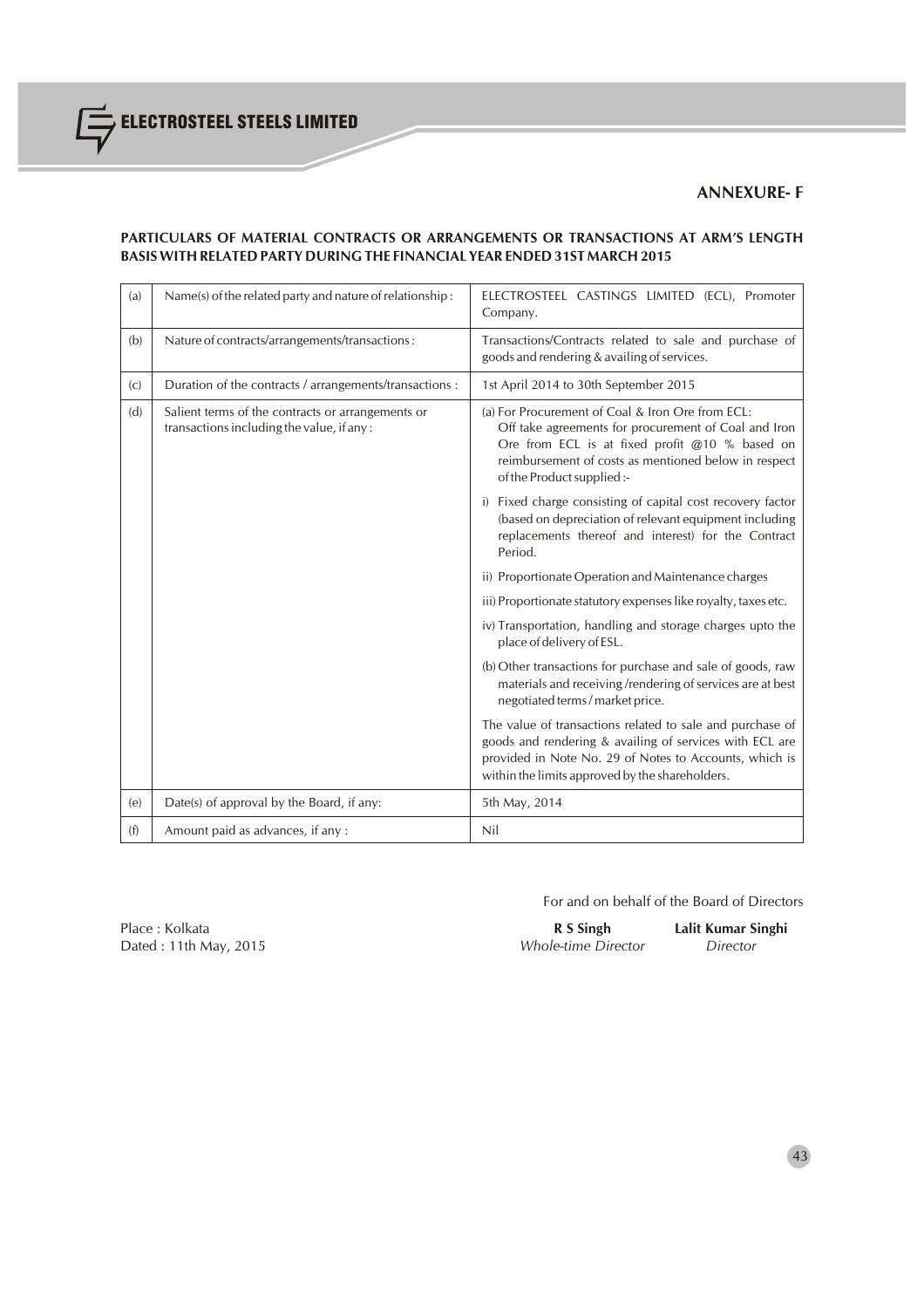## **INDEPENDENT AUDITOR'S REPORT**

## **To the Members of ELECTROSTEEL STEELS LIMITED**

#### **Report on the Financial Statements**

1. We have audited the accompanying financial statements of Electrosteel Steels Limited ("the Company"), which comprise the Balance Sheet as at 31 March 2015*,* the Statement of Profit and Loss, the Cash Flow Statement for the year then ended, and a summary of the significant accounting policies and other explanatory information.

#### **Management's Responsibility for the Standalone Financial Statements**

2. The Company's Board of Directors is responsible for the matters stated in Section 134(5) of the Companies Act, 2013 ("the Act") with respect to the preparation of these standalone financial statements, that give a true and fair view of the financial position, financial performance and cash flo**w**s of the Company in accordance with the accounting principles generally accepted in India, including the Accounting Standards specified under Section 133 of the Act, read with Rule 7 of the Companies(Accounts) Rules, 2014 (as amended). This responsibility also includes maintenance of adequate accounting records in accordance with the provisions of the Act for safeguarding the assets of the Company and for preventing and detecting frauds and other irregularities; selection and application of appropriate accounting policies; making judgments and estimates that are reasonable and prudent; and design, implementation and maintenance of adequate internal financial controls, that were operating effectively for ensuring the accuracy and completeness of the accounting records, relevant to the preparation and presentation of the financial statements that give a true and fair view and are free from material misstatement, whether due to fraud or error.

#### **Auditor's Responsibility**

- 3. Our responsibility is to express an opinion on these standalone financial statements based on our audit.
- 4. We have taken into account the provisions of the Act, the accounting and auditing standards and matters which are required to be included in the audit report under the provisions of the Act and the Rules made thereunder.
- 5. We conducted our audit in accordance with the Standards on Auditing specified under Section 143(10) of the Act. Those Standards require that we comply with ethical requirements and plan and perform the audit to obtain reasonable assurance about whether the standalone financial statements are free from material misstatement.
- 6. An audit involves performing procedures to obtain audit evidence about the amounts and the disclosures in the financial statements. The procedures selected depend on the auditor's judgment, including the assessment of the risks of material misstatement of the financial statements, whether due to fraud or error. In making those risk assessments, the auditor considers internal financial controls relevant to the Company's preparation of the financial statements that give a true and fair view in order to design audit procedures that are appropriate in the circumstances, but not for the purpose of expressing an opinion on whether the Company has in place an adequate internal financial controls system over financial reporting and the operating effectiveness of such controls. An audit also includes evaluating the appropriateness of the accounting policies used and the reasonableness of the accounting estimates made by the Company's Directors, as well as evaluating the overall presentation of the financial statements.
- 7. We believe that the audit evidence we have obtained is sufficient and appropriate to provide a basis for our audit opinion on the financial statements.

#### **8. Opinion**

In our opinion and to the best of our information and according to the explanations given to us the aforesaid financial statements give the information required by the Act in the manner so required and give a true and fair view in conformity with the accounting principles generally accepted in India, of the state of affairs of the Company as at 31 March 2015, and its loss and its cash flows for the year ended on that date.

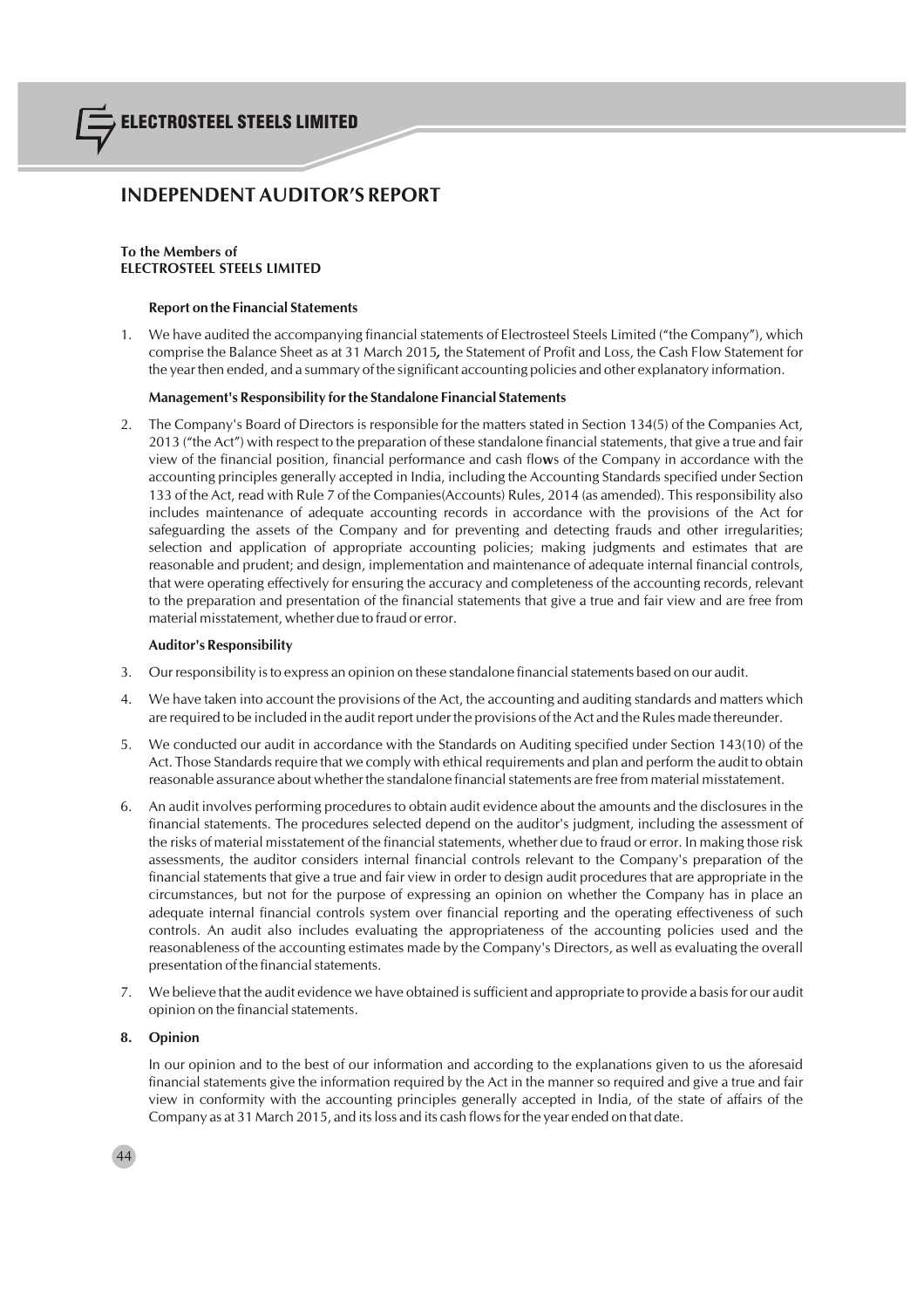#### **Emphasis of Matters**

9. Without qualifying our opinion, we draw attention to Note 40 to the financial statements, regarding the preparation of the same on a going concern basis. The Company incurred a net loss of Rs. 62,404.23 lacs during the year ended March 31, 2015 and, as of that date, the Company's current liabilities exceeded its current assets by Rs 163,669.48 lacs, further the Company's net worth has also been substantially eroded as at the balance sheet date. However, in view of operationalisation of the other project facilities together with the increase in release of the working capital limits and the committed infusion of funds, these financial statement have been prepared on a going concern basis and no adjustment has been made to the carrying value of the assets and liabilities.

#### **Report on Other Legal and Regulatory Requirements**

- 10. As required by the Companies (Auditor's Report) Order, 2015 ("the Order") issued by the Central Government of India in terms of Section 143(11) of the Act, we give in the Annexure a statement on the matters specified in paragraphs 3 and 4 of the Order.
- 11. As required by Section143(3) of the Act, we report that:
	- we have sought and obtained all the information and explanations which to the best of our knowledge and belief were necessary for the purpose of our audit;
	- b. in our opinion, proper books of account as required by law have been kept by the Company so far as it appears from our examination of those books.;
	- c. the financial statements dealt with by this report are in agreement with the books of account;
	- d. in our opinion, the aforesaid financial statements comply with the Accounting Standards specified under Section 133 of the Act, read with Rule 7 of the Companies (Accounts) Rules, 2014 (as amended);
	- e. the matter described in paragraph 9 under the Emphasis of Matters, may not have an adverse effect on the functioning of the Company.
	- f. on the basis of the written representations received from the directors as on 31 March 2015 and taken on record by the Board of Directors, none of the directors is disqualified as on 31 March 2015 from being appointed as a director in terms of Section164(2) of the Act;
	- g. with respect to the other matters to be included in the Auditor's Report in accordance with Rule 11 of the Companies (Audit and Auditors) Rules, 2014, in our opinion and to the best of our information and according to the explanations given to us:
		- i. the Company does not have any pending litigations which would impact its financial position;
		- ii. the Company, as detailed in Note 39 to the financial statements, has made provision, as required under the applicable law or accounting standards, for material foreseeable losses, if any, on long-term contracts including derivative contracts.
		- iii. there were no amounts which were required to be transferred to the Investor Education and Protection Fund by the Company.

For **B Chhawchharia & Co.** *Chartered Accountants* Firm's Registration No.: 305123E

- **S K Chhawchharia** Place : Kolkata *Partner* Membership No.:008482

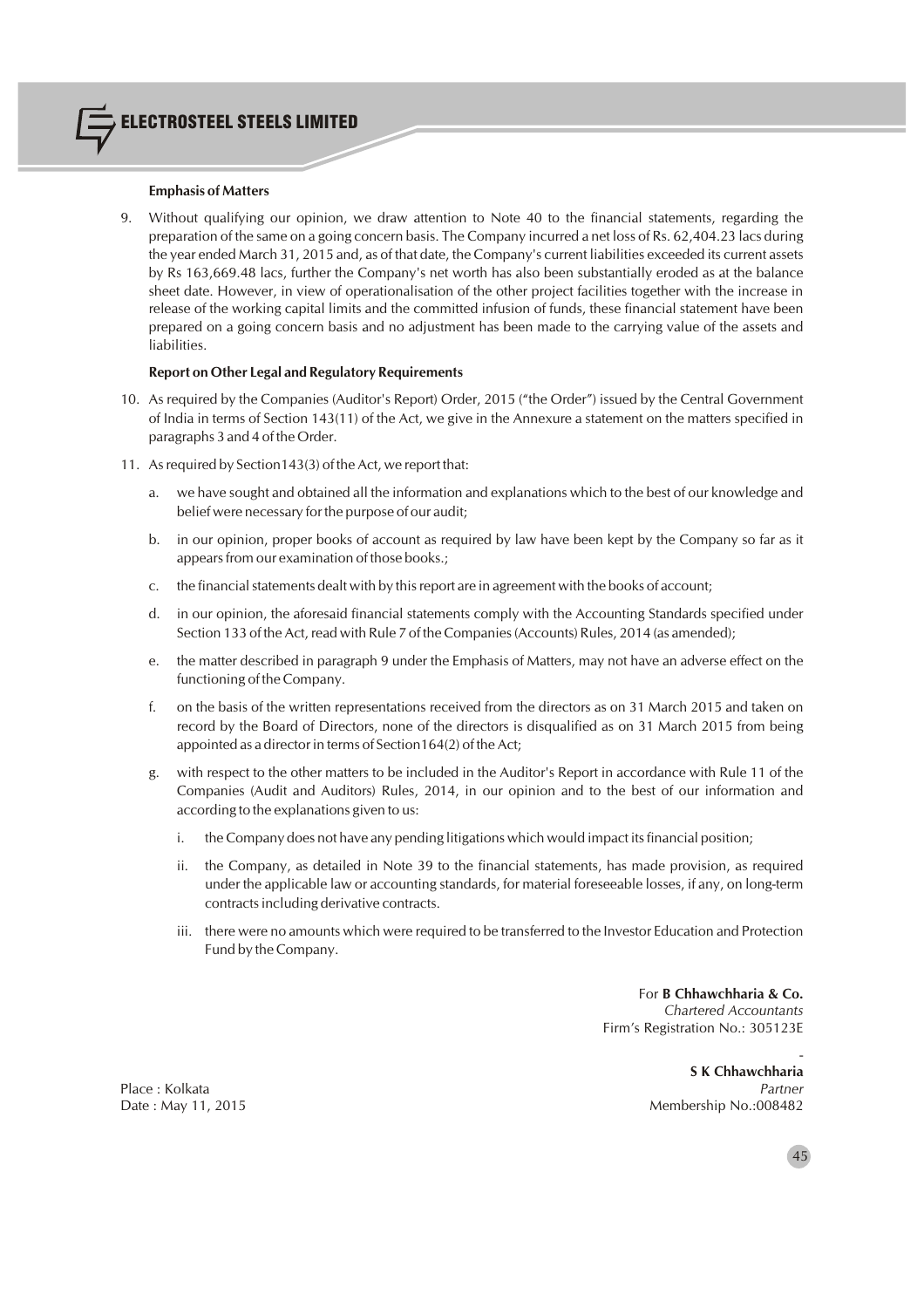

## **Annexure to the Independent Auditor's Report of even date to the members of Electrosteel Steels Limited**, **on the financial statements for the year ended 31st March, 2015**

Based on the audit procedures performed for the purpose of reporting a true and fair view on the financial statements of the Company and taking into consideration the information and explanations given to us and the books of account and other records examined by us in the normal course of audit, we report that

- (i) (a) The Company has maintained proper records showing full particulars, including quantitative details and situation of fixed assets.
	- (b) As planned, a part of the fixed assets have been physically verified by the management during the year and no material discrepancies were noticed on such verification. In our opinion, the frequency of verification of the fixed assets is reasonable having regard to the size of the Company and the nature of its assets.
- (ii) (a) The management has conducted physical verification of inventory at reasonable intervals during the year.
	- (b) The procedures of physical verification of inventory followed by the management are reasonable and adequate in relation to the size of the Company and the nature of its business.
	- (c) The Company is maintaining proper records of inventory and no material discrepancies between physical inventory and book records were noticed on physical verification.
- (iii) The Company has not granted any loan, secured or unsecured to companies, firms or other parties covered in the register maintained under Section 189 of the Act. Accordingly, the provisions of clauses 3(iii)(a) and 3(iii)(b) of the Order are not applicable.
- (iv) In our opinion, there is an adequate internal control system commensurate with the size of the Company and the nature of its business for the purchase of inventory and fixed assets and for the sale of goods and services. During the course of our audit, no major weakness has been noticed in the internal control system in respect of these areas.
- (v) The Company has not accepted any deposits within the meaning of Sections 73 to 76 of the Act and the Companies (Acceptance of Deposits) Rules, 2014 (as amended). Accordingly, the provisions of clause 3(v) of the Order are not applicable.
- (vi) We have broadly reviewed the books of account maintained by the Company pursuant to the Rules made by the Central Government for the maintenance of cost records under sub-section (1) of Section 148 of the Act in respect of Company's products/services and are of the opinion that, *prima facie*, the prescribed accounts and records have been made and maintained. However, we have not made a detailed examination of the cost records with a view to determine whether they are accurate or complete.As informed, the cost audit for the year is under progress.
- (vii) (a) Undisputed statutory dues including provident fund, employees' state insurance, income-tax, sales-tax, wealth tax, service tax, duty of customs, duty of excise, value added tax, cess and other material statutory dues, as applicable, have generally been regularly deposited with the appropriate authorities. Further, no undisputed amounts payable in respect thereof were outstanding at the year-end for a period of more than six months from the date they became payable.
	- (b) The dues outstanding in respect of income-tax, sales-tax, wealth tax, service tax, duty of customs, duty of excise, value added tax and cess on account of any dispute, are as follows:

| Name of the statute                    | Nature of<br>dues | Amount<br>(Rs.Lacs) | Period to<br>whichthe<br>amount relates | Forum where dispute<br>is pending                                                           |
|----------------------------------------|-------------------|---------------------|-----------------------------------------|---------------------------------------------------------------------------------------------|
| Central Excise Act, 1944               | Excise Duty       | 75.97               | 2009-10                                 | <b>CESTAT</b>                                                                               |
| Service Tax under<br>Finance Act, 1994 | Service Tax       | 2,215.62            | 2007-08 &<br>2008-09                    | <b>CESTAT</b>                                                                               |
| Service Tax under<br>Finance Act, 1994 | Service Tax       | 1,510.34            | 2009-10                                 | Order Awaited.                                                                              |
| Service Tax under<br>Finance Act, 1994 | Service Tax       | 317.72              | 2009-10                                 | Order Awaited.                                                                              |
| Service Tax under<br>Finance Act, 1994 | Service Tax       | 1,071.40            | 2007-08 to<br>2011-12                   | <b>CESTAT</b>                                                                               |
| Custom Act, 1962                       | Custom duty       | 5,974.73            | 2008-09 to<br>2011-12                   | <b>Additional Director</b><br>General, Directorate of<br>Revenue Intelligence,<br>New Delhi |
| Jharkhand VAT<br>Act, 2015             | Value Added Tax   | 101.61              | 2010-11                                 | Commissioner<br>Commercial taxes                                                            |
| Iharkhand VAT<br>Act, 2015             | Value Added Tax   | 273.16              | 2012-13                                 | Deputy Commissioner<br>of Commercial Taxes                                                  |
| Iharkhand VAT<br>Act, 2015             | Value Added Tax   | 138.94              | 2013-14                                 | <b>Commissioner Commercial</b><br>taxes                                                     |
| <b>Iharkhand VAT</b><br>Act, 2015      | Value Added Tax   | 9.11                | 2008-09 to<br>2010 11                   | Commissioner<br>Commercial taxes                                                            |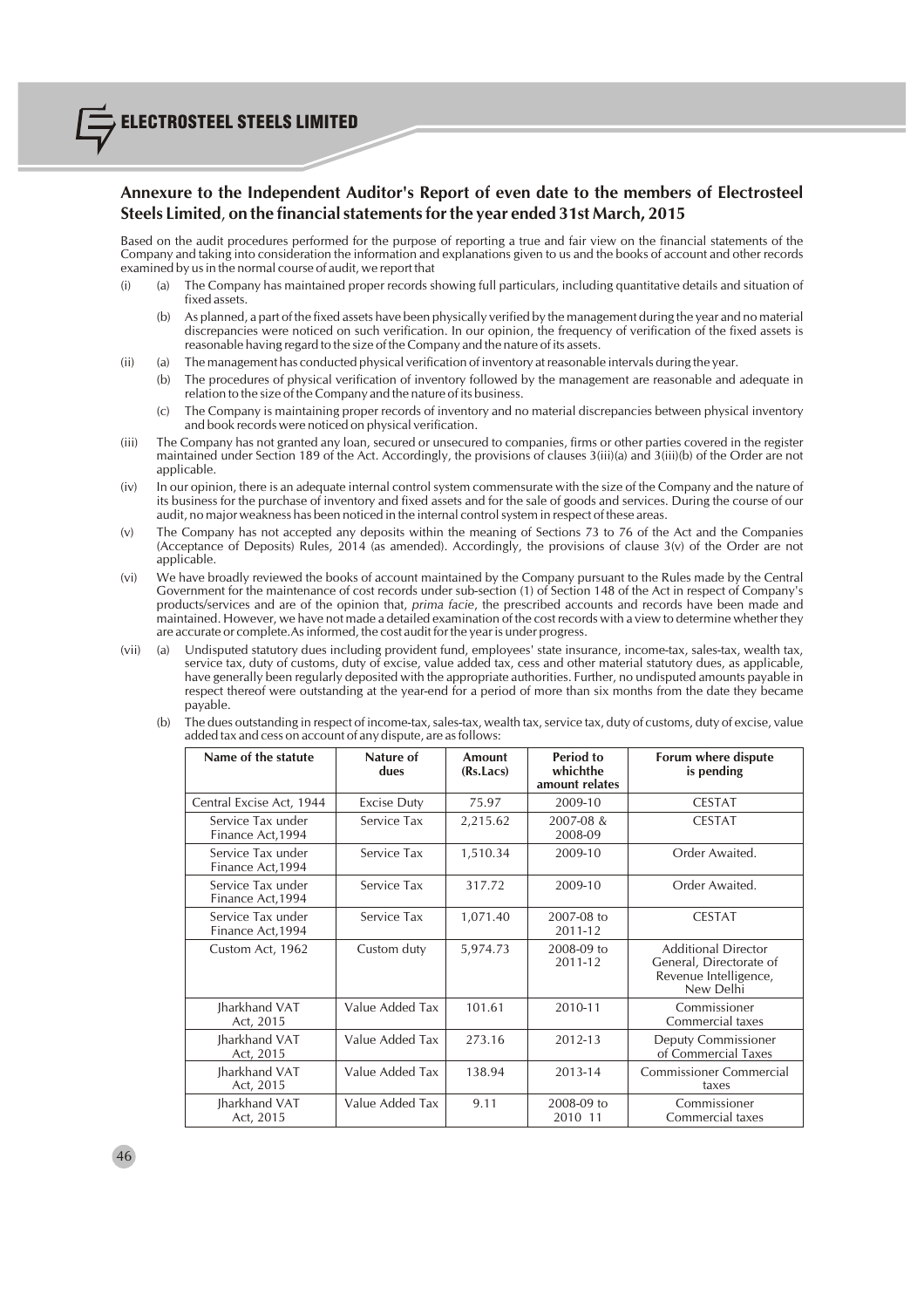- (c) There were no amounts which were required to be transferred to the Investor Education and Protection Fund by the Company in accordance with the relevant provisions of the Companies Act, 1956 (1 of 1956) and rules made thereunder
- (viii) In our opinion, the Company's accumulated losses at the end of the financial year are not less than fifty percent of its net worth. The Company has incurred cash losses in the current and the immediately preceding financial year.
- (ix) The Company has defaulted in payment of interest dues to the following banks and Financial Institutions:

| Name of the bank                     | Amount (in crores) | Due date    | Delay in days |
|--------------------------------------|--------------------|-------------|---------------|
| Allahabad Bank                       | 2.60               | 31-Mar-2015 | Not yet paid  |
| Andhra Bank                          | 1.20               | 31-Mar-2015 | Not yet paid  |
| Bank of Baroda                       | 1.50               | 31-Mar-2015 | Not yet paid  |
| Bank of India                        | 1.79               | 31-Mar-2015 | Not yet paid  |
| Bank of Maharashtra                  | 1.15               | 31-Mar-2015 | Not yet paid  |
| Canara Bank                          | 4.67               | 31-Mar-2015 | Not yet paid  |
| Central Bank of India                | 1.24               | 31-Mar-2015 | Not yet paid  |
| Corporation Bank                     | 1.67               | 31-Mar-2015 | Not yet paid  |
| Dena Bank                            | 1.03               | 31-Mar-2015 | Not yet paid  |
| <b>ICICI Bank Ltd</b>                | 0.45               | 31-Mar-2015 | Not yet paid  |
| <b>Indian Bank</b>                   | 1.51               | 31-Mar-2015 | Not yet paid  |
| Indian Overseas Bank                 | 3.79               | 31-Mar-2015 | Not yet paid  |
| <b>I&amp;K Bank</b>                  | 0.54               | 31-Mar-2015 | Not yet paid  |
| <b>Oriental Bank of Commerce</b>     | 3.88               | 31-Mar-2015 | Not yet paid  |
| Punjab & Sind Bank                   | 1.09               | 31-Mar-2015 | Not yet paid  |
| Punjab National Bank                 | 5.22               | 31-Mar-2015 | Not yet paid  |
| State Bank of Hyderabad              | 4.31               | 31-Mar-2015 | Not yet paid  |
| State Bank of India                  | 18.11              | 31-Mar-2015 | Not yet paid  |
| State Bank of Mysore                 | 2.12               | 31-Mar-2015 | Not yet paid  |
| State Bank of Patiala                | 3.60               | 31-Mar-2015 | Not yet paid  |
| State Bank of Travancore             | 2.87               | 31-Mar-2015 | Not yet paid  |
| Syndicate Bank                       | 1.70               | 31-Mar-2015 | Not yet paid  |
| <b>UCO Bank</b>                      | 4.45               | 31-Mar-2015 | Not yet paid  |
| Union Bank of India                  | 2.57               | 31-Mar-2015 | Not yet paid  |
| United Bank of India                 | 2.98               | 31-Mar-2015 | Not yet paid  |
| Vijaya Bank                          | 1.85               | 31-Mar-2015 | Not yet paid  |
| <b>Total</b>                         | 77.89              |             |               |
| <b>Name of Financial Institution</b> | Amount (in crores) | Due date    | Delay in days |
| <b>HUDCO</b>                         | 2.73               | 31-Mar-2015 | Not yet paid  |
| Life Insurance Corporation of India  | 1.57               | 31-Mar-2015 | Not yet paid  |
| IL&FS                                | 0.16               | 31-Mar-2015 | Not yet paid  |
| <b>Total</b>                         | 4.46               |             |               |

(x) The Company has not given any guarantees for loans taken by others from banks or financial institutions. Accordingly, the provisions of clause  $3(x)$  of the Order are not applicable.

(xi) In our opinion, the term loans were applied for the purpose for which the loans were obtained, though surplus funds which were not required for immediate utilization were temporarily used for the purpose other than for which the loan was sanctioned.

(xii) No fraud on or by the Company has been noticed or reported during the period covered by our audit.

For **B Chhawchharia & Co.** *Chartered Accountants* Firm's Registration No.: 305123E

**S K Chhawchharia** Place : Kolkata *Partner* Date : May 11, 2015 Membership No.:008482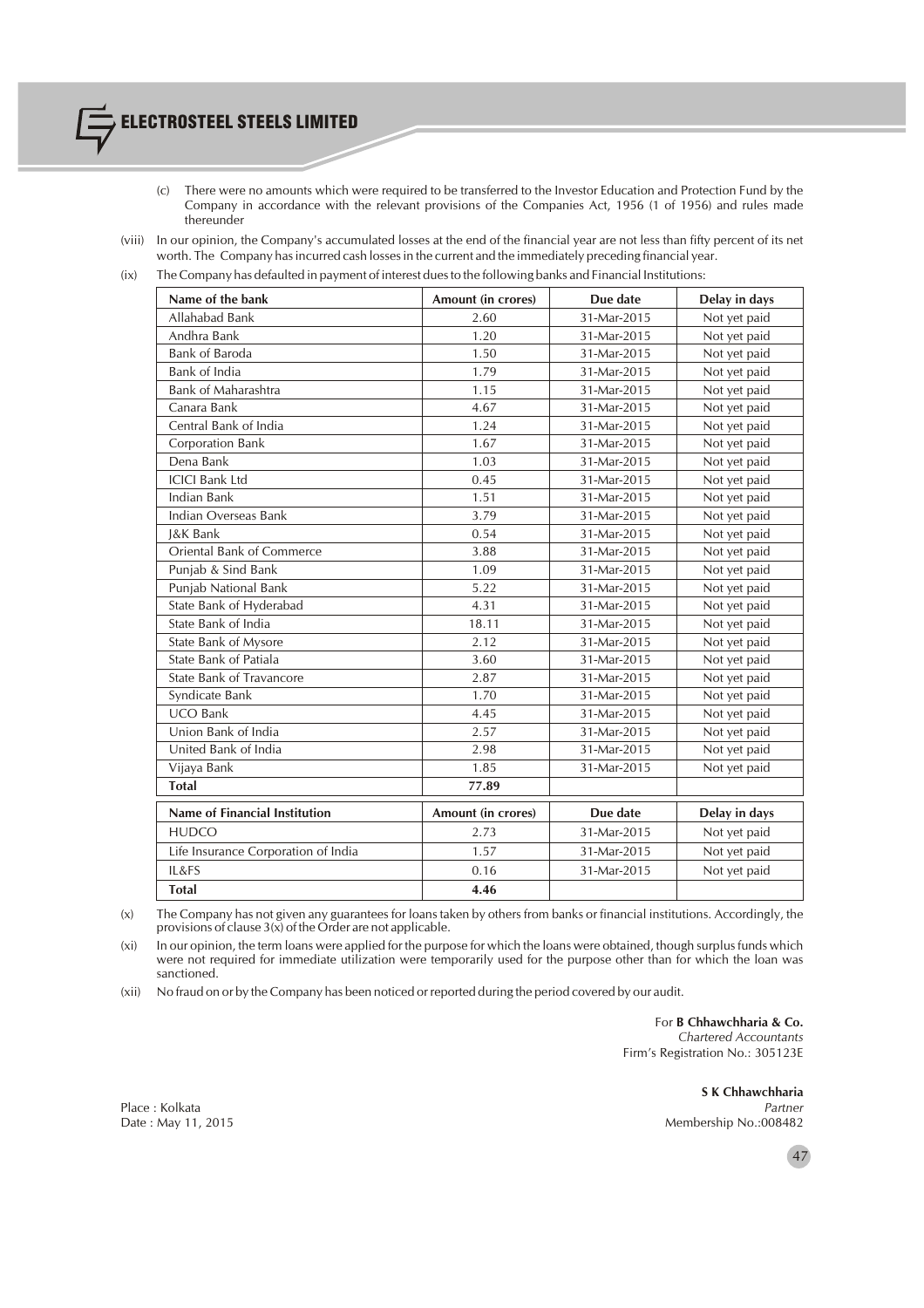## **BALANCE SHEET AS AT 31ST MARCH, 2015**

|                                               | Note           | As at 31st March, 2015       | As at 31st March, 2014       |
|-----------------------------------------------|----------------|------------------------------|------------------------------|
|                                               |                | Rs. in Lakhs<br>Rs. in Lakhs | Rs. in Lakhs<br>Rs. in Lakhs |
| <b>EQUITY &amp; LIABILITIES</b>               |                |                              |                              |
| <b>Shareholders' Funds</b>                    |                |                              |                              |
| Share Capital<br>(a)                          | $\overline{2}$ | 240,923.50                   | 218,673.50                   |
| Reserves and Surplus<br>(b)                   | 3              | 109,283.93<br>(131, 639.57)  | (68, 716.30)<br>149,957.20   |
| <b>Non-Current Liabilities</b>                |                |                              |                              |
| Long-Term Borrowings<br>(a)                   | 4              | 889,724.10                   | 832,761.18                   |
| Other Long-Term Liabilities<br>(b)            | 5              | 69.47                        | 69.47                        |
| Long-Term Provisions<br>(c)                   | 6              | 433.76<br>890,227.33         | 278.88<br>833,109.53         |
| <b>Current Liabilities</b>                    |                |                              |                              |
| Short-Term Borrowings<br>(a)                  | 7              | 60,419.89                    | 1,458.58                     |
| <b>Trade Payables</b><br>(b)                  | 8              | 24,706.60                    | 14,926.76                    |
| <b>Other Current Liabilities</b><br>(c)       | 9              | 254,309.03                   | 140,570.18                   |
| <b>Short-Term Provisions</b><br>(d)           | 6              | 172.76<br>339,608.28         | 82.88<br>157,038.40          |
| <b>TOTAL</b>                                  |                | 1,339,119.54                 | 1,140,105.13                 |
| <b>ASSETS</b>                                 |                |                              |                              |
| <b>Non-Current Assets</b>                     |                |                              |                              |
| <b>Fixed Assets</b><br>(a)                    |                |                              |                              |
| <b>Tangible Assets</b><br>(i)                 | 10             | 464,800.77                   | 372,793.66                   |
| Intangible Assets<br>(ii)                     | 10             | 119.68                       | 517.88                       |
| (iii) Capital Work-In-Progress                |                | 681,903.70                   | 675,970.70                   |
| Long-Term Loans and Advances<br>(b)           | 11             | 16,356.60 1,163,180.75       | 10,464.99 1,059,747.23       |
| <b>Current Assets</b>                         |                |                              |                              |
| <b>Current Investments</b><br>(a)             | 12             | 4,007.77                     | 17,621.70                    |
| Inventories<br>(b)                            | 13             | 81,902.32                    | 36,617.49                    |
| <b>Trade Receivables</b><br>$\left( c\right)$ | 14             | 14,489.69                    | 2,202.20                     |
| Cash and Cash Equivalents<br>(d)              | 15             | 25,326.88                    | 6,917.57                     |
| Short-Term Loans and Advances<br>(e)          | 11             | 12,396.21                    | 16,785.68                    |
| Other Current Assets<br>(f)                   | 16             | 37,815.92<br>175,938.79      | 213.26<br>80,357.90          |
| <b>TOTAL</b>                                  |                | 1,339,119.54                 | 1,140,105.13                 |
| <b>Significant Accounting Policies</b>        | 1              |                              |                              |

The accompanying notes are an integral part of the financial statements.

As per our Report of even date For and on behalf of the Board

**For B. Chhawchharia & Co. Firm Registration No. 305123E** Chartered Accountants

**S.K. Chhawchharia** Partner M. No. 008482

Kolkata May 11, 2015

| Lalit Kumar Singhi | Director                  |
|--------------------|---------------------------|
| R S Singh          | <b>Wholetime Director</b> |
| Ashutosh Agarwal   | Chief Financial Officer   |
| Anubhav Maheshwari | Company Secretary         |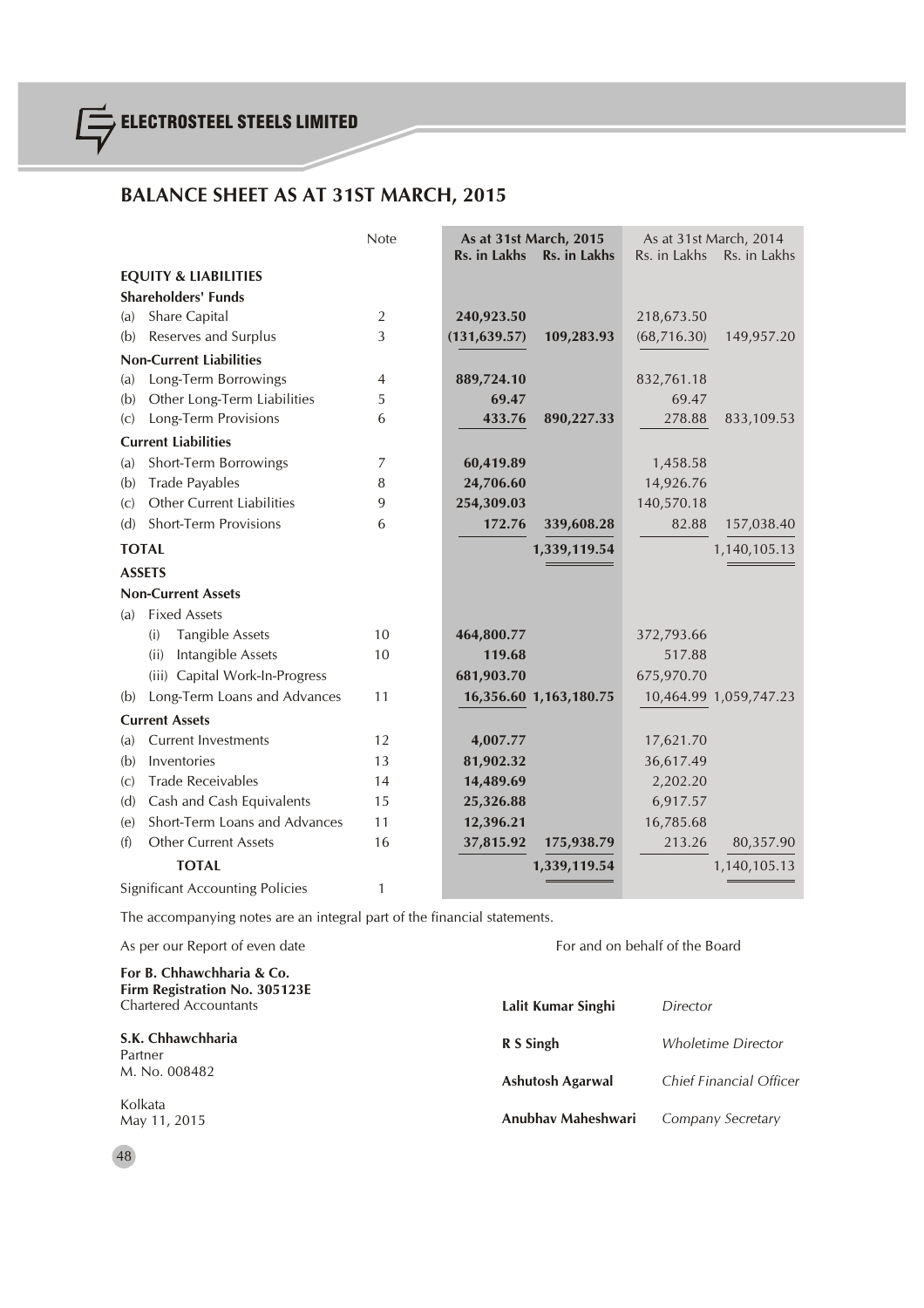## **STATEMENT OF PROFIT & LOSS FOR THE YEAR ENDED 31ST MARCH, 2015**

|      |     |                                                                                  | <b>Note</b> | <b>Year ended</b><br>31st March, 2015 | Year ended<br>31st March, 2014 |
|------|-----|----------------------------------------------------------------------------------|-------------|---------------------------------------|--------------------------------|
|      |     |                                                                                  |             | Rs. in Lakhs                          | Rs. in Lakhs                   |
| Ι.   |     | <b>Revenue from operations</b>                                                   |             |                                       |                                |
|      |     | Sale of Products                                                                 |             | 198,631.48                            | 52,764.57                      |
|      |     | Other operating revenue                                                          |             | 4,656.10                              | 4,852.35                       |
|      |     | Revenue from operations (Gross)                                                  | 17          | 203, 287.58                           | 57,616.92                      |
|      |     | Less: Excise duty                                                                |             | 20,163.51                             | 6,294.73                       |
|      |     | Revenue from operations (Net)                                                    |             | 183,124.07                            | 51,322.19                      |
| Ш.   |     | Other Income                                                                     | 18          | 1,560.49                              | 692.57                         |
| III. |     | Total Revenue $(I + II)$                                                         |             | 184,684.56                            | 52,014.76                      |
| IV.  |     | <b>Expenses:</b>                                                                 |             |                                       |                                |
|      | (a) | Cost of Raw Materials Consumed                                                   | 19          | 148,057.38                            | 46,868.77                      |
|      | (b) | Purchase of Traded Goods (Stock in Trade)                                        |             | 5,861.80                              |                                |
|      | (c) | Changes in Inventories of Finished Goods,<br>Work-in-Progress and Stock-in-Trade | 20          | (20, 718.24)                          | (5,393.92)                     |
|      | (d) | <b>Employee Benefits Expense</b>                                                 | 21          | 4,473.22                              | 1,394.73                       |
|      | (e) | Finance costs                                                                    | 22          | 45,173.13                             | 17,731.41                      |
|      | (f) | Depreciation and amortization expense                                            | 23          | 20,085.09                             | 6,764.31                       |
|      | (g) | Other expenses                                                                   | 24          | 44,155.31                             | 13,761.46                      |
|      |     | <b>Total expenses</b>                                                            |             | 247,087.69                            | 81,126.76                      |
| V.   |     | Profit before Exceptional Items and Tax (III - IV)                               |             | (62, 403.13)                          | (29, 112.00)                   |
| VI.  |     | <b>Exceptional Items</b>                                                         |             |                                       |                                |
|      |     | VII. Profit before Tax (V - VI)                                                  |             | (62, 403.13)                          | (29, 112.00)                   |
|      |     | VIII. Extra Ordinary Items                                                       |             |                                       |                                |
| IX.  |     | <b>Tax Expenses</b>                                                              |             |                                       |                                |
|      |     | <b>Current Tax</b>                                                               |             | 1.10                                  | 1.17                           |
| IX.  |     | Profit/(Loss) for the Period (VII + VIII - IX)                                   |             | (62, 404.23)                          | (29, 113.17)                   |
| X    |     | Earning per Equity Share (nominal value of share Rs.10)                          |             |                                       |                                |
|      | (a) | <b>Basic</b>                                                                     |             | (2.68)                                | (1.33)                         |
|      | (b) | Diluted                                                                          |             | (2.68)                                | (1.33)                         |
|      |     |                                                                                  |             |                                       |                                |

The accompanying notes are an integral part of the financial statements. As per our Report of even date For and on behalf of the Board

**For B. Chhawchharia & Co. Firm Registration No. 305123E** Chartered Accountants **S.K. Chhawchharia** Partner M. No. 008482 Kolkata May 11, 2015 **Lalit Kumar Singhi** *Director* **R S Singh** *Wholetime Director* **Ashutosh Agarwal** *Chief Financial Officer* **Anubhav Maheshwari** *Company Secretary*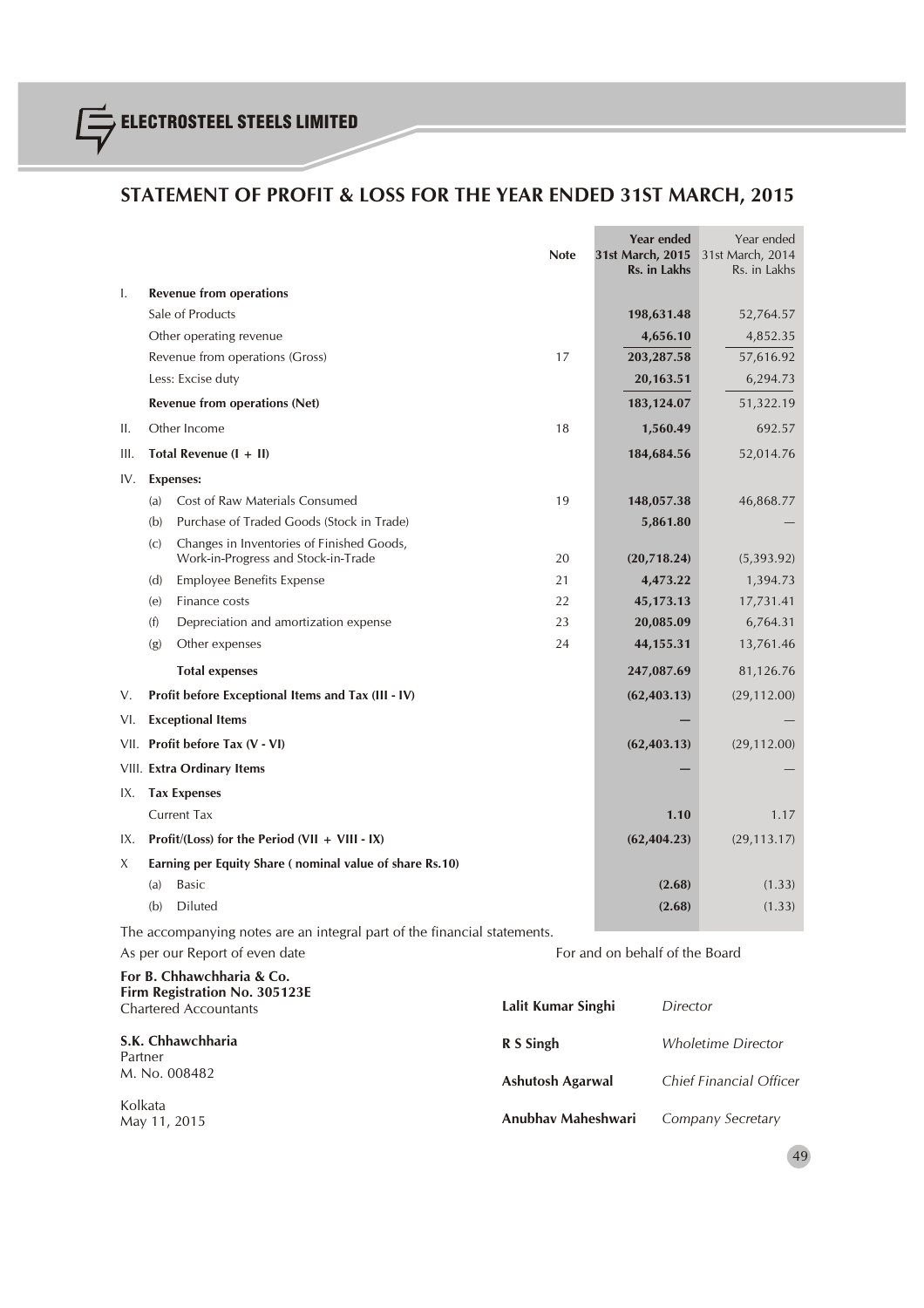## **CASH FLOW STATEMENT FOR THE YEAR ENDED 31ST MARCH, 2015**

|                                                                      | 31st March, 2015 | 31st March, 2014      |
|----------------------------------------------------------------------|------------------|-----------------------|
|                                                                      | Rs. in lacs      | Rs. in lacs           |
| Cash flow from operating activities                                  |                  |                       |
| Profit before tax                                                    | (62, 403.13)     | (29, 112.00)          |
| Non-cash adjustment to reconcile profit before tax to net cash flows |                  |                       |
| Depreciation/amortization on continuing operation                    | 20,085.09        | 6,764.31              |
| Loss/(profit) on sale of fixed assets                                | (5.62)           | 0.37                  |
| Interest expense                                                     | 45, 173. 13      | 17,731.41             |
| Operating profit before working capital changes                      | 2,849.47         | (4,615.91)            |
| Movements in working capital:                                        |                  |                       |
| Increase/(decrease) in trade payables                                | 9,779.84         | (5,755.96)            |
| Increase/(decrease) in long-term provisions                          | 154.89           | 63.49                 |
| Increase/(decrease) in short-term provisions                         | 89.95            | 4.59                  |
| Increase/(decrease) in other current liabilities                     | 36,411.47        | 70,054.41             |
| Increase/(decrease) in other long-term liabilities                   |                  | (46, 417.30)          |
| Decrease/(increase) in trade receivables                             | (12, 287.49)     | (1,616.43)            |
| Decrease/(increase) in inventories                                   | (45, 284.82)     | (14, 024.13)          |
| Decrease/(increase) in short-term loans and advances                 | 4,445.34         | (1,586.32)            |
| Decrease/(increase) in other current assets                          | (37,602.66)      | 722.68                |
| Cash generated from / (used in) operations                           | (41, 444.01)     | (3, 170.89)           |
| Direct taxes paid (net of refunds)                                   | (57.05)          | (88.48)               |
| Net Cash flow from / (used in) operating activities (A)              | (41,501.06)      | (3, 259.37)           |
| Cash flow from investing activities                                  |                  |                       |
| Purchase of fixed assets, including intangible assets, CWIP          | (66,700.63)      | (33,617.48)           |
| Proceeds from sale of fixed assets                                   | 37.75            | 9.49                  |
| Proceeds from sale/ purchase of current investments (Net)            | 13,613.92        | (17,621.70)           |
| Decrease/(increase) in long-term loans and capital advances          | (5,891.61)       | 5,332.06              |
| Net Cash flow from / (used in) investing activities (B)              | (58, 940.57)     | (45,897.63)<br>______ |
| Cash flow from financing activities                                  |                  |                       |
| Proceeds from issuance of share capital                              | 22,250.00        |                       |
| Proceeds from long-term borrowings                                   | 125,602.64       | 145,785.01            |
| (net of repayment, including interest funded into Term Loans)        |                  |                       |
| Proceeds from short-term borrowings (net of repayment)               | 58,961.31        | (21, 854.34)          |
| Interest paid (including funded interest on Term Loans)              | (87,963.01)      | (77, 107.20)          |
| Net Cash flow from / (used in) financing activities $(C)$            | 118,850.94       | 46,823.47             |
| Net increase/(decrease) in cash and cash equivalents $(A + B + C)$   | 18,409.31        | (2,333.53)            |
| Cash and cash equivalents at the beginning of the year               | 6,917.57         | 9,251.10              |
| Cash and cash equivalents at the end of the year                     | 25,326.88        | 6,917.57              |
| Components of cash and cash equivalents                              |                  |                       |
| <b>Balances with Banks</b>                                           |                  |                       |
| In Current Accounts                                                  | 16,990.57        | 20.55                 |
| Stamp papers on hand                                                 | 15.17            | 27.78                 |
| Cash on hand                                                         | 6.30             | 5.17                  |
| Balance with Bank in Deposit Accounts (held as margin money)         | 8,314.84         | 6,864.07              |
| Total cash and cash equivalents                                      | 25,326.88        | 6,917.57              |
|                                                                      |                  |                       |
|                                                                      |                  |                       |

As per our Report of even date For and on behalf of the Board

**For B. Chhawchharia & Co. Firm Registration No. 305123E** Chartered Accountants

**S.K. Chhawchharia** Partner M. No. 008482

Kolkata May 11, 2015

| Lalit Kumar Singhi | Director                |
|--------------------|-------------------------|
| R S Singh          | Wholetime Director      |
| Ashutosh Agarwal   | Chief Financial Officer |
| Anubhav Maheshwari | Company Secretary       |

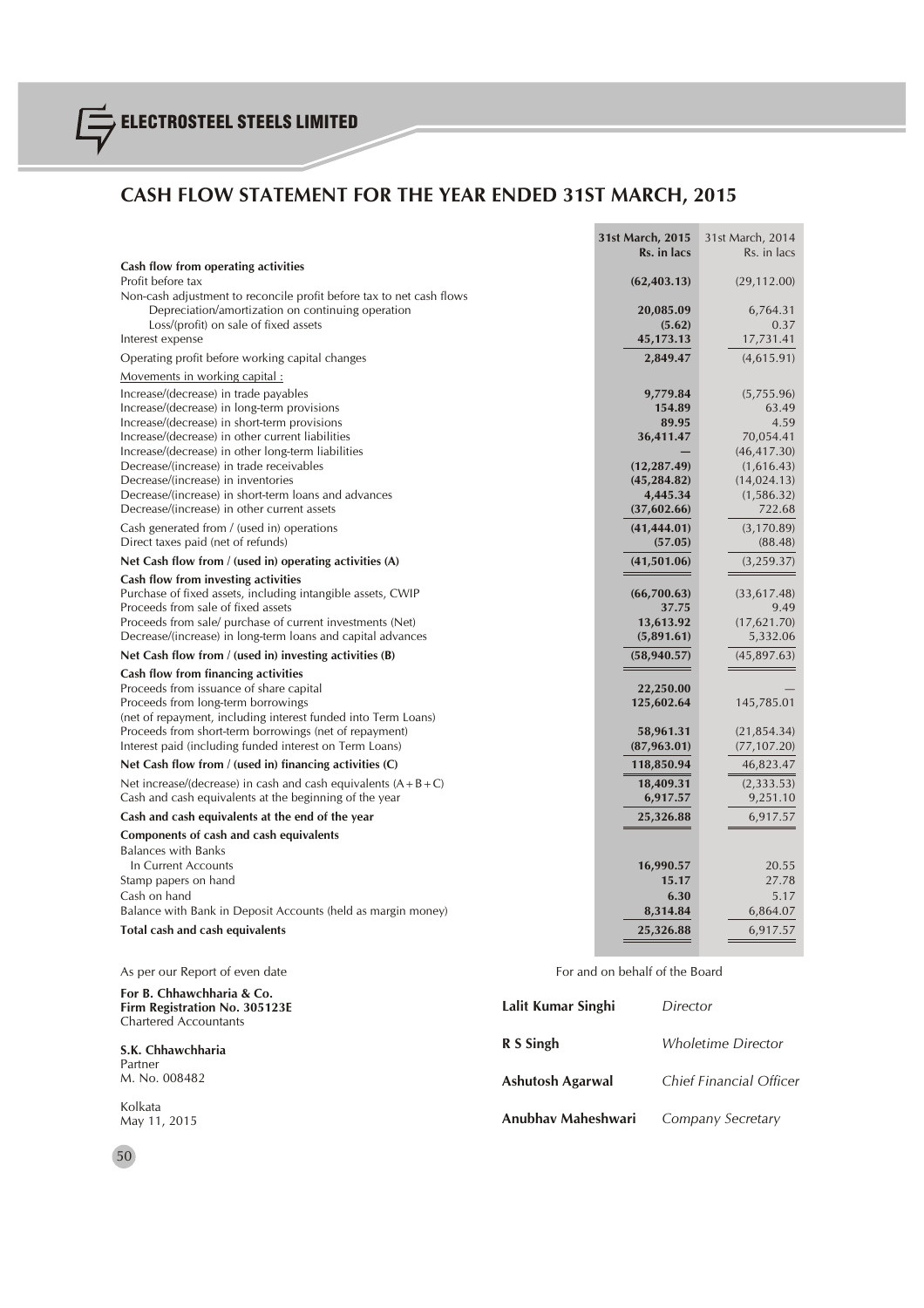## **1. Significant Accounting Policies**

## **1.1 Basis of Preparation of Financial Statements**

The Financial Statements have been prepared under the historical cost convention and in accordance with the provisions of the Companies Act, 2013. Accounting policies not referred to otherwise are consistent and are in consonance with the generally accepted accounting principles in India.

## **1.2 Use of Estimates**

The preparation of financial statements requires estimates and assumptions to be made that affect the reported amount of assets and liabilities on the date of the financial statements and the reported amount of revenues and expenses during the reporting period. Difference between the actual results and estimates are recognised in the period in which the results are known / materialized.

#### **1.3 Tangible and Intangible Fixed Assets**

- Tangible fixed assets are stated at cost of acquisition and subsequent improvements thereto; net of CENVAT / Value Added Tax, rebates, less accumulated depreciation, and impairment loss, if any.
- (ii) All costs, including financing costs and net charge on foreign exchange contracts till commencement of commercial production, are capitalised. Cost includes freight, duties, taxes and incidental expenses related to the acquisition and installation of fixed asset.
- (iii) Direct and Indirect Expenditure on implementation of the project prior to commencement of production and stabilization of commercial production of the respective plant facility, are classified as Project Development Expenditure and disclosed under Capital Work-in-Progress (net of income earned during the project development stage).
- (iv) Intangible assets acquired separately are measured on initial recognition at cost. Following initial recognition, intangible assets are carried at cost less accumulated amortisation and impairment loss, if any.

#### **1.4 Depreciation/ Amortisation**

- (i) Depreciation on tangible assets is provided on the basis of useful life of the assets and in the manner prescribed in Schedule II to the Companies Act, 2013.
- (ii) Assets costing Rs. 5,000 or less are being fully depreciated in the year of acquisition.
- (iii) Cost of leasehold land is amortized over the period of lease.
- (iv) The intangible assets are amortized over the useful economic life of the respective assets.

#### **1.5 Impairment of Assets**

The carrying amounts of the assets are reviewed at each balance sheet date. An asset is treated as impaired when the carrying cost of the asset exceeds its recoverable value. An impairment loss is charged when the asset is identified as impaired.

#### **1.6 Government Grants**

Grants received/to be received, if any, against specified fixed asset is/will be adjusted to the cost of the asset and in case where it is not against any specific fixed asset, the same is/will be taken as Capital Reserve. Further, the revenue grants are/will be recognised in the Statement of Profit and Loss in accordance with the related scheme and in the period in which it is/will be admitted.

#### **1.7 Foreign Currency Transactions**

- (i) Transactions denominated in foreign currencies are normally recorded at the exchange rates prevailing on the date of the transaction. All transactions of integral foreign operations are recorded by applying to the foreign currency amounts on an average exchange rate between the reporting currency and the foreign currency.
- (ii) Monetary items denominated in foreign currencies at the year end are restated at the year end rates. In case of monetary items which are covered by forward exchange contracts, the difference between the year end rate and rate on the date of the contract is recognised as exchange difference and the premium paid/received on forward contracts is recognised over the life of the contract.
- (iii) Non-monetary foreign currency items are carried at cost.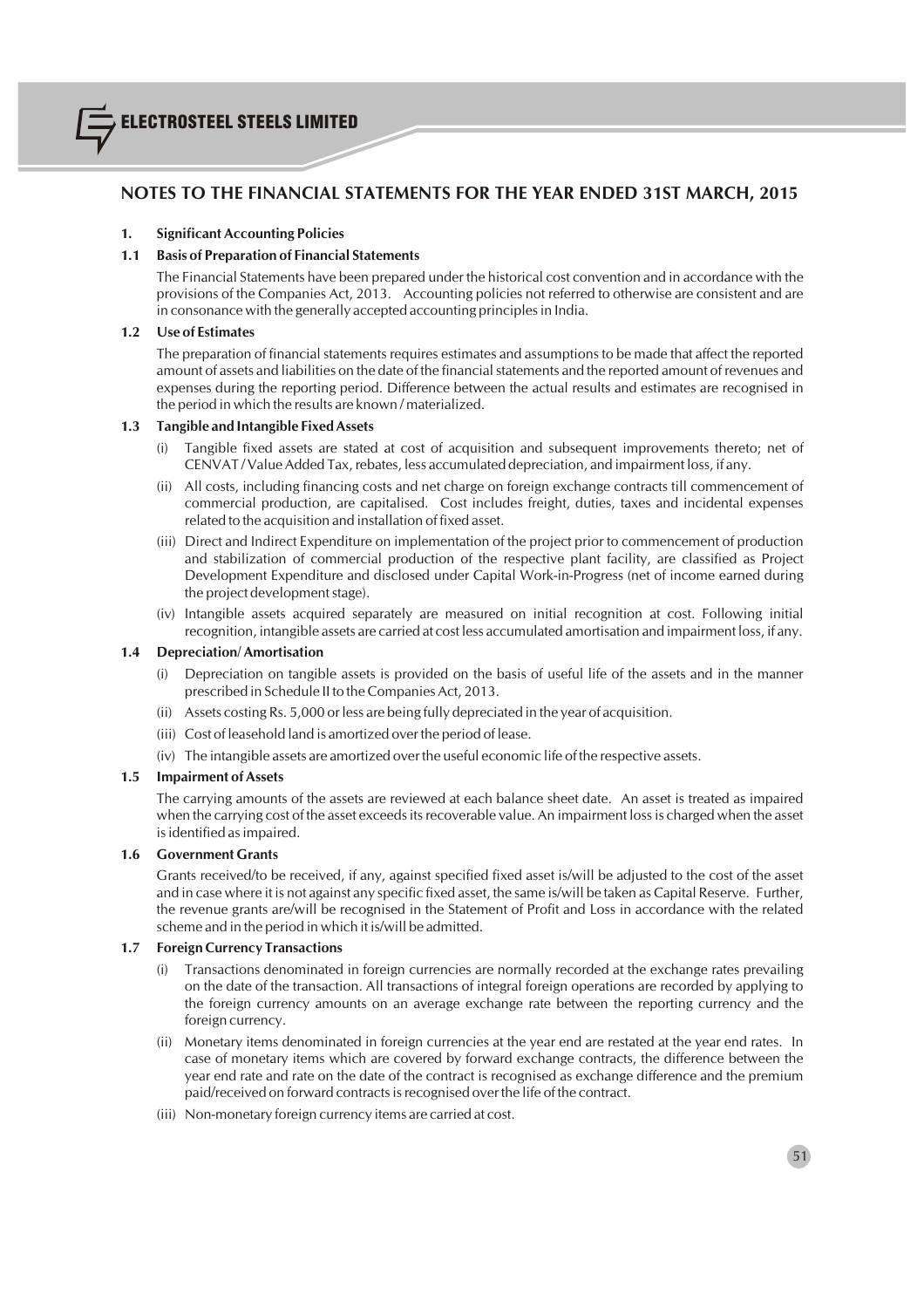(iv) Any income or expense on account of exchange difference either on settlement or on translation is recognised as revenue except in respect of the project cost which are recognized as "Capital Work in Progress".

## **1.8 Investments**

Investments that are readily realisable and intended to be held for not more than a year are classified as Current Investments. All other investments are classified as Long-term Investments. Current Investments are carried at lower of cost and fair value determined on an individual investment basis. Long-term Investments are carried at cost. Provision for diminution in the value of Long-term Investments is made only if such a decline is other than temporary in nature in the opinion of the management.

## **1.9 Inventories**

Inventories are valued at weighted average cost or net realizable value whichever is lower.

## **1.10 Borrowing Costs**

Borrowing costs that are attributable to the acquisition or construction of qualifying assets are capitalized as part of the cost of such assets. A qualifying asset is one that necessarily takes substantial period of time to get ready for intended use. All other borrowing costs are charged to revenue.

## **1.11 Employee Benefits**

- (i) Short term employee benefits are charged off at the undiscounted amount in the period in which the related service is rendered.
- (ii) Post employment and other long term employee benefits are charged off in the period in which the employee has rendered services. The amount charged off is recognized at the present value of the amounts payable determined using actuarial valuation techniques. Actuarial gains and losses in respect of post employment and other long term benefits are charged to Statement of Profit and Loss/Project Development Expenditure Account.

## **1.12 Taxes on Income**

Provision for Income Tax is made on the basis of estimated taxable income for the period at current rates. Tax expense comprises both Current Tax and Deferred Tax at the applicable enacted or substantively enacted rates. Current Tax represents the amount of Income Tax payable/ recoverable in respect of taxable income/ loss for the reporting period. Deferred Tax represents the effect of timing difference between taxable income and accounting income for the reporting period that originates in one year and are capable of reversal in one or more subsequent years.

## **1.13 Provisions, Contingent Liabilities and Contingent Assets**

Provisions involving substantial degree of estimation in measurement are recognised when there is a present obligation as a result of past events and it is probable that there will be an outflow of resources. Contingent Liabilities are not recognised but are disclosed in the Notes. Contingent Assets are neither recognised nor disclosed in the financial statements.

#### **1.14 Revenue Recognition**

All expenses and income to the extent considered payable and receivable respectively, unless otherwise stated, are accounted for on an accrual basis. Revenue is recognized to the extent that it is probable that the economic benefits will flow to the Company and the revenue can be reliably measured.

Revenue from sale of goods is recognized when the significant risks and rewards of ownership of the goods have passed to the buyer. Sales are disclosed net of quality claims and rebates.

## **1.15 Insurance Claims**

Insurance claims are accounted as and when admitted / settled.

#### **1.16 Derivative Instruments**

All forward contracts entered to hedge foreign currency on unexecuted firm commitments and highly probable forecast transactions, are recognized in the financial statements at fair value at each reporting date, in pursuance of the announcement of The Institute of Chartered Accountants of India (ICAI) on Accounting for Derivatives.

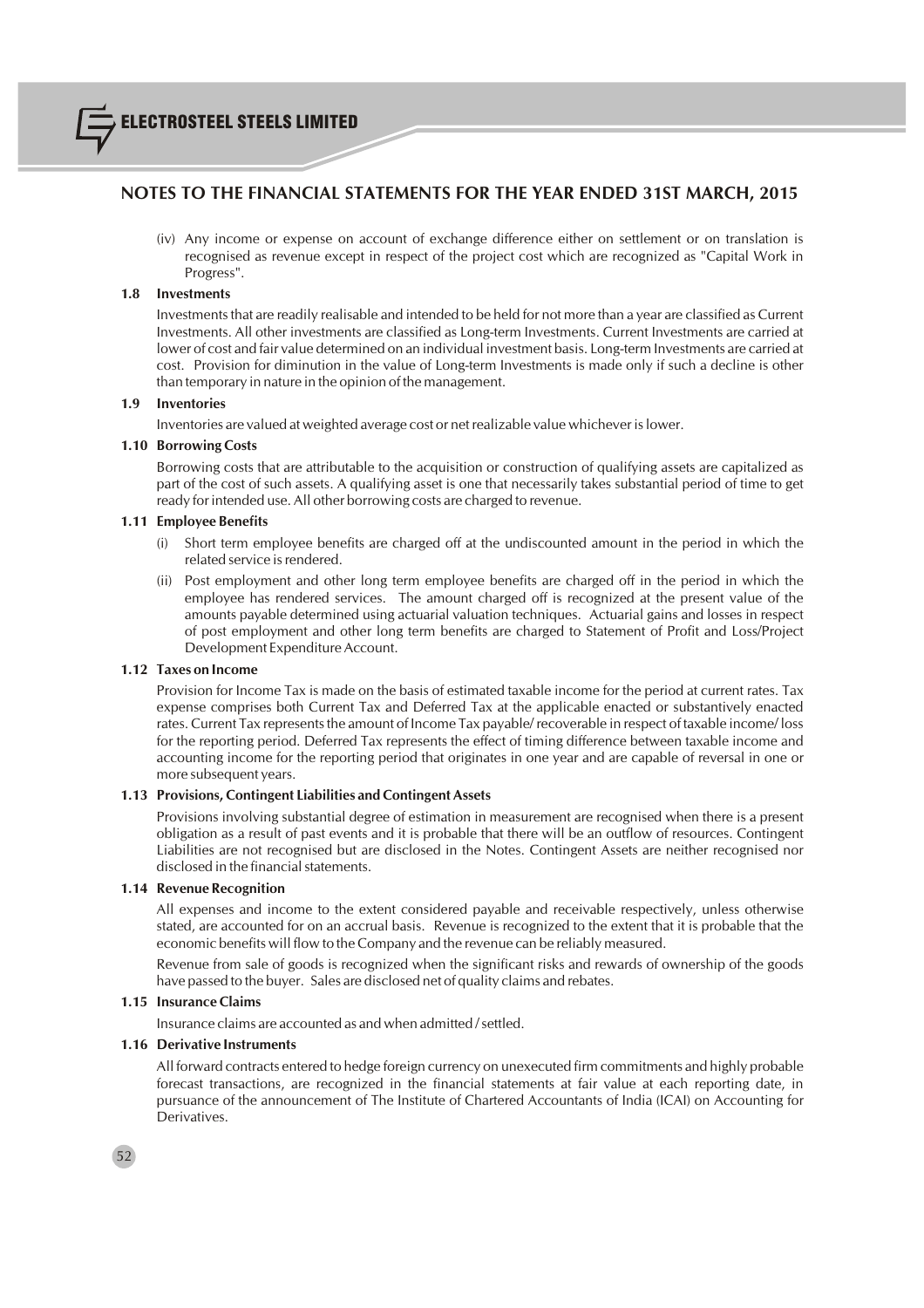|    |                                                                                                                | 31 March, 2015 31 March, 2014<br>Rs. in Lakhs | Rs. in Lakhs |
|----|----------------------------------------------------------------------------------------------------------------|-----------------------------------------------|--------------|
| 2. | <b>Share Capital</b>                                                                                           |                                               |              |
| a) | <b>Capital Structure</b>                                                                                       |                                               |              |
|    | Authorised                                                                                                     |                                               |              |
|    | 450,00,00,000 Equity Shares of Rs. 10/- each<br>(Previous year - 450,00,00,000 Equity Shares of Rs. 10/- each) | 450,000.00                                    | 450,000.00   |
|    |                                                                                                                | 450,000.00                                    | 450,000.00   |
|    | Issued, Subscribed and Fully Paid Up                                                                           |                                               |              |
|    | 240,92,35,023 Equity Shares of Rs. 10/- each<br>(Previous year - 218,67,35,023 Equity Shares of Rs. 10/- each) | 240,923.50                                    | 218,673.50   |
|    |                                                                                                                | 240,923.50                                    | 218,673.50   |

The Company has only one class of shares referred to as Equity Shares having face value of Rs. 10. Each holder of Equity Shares is entiled to one vote per share. In the event of liquidation, the equity sharesholders are eligible to receive in proportion to their shareholding the remaining assets of the Company, after distribution of the preferential amount.

#### **b) Share Capital Reconciliation**

| <b>Equity Shares</b>     | 31 March, 2015       |            | 31 March, 2014 |              |  |
|--------------------------|----------------------|------------|----------------|--------------|--|
|                          | Rs. in Lakhs<br>Nos. |            | Nos.           | Rs. in Lakhs |  |
| Opening balance          | 2,186,735,023        | 218,673.50 | 2,186,735,023  | 218,673.50   |  |
| Issued during the period | 222,500,000          | 22,250.00  |                |              |  |
| <b>Closing Balance</b>   | 2,409,235,023        | 240,923.50 | 2,186,735,023  | 218,673.50   |  |

#### **c) Particulars of Equity Shareholders holding more than 5% Shares at Balance Sheet date**

|                                       | 31 March, 2015 |             | 31 March, 2014 |           |  |
|---------------------------------------|----------------|-------------|----------------|-----------|--|
|                                       | Nos.           | $%$ holding | Nos.           | % holding |  |
| Electrosteel Castings Limited         | 1,089,800,000  | 45.23%      | 867.300.000    | 39.66%    |  |
| Stemcor Cast Iron Investments Limited | 400,909,646    | $16.64\%$   | 400.909.646    | $18.33\%$ |  |

**d)** During the Financial year ended 31st March 2015, pursuant to the Corporate Debt Restructuring (CDR) Scheme, the Company had made preferential allotment of 22.25 crores equity shares of Rs 10 each fully paid to Electrosteel Castings Limited under SEBI (Issue of Capital and Disclosure Requirements) Regulations 2009 and Companies Act 2013. The proceeds of the issue have been utilised for the capital expenditure at the Plant, which is in line with CDR Scheme.

**e)** No shares have been reserved for issue under options and contracts/commitments for sale of shares/disinvestment.

#### **3. Reserves & Surplus**

|                                                      |                | 31 March, 2015 31 March, 2014 |
|------------------------------------------------------|----------------|-------------------------------|
|                                                      | Rs. in Lakhs   | Rs. in Lakhs                  |
| Securities Premium Reserve                           | 3,993.17       | 3,993.17                      |
| Surplus/(Deficit) in the statement of profit or loss |                |                               |
| Opening balance                                      | (72,709.47)    | (43, 596, 30)                 |
| Loss for the year                                    | (62, 404.23)   | (29, 113, 17)                 |
| Adjustment of Assets Cost as per Schedule II (*)     | (519.04)       |                               |
| Net Surplus/(Deficit)                                | (135, 632, 74) | (72, 709.47)                  |
| <b>Total</b>                                         | (131, 639.57)  | (68, 716.30)                  |

(\*) In accordance with the transitional provisions of Schedule II of the Companies Act 2013, the Company has adjusted the net book value of those assets where the remaining useful life is NIL as on 31st March 2014, with the opening balance of retained earnings.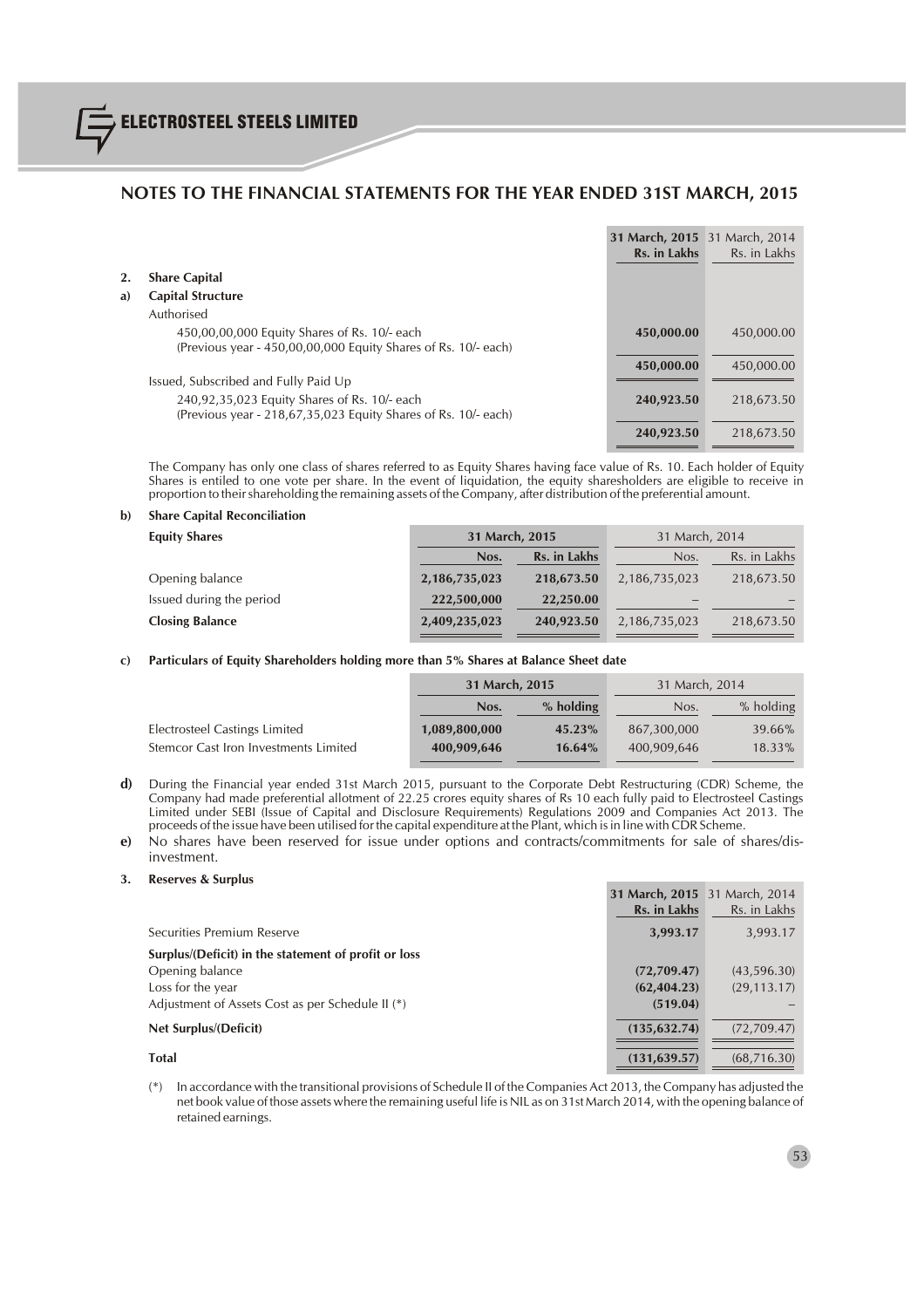## **4. Long-term Borrowings Non-current portion Current maturities**

|                                    |              | 31 March, 2015 31 March, 2014 | 31 March, 2015 31 March, 2014 |              |
|------------------------------------|--------------|-------------------------------|-------------------------------|--------------|
| <b>Term Loans (Secured)</b>        | Rs. in Lakhs | Rs. in Lakhs                  | Rs. in Lakhs                  | Rs. in Lakhs |
| From Banks                         |              |                               |                               |              |
| Restructured Term Loan             | 576,780.71   | 608,139.34                    | 31,101.90                     |              |
| Additional Term Loan               | 97,737.43    | 63,266.00                     | 6,238.56                      |              |
| Funded Interest Term Loan (FITL)   | 126,909.87   | 70,600.29                     | 11,129.93                     |              |
| <b>Buyers Credit</b>               |              |                               | 14,811.57                     | 4,723.00     |
| From Others                        |              |                               |                               |              |
| Restructured Term Loan             | 74,037.48    | 82,533.07                     | 8,495.58                      |              |
| Funded Interest Term Loan (FITL)   | 14,258.61    | 8,222.49                      | 1,585.17                      |              |
|                                    | 889,724.10   | 832,761.19                    | 73,362.71                     | 4,723.00     |
| Amount disclosed under the head    |              |                               | 73,362.71                     | 4,723.00     |
| Other current liabilities (Note 9) | 889,724.10   | 832,761.19                    |                               |              |

In the previous year, the Company was referred by the lenders to the Corporate Debt Restructuring (CDR) Cell. The CDR Empowered Group (CDR EG) Cell vide its Letter of Approval dated 28th September, 2013 has approved a package to restructure/reschedule the Company's Debt and provide additional facilities. The Master Restructuring Agreement has been executed between the Company and the concerned lenders on 20th January, 2014. The borrowings from non-CDR lenders (viz. HUDCO, IL & FS and SREI, appearing under the head 'From Others') have also been restructured bilaterally in line with CDR guidelines subject to certain modifications.

#### **A. Security**

- 1) The entire facilities from CDR lenders and a non-CDR lender (HUDCO) are secured by:
	- (a) first ranking pari passu charge by way of mortgage/hypothecation of all immovable and movable properties (including fixed assets, plant & machinery, tools & accessories etc.), current assets (including book debts), present and future and assignment over all of Company's bank accounts;
	- (b) pledge of 866,750,000 equity shares of the Company held by Electrosteel Castings Ltd. ('ECL') being the Promoter Company;
	- (c) pledge of 517,000 equity shares of the Company held by Mr. Umang Kejriwal (Director);
	- (d) pledge of  $32.675.270$  equity shares of ECL held by 2 of its promoter group companies:
	- (e) personal guarantee of Mr. Umang Kejriwal and Ms. Radha Kinkari Kejriwal (Sr. Executive).
- 2) The facility from a non-CDR lender (SREI) is secured by:
	- (a) second ranking pari passu charge by way of hypothecation of all movable assets (including receivables and intangibles), present and future;
	- (b) second charge on all rights, titles and interest in all assets of the Project, letter of credit/guarantee/performance bond provided in respect of the Project and all Project documents, Contracts, Insurance Policies etc.
	- (c) first charge by way of mortgage of a piece of land with factory building owned by ECL.
- 3) The facility from another non-CDR lender (IL & FS) is secured by
	- (a) second ranking pari passu charge by way of mortgage/hypothecation of all assets mentioned in 1(a) above;
	- (b) pledge of shares as mentioned in 1(b) to 1(d) above ranking subservient to the pledge already created in favour of lenders;
	- (c) personal guarantees as mentioned in 1(e) above.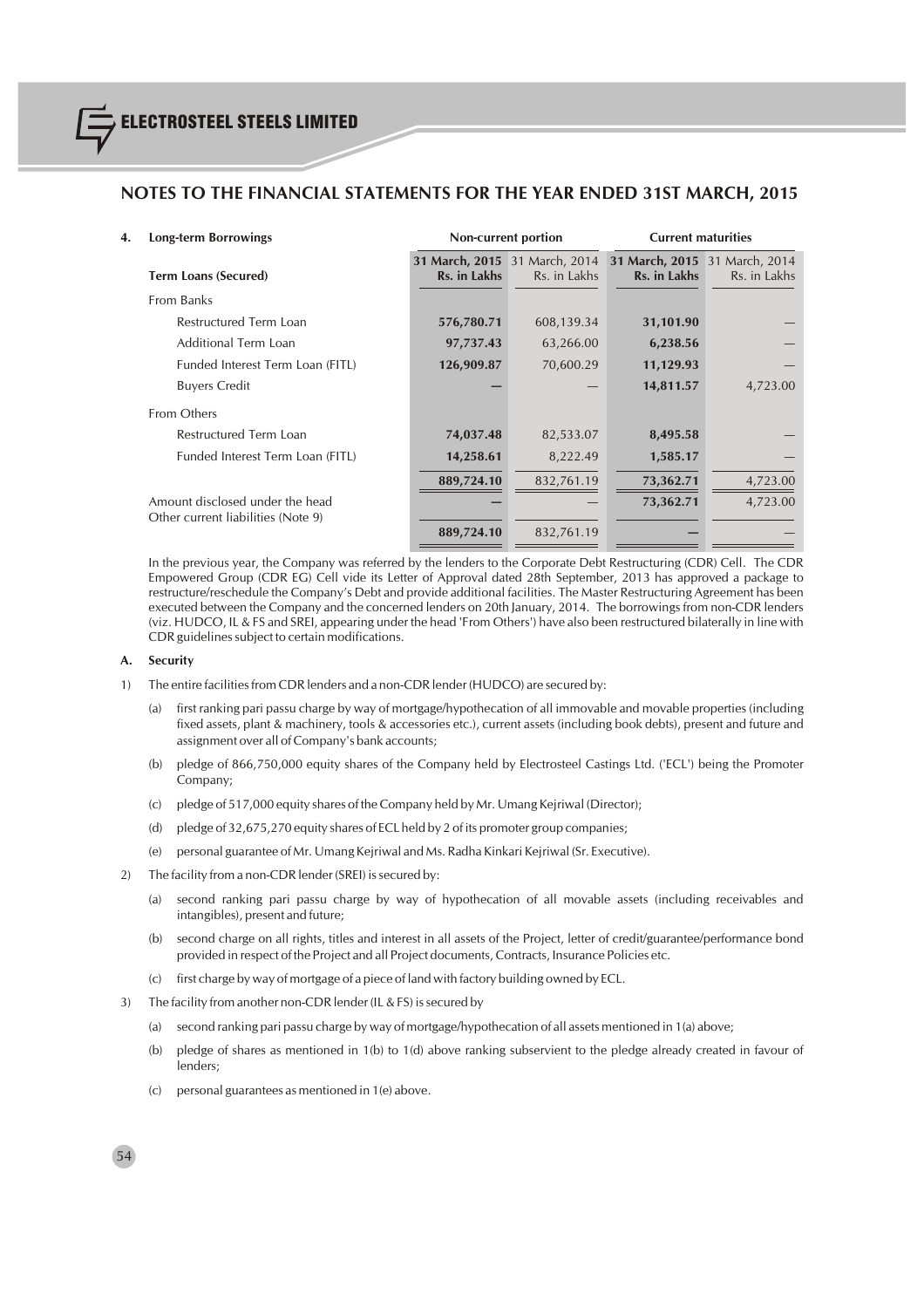#### **B. Repayment terms**

a) The Restructured Term Loan, Additional Term Loan and FITL from all lenders (except a non-CDR lender) are repayable in 29 quarterly instalments commencing from December 2015 and ending on December 2022 in a stepped up manner as follows:

| Year    | Term Loan due for repayment (%)                                                  |          |             |  |  |  |  |
|---------|----------------------------------------------------------------------------------|----------|-------------|--|--|--|--|
|         | <b>Additional</b><br><b>Restructured</b><br><b>Term Loan</b><br><b>Term Loan</b> |          | <b>FITL</b> |  |  |  |  |
| 2015-16 | $5.00\%$                                                                         | $6.00\%$ | $8.00\%$    |  |  |  |  |
| 2016-17 | 8.00%                                                                            | 12.50%   | 13.00%      |  |  |  |  |
| 2017-18 | 12.00%                                                                           | 12.50%   | 13.00%      |  |  |  |  |
| 2018-19 | 12.00%                                                                           | 12.50%   | 14.00%      |  |  |  |  |
| 2019-20 | 15.00%                                                                           | 14.00%   | 14.00%      |  |  |  |  |
| 2020-21 | 16.00%                                                                           | 14.00%   | 14.00%      |  |  |  |  |
| 2021-22 | 17.00%                                                                           | 15.00%   | 15.00%      |  |  |  |  |
| 2022-23 | 15.00%<br>13.50%                                                                 |          | $9.00\%$    |  |  |  |  |
| Total   | 100.00%                                                                          | 100.00%  | 100.00%     |  |  |  |  |

#### b) Repayment terms of a non-CDR lender (SREI):

i) The Restructured Term Loan (Rs. 35,000.00 lacs) is repayable in 16 quarterly instalments commencing from April 2016 and ending on January 2020 in a stepped up manner as follows:

| Year    | Term Loan due for repayment (%) |
|---------|---------------------------------|
| 2016-17 | $10.00\%$                       |
| 2017-18 | 20.00%                          |
| 2018-19 | 30.00%                          |
| 2019-20 | 40.00%                          |
| Total   | 100.00%                         |

ii) The Restructured Term Loan (Rs. 7,186.00 lacs) is repayable on or before 15th March 2016.

iii) The FITL is repayable in 19 equal quarterly instalments commencing from July 2015 and ending on January 2020.

### **C. The applicable rate of interest on the above term loans during the year are -**

- a) Restructured Term Loan and FITL from all lenders carries interest @ 10.75% p.a.
- b) Additional Term Loan from all lenders carries interest @ 11.00% p.a.
- c) Buyers' Credit carries interest rate at LIBOR plus spread being 0.50% to 1.50%.

| 5. | <b>Other Long-term Liabilities</b><br>Security Deposit/ EMD from Vendors |                        |                                                         | 31 March, 2015 31 March, 2014<br>Rs. in Lakhs<br>69.47<br>69.47 | Rs. in Lakhs<br>69.47<br>69.47 |
|----|--------------------------------------------------------------------------|------------------------|---------------------------------------------------------|-----------------------------------------------------------------|--------------------------------|
| 6. | <b>Provisions</b>                                                        |                        | Long-term                                               | Short-term                                                      |                                |
|    | Provision for employee benefits                                          | Rs. in Lakhs<br>433.76 | 31 March, 2015 31 March, 2014<br>Rs. in Lakhs<br>278.88 | 31 March, 2015 31 March, 2014<br>Rs. in Lakhs<br>171.66         | Rs. in Lakhs<br>81.71          |

**433.76** 278.88 **172.76** 82.88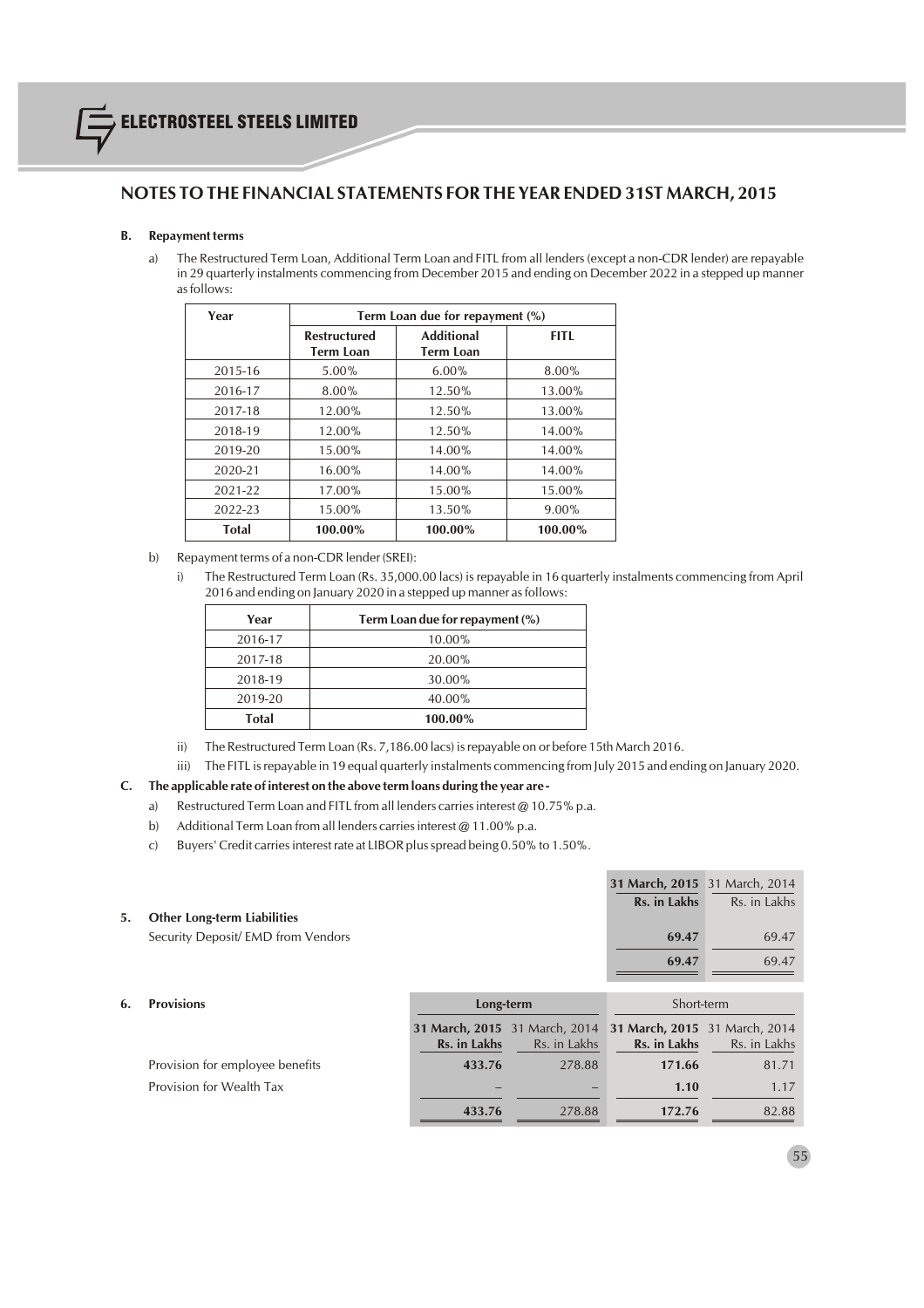|    |    |                                        | 31 March, 2015 31 March, 2014<br>Rs. in Lakhs | Rs. in Lakhs |
|----|----|----------------------------------------|-----------------------------------------------|--------------|
| 7. |    | <b>Short-term Borrowings (Secured)</b> |                                               |              |
|    |    | Loan Repayable on Demand               |                                               |              |
|    | A. | From Banks                             |                                               |              |
|    |    | <b>Working Capital Facility</b>        | 33,731.61                                     | 1,338.31     |
|    |    | <b>Buvers Credit</b>                   | 23,634.08                                     | 120.27       |
|    | В. | Others                                 |                                               |              |
|    |    | <b>Bills discounted</b>                | 3,054.20                                      |              |
|    |    |                                        | 60,419.89                                     | 1,458.58     |
|    |    |                                        |                                               |              |

Working Capital facility from Banks & Buyers' Credit is secured as in Note 4(A)(1) above. The working capital facility carries interest rate of 11.00% p.a. and the Buyers' Credit carries interest rate at LIBOR plus spread being 0.50% to 1.50%.

|    |                                       | 31 March, 2015 31 March, 2014<br>Rs. in Lakhs | Rs. in Lakhs |
|----|---------------------------------------|-----------------------------------------------|--------------|
| 8. | <b>Trade Pavables</b>                 |                                               |              |
|    | Trade Payables (including acceptance) | 24,706.60                                     | 14,926.76    |
|    |                                       | 24,706.60                                     | 14,926.76    |
|    |                                       |                                               |              |

The Company has circulated confirmation for the identification of suppliers registered under the Micro, Small and Medium Enterprises Development Act, 2006. On the basis of information available with the Company under the aforesaid Act, there are no Enterprises to whom the Company owes dues which are outstanding at year end.

|                                                            | <b>Rs. in Lakhs</b> | 31 March, 2015 31 March, 2014<br>Rs. in Lakhs |
|------------------------------------------------------------|---------------------|-----------------------------------------------|
| 9.<br><b>Other Current Liabilities</b>                     |                     |                                               |
| Current maturities of long-term debts (refer note 4 above) | 73,362.71           | 4,723.00                                      |
| Interest accrued but not due on borrowings                 | 469.07              | 364.83                                        |
| Interest accrued and due on borrowings                     | 8,218.59            | 860.03                                        |
| Advance / Security Deposits / EMD from Customers           | 28,088.23           | 32,673.00                                     |
| Others                                                     |                     |                                               |
| <b>Statutory Dues Payables</b>                             | 3,105.31            | 501.39                                        |
| Creditors for Capital Supplies / Services                  | 94,619.36           | 88,550.68                                     |
| Forward contract Premium Payable                           | 37,950.66           |                                               |
| Others Payables (Year end Liability for expenses)          | 8,495.10            | 12,897.25                                     |
|                                                            | 254,309.03          | 140,570.18                                    |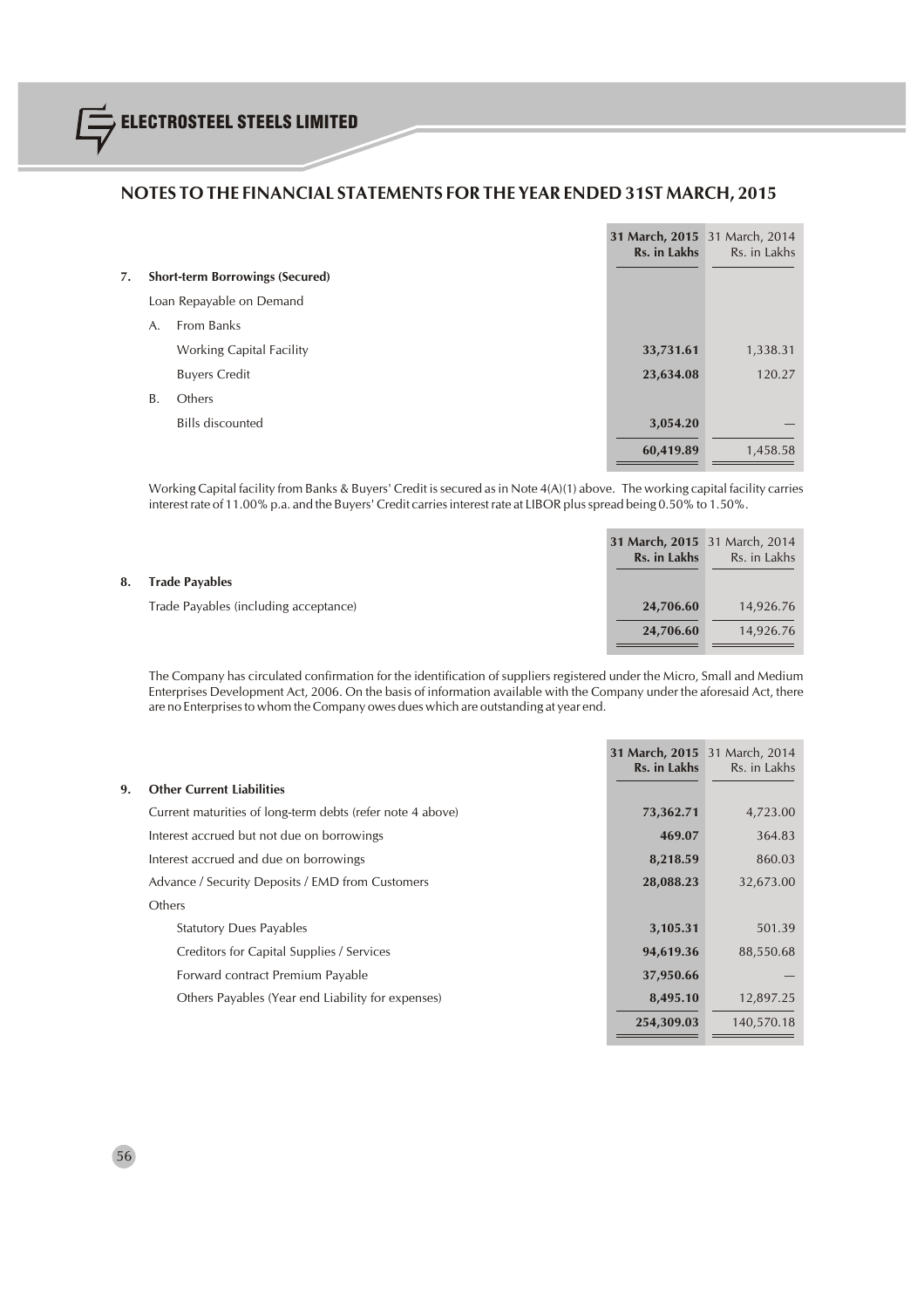#### **10. FIXED ASSETS** Rs. in lacs

|                                         |                             |                          | <b>Gross Block</b>       |                                |                            |                             |                   | Accumulated depreciation/ amortisation |                           |                                   | Net book value              |
|-----------------------------------------|-----------------------------|--------------------------|--------------------------|--------------------------------|----------------------------|-----------------------------|-------------------|----------------------------------------|---------------------------|-----------------------------------|-----------------------------|
| <b>Description</b>                      | As on<br>1st April,<br>2014 | <b>Additions</b>         | <b>Borrowing</b>         | Disposal /<br>Cost Adjustments | As on<br>31 March,<br>2015 | As on<br>1st April,<br>2014 | For the<br>Period | Disposal /<br>Adjustments              | Upto<br>31 March,<br>2015 | As ont<br>31 March,<br>2015       | As on<br>1st April,<br>2014 |
| <b>Tangible Assets</b>                  |                             |                          |                          |                                |                            |                             |                   |                                        |                           |                                   |                             |
| Freehold Land & Land<br>Development (*) | 23,522.70                   | 524.56                   |                          | 9.57                           | 24,037.69                  |                             |                   |                                        |                           | 24,037.69                         | 23,522.70                   |
| Leasehold Land                          | 100.02                      |                          |                          |                                | 100.02                     | 11.45                       | 3.15              |                                        | 14.60                     | 85.42                             | 88.57                       |
| <b>Buildings</b>                        | 75,806.80                   | 5,966.94                 | 170.09                   |                                | 81,943.83                  | 2,207.82                    | 2,592.51          |                                        | 4,800.33                  | 77,143.50                         | 73,598.98                   |
| Plant & Equipment                       | 2,87,594.98                 | 74,616.97                | 31,328.62                |                                | $-3,93,540.57$             | 14,247.80                   | 17,726.22         | (48.37)                                |                           | 32,022.39 3,61,518.18 2,73,347.18 |                             |
| Furniture & Fixtures                    | 689.46                      | 151.62                   | 3.14                     |                                | 844.22                     | 210.80                      | 158.10            | (5.07)                                 | 373.97                    | 470.25                            | 478.66                      |
| Vehicles                                | 240.96                      | 36.74                    | $\overline{\phantom{0}}$ | 44.40                          | 233.30                     | 88.30                       | 34.92             | 21.83                                  | 101.39                    | 131.91                            | 152.66                      |
| Office Equipment                        | 235.31                      | 24.82                    |                          |                                | 260.13                     | 48.78                       | 95.36             | (8.77)                                 | 152.91                    | 107.22                            | 186.53                      |
| Railway Sidings                         | 1,658.61                    | $\overline{\phantom{0}}$ |                          |                                | 1,658.61                   | 240.23                      | 111.78            | $\qquad \qquad -$                      | 352.01                    | 1,306.60                          | 1,418.38                    |
| Total (A)                               | 3,89,848.84                 | 81,321.65                | 31,501.85                |                                | 53.97 5,02,618.37          | 17,055.18                   | 20,722.04         | (40.38)                                |                           | 37,817.60 4,64,800.77 3,72,793.66 |                             |
| <b>Intangible Assets</b>                |                             |                          |                          |                                |                            |                             |                   |                                        |                           |                                   |                             |
| Computer Software                       | 994.04                      | 71.19                    |                          |                                | 1.065.23                   | 476.16                      | 12.57             | (456.82)                               | 945.55                    | 119.68                            | 517.88                      |
| Total (B)                               | 994.04                      | 71.19                    |                          | -                              | 1.065.23                   | 476.16                      | 12.57             | (456.82)                               | 945.55                    | 119.68                            | 517.88                      |
| Total $(A + B)$                         | 3,90,842.88                 | 81,392.84                | 31,501.85                |                                | 53.97 5,03,683.60          | 17,531.34                   | 20,734.61         | (497.20)                               |                           | 38,763.15 4,64,920.45 3,73,311.54 |                             |
| Previous<br>Year's figures              |                             | 1,54,983.47 1,69,564.25  | 66,315.96                |                                | 20.80 3,90,842.88          | 10,195.11                   | 7,346.91          | 10.68                                  |                           | 17,531.34 3,73,311.54             |                             |

(\*) Includes 181.92 acres (P.Y. 139.67 acres) of land pending registration in the name of the Company.

(\*\*) Pursuant to the Companies Act, 2013 ("the Act") becoming effective from 1st April 2014, the Company has recomputed the depreciation based on the useful life of the assets as<br>prescribed in Schedule II of the Act. The d

| 11. | Loans & Advances                                                    | Long-term                      |                                | <b>Short-term</b>                             |              |  |  |
|-----|---------------------------------------------------------------------|--------------------------------|--------------------------------|-----------------------------------------------|--------------|--|--|
|     | (Unsecured, Considered good)                                        | 31 March, 2015<br>Rs. in Lakhs | 31 March, 2014<br>Rs. in Lakhs | 31 March, 2015 31 March, 2014<br>Rs. in Lakhs | Rs. in Lakhs |  |  |
|     | Capital Advances                                                    | 15,484.86                      | 9,673.03                       |                                               |              |  |  |
|     | Security Deposit                                                    | 871.74                         | 791.96                         |                                               |              |  |  |
|     | Other loans and advances                                            |                                |                                |                                               |              |  |  |
|     | Income Tax Advances (Net of provisions)                             |                                | $\qquad \qquad \blacksquare$   | 297.79                                        | 241.93       |  |  |
|     | Balance with statutory /<br>government authorities                  |                                |                                | 4,166.69                                      | 11,063.81    |  |  |
|     | Advances recoverable in cash or<br>kind or for value to be received |                                | $\qquad \qquad \blacksquare$   | 7,919.51                                      | 5,450.20     |  |  |
|     | <b>Export Incentive Receivables</b>                                 |                                |                                | 12.22                                         | 29.74        |  |  |
|     |                                                                     | 16,356.60                      | 10,464.99                      | 12,396.21                                     | 16,785.68    |  |  |

|                                                                                                                 | 31 March, 2015 31 March, 2014<br>Rs. in Lakhs | Rs. in Lakhs |
|-----------------------------------------------------------------------------------------------------------------|-----------------------------------------------|--------------|
| 12. Current Investments                                                                                         |                                               |              |
| Investment in Mutual funds (Unquoted)                                                                           |                                               |              |
| SBI Premier Liquid Fund - Regular Plan (Growth)<br>117,330.753 (P.Y. 883,700.917) units of Rs.2137.35/- each    | 2,507.77                                      | 17,621.70    |
| SBI Ultra Short Term Debt Fund Fund - Regular Plan (Growth)<br>85,841.346 (P.Y. Nil) units of Rs.1747.91/- each | 1,500.00                                      |              |
|                                                                                                                 | 4,007.77                                      | 17.621.70    |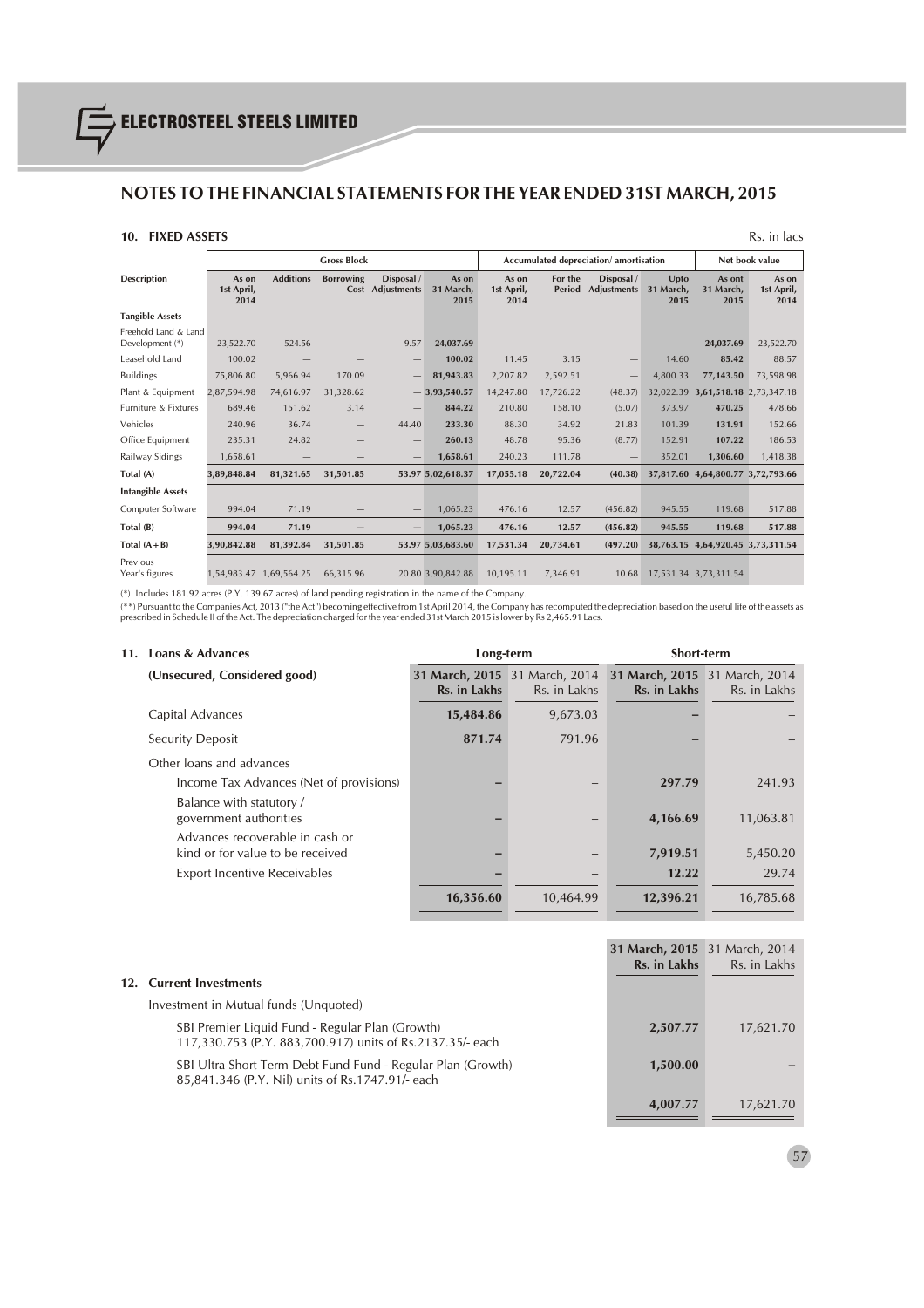|                                                                                                                                               |                |              | 31 March, 2015 31 March, 2014 |                |
|-----------------------------------------------------------------------------------------------------------------------------------------------|----------------|--------------|-------------------------------|----------------|
| 13. Inventories (valued at lower of cost or net realizable value)                                                                             |                |              | Rs. in Lakhs                  | Rs. in Lakhs   |
| <b>Finished Goods</b>                                                                                                                         |                |              | 11,590.92                     | 1,578.18       |
| Semi Finised Goods/Work In Progress<br><b>Stock of Traded Goods</b>                                                                           |                |              | 9,775.86<br>47.16             | 6,930.81       |
| Raw Materials*                                                                                                                                |                |              | 45,338.57                     | 21,750.76      |
| Stores and Spares **                                                                                                                          |                |              | 4,799.61                      | 1,988.11       |
| Scrap and by products                                                                                                                         |                |              | 10,350.21                     | 4,369.63       |
| * Includes materials in transit Rs. 3,291.33 Lakhs (P.Y. Rs. 11,112.66 Lakhs)<br>** Includes materials in transit Rs. 212.63 Lakhs (P.Y. Nil) |                |              | 81,902.32                     | 36,617.49      |
|                                                                                                                                               |                |              | 31 March, 2015                | 31 March, 2014 |
|                                                                                                                                               |                |              | <b>Rs. in Lakhs</b>           | Rs. in Lakhs   |
| 14. Trade Receivables<br>Unsecured, considered good                                                                                           |                |              |                               |                |
| Due for less than 6 months                                                                                                                    |                |              | 14,083.24                     | 2,202.20       |
| Due for more than 6 months                                                                                                                    |                |              | 406.45                        |                |
|                                                                                                                                               |                |              | 14,489.69                     | 2,202.20       |
|                                                                                                                                               |                |              | 31 March, 2015 31 March, 2014 |                |
|                                                                                                                                               |                |              | Rs. in Lakhs                  | Rs. in Lakhs   |
| 15. Cash and Cash Equivalents                                                                                                                 |                |              |                               |                |
| Cash and Cash equivalents                                                                                                                     |                |              |                               |                |
| <b>Balances with Banks</b><br>In Current Accounts                                                                                             |                |              | 16,990.57                     | 20.55          |
| Cash on hand                                                                                                                                  |                |              | 6.30                          | 5.17           |
| Stamp papers on hand                                                                                                                          |                |              | 15.17                         | 27.78          |
| Balance with Banks in Deposit Accounts (Rs. 4314.85 lakhs held as margin money)*                                                              |                |              | 8,314.84                      | 6,864.07       |
| * Includes deposits maturing after 12 months                                                                                                  |                |              | 25,326.88                     | 6,917.57       |
| Rs. 4303.56 lakhs (P.Y. Rs. 2776.40 lakhs)                                                                                                    |                |              |                               |                |
|                                                                                                                                               |                |              | 31 March, 2015                | 31 March, 2014 |
| 16. Other Current Assets                                                                                                                      |                |              | Rs. in Lakhs                  | Rs. in Lakhs   |
| Interest accrued on fixed deposits                                                                                                            |                |              | 160.99                        | 213.26         |
| Unamortized expenditure                                                                                                                       |                |              |                               |                |
| Unamortized premium on forward contract                                                                                                       |                |              | 840.83                        |                |
| Gain receivable on forward exchange contract                                                                                                  |                |              | 36,814.10                     |                |
|                                                                                                                                               |                |              | 37,815.92                     | 213.26         |
| 17. Revenue from Operations                                                                                                                   | 31 March, 2015 |              | 31 March, 2014                |                |
|                                                                                                                                               | Rs. in Lakhs   | Rs. in Lakhs | Rs. in Lakhs                  | Rs. in Lakhs   |
| Sale of Products:                                                                                                                             |                |              |                               |                |
| <b>Export Sales</b><br>Semi-Finished & Finised Goods                                                                                          | 13,664.45      |              | 1,129.16                      |                |
| Less: Transferred to Trial Run                                                                                                                |                | 13,664.45    | 1,107.37                      | 21.79          |
| <b>Domestic Sales</b>                                                                                                                         |                |              |                               |                |
| Semi-Finished & Finised Goods                                                                                                                 | 184,967.03     |              | 69,654.25                     |                |
| Less: Transferred to Trial Run<br>Other Operating Revenue                                                                                     |                | 184,967.03   | 16,911.47                     | 52,742.78      |
| Scrap / By-products & Others                                                                                                                  | 4,656.10       |              | 4,852.35                      |                |
| Less: Transferred to Trial Run                                                                                                                |                | 4,656.10     |                               | 4,852.35       |
| Revenue from operations (Gross)                                                                                                               |                | 203,287.58   |                               | 57,616.92      |
| Less: Excise Duty                                                                                                                             |                | 20,163.51    |                               | 6,294.73       |
| <b>Revenue from operations (Net)</b>                                                                                                          |                | 183, 124.07  |                               | 51,322.19      |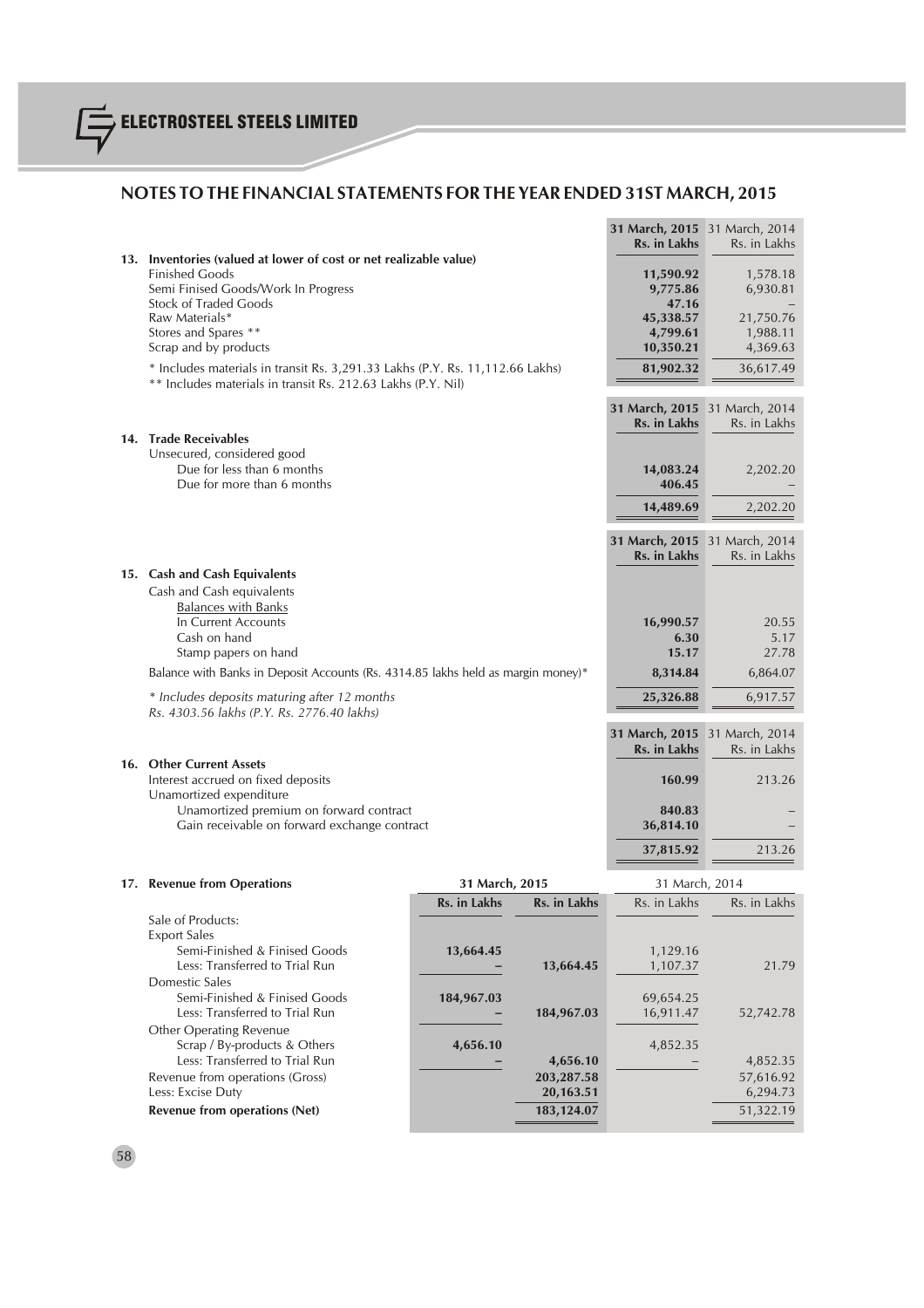|                                                                                                                           | 31 March, 2015 31 March, 2014<br>Rs. in Lakhs | Rs. in Lakhs           |
|---------------------------------------------------------------------------------------------------------------------------|-----------------------------------------------|------------------------|
| 18. Other Income                                                                                                          |                                               |                        |
| Job Work Charges                                                                                                          | 816.39                                        | 438.56                 |
| Miscellaneous Income                                                                                                      | 744.10                                        | 254.01                 |
|                                                                                                                           | 1,560.49                                      | 692.57                 |
|                                                                                                                           | 31 March, 2015                                | 31 March, 2014         |
|                                                                                                                           | Rs. in Lakhs                                  | Rs. in Lakhs           |
| 19. Cost of Raw Materials Consumed                                                                                        |                                               |                        |
| Inventory at the beginning of the year<br>Add: Purchases                                                                  | 10,638.10<br>179,411.87                       | 12,012.76<br>55,557.33 |
| Add: Transfer from Project Inventory                                                                                      |                                               | (0.06)                 |
| Less: Inventory Issued to Project<br>Less: Inventory Issued for Trial Run                                                 |                                               | 696.05<br>44,028.47    |
| Less: Inventory sold during the year                                                                                      | 18.16                                         | 1,004.00               |
| Less: Inventory at the end of the year                                                                                    | 41,974.43                                     | 10,638.10              |
|                                                                                                                           | 148,057.38                                    | 11,203.41              |
| Add: Consumption of Semi-Finished Goods Produced during Trial Run<br>Less: Consumption of Semi-Finised Goods in Trial Run |                                               | 53,120.44<br>17,455.08 |
|                                                                                                                           | 148,057.38                                    | 46,868.77              |
| <b>Details of Materials Consumed</b>                                                                                      |                                               |                        |
| Iron Ore<br>Coal                                                                                                          | 54,113.45<br>65,380.87                        | 5,019.66<br>5,596.77   |
| Coke and Coke Fines                                                                                                       | 10,173.41                                     | 26,587.18              |
| Sinter<br>Lime Stone and Dolomite                                                                                         | 9,387.26                                      | 24,181.79<br>378.23    |
| Others                                                                                                                    | 9,002.39                                      | (14,894.86)            |
|                                                                                                                           | 148,057.38                                    | 46,868.77              |
| <b>Details of Inventory</b><br>Iron Ore                                                                                   | 9,315.89                                      | 4,413.67               |
| Coal                                                                                                                      | 26,700.27                                     | 4,964.15               |
| Coke and Coke Fines<br>Lime Stone and Dolomite                                                                            | 1,393.60<br>1,542.99                          | 1,006.88               |
| Others                                                                                                                    | 3,021.68                                      | 253.40                 |
|                                                                                                                           | 41,974.43                                     | 10,638.10              |
| <b>Purchase of Traded Goods</b><br>Coal                                                                                   | 5,249.29                                      |                        |
| <b>TMT</b>                                                                                                                | 612.51                                        |                        |
|                                                                                                                           | 5,861.80                                      |                        |
|                                                                                                                           | 31 March 2015                                 | 31 March 2014          |
|                                                                                                                           | Rs. in Lakhs                                  | Rs. in Lakhs           |
| 20. Changes in Inventories of Finished Goods, Work-in-Progress & Stock-in-Trade<br>Inventories at the end of the year     |                                               |                        |
| Semi-Finished & Finished Goods                                                                                            | 23,068.23                                     | 6,746.53               |
| Scrap / By-products                                                                                                       | 8,681.69                                      | 1,185.74               |
| Stock-in-Trade                                                                                                            | 47.16                                         |                        |
| Inventories at the beginning of the year                                                                                  | 31,797.08                                     | 7,932.27               |
| Semi-Finished & Finished Goods                                                                                            | 6,746.53                                      | 1,992.38               |
| Scrap / By-products<br>Stock-in-Trade                                                                                     | 1,185.74                                      | 545.97                 |
|                                                                                                                           | 7,932.27                                      | 2,538.35               |
| <b>Inventories transferred from Project</b>                                                                               | (3, 146.57)                                   |                        |
|                                                                                                                           | (20, 718.24)                                  | (5,393.92)             |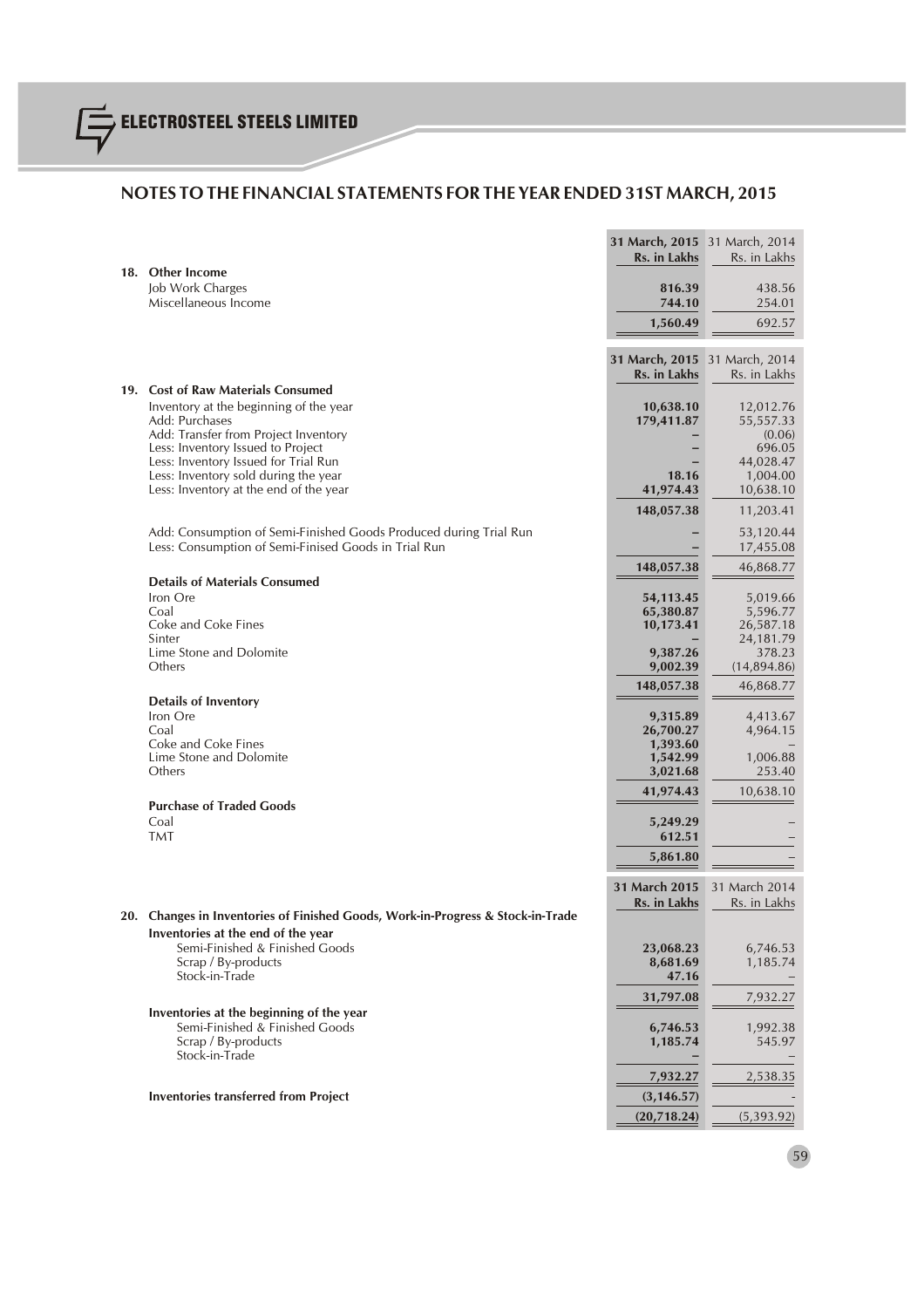|                                                                    | Rs. in Lakhs      | 31 March, 2015 31 March, 2014<br>Rs. in Lakhs |
|--------------------------------------------------------------------|-------------------|-----------------------------------------------|
| 21. Employee Benefits Expense                                      |                   |                                               |
| Salaries, wages and bonus                                          | 4,157.23          | 1,268.84                                      |
| Contribution to Provident and Other Funds                          | 178.16            | 62.01                                         |
| Staff welfare expenses                                             | 137.83            | 63.88                                         |
|                                                                    | 4,473.22          | 1,394.73                                      |
|                                                                    |                   |                                               |
|                                                                    |                   | 31 March, 2015 31 March, 2014                 |
|                                                                    | Rs. in Lakhs      | Rs. in Lakhs                                  |
| 22. Finance Costs                                                  |                   |                                               |
| <b>Interest Expense</b>                                            | 43,769.57         | 16,349.59                                     |
| Other Borrowing Cost                                               | 1,175.16          | 369.43                                        |
| Net (Gain) / Loss on foreign currency transactions and translation | 228.40            | 1,012.39                                      |
|                                                                    |                   |                                               |
|                                                                    | 45,173.13         | 17,731.41                                     |
|                                                                    |                   |                                               |
|                                                                    |                   | 31 March, 2015 31 March, 2014                 |
| 23. Depreciation and Amortisation Expenses                         | Rs. in Lakhs      | Rs. in Lakhs                                  |
| Depreciation on Tangible Assets                                    | 20,722.04         | 7,190.18                                      |
| Amortisation of Intangible Assets                                  | 12.57             | 156.73                                        |
| Less: Transferred to Pre-operative expense                         | (649.52)          | (582.60)                                      |
|                                                                    | 20,085.09         | 6,764.31                                      |
|                                                                    |                   |                                               |
|                                                                    | 31 March, 2015    | 31 March, 2014                                |
|                                                                    | Rs. in Lakhs      | Rs. in Lakhs                                  |
| 24. Other Expenses                                                 |                   |                                               |
| Consumption of Stores & Spares                                     | 8,081.82          | 2,258.49                                      |
| Power and Fuel                                                     | 9,232.82          | 2,821.57                                      |
| Freight and Forwarding Charges                                     | 7,686.12          | 975.96                                        |
| Rent                                                               | 243.78            | 58.66                                         |
| Rates and taxes                                                    | 57.90             | 37.01                                         |
| Insurance                                                          | 538.90            | 181.06                                        |
| Repairs to Machinery                                               | 285.31            | 60.75                                         |
| Operation & Maintenance expenses                                   | 7,262.97          | 1,391.17                                      |
| Machine Hire Charges                                               | 835.00            | 566.95                                        |
| <b>Material Handling Expenses</b>                                  | 1,009.24          | 44.25                                         |
| Listing & Registrar Expenses                                       | 50.17             | 34.82                                         |
| <b>Security Expenses</b>                                           | 264.13            | 121.49                                        |
| Advertisement and Business Promotion Expenses                      | 146.76            | 104.53                                        |
| Travelling & Conveyance                                            | 667.93            | 303.26<br>639.47                              |
| Legal & Professional Fees                                          | 372.01            |                                               |
| Payment to Auditors<br><b>Prior Period Items</b>                   | 74.15<br>652.81   | 56.76<br>272.46                               |
| Excise Duty on Closing Stock                                       |                   | 595.79                                        |
| Exchange differences (net)                                         | 2,464.13<br>81.79 | 2,558.41                                      |
| Loss on Sale of Fixed Assets                                       | (5.62)            | 0.37                                          |
| Selling & Distribution Expenses                                    | 1,677.03          | 165.26                                        |
| Premium on forward contract amortised                              | 475.60            |                                               |
| <b>CSR Expenditure</b>                                             | 1.61              | 5.95                                          |
| Other Miscellaneous Expenses                                       | 1,998.95          | 507.02                                        |
|                                                                    | 44,155.31         | 13,761.46                                     |
|                                                                    |                   |                                               |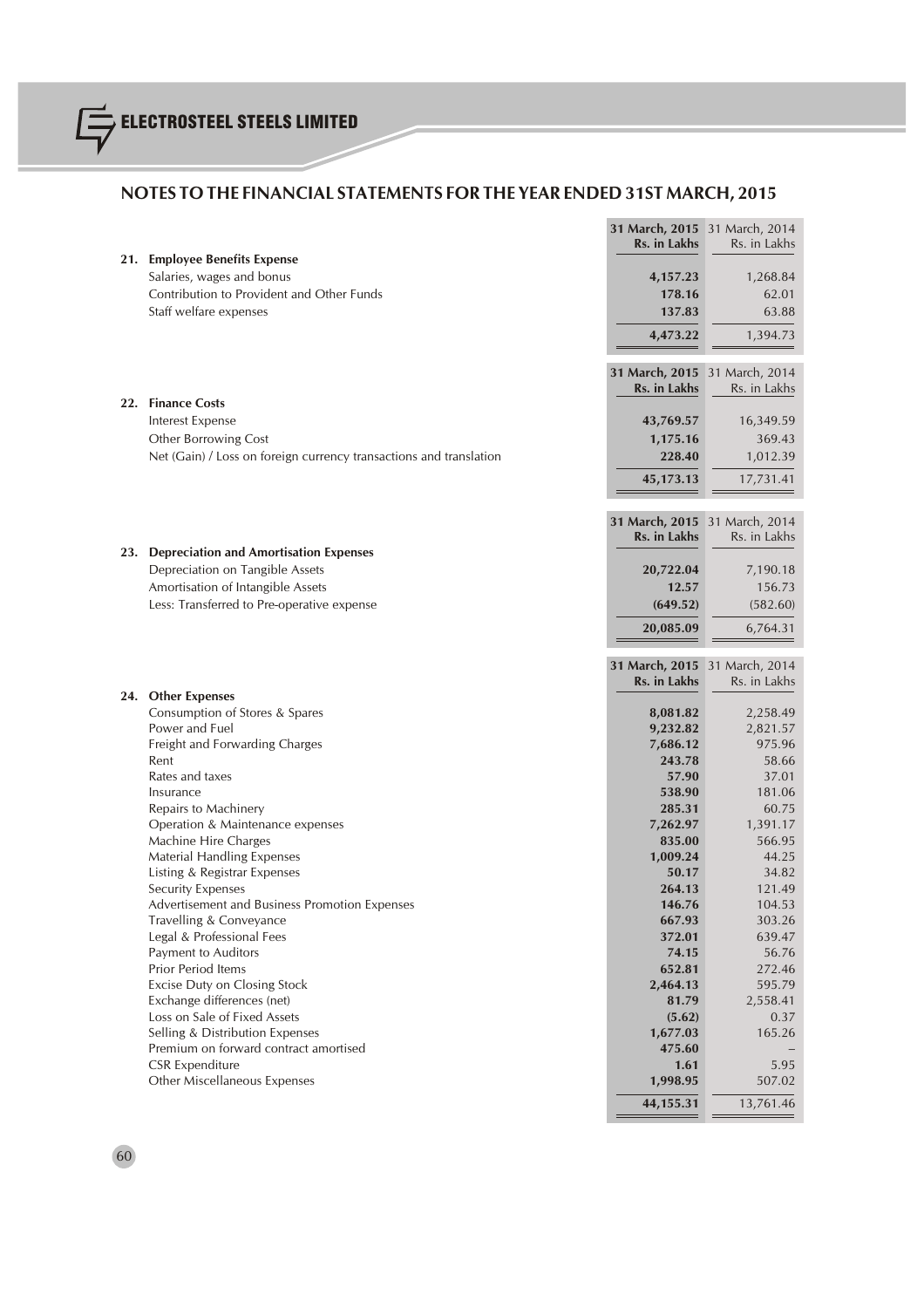|                                | 31 March, 2015 31 March, 2014 |                |
|--------------------------------|-------------------------------|----------------|
|                                | <b>Rs. in Lakhs</b>           | Rs. in Lakhs   |
| <b>Payment to Auditors</b>     |                               |                |
| <b>Statutory Audit Fee</b>     | 20.00                         | 20.00          |
| Internal Audit Fee             | 45.00                         | 29.56          |
| Tax Audit Fee                  | 3.00                          | 1.00           |
| <b>Other Services</b>          | 4.86                          | 5.06           |
| Out of Pocket Expenses         | 0.83                          | 0.68           |
| Cost Audit Fee                 | 0.46                          | 0.46           |
|                                | 74.15                         | 56.76          |
|                                |                               |                |
|                                | 31 March, 2015                | 31 March, 2014 |
|                                | <b>Rs. in Lakhs</b>           | Rs. in Lakhs   |
| <b>Prior Period Items</b>      |                               |                |
| Consultancy & Services charges | 565.11                        | 5.47           |
| <b>Financing Charges</b>       |                               | 261.50         |
| Freight & Demurrage charges    | 50.94                         | 0.08           |
| Insurance premium              | 14.62                         |                |
| Others                         | 22.14                         | 5.41           |
|                                | 652.81                        | 272.46         |

**25.1** The Interest on the term loans due from a non-CDR lender (SREI) has been provided in line with the CDR terms as approved by the CDR EG. However, their claim for additional interest, management fee etc. is under renegotiation.

**25.2** The dues to L&T Fin Corp on account of bill discouting are secured by charges created on all book debts, all cash flows and receivables and proceeds arising from/in connection with supplies to L&T ECC.

#### **26. Employee Benefits**

The disclosures required under Accounting Standard 15 "Employee Benefits" issued by the Institute of Chartered Accountants of India (ICAI), are given below:

#### **Defined Contribution Plans**

Contributions to Defined Contribution Plans, recognized are charged off for the period (included in Statement of Profit & Loss and Project Development Expenditure) as under:

| <b>Particulars</b>                        | 31 March, 2015 31 March, 2014<br>Rs. in Lakhs | Rs. in Lakhs |
|-------------------------------------------|-----------------------------------------------|--------------|
| Employer's Contribution to Provident Fund | 236.54                                        | 225.39       |
| Employer's Contribution to Pension Scheme | 127.71                                        | 69.58        |

#### **Defined Benefit Plan**

The present value of obligation for Employee's Gratuity Scheme is determined based on actuarial valuation using the Projected Unit Credit Method, which recognizes each period of service as giving rise to additional unit of employee benefit entitlement and measures each unit separately to build up the final obligation. The obligation for Leave Encashment is recognized in the same manner as Gratuity.

#### **a. Reconciliation of opening and closing balances of Defined Benefit obligation**

|                                                     | <b>Gratuity (partially funded)</b> |              | Leave encashment (unfunded)   |              |
|-----------------------------------------------------|------------------------------------|--------------|-------------------------------|--------------|
|                                                     | 31 March, 2015 31 March, 2014      |              | 31 March, 2015 31 March, 2014 |              |
|                                                     | Rs. in Lakhs                       | Rs. in Lakhs | Rs. in Lakhs                  | Rs. in Lakhs |
| Defined Benefit obligation at beginning of the year | 269.41                             | 263.58       | 269.36                        | 220.84       |
| <b>Current Service Cost</b>                         | 96.57                              | 64.93        | 81.16                         | 45.87        |
| Interest Cost on benefit obligation                 | 27.50                              | 23.99        | 26.69                         | 24.03        |
| Net Actuarial (gain)/loss recognized in the year    | 65.81                              | 25.98        | 63.99                         | 16.38        |
| Benefits paid                                       | (41.12)                            | (109.07)     | (43.30)                       | (37.76)      |
| Net benefit expense                                 | 418.17                             | 269.41       | 397.90                        | 269.36       |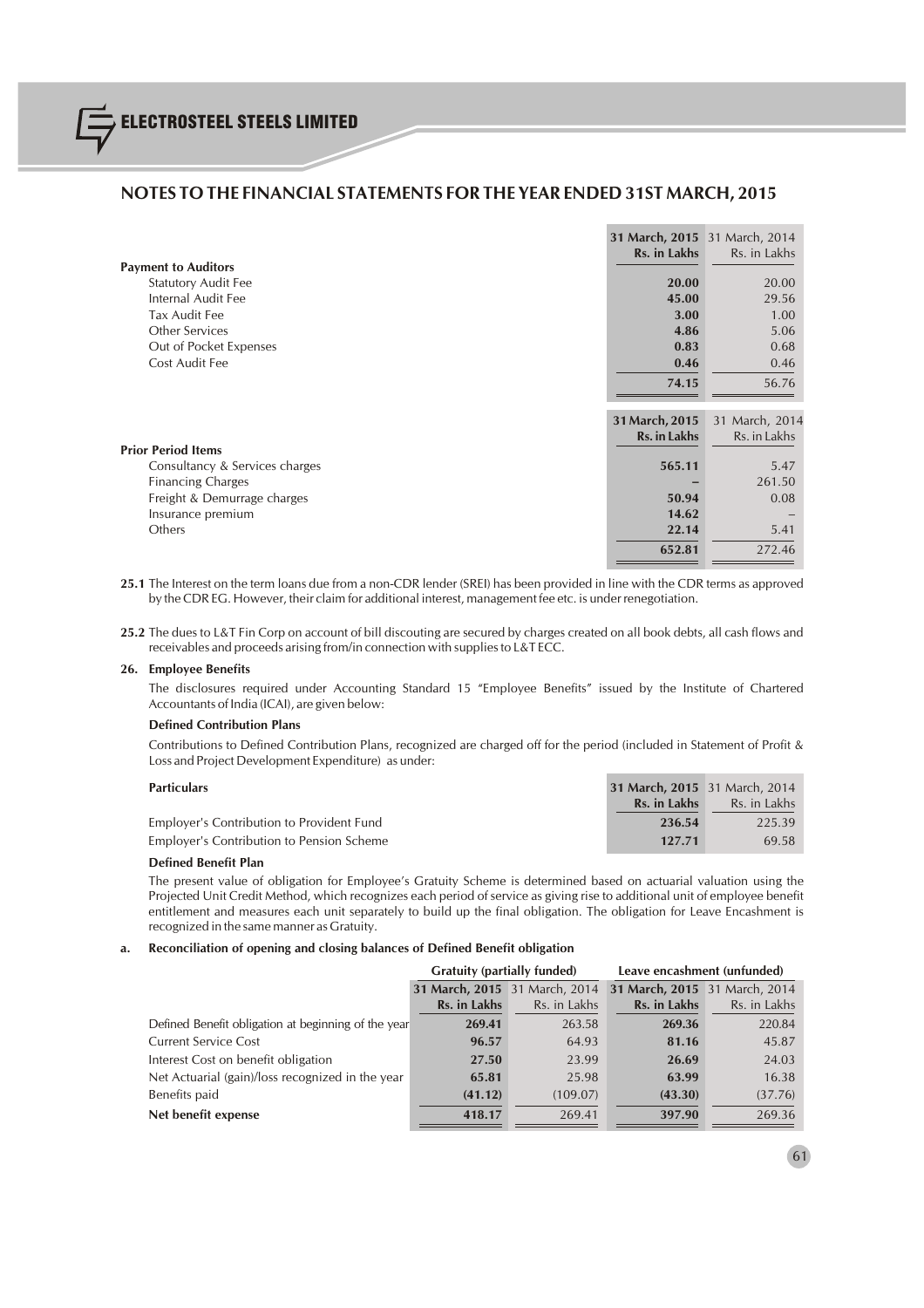**Rs.** in Lakhs

| b. | Reconciliation of opening and closing balances of fair value of plan assets: | <b>Gratuity (partially funded)</b> |              |
|----|------------------------------------------------------------------------------|------------------------------------|--------------|
|    |                                                                              | 31 March, 2015 31 March, 2014      |              |
|    |                                                                              | Rs. in Lakhs                       | Rs. in Lakhs |

|                                   | Rs. in Lakhs | Rs. in Lakhs |
|-----------------------------------|--------------|--------------|
| Opening fair value of plan assets | 202.41       | 227.03       |
| Expected return                   | 19.32        | 19.33        |
| Actuarial gains/(losses)          | 17.68        | (7.83)       |
| Employer contribution             | 83.54        | 72.95        |
| Benefits paid                     | (41.12)      | (109.07)     |
| Closing fair value of plan assets | 281.83       | 202.41       |

#### **c. Reconciliation of fair value of assets and obligations**

|                                                       | Gratuity (partially funded) |              | Leave encashment (unfunded)                                                        |              |
|-------------------------------------------------------|-----------------------------|--------------|------------------------------------------------------------------------------------|--------------|
|                                                       | Rs. in Lakhs                | Rs. in Lakhs | 31 March, 2015 31 March, 2014 31 March, 2015 31 March, 2014<br><b>Rs. in Lakhs</b> | Rs. in Lakhs |
| Fair value of plan assets                             | 281.83                      | 202.41       |                                                                                    |              |
| Present value of obligations                          | 418.17                      | 269.41       | 397.90                                                                             | 269.36       |
| (Assets)/Liability recognized in<br>the Balance Sheet | 136.34                      | 67.00        | 397.90                                                                             | 269.36       |

#### **d. Net employee benefit expense recognized during the year**

|                                                  | <b>Gratuity (partially funded)</b> |              | Leave encashment (unfunded)   |              |
|--------------------------------------------------|------------------------------------|--------------|-------------------------------|--------------|
|                                                  | 31 March, 2015 31 March, 2014      |              | 31 March, 2015 31 March, 2014 |              |
|                                                  | Rs. in Lakhs                       | Rs. in Lakhs | Rs. in Lakhs                  | Rs. in Lakhs |
| <b>Current Service Cost</b>                      | 96.57                              | 64.93        | 81.16                         | 45.87        |
| Interest Cost on benefit obligation              | 27.50                              | 23.99        | 26.69                         | 24.03        |
| Expected return on plan assets                   | (19.32)                            | (19.33)      |                               |              |
| Net Actuarial (gain)/loss recognized in the year | 48.12                              | 33.81        | 63.99                         | 16.38        |
| Net benefit expense                              | 152.87                             | 103.40       | 171.84                        | 86.28        |

|                                         |         | <b>Gratuity (partially funded)</b> |                 |  |  |
|-----------------------------------------|---------|------------------------------------|-----------------|--|--|
| 2013-14                                 | 2012-13 | 2011-12                            | 2010-11         |  |  |
| 269.41                                  | 263.58  | 252.26                             | 83.95           |  |  |
| 202.41                                  | 227.03  | 132.81                             | 130.93<br>46.98 |  |  |
| 2014-15<br>418.17<br>281.83<br>(136.34) | (67.00) | (36.55)                            | (119.45)        |  |  |

#### **e. Investment Details**

100% of the plan assets are with the Insurance Company.

## **f. Actuarial Assumptions**

The principle assumptions used in determining defined benefit obligations for the company's plan are shown below:

|                                                       | <b>Gratuity (partially funded)</b> |            | Leave encashment (unfunded)   |            |
|-------------------------------------------------------|------------------------------------|------------|-------------------------------|------------|
|                                                       | 31 March, 2015 31 March, 2014      |            | 31 March, 2015 31 March, 2014 |            |
| Mortality Table (Indian Assured Lives Mortality)      | 2006-08                            | 2006-08    | 2006-08                       | 2006-08    |
|                                                       | (Ultimate)                         | (Ultimate) | (Ultimate)                    | (Ultimate) |
| Discount rate (per annum)                             | $8.00\%$                           | 8.25%      | $8.00\%$                      | 8.25%      |
| Expected rate of return on<br>plan assets (per annum) | $8.00\%$                           | $9.00\%$   | <b>NA</b>                     | <b>NA</b>  |
| Rate of escalation in salary (per annum)              | $5.00\%$                           | $5.00\%$   | $5.00\%$                      | $5.00\%$   |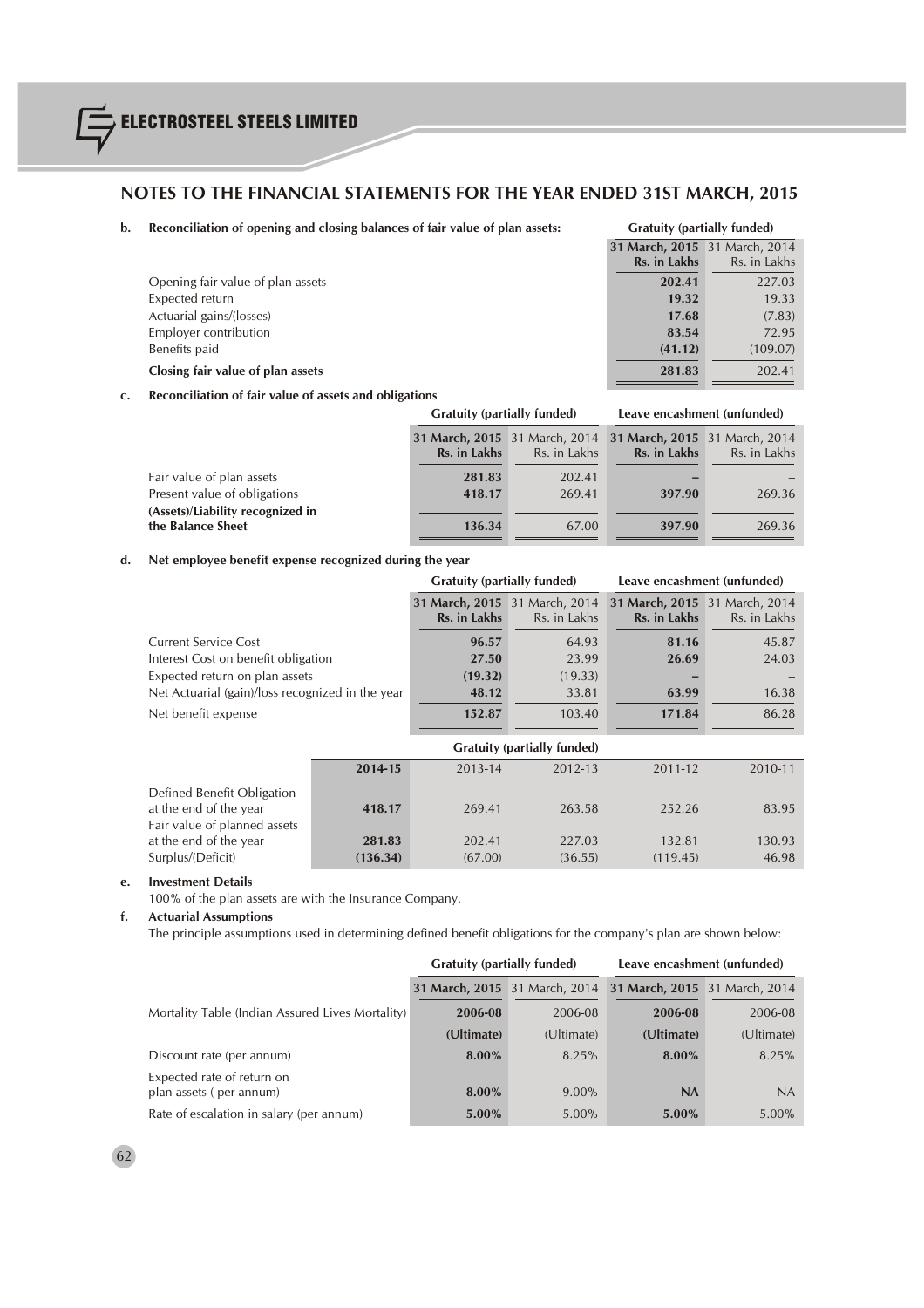#### **27. Project Development Expenditure**

The Company's Integrated Steel & DI Pipe Plant in the State of Jharkhand, India, is under construction & erection. A part of plant facility has commenced production and accordingly the balance proportionate expenditure related to the plant under construction & erection continues to be accounted as 'Project Development Expenditure' pending capitalization under 'Capital Work-in-Progress'. Necessary details have been disclosed below:

**Project Development Expenditure Account (Included under Capital Work-in-Progress)**

|                   |                                                                              | 31 March, 2015 31 March, 2014<br>Rs. in Lakhs | Rs. in Lakhs |
|-------------------|------------------------------------------------------------------------------|-----------------------------------------------|--------------|
|                   | <b>Opening Balance</b>                                                       | 237,709.52                                    | 237,927.18   |
| Add:              |                                                                              |                                               |              |
| (i)               | Payments to and Provisions for Employees (including personnel on deputation) |                                               |              |
|                   | - Salaries, Wages and Bonus                                                  | 5,021.99                                      | 5,089.56     |
|                   | - Contribution to Provident Fund, Gratuity Fund,<br>Pension Scheme, etc.     | 305.56                                        | 348.09       |
|                   | - Employee welfare and other amenities                                       | 317.90                                        | 312.54       |
| (ii)              | Consultancy, Professional and Legal Fees                                     | 938.73                                        | 748.15       |
| (iii)             | Power & Fuel                                                                 | 1,732.98                                      | 2,057.47     |
| (iv)              | Labour and Machinery Hire Charges                                            | 512.55                                        | 503.18       |
| (v)               | Security expenses                                                            | 336.16                                        | 342.28       |
| (v <sub>i</sub> ) | Insurance                                                                    | 685.87                                        | 612.86       |
|                   | (vii) Rent                                                                   | 105.19                                        | 164.14       |
|                   | (viii) Rates & Taxes                                                         | 36.42                                         | 39.21        |
| (ix)              | Stores & Spares consumption                                                  | 5,539.16                                      | 50.71        |
| (x)               | Travelling and Conveyance Expenses                                           | 850.10                                        | 822.79       |
| (x <sub>i</sub> ) | Exchange Fluctuation (Considered as Borrowing Cost)                          | 290.69                                        | 1,741.04     |
|                   | (xii) General and Administrative Expenses (net)                              | 1,804.71                                      | 814.60       |
|                   | (xiii) Depreciation                                                          | 649.52                                        | 582.60       |
|                   | (xiv) Other Borrowing Cost                                                   | 840.26                                        | 341.61       |
|                   | (xv) Interest and Finance Charges                                            | 52,881.09                                     | 61,982.47    |
|                   | (xvi) Premium on forward contract                                            | 24.37                                         |              |
|                   |                                                                              | 310,582.77                                    | 314,480.48   |
| Less:             |                                                                              |                                               |              |
| (i)               | Credit for Project Scrap                                                     |                                               |              |
| (ii)              | Foreign Currency Exchange Fluctuation                                        | (1,038.79)                                    | (7,783.38)   |
|                   |                                                                              | 311,621.56                                    | 322,263.86   |
|                   | Add: Provision for tax                                                       |                                               |              |
|                   | - Income Tax                                                                 |                                               |              |
|                   |                                                                              | 311,621.56                                    | 322,263.86   |
|                   | Less: Allocated/Transferred during the year to completed assets              | 40,165.56                                     | 84,554.34    |
|                   | <b>Closing Balance</b>                                                       | 271,456.00                                    | 237,709.52   |
|                   |                                                                              |                                               |              |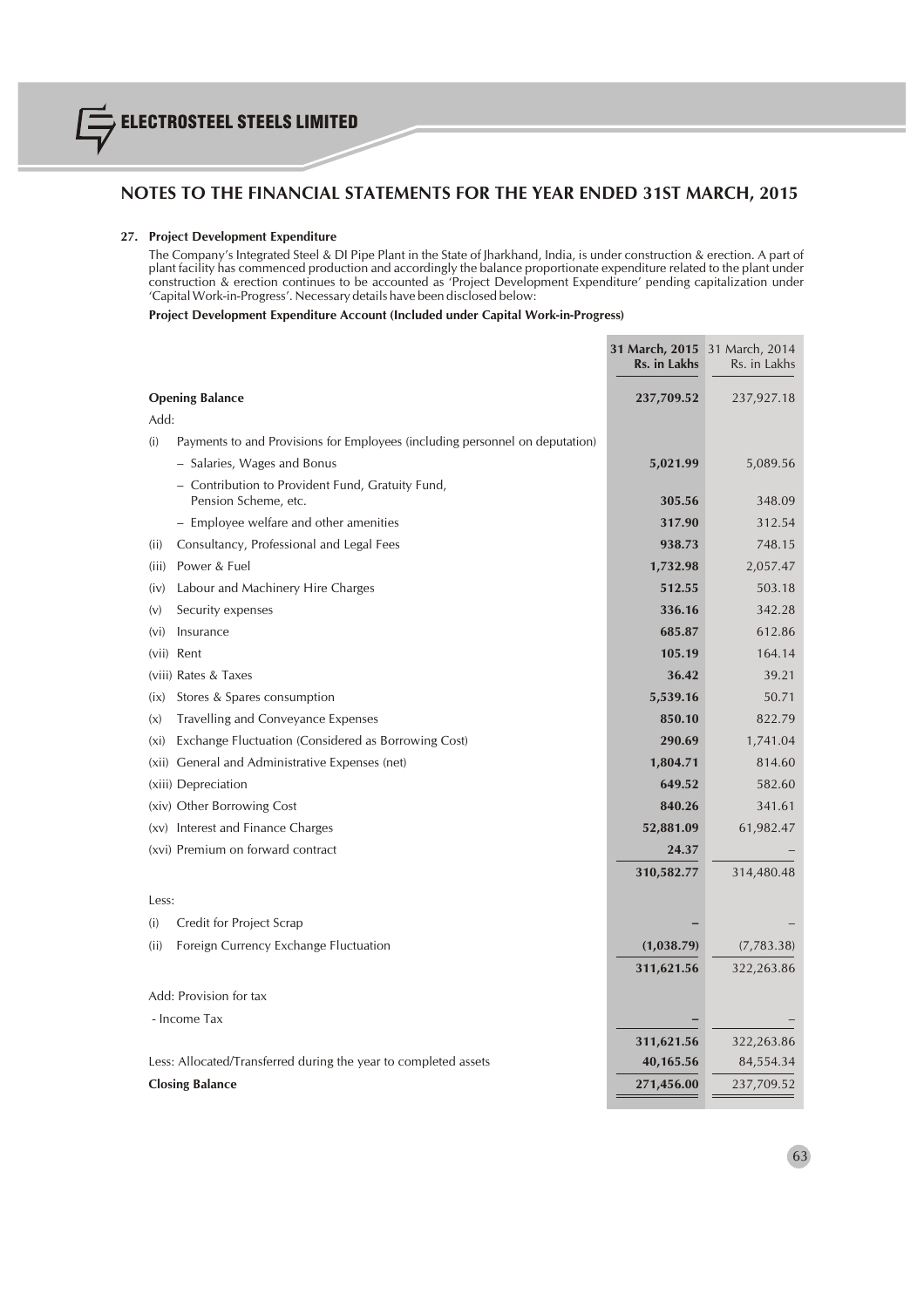**27.1** The Company has, during the year, capitalized part of the plant facility. Accordingly the Pre-Operative Expenses incurred up to the date of capitalization have been allocated to the cost of the facility on a proportionate basis.

#### **28. Segment information**

The Company's activities during the period were relating to setting up of its Integrated Steel & D I Pipe Plant. A part of the plant facility has commenced production (refer Note 27 above). Considering the nature of the Company's business and operations, there are no separate reportable segments (business and/ or geographical) in accordance with the requirements of Accounting Standard 17 'Segment Reporting', issued by ICAI.

#### **29. Related Party Disclosures**

As per Accounting Standard 18 'Related Party Disclosures' issued by ICAI, the disclosure of transactions with related parties are given below:

#### **(i) Names of the related parties and description of relationship**

**List of related parties where control exists:**

**Electrosteel Castings Limited Castings 2 and 2 and 2 and 2 and 2 and 2 and 2 and 2 and 2 and 2 and 2 and 2 and 2 and 2 and 2 and 2 and 2 and 2 and 2 and 2 and 2 and 2 and 2 and 2 and 2 and 2 and 2 and 2 and 2 and 2 and 2** 

#### **Key Management Personnel (KMP) and their relatives**

| Mr. Rama Shankar Singh | - Whole Time Director |
|------------------------|-----------------------|
| Mrs Puspha Singh       | - Wife                |

### **Enterprises where Key Management Personnel (KMP) have significant influence or control**

Rama Mining Consultants Private Limited

North Dhadhu Mining Company Private Limited

Asian Informatics Private Limited

Jhilmil Traders Private Limited

MDA Projects India Private Limited

## **(ii) Transactions during the period with related parties (excluding taxes):**

|                | Sl. No. Name of the related party            |              | 31 March, 2015 31 March, 2014 |
|----------------|----------------------------------------------|--------------|-------------------------------|
|                |                                              | Rs. in Lakhs | Rs. in Lakhs                  |
| 1              | <b>Electrosteel Castings Limited</b>         |              |                               |
|                | <b>Transactions:</b>                         |              |                               |
|                | Proceeds from issue of equity shares/Premium | 22,250.00    |                               |
|                | Purchase of Materials & Services             | 45,011.58    | 13,739.77                     |
|                | Sale of Materials, Services and others       | 6,317.74     | 2,455.75                      |
|                | Reimbursement of expenses paid               | 139.86       | 0.10                          |
|                | Reimbursement of expenses received           | 0.12         | 0.22                          |
|                | Payment of rent                              | 0.60         | 0.39                          |
|                | <b>Closing Balance:</b>                      |              |                               |
|                | Trade Payables                               | 4,870.85     | 3,418.50                      |
|                | Advance against supplies/services            | 26,373.83    | 31,123.82                     |
|                | Trade receivables                            | 521.82       | 1,890.97                      |
| $\overline{2}$ | Nigam Chander Bahl                           |              |                               |
|                | <b>Transactions:</b>                         |              |                               |
|                | Payment of remuneration                      |              | 226.35                        |
| 3              | Rama Shankar Singh                           |              |                               |
|                | <b>Transactions:</b>                         |              |                               |
|                | Payment of remuneration                      | 145.42       | 22.04                         |
|                | <b>Closing Balance:</b>                      |              |                               |
|                | Year End Payables                            | 7.24         | 7.54                          |
|                |                                              |              |                               |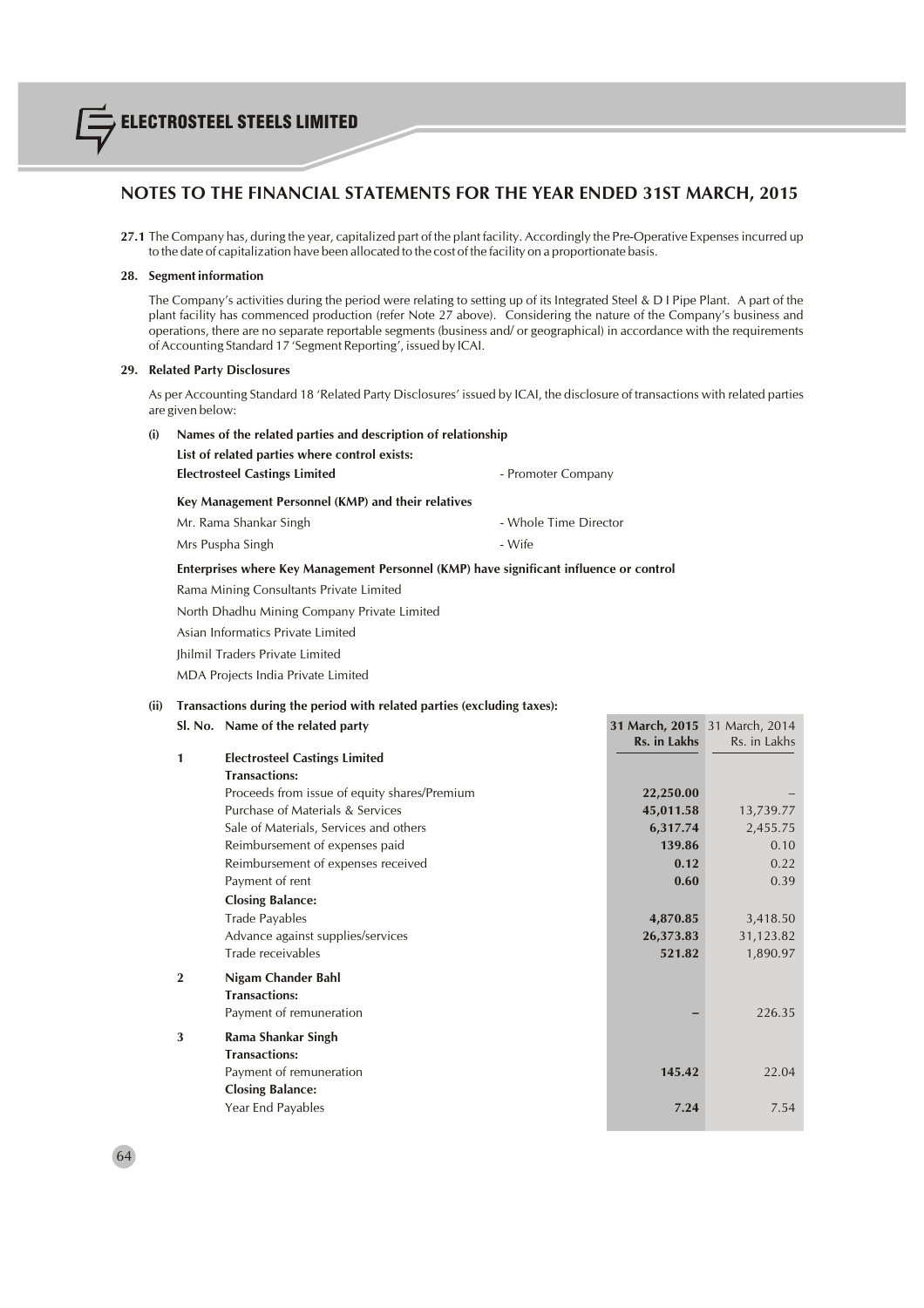#### **30. Earning per share (EPS)**

The following reflects the profit/(loss) and equity share data used in the basic and diluted EPS computations:

|                                                                        | Rs. in Lakhs  | Rs. in Lakhs  |
|------------------------------------------------------------------------|---------------|---------------|
| Net Profit / (Loss) attributable to equity shareholders (Rs. in Lakhs) | (62, 404.23)  | (29, 113, 17) |
| Weighted average number of equity shares in calculating EPS            | 2.327.550.091 | 2,186,735,023 |
| Nominal value of Equity Shares (Rs.)                                   | 10.00         | 10.00         |
| Basic & Diluted EPS (Rs.)                                              | (2.68)        | (1.33)        |
|                                                                        |               |               |

 **31 March, 2015** 31 March, 2014

#### **31. Accounting for Taxes on Income**

Since availability of future taxable income is not certain, no provision for deferred tax assets has been made under Accounting Standard 22 'Accounting for Taxes in Income' issued by ICAI, in accordance with the transitional provisions.

| 32. Capital and other commitments                         | 31 March, 2015 31 March, 2014<br>Rs. in Lakhs |              |
|-----------------------------------------------------------|-----------------------------------------------|--------------|
| Estimated amount of contracts remaining to be executed on |                                               | Rs. in Lakhs |
| capital account (net of advances) and not provided for    | 7.006.90                                      | 54,219.12    |
| Export Obligation Commitments under EPCG Scheme (*)       | 489.957.35                                    | 559.541.35   |

(\*) In terms of notification no. 70(RE-2013)/2009-2014, issued by the Ministry of Commerce and Industry, the company has applied Export obligation extension of 3 years from the date of approval of CDR package.

Company's irrecoverable off-take agreement with ECL for procurement of Iron ore at cost plus mark up during the currency of loan agreements with the lenders continues, whereas such agreement for procurement of Coking coal is cancelled , since the Hon'ble Supreme Court vide its order dated 24th September,2014 has cancelled the coal block allotted to ECL w.e.f 1st April, 2015.

| 33. Contingent liabilities                          | 31 March, 2015 31 March, 2014<br><b>Rs. in Lakhs</b> | Rs. in Lakhs                                  |
|-----------------------------------------------------|------------------------------------------------------|-----------------------------------------------|
| Claims against the company not acknowledged as debt | 58,646.64                                            | 25,066.26                                     |
| 34. Value of import calculated on CIF basis         |                                                      |                                               |
|                                                     | <b>Rs. in Lakhs</b>                                  | 31 March, 2015 31 March, 2014<br>Rs. in Lakhs |
| Raw Materials                                       | 47,245.77                                            | 31,831.26                                     |
| Stores & Spare Parts                                | 7,261.56                                             | 6.08                                          |
| Capital Goods                                       | 20,264.84                                            | 2,863.42                                      |
|                                                     | 74,772.17                                            | 34,700.76                                     |
| 35. Earnings in foreign exchange                    | 31 March, 2015                                       | 31 March, 2014                                |
|                                                     | Rs. in Lakhs                                         | Rs. in Lakhs                                  |
| FOB value of exports                                | 13,664.46                                            | 1,757.58                                      |
|                                                     | 13,664.46                                            | 1,757.58                                      |
| 36. Expenditure in foreign currency                 |                                                      |                                               |
| Consultancy and professional fees                   | 142.40                                               | 84.81                                         |
| Travelling and Conveyance                           | 100.21                                               | 67.05                                         |
| Salaries, Wages & Bonus                             |                                                      | 126.62                                        |
| Rent                                                | 3.85                                                 | 37.04                                         |
| Interest paid                                       | 192.59                                               | 184.61                                        |
| Others                                              | 9.35                                                 | 39.06                                         |
|                                                     | 448.40                                               | 539.19                                        |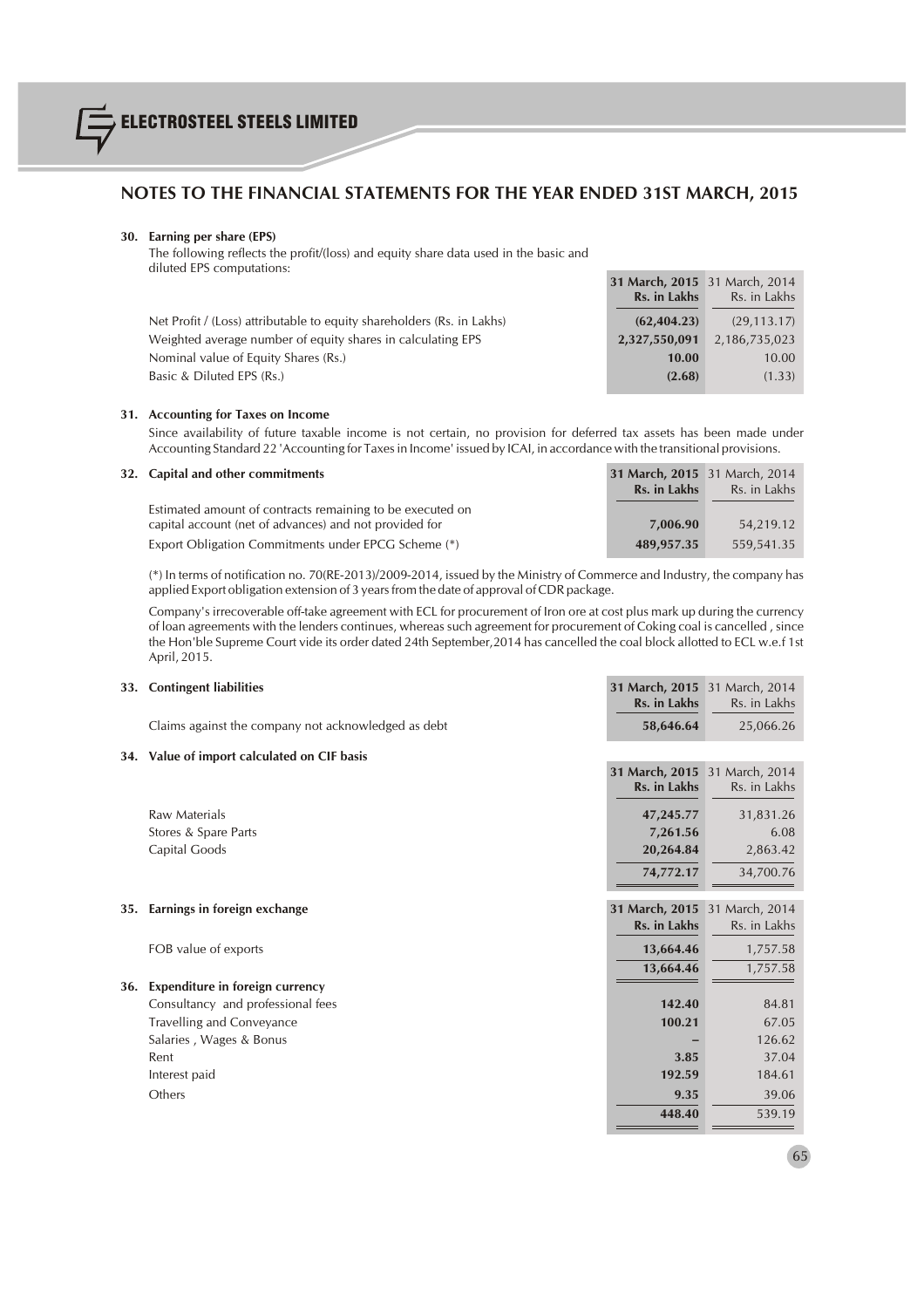#### **37. Valuation of Current Assets, Loan & Advances**

In the opinion of the management, current assets, loans and advances and trade receivables have the value at which these are stated in the Balance Sheet, unless otherwise stated, and adequate provisions for all known liabilities have been made and are not in excess of the amount reasonably required.

Vendor balances appearing under Long-term liabilities, trade Payables & other liabilities, loans & advances and trade receivables are subject to reconciliation/ confirmation and adjustments in this respect are carried out as and when amount thereof, if any, are ascertained.

#### **38. Imported & Indigenous Raw Materials, components and Spares Parts Consumed**

|                       |                       | for the year 2014-15      |                       | for the year 2013-14      |  |
|-----------------------|-----------------------|---------------------------|-----------------------|---------------------------|--|
|                       | Value<br>Rs. in Lakhs | % of total<br>consumption | Value<br>Rs. in Lakhs | % of total<br>consumption |  |
| Raw Materials         |                       |                           |                       |                           |  |
| Imported              | 52,251.88             | 35.29%                    | 4,428.66              | 9.45%                     |  |
| Indigenous            | 95,805.51             | 64.71%                    | 42,440.11             | $90.55\%$                 |  |
| Stores & Spares Parts |                       |                           |                       |                           |  |
| Imported              | 486.05                | 3.87%                     |                       |                           |  |
| Indigenous            | 12,087.74             | 96.13%                    | 2,258.49              | 100.00%                   |  |

#### **39. Derivative instruments and unhedged foreign currency exposure**

#### **A. Derivative contracts outstanding as at the Balance sheet date:**

| <b>Particulars</b>                                                                       | <b>Purpose</b>            |
|------------------------------------------------------------------------------------------|---------------------------|
| <b>Forward contract to buy US \$</b>                                                     | Hedge of buyers creditors |
| US\$ 59,110,635 (31st March 2014 : Nil)<br>(Rs 37,950.66 lacs (31st March 2014 : Rs Nil) |                           |

#### **B. Particulars of unhedged foreign currency exposure as at the Balance sheet date:**

| <b>Particulars</b>                     | Amount                                                                                                        |
|----------------------------------------|---------------------------------------------------------------------------------------------------------------|
| <b>Buyer's Creditors</b>               | (31st March 2014 : USD\$ 8,082,898)<br>USD\$ Nil<br>(31st March 2014 : Rs 4843.47 lacs) 1<br>Nil -<br>I Rs    |
|                                        | USD\$ 52,193,859 (31st March 2014 : USD\$ 55,374,049)<br>[Rs 32,506 lacs (31st March 2014 : Rs 33,180 lacs )] |
| Trade payables (including acceptances) | Euro 3,774,400 (31st March 2014: 38,873,780)<br>[ Rs 2,522.05 lacs (31st March 2014 : Rs 3,191.42 lacs) ]     |
|                                        | GBP 505 (31st March 2014 : Nil)<br>[ Rs 0.47 lacs (31st March 2014 : Rs Nil ) ]                               |

**40.** The Company has incurred a net loss of Rs. 62,404.23 lac ( Previous Year Rs. 29113.17 lac) during the year ended 31st March 2015. The Current liabilities exceeds the current assets by Rs. 163,669.48 lac (Previous year Rs. 76,680.50 lac). Further there has been an erosion of net worth by more than fifty percent because of accumulated losses. As stated earlier, the Company was sanctioned CDR Package on 28th September, 2013 to restructure and reschedule the Company's debt and provide additional facilities. The Master Restructuring Agreement was executed only on 20th January, 2014, resulting in delayed release of additional funds. The consequent release of additional term loan under CDR Package happened with delay which resulted in delay of operationalization of project modules. The Company is yet to get some portion of sanctioned loans requiring for the project completion.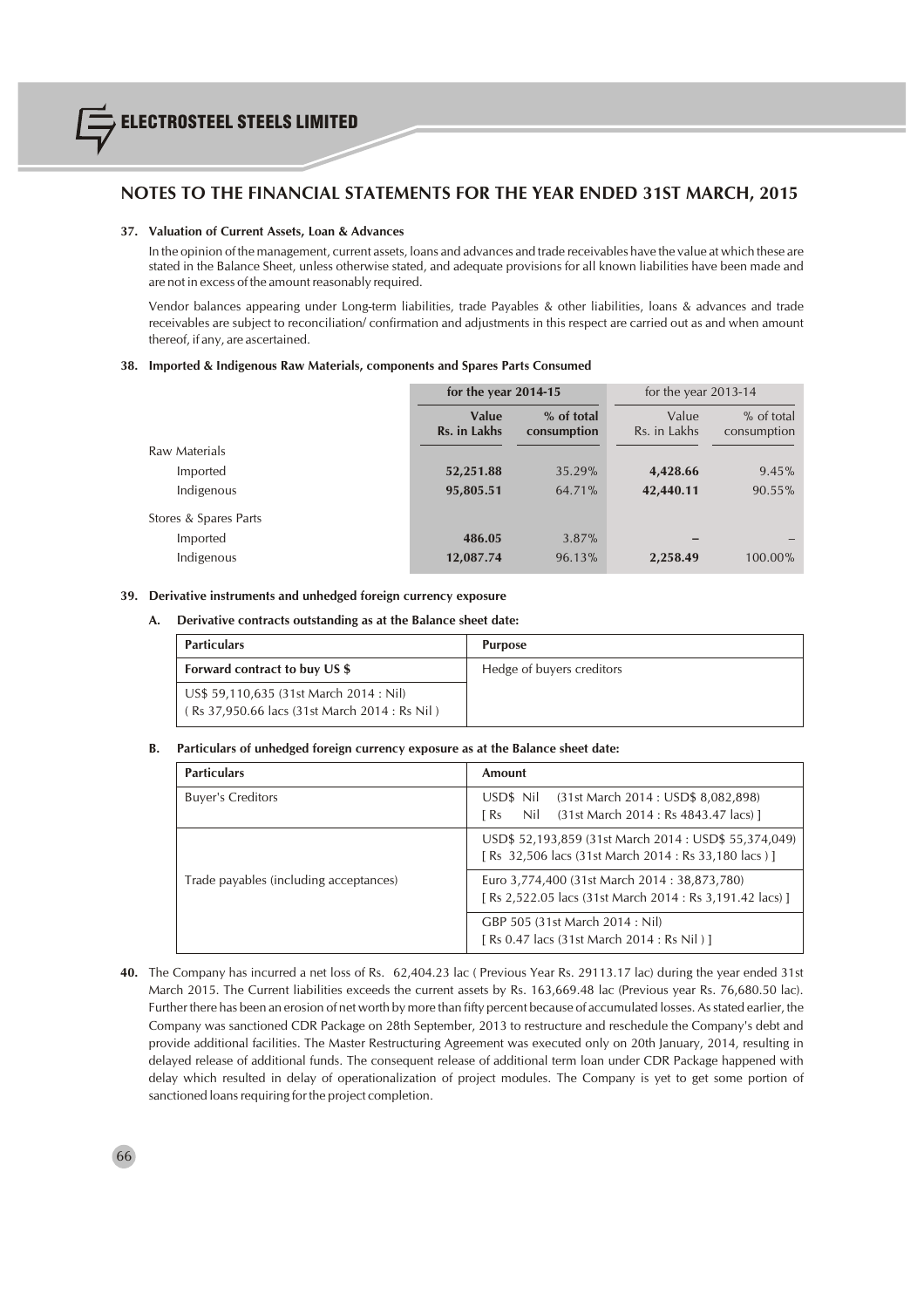

Further, the financial closure of the need based working capital funds was inordinately delayed and the loan documentations made in November, 2014 only. There after release of the sanctioned working capital facility by the majority of the lenders was done gradually. However, the company is still to get the entire sanctioned need based working capital.

The release of working capital facility has enabled the Company to increase its production. The same is evident with the gradual increase in sales over on quarter - on- quarter basis. With the release of entire working capital facility, the Company would be able to step the production level which would add to enhanced top line and generation of cash flows. The company was EBIDTA positive in the financial year 2014-15.

Further, under the CDR Package, the Company is required to be infused further funds in the form of equity/preference shares/unsecured loan etc. by March 2016. The Company is seeking potential investment of necessary funds.

Thus, with the operationalization of other Project facilities together with the increase in release of working capital limits and the infusion of funds, it is expected that the project will be completed and the overall financial health of the company would improve considerably.

Considering the above developments and favourable impact thereof on the financials of the Company and its operations, the Company has prepared these financial statements on going concern basis.

**41.** Previous year figures have been reclassified wherever appropriate to confirm to current year's presentation.

**42.** All the figures in these notes are in 'Rs. in lakhs' except otherwise stated.

**For B. Chhawchharia & Co. Firm Registration No. 305123E** Chartered Accountants

**S.K. Chhawchharia** Partner M. No. 008482

Kolkata May 11, 2015

As per our Report of even date For and on behalf of the Board

| Lalit Kumar Singhi | Director                |
|--------------------|-------------------------|
| R S Singh          | Wholetime Director      |
| Ashutosh Agarwal   | Chief Financial Officer |
| Anubhav Maheshwari | Company Secretary       |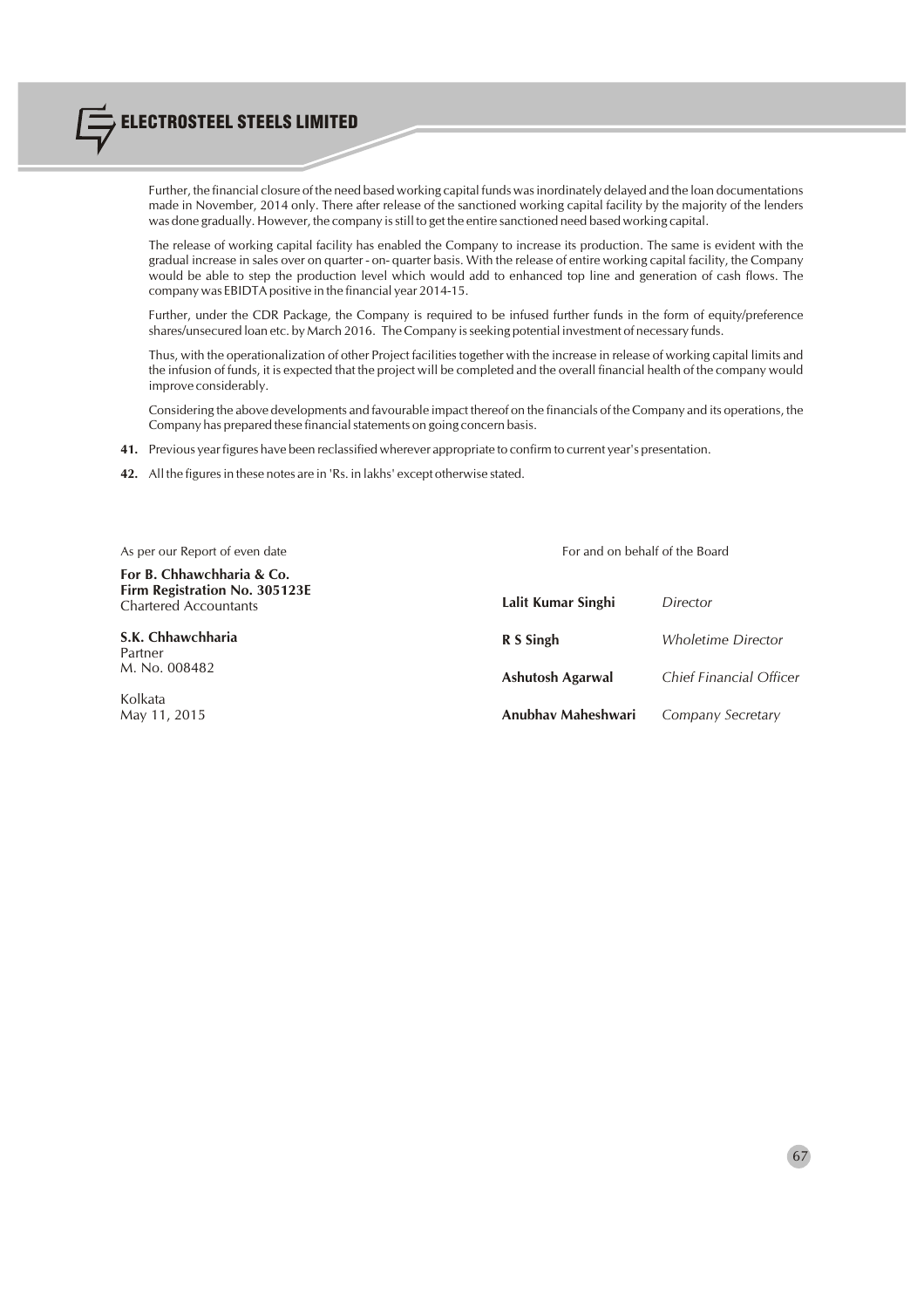

**NOTES**

| - |
|---|
|   |
| - |
|   |
| - |
| - |
|   |
|   |
|   |
|   |
|   |
|   |